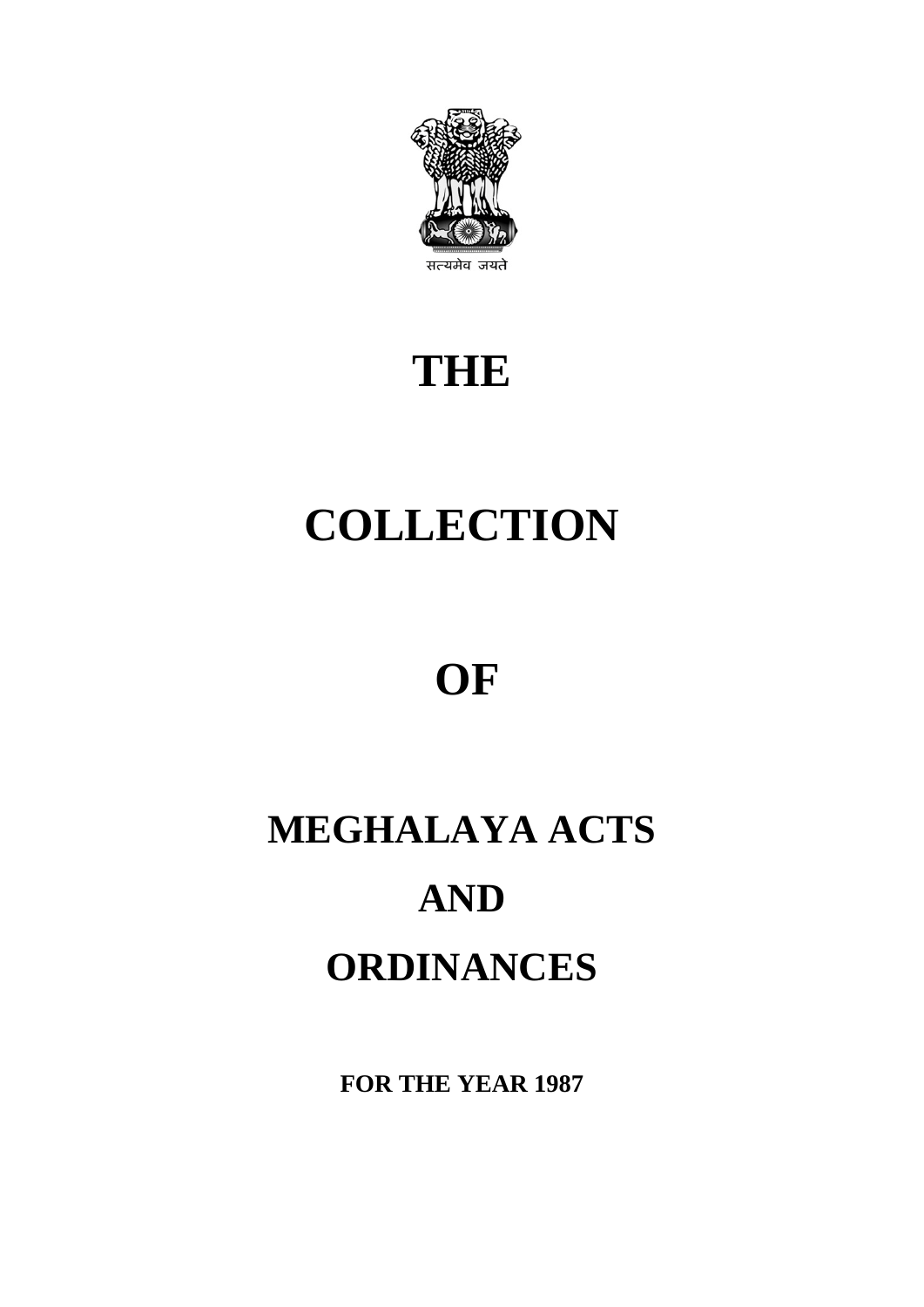### LIST OF MEGHALAYA ACTS AND ORDINANCES 1987

#### ACTS

| The Meghalaya Appropriation (No. IV) Acts, 1986 (Act)<br>1<br>No. 1 of 1987)<br>The Meghalaya Appropriation (No. I) Acts, 1987 (Act<br>2<br>No. 2 of 1987)<br>3<br>The Meghalaya Appropriation (Vote on account) Acts, 1987<br>The Meghalaya Appropriation (No. II) Acts, 1987<br>$\overline{4}$<br>The Meghalaya Appropriation (No. III) Acts, 1987<br>5<br>.<br>The Meghalaya Appropriation and Betting Tax(amendment)<br>6<br>Act, 1987<br>The Meghalaya Purchase Tax (Amendment) Act, 1987<br>7<br>The Meghalaya Appropriation (No. IV) Acts, 1987<br>8<br><b>ORDINANCES</b><br>1. The Meghalaya Local Funds (Accounts and Audit)<br>(Amendment) Ordinance, 1987<br>2. The Code of Criminal Procedure (Meghalaya Amendment) | Pages     |
|---------------------------------------------------------------------------------------------------------------------------------------------------------------------------------------------------------------------------------------------------------------------------------------------------------------------------------------------------------------------------------------------------------------------------------------------------------------------------------------------------------------------------------------------------------------------------------------------------------------------------------------------------------------------------------------------------------------------------------|-----------|
|                                                                                                                                                                                                                                                                                                                                                                                                                                                                                                                                                                                                                                                                                                                                 | $1 - 2$   |
|                                                                                                                                                                                                                                                                                                                                                                                                                                                                                                                                                                                                                                                                                                                                 | $3 - 23$  |
|                                                                                                                                                                                                                                                                                                                                                                                                                                                                                                                                                                                                                                                                                                                                 | 24-44     |
|                                                                                                                                                                                                                                                                                                                                                                                                                                                                                                                                                                                                                                                                                                                                 | $45 - 65$ |
|                                                                                                                                                                                                                                                                                                                                                                                                                                                                                                                                                                                                                                                                                                                                 | 66-86     |
|                                                                                                                                                                                                                                                                                                                                                                                                                                                                                                                                                                                                                                                                                                                                 | 87-88     |
|                                                                                                                                                                                                                                                                                                                                                                                                                                                                                                                                                                                                                                                                                                                                 |           |
|                                                                                                                                                                                                                                                                                                                                                                                                                                                                                                                                                                                                                                                                                                                                 | 891       |
|                                                                                                                                                                                                                                                                                                                                                                                                                                                                                                                                                                                                                                                                                                                                 | 90-95     |
|                                                                                                                                                                                                                                                                                                                                                                                                                                                                                                                                                                                                                                                                                                                                 |           |
|                                                                                                                                                                                                                                                                                                                                                                                                                                                                                                                                                                                                                                                                                                                                 | 96-97     |
|                                                                                                                                                                                                                                                                                                                                                                                                                                                                                                                                                                                                                                                                                                                                 | 98-99     |

Ordinance, 1987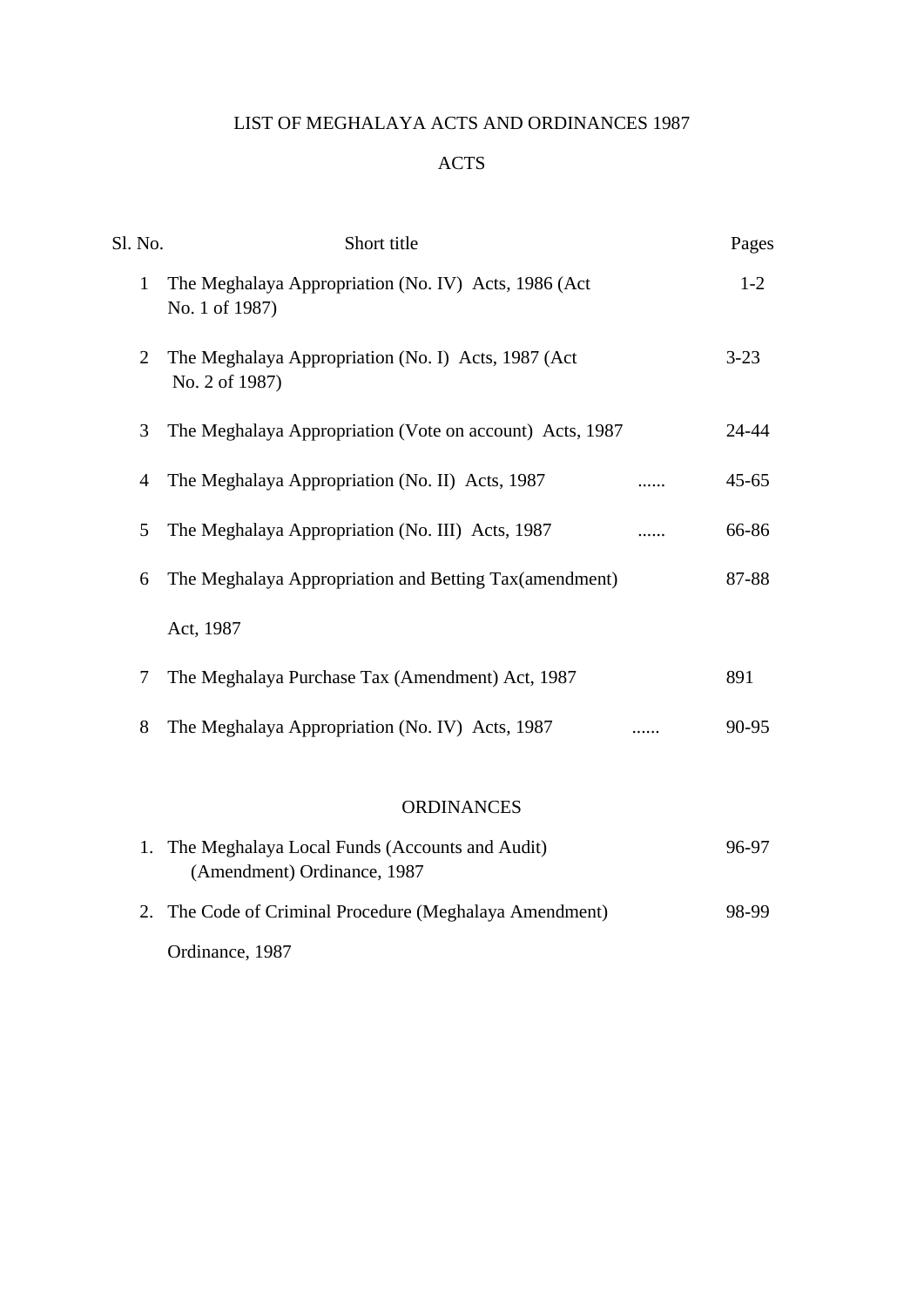#### MEGHALAYA ACT OF 1987

### THE MEGHALAYA APPROPRIATION (No. IV) ACT, 1986

#### (As passed by the Assembly)

[Received the Assent of the Government on the 4<sup>th</sup> January, 1987]

(Published in the Gazette of Meghalaya, Extraordinary, dated  $6<sup>th</sup>$  January, 1987)

#### An

#### Act

To authorise payment and appropriation of certain further sums from and out of the Consolidated Fund of Meghalaya for the services of the financial year, 1986-87

Be it enacted by the Legislature of Meghalaya in the Thirty-seventh Year of the Republic of India as follows:-

| Short title                 |                                                       | This Act may be called the Meghalaya Appropriation      |  |  |
|-----------------------------|-------------------------------------------------------|---------------------------------------------------------|--|--|
|                             |                                                       | (No. IV) Act, 1986                                      |  |  |
| Withdrawal of Rs.           | 2                                                     | From and out of the Consolidated Fund of Meghalaya      |  |  |
| 3,91,00.000 from and out of |                                                       | there may be paid and applied sums not exceeding        |  |  |
| the Consolidated Fund of    |                                                       | those specified in column (3) of the schedule           |  |  |
| Meghalaya for the financial |                                                       | amounting in the aggregate to the sum of three crores,  |  |  |
| year 1986-87                | ninety-one lakhs rupees towards defraying the several |                                                         |  |  |
|                             |                                                       | charges which will come in course of payment during     |  |  |
|                             |                                                       | the financial year 1986-87 in respect of the services   |  |  |
|                             |                                                       | specified in column (2) of the Schedule.                |  |  |
| Appropriation               | 3                                                     | The sums authorised to be paid and applied from and     |  |  |
|                             |                                                       | out of the Consolidated Fund of Meghalaya by this       |  |  |
|                             |                                                       | Act, shall be appropriated for the services and purpose |  |  |
|                             |                                                       | expressed in the scheduled in relation to the said year |  |  |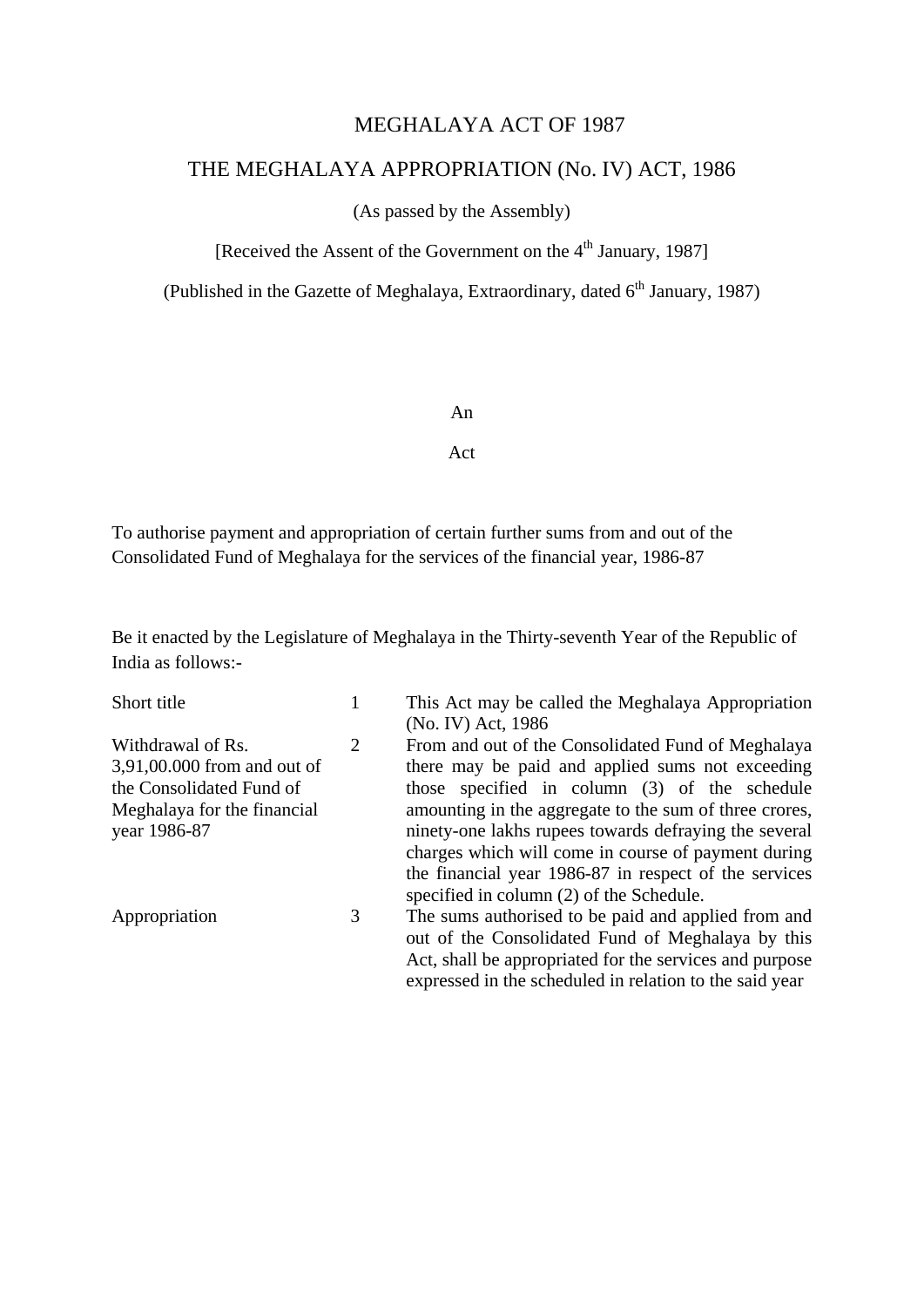## SCHEDULE

|  | (See Section 2 and 3) |  |  |  |
|--|-----------------------|--|--|--|
|--|-----------------------|--|--|--|

| (1)       | (2)                                                                                                                                                                         |          | (3)                                 |       |
|-----------|-----------------------------------------------------------------------------------------------------------------------------------------------------------------------------|----------|-------------------------------------|-------|
| Grant No. | Services and Purposes                                                                                                                                                       |          | Sums not exceeding                  |       |
|           | (Major Heads)                                                                                                                                                               |          |                                     |       |
|           |                                                                                                                                                                             | Voted by | Charged on                          | Total |
|           |                                                                                                                                                                             | The      | the Consolidated                    |       |
|           |                                                                                                                                                                             | Assembly | Fund                                |       |
|           |                                                                                                                                                                             | Rs.      | Rs.                                 | Rs.   |
|           |                                                                                                                                                                             |          |                                     |       |
| 11        | 245- Other Taxes and Duties<br>On Commodities and Services- II- Inspec<br>torate<br>Of Electricity.<br>331- Water and power Development<br>Services-B<br>Power Development. |          | Revenue $2,53,00,000$ $2,53,00,000$ |       |
|           | 734 Loans for Power Projects                                                                                                                                                | Capital  |                                     |       |
| 52        | $313$ - Forest<br>513- Capital Outlay on Forests                                                                                                                            | Capital  | Revenue 1,38,00,000  1,38,00,000    |       |
|           | Total                                                                                                                                                                       |          | $3.91,00,000$ $3,91,00,00$          |       |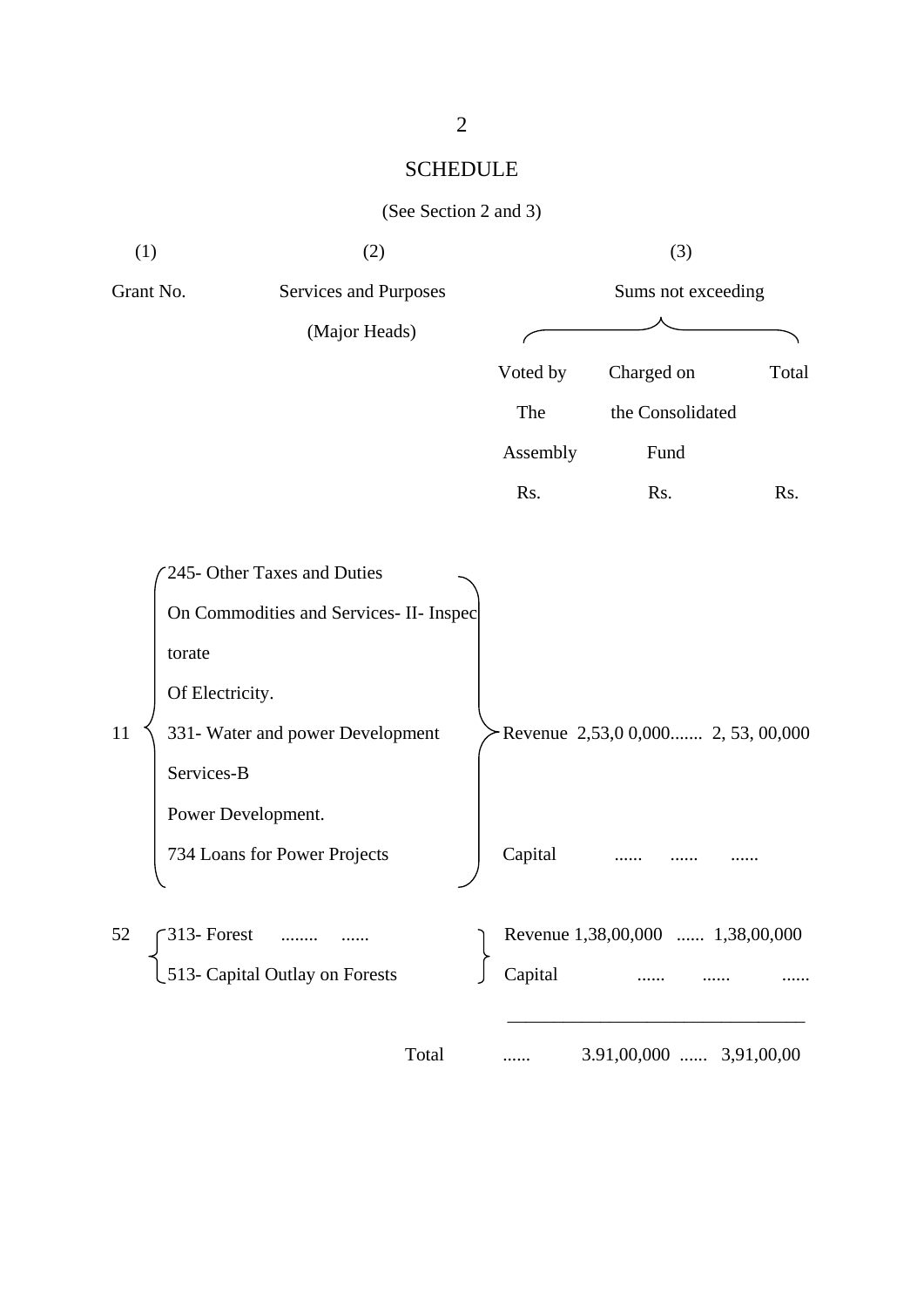### MEGHALAYA ACT 2 OF 1987

#### THE MEGHALAYA APPROPRIATION (No.1) ACT, 1987

#### (As passed by the Assembly)

[Received the assent of the Governor on  $26<sup>th</sup>$  March, 1987]

(Published in the Gazette of Meghalaya, Extraordinary, dated  $27<sup>th</sup>$  March, 1987)

#### An

#### Act

#### To authorise payment and appropriation of certain further sums from and out of the Consolidated Fund of Meghalaya for the services of the financial year, 1986-87

Be it enacted by the Legislature of Meghalaya in the Thirty-seventh Year of the Republic of India as follows:-

| Short title                                                                                                                  | 1 | This Act may be called the Meghalaya Appropriation (No.<br>IV) Act, 1987                                                                                                                                                                                                                                                                                                                                                                                                                  |
|------------------------------------------------------------------------------------------------------------------------------|---|-------------------------------------------------------------------------------------------------------------------------------------------------------------------------------------------------------------------------------------------------------------------------------------------------------------------------------------------------------------------------------------------------------------------------------------------------------------------------------------------|
| Withdrawal of Rs. 17,25,63,116<br>from and out of the<br>Consolidated Fund of<br>Meghalaya for the financial<br>year 1986-87 | 2 | From and out of the Consolidated Fund of Meghalaya<br>there may be paid and applied sums not exceeding those<br>specified in column (3) of the schedule amounting in the<br>aggregate to the sum of seventeen crores, twenty-five<br>lakhs, sixty-three thousand, one hundred sixteen rupees<br>towards defraying the several charges which will come in<br>course of payment during the financial year 1986-87 in<br>respect of the services specified in column (2) of the<br>Schedule. |
| Appropriation                                                                                                                | 3 | The sums authorised to be paid and applied from and out<br>of the Consolidated Fund of Meghalaya by this Act, shall<br>be appropriated for the services and purpose expressed in<br>the scheduled in relation to the said year                                                                                                                                                                                                                                                            |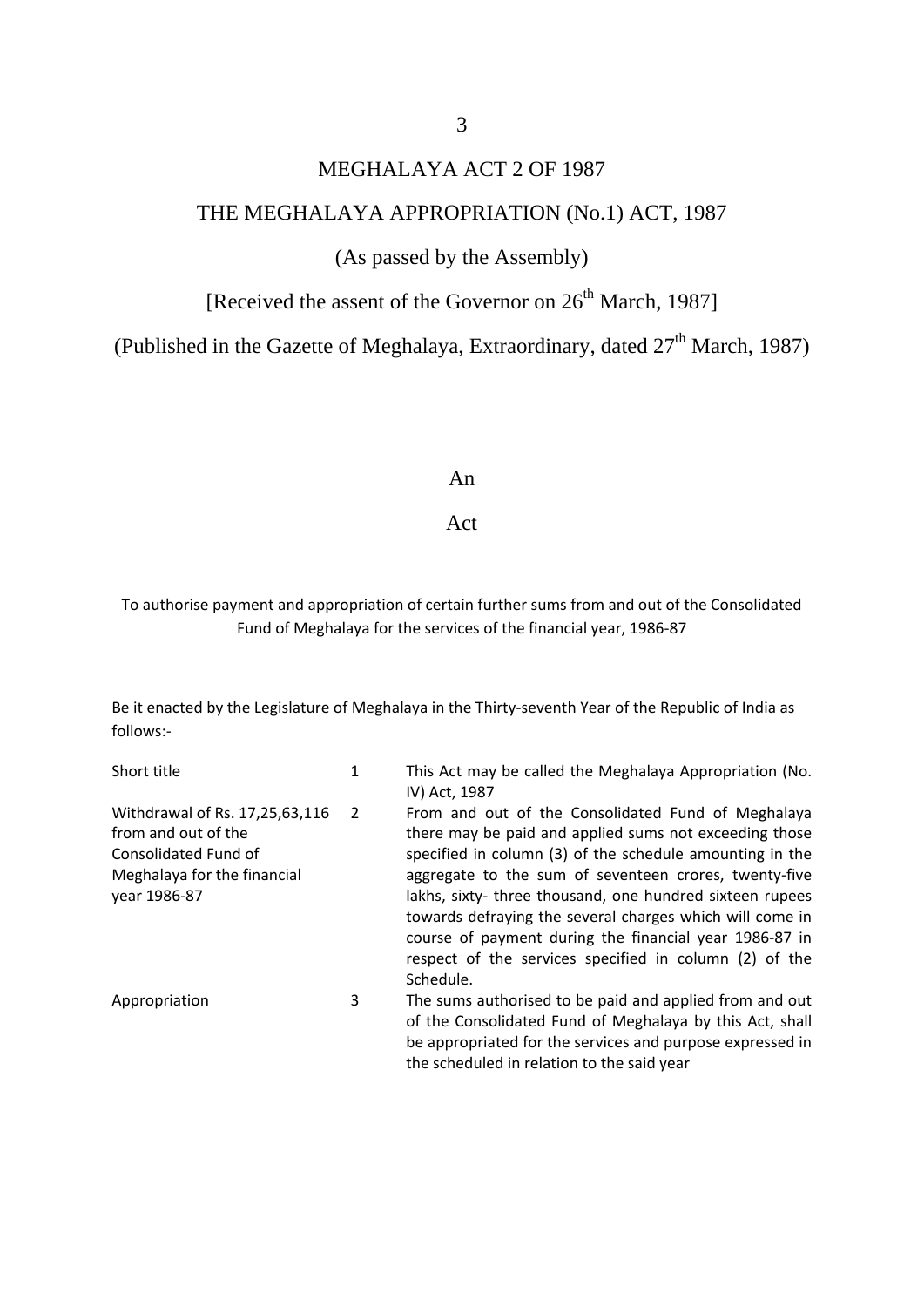## SCHEDULE

## (See Section 2 and 3)

| (1)                                                                                                                                                                                                                                                                                          | (2)                               |              | (3)                |             |
|----------------------------------------------------------------------------------------------------------------------------------------------------------------------------------------------------------------------------------------------------------------------------------------------|-----------------------------------|--------------|--------------------|-------------|
| Grant No.                                                                                                                                                                                                                                                                                    | Services and purposes             |              | Sums not exceeding |             |
|                                                                                                                                                                                                                                                                                              | (Major heads)                     |              |                    |             |
|                                                                                                                                                                                                                                                                                              |                                   | Voted by the | Charged on the     | Total       |
|                                                                                                                                                                                                                                                                                              |                                   | Assembly     | Consolidated       |             |
|                                                                                                                                                                                                                                                                                              |                                   |              | Fund               |             |
|                                                                                                                                                                                                                                                                                              |                                   | Rs.          | Rs.                | Rs.         |
| 211- Parliament/ State/<br>1<br>UnionTerritory<br>Legislatures- B- State<br>Legislature                                                                                                                                                                                                      | Revenue                           | 8,10,000     |                    | 8,10,000    |
| 3                                                                                                                                                                                                                                                                                            | 213- Council of Ministers Revenue | 1,52,000     |                    | 1,52,000    |
| 229-Land Revenue<br>288- Social Security and<br>Welfare-B-II-Relief and<br>Rehabilitation of Displaced<br>Persons<br>269-Relief on account of<br><b>Natural Calamities</b><br>295-Other Social and<br><b>Community Services</b><br>304-Other General Economics<br>Services-III-Land Ceilings | - Revenue                         | 1,17,40,000  |                    | 1,17,40,000 |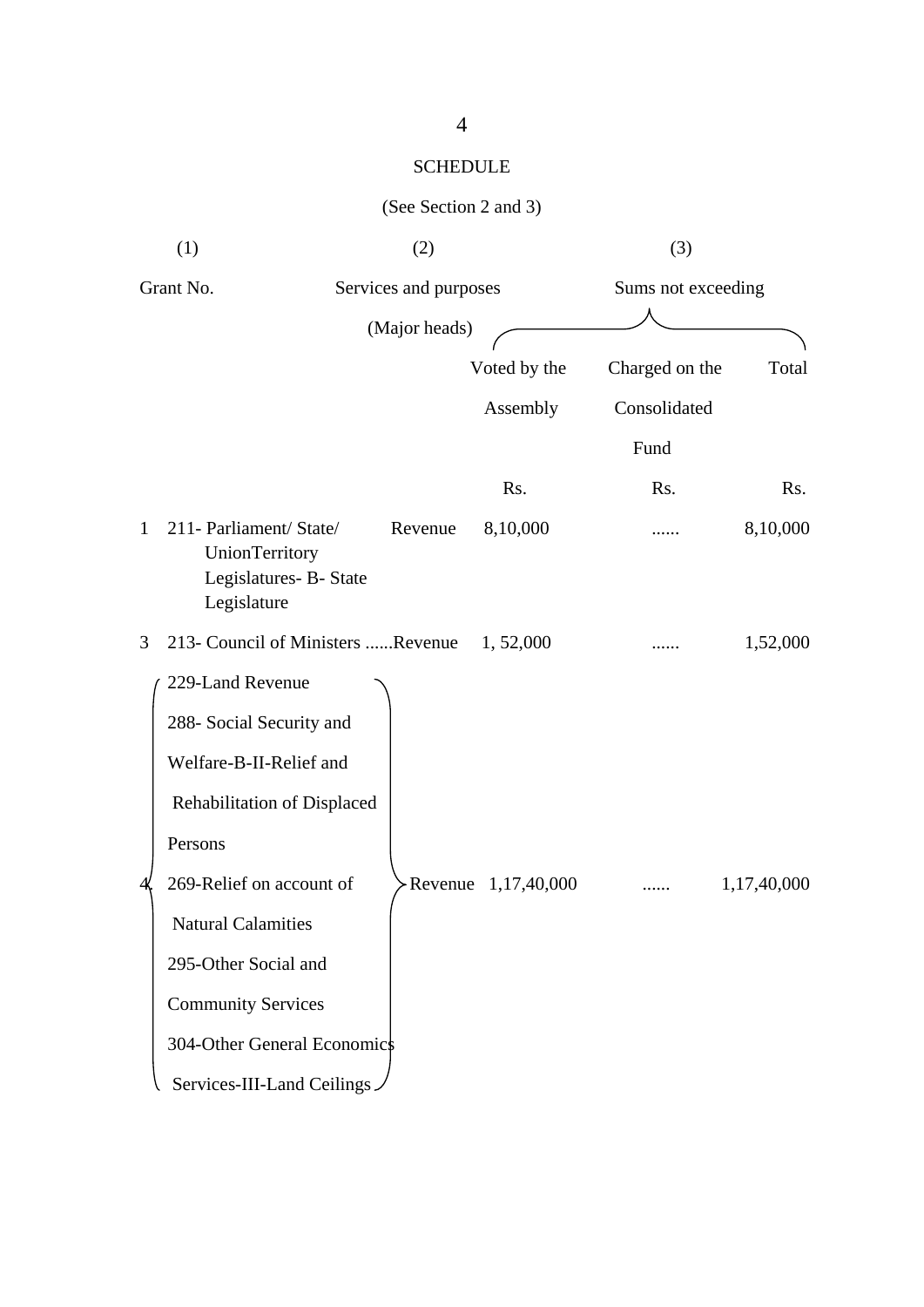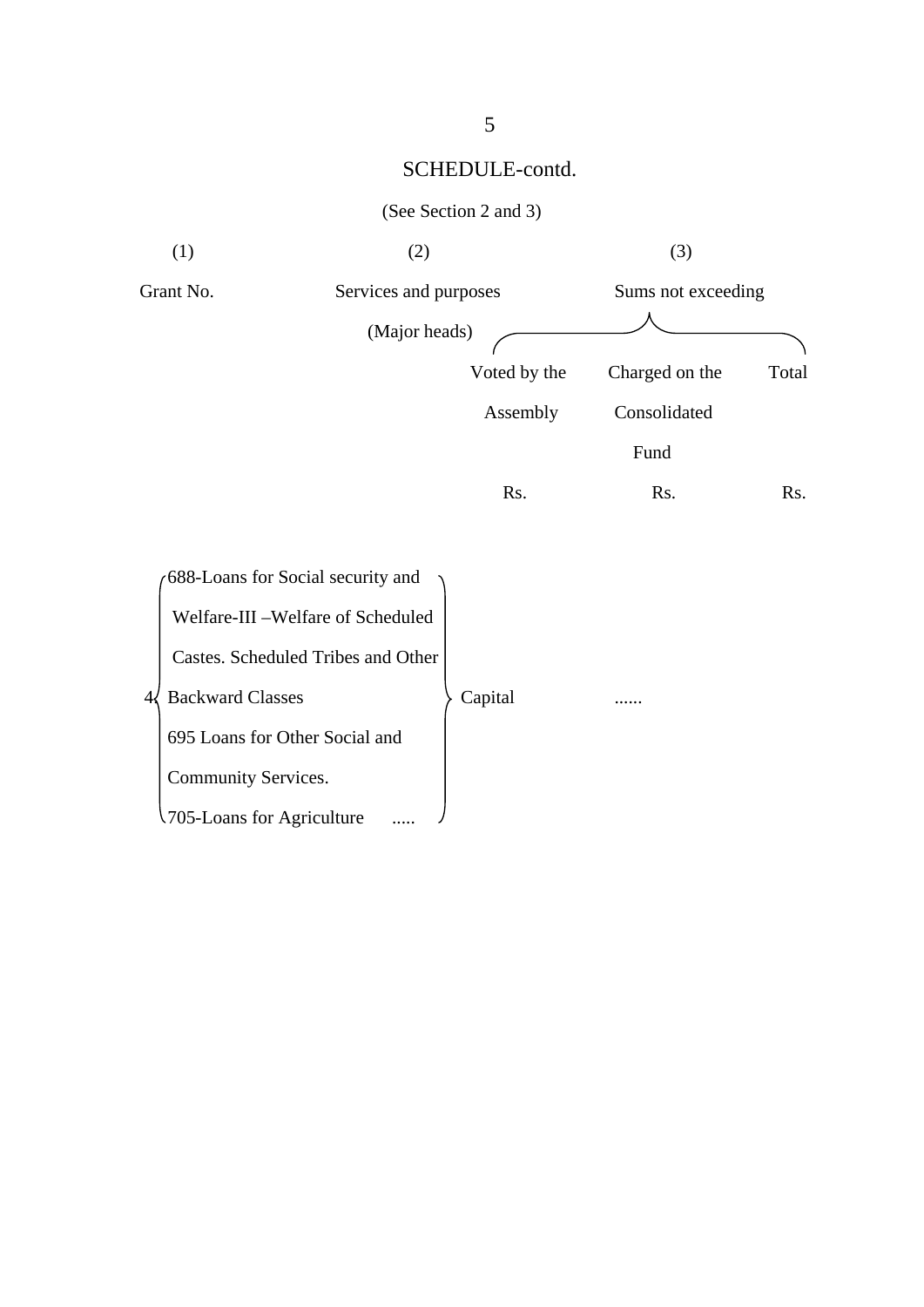| (1)                                                                                            | (2)                                               |               |              | (3)            |                    |  |
|------------------------------------------------------------------------------------------------|---------------------------------------------------|---------------|--------------|----------------|--------------------|--|
| Grant No.                                                                                      | Services and purposes                             |               |              |                | Sums not exceeding |  |
|                                                                                                |                                                   | (Major heads) |              |                |                    |  |
|                                                                                                |                                                   |               | Voted by the | Charged on the | Total              |  |
|                                                                                                |                                                   |               | Assembly     | Consolidated   |                    |  |
|                                                                                                |                                                   |               |              | Fund           |                    |  |
|                                                                                                |                                                   |               |              | Fund           |                    |  |
|                                                                                                |                                                   |               | Rs.          | Rs.            | Rs.                |  |
| 7                                                                                              | 230-Stamps and RegistrationRevenue                |               | 8,10,000     |                | 8,10,000           |  |
| 8<br>239-States Exise                                                                          |                                                   | Revenue       | 2,15,000     | .              | 2,15,000           |  |
| 240- Sales Tax and 245-I-<br>9<br>Other Taxes and Duties on<br><b>Commodities and Services</b> |                                                   | Revenue       | 4,95,508     |                | 4,95,5             |  |
| 241- Taxes on Vehicles                                                                         |                                                   |               |              |                |                    |  |
|                                                                                                | 265-Other Administrative Ser-                     |               |              |                |                    |  |
| etc                                                                                            | Vices-II-Motor Garages,                           |               |              |                |                    |  |
| $10 -$<br>Services                                                                             | 338- Road and Water Transport   Revenue 24,52,132 |               |              |                | 24,52,132          |  |
|                                                                                                | 538-Capital Outlay on Road                        |               |              |                |                    |  |
|                                                                                                | and Water Transport                               | Capital       |              |                |                    |  |
| Services etc                                                                                   |                                                   |               |              |                |                    |  |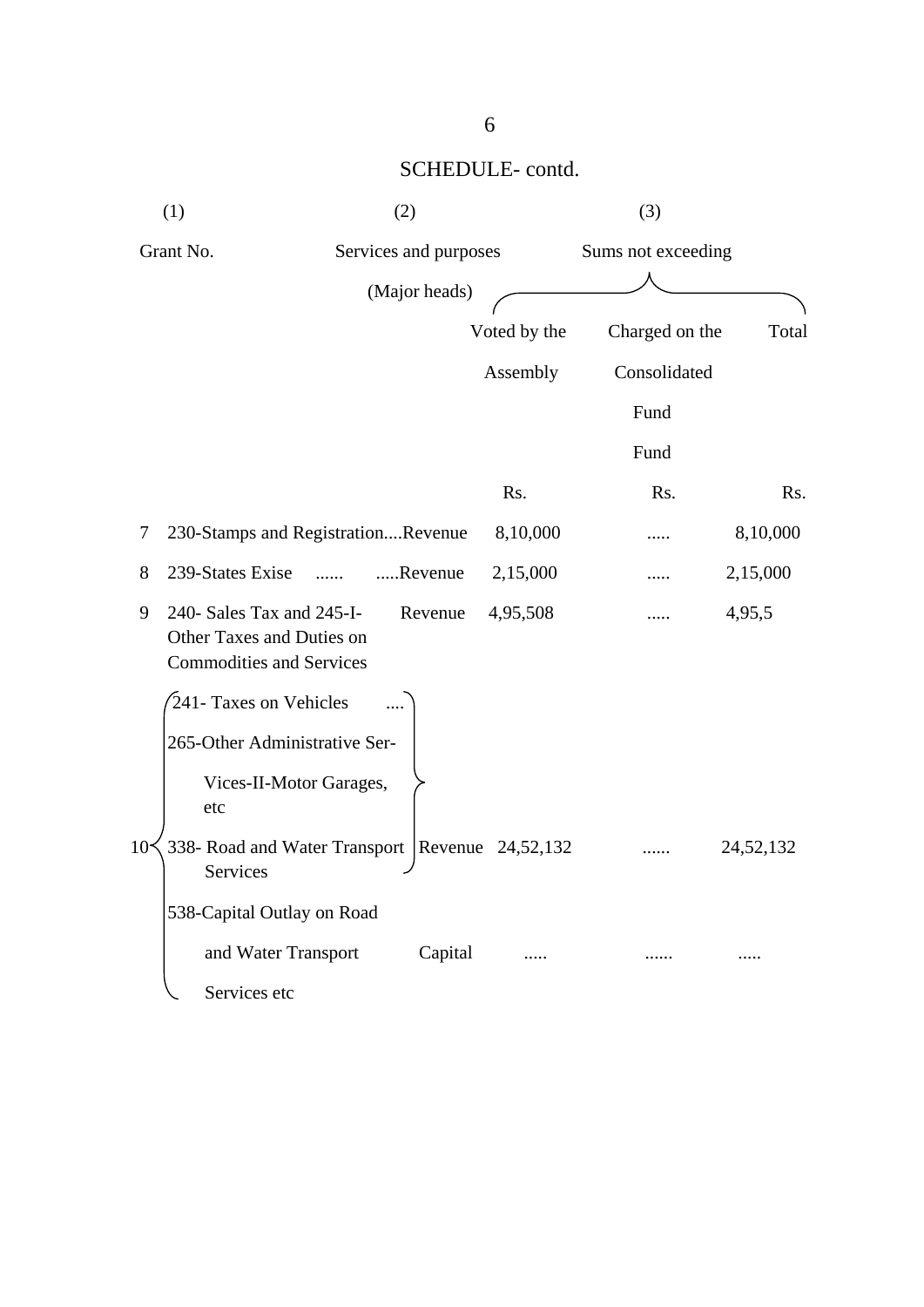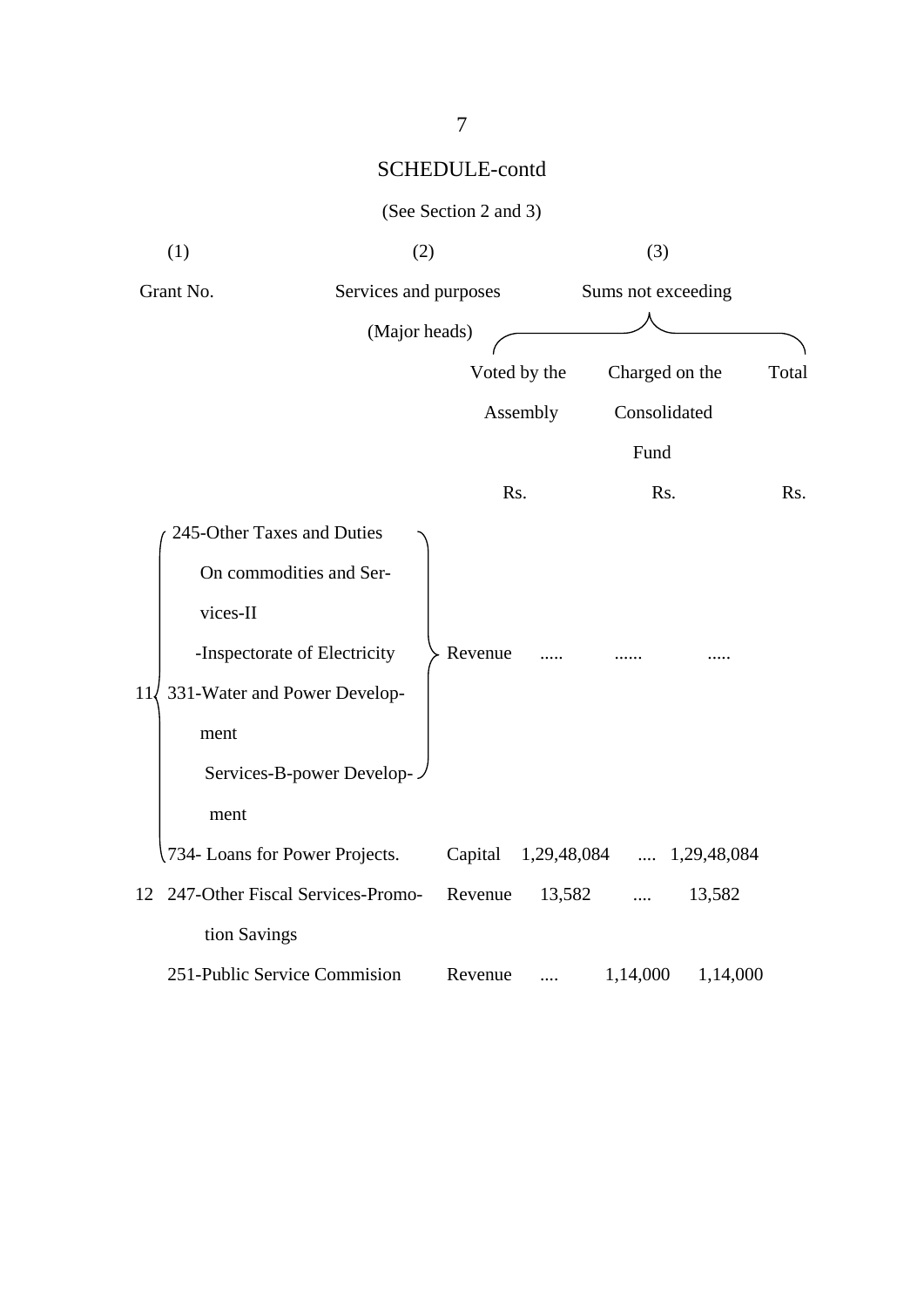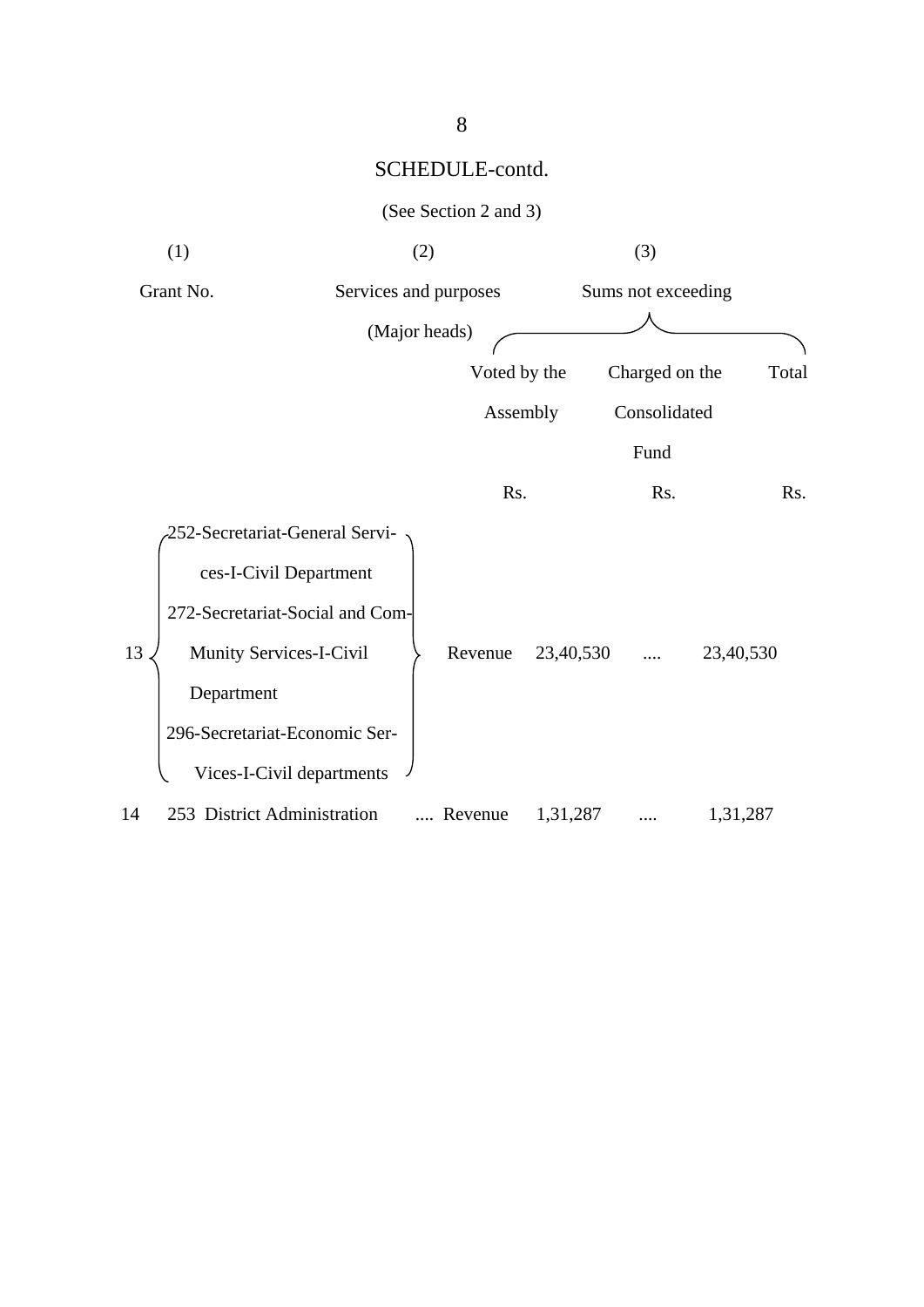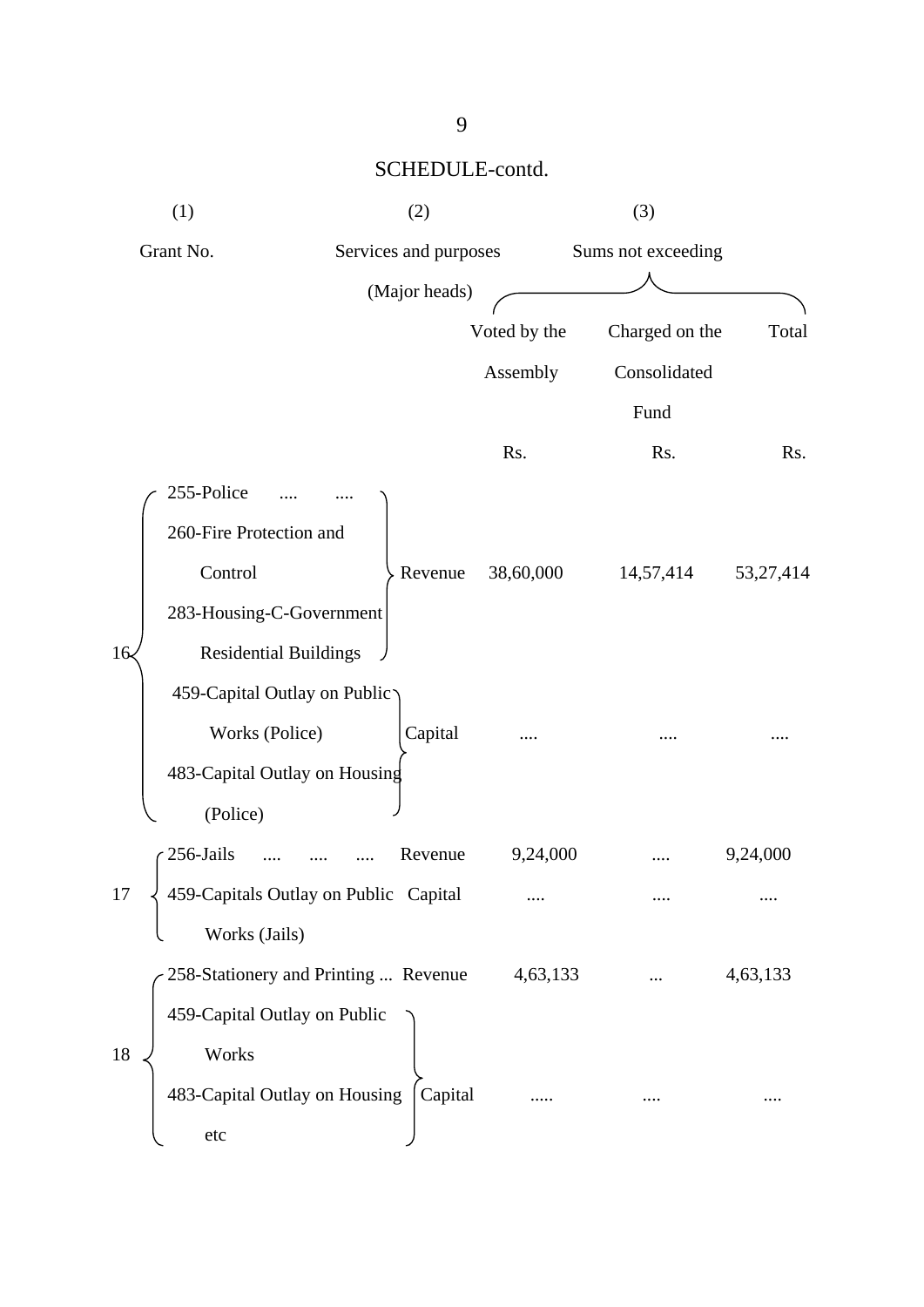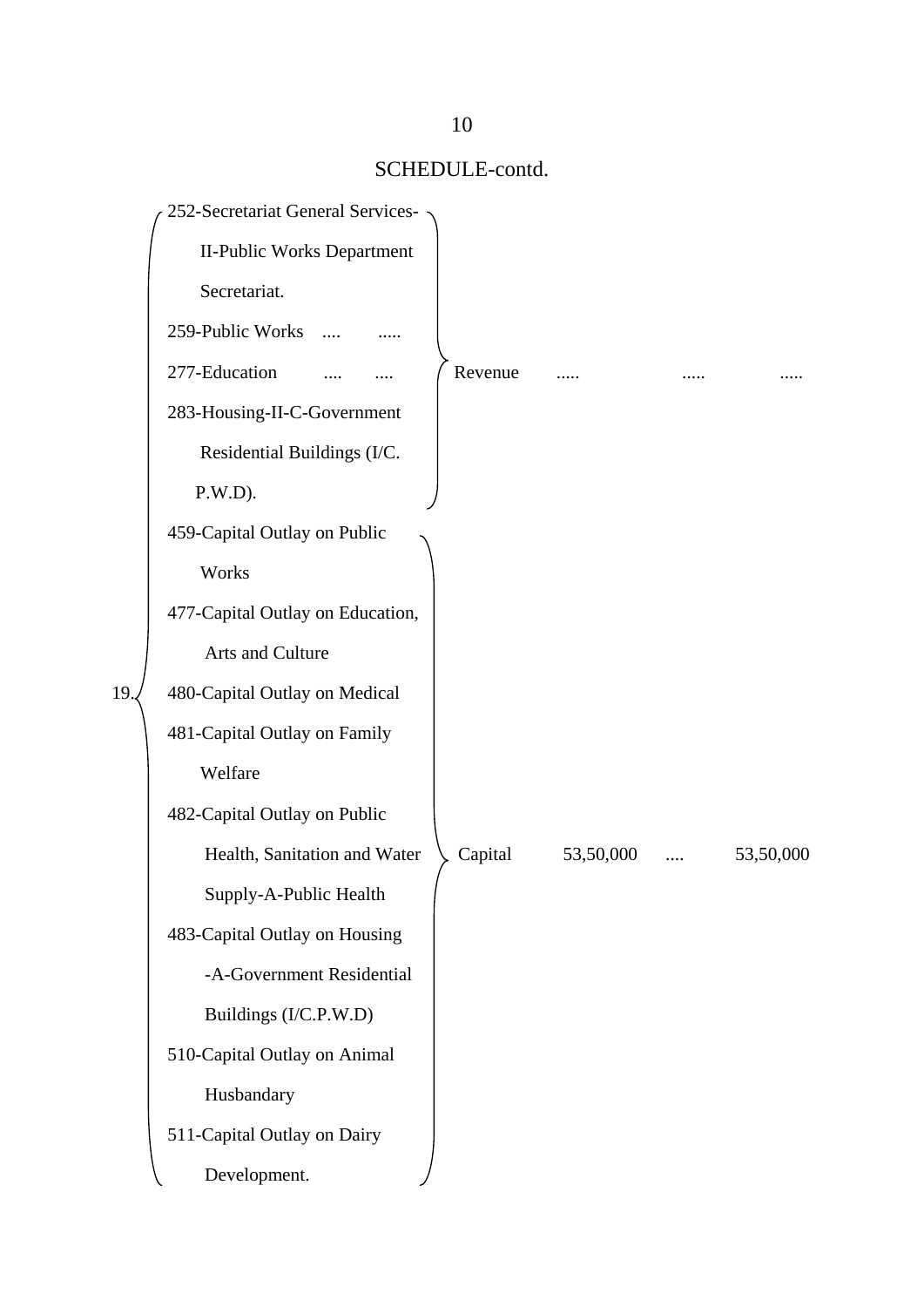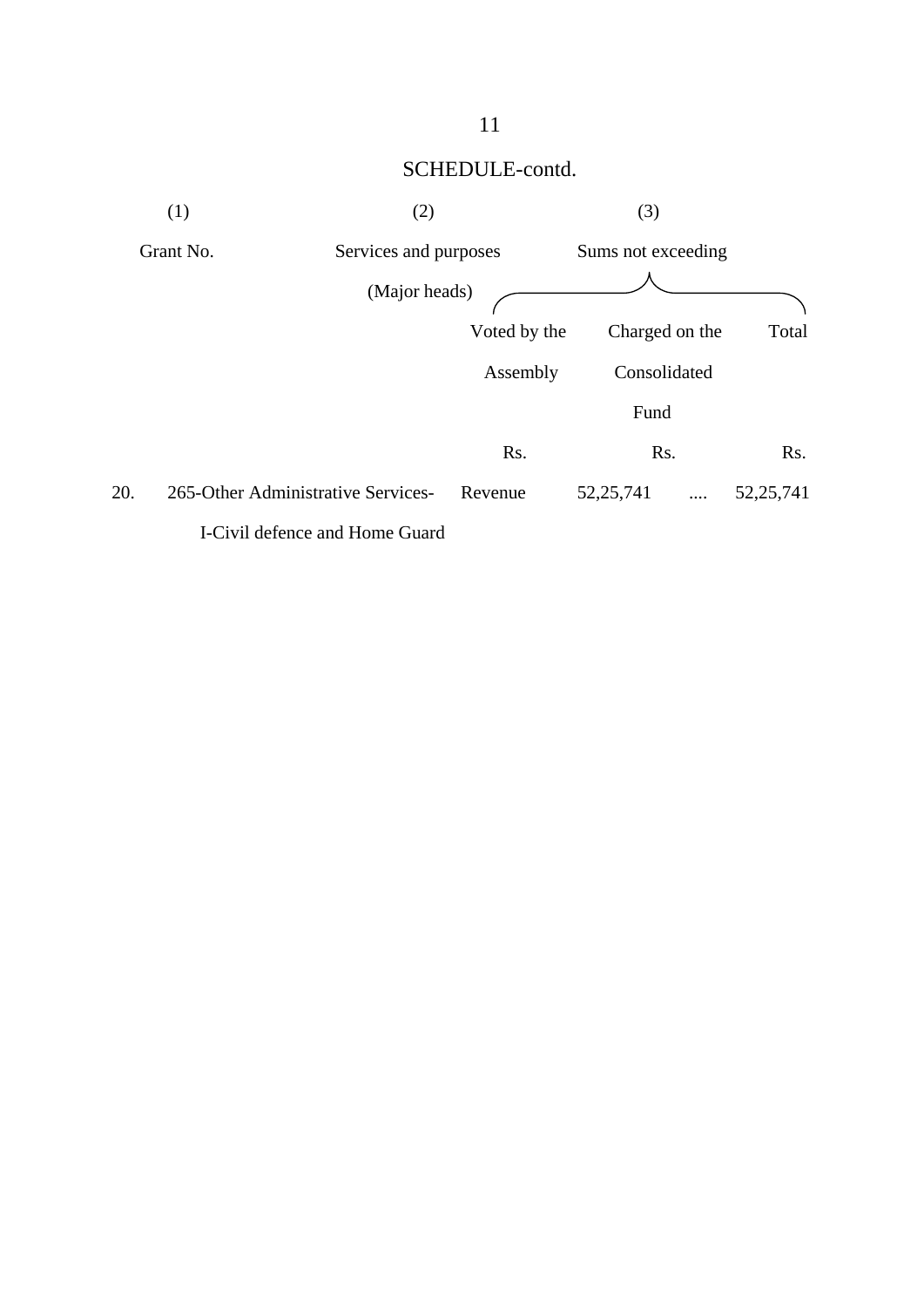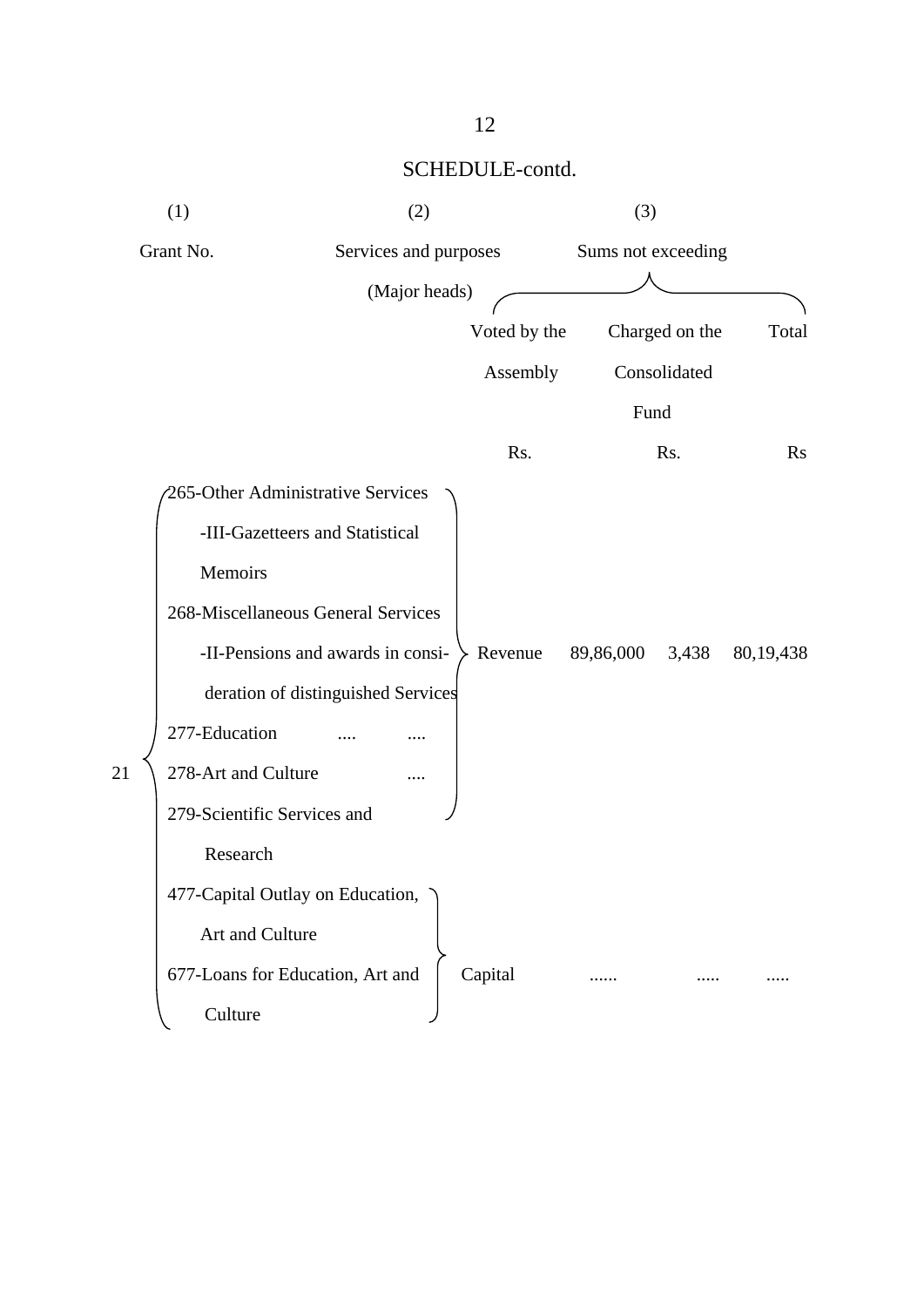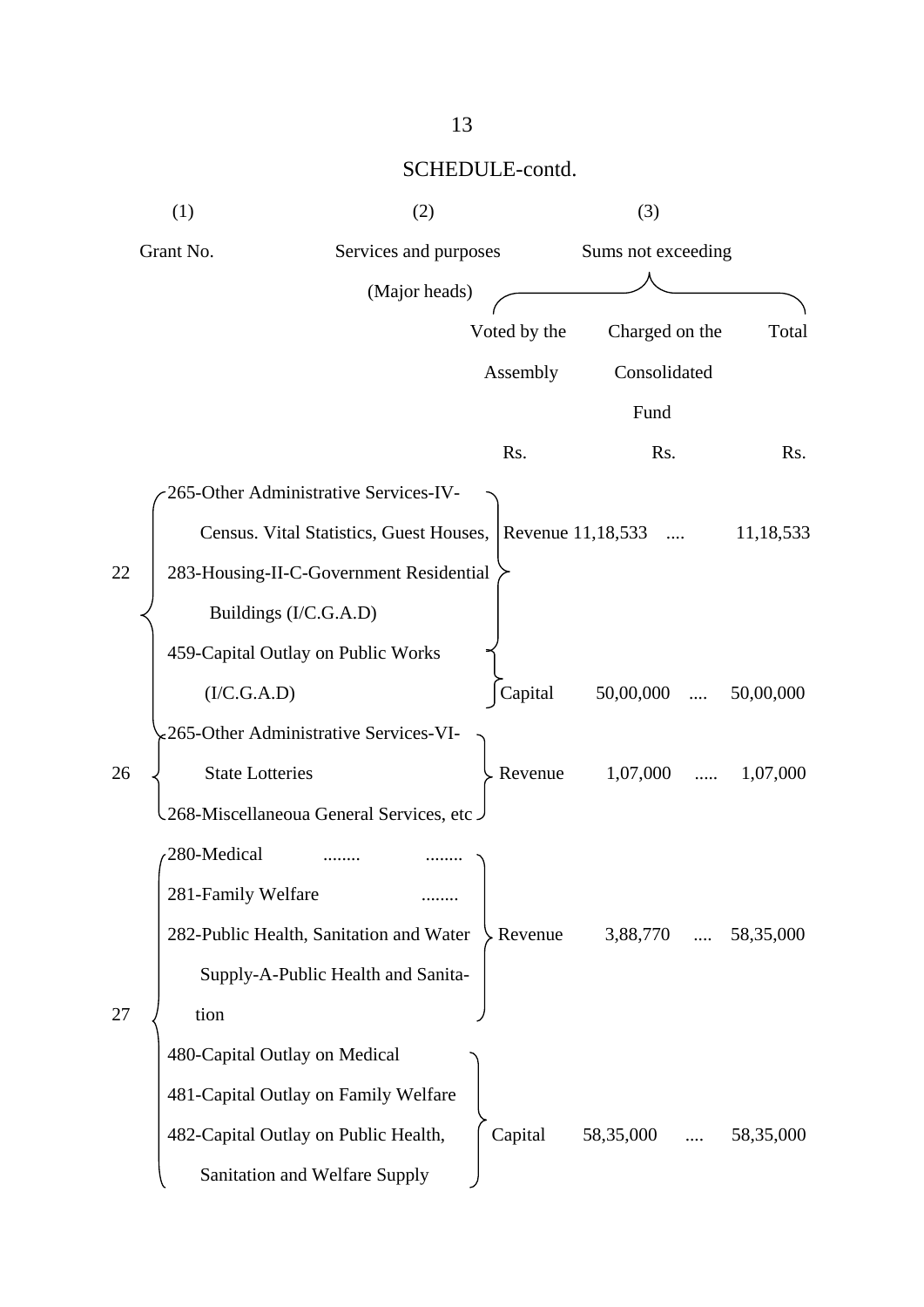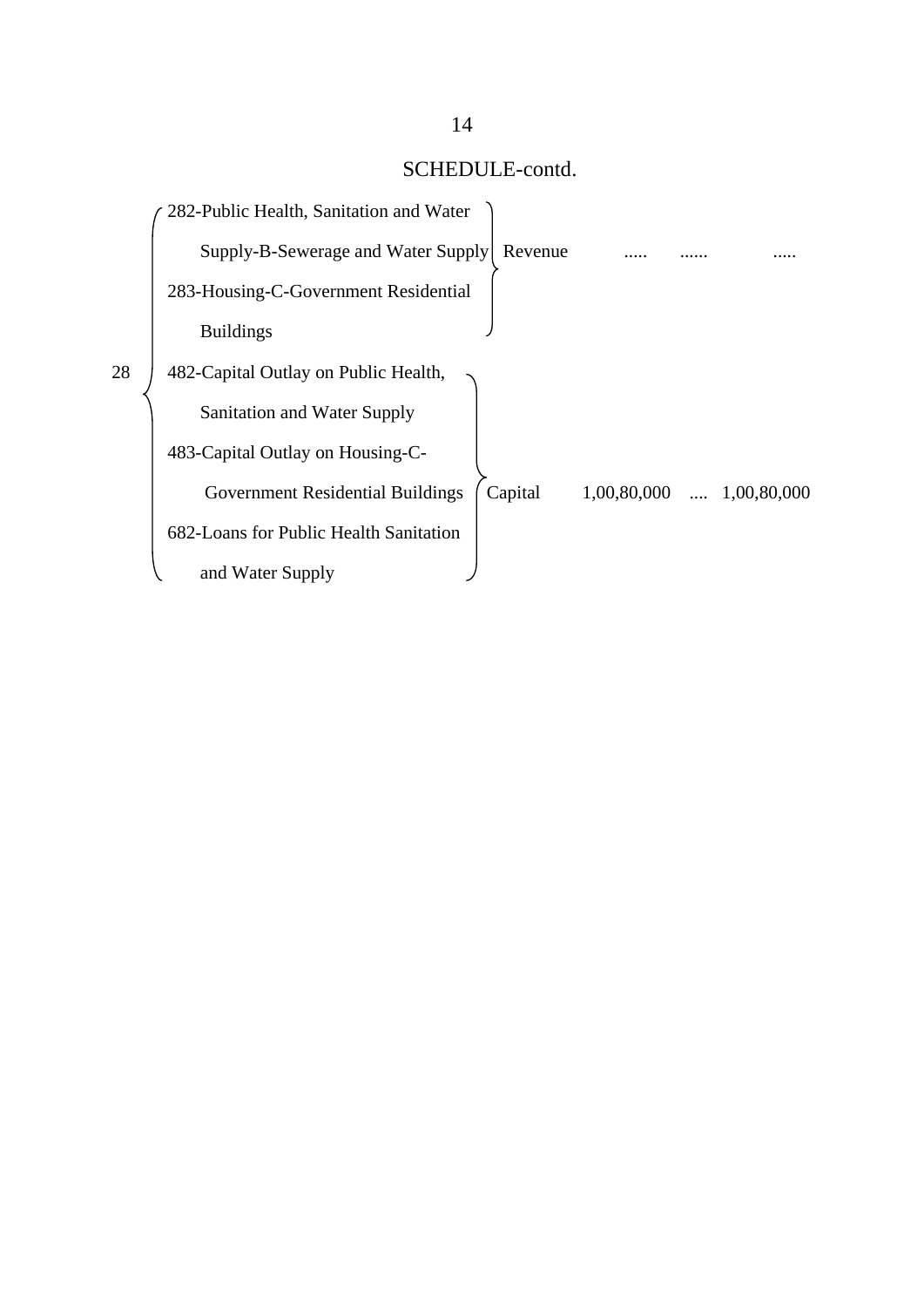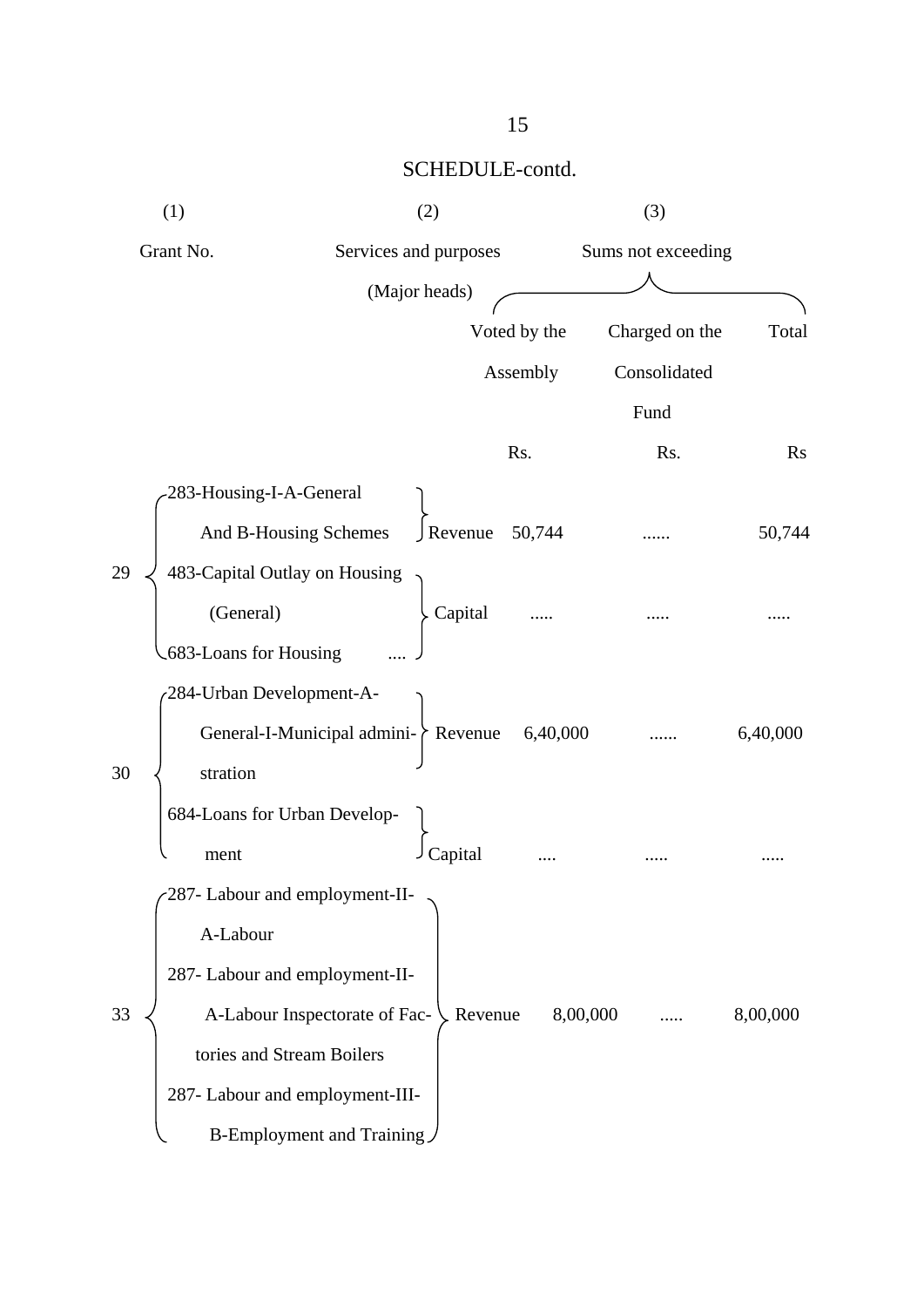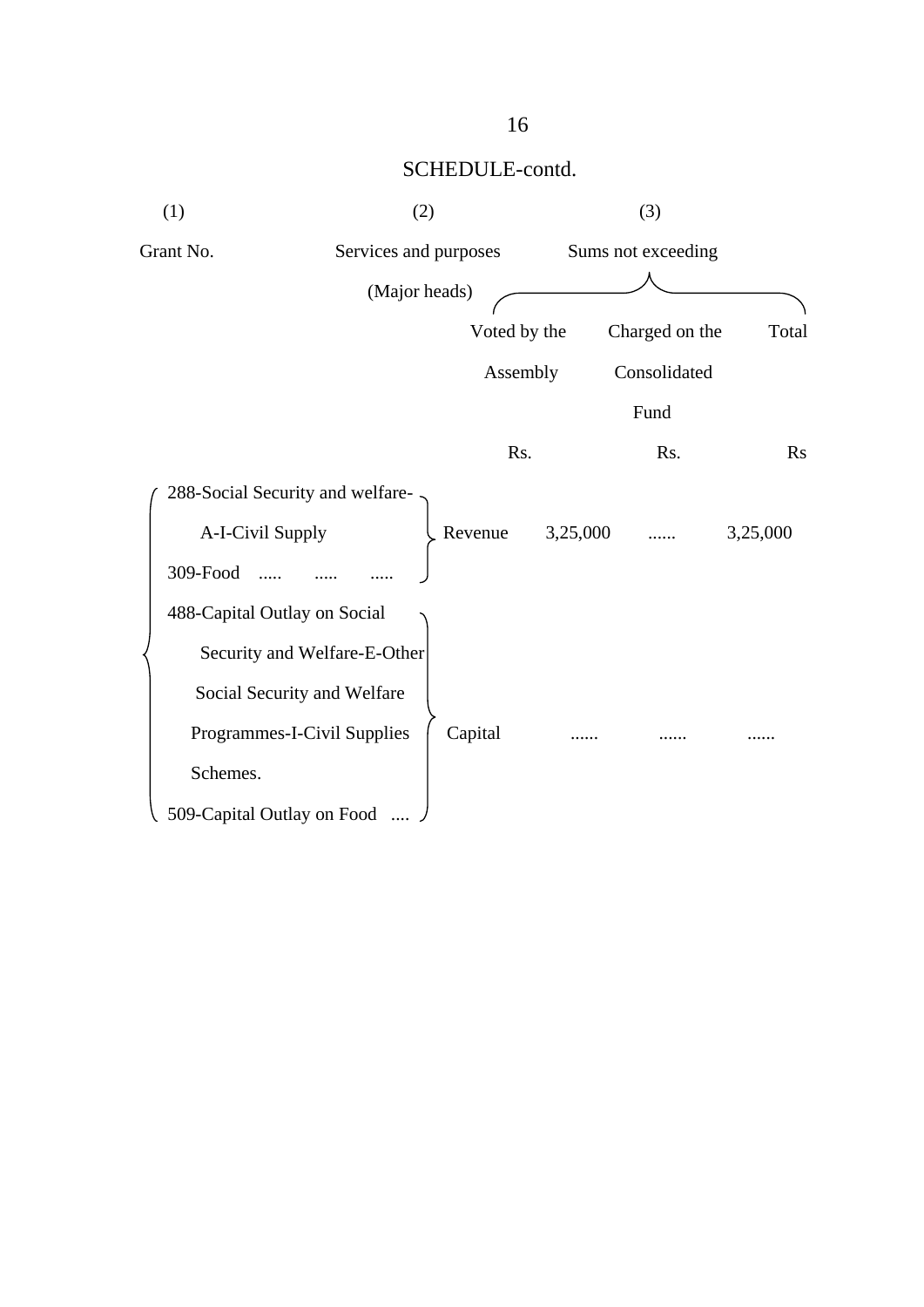|    | (1)                           |                                         | (2)                   | (3)                |                |                |
|----|-------------------------------|-----------------------------------------|-----------------------|--------------------|----------------|----------------|
|    | Grant No.                     |                                         | Services and purposes | Sums not exceeding |                |                |
|    |                               |                                         | (Major heads)         |                    |                |                |
|    |                               |                                         |                       | Voted by the       | Charged on the | Total          |
|    |                               |                                         |                       | Assembly           | Consolidated   |                |
|    |                               |                                         |                       |                    | Fund           |                |
|    |                               |                                         |                       | Rs.                | Rs.            | $\mathbf{R}$ s |
|    |                               | 288-Social Security and Welfare Revenue |                       | 5,00,000           |                | 5,00,000       |
|    |                               | -C-III-Welfare of Scheduled             |                       |                    |                |                |
|    |                               | Tribes and other Backward               |                       |                    |                |                |
|    |                               | Classes-D-Social Welfare                |                       |                    |                |                |
| 26 | 688-Loans for Social Security |                                         | Capital               |                    |                |                |
|    |                               | And welfare-C-III-Welfare               |                       |                    |                |                |
|    |                               | of scheduled Castes, Sche-              |                       |                    |                |                |
|    | duled Trebes and other        |                                         |                       |                    |                |                |
|    | <b>Backward Classes</b>       |                                         |                       |                    |                |                |
|    |                               | 288-Social Security and Welfare         | Revenue               | 47,423             |                | 47,423         |
|    |                               | -E-Other Social Security and            |                       |                    |                |                |
|    |                               | Welfare Programmes-IV-Sol-              |                       |                    |                |                |
|    |                               | diers', Sailors and Airmen's            |                       |                    |                |                |
| 37 | <b>Board</b>                  |                                         |                       |                    |                |                |
|    | 688-Loans for Social security |                                         | Capital               |                    |                |                |
|    |                               | And Welfare-II-Loans to Ex-             |                       |                    |                |                |
|    | Service Personnel             |                                         |                       |                    |                |                |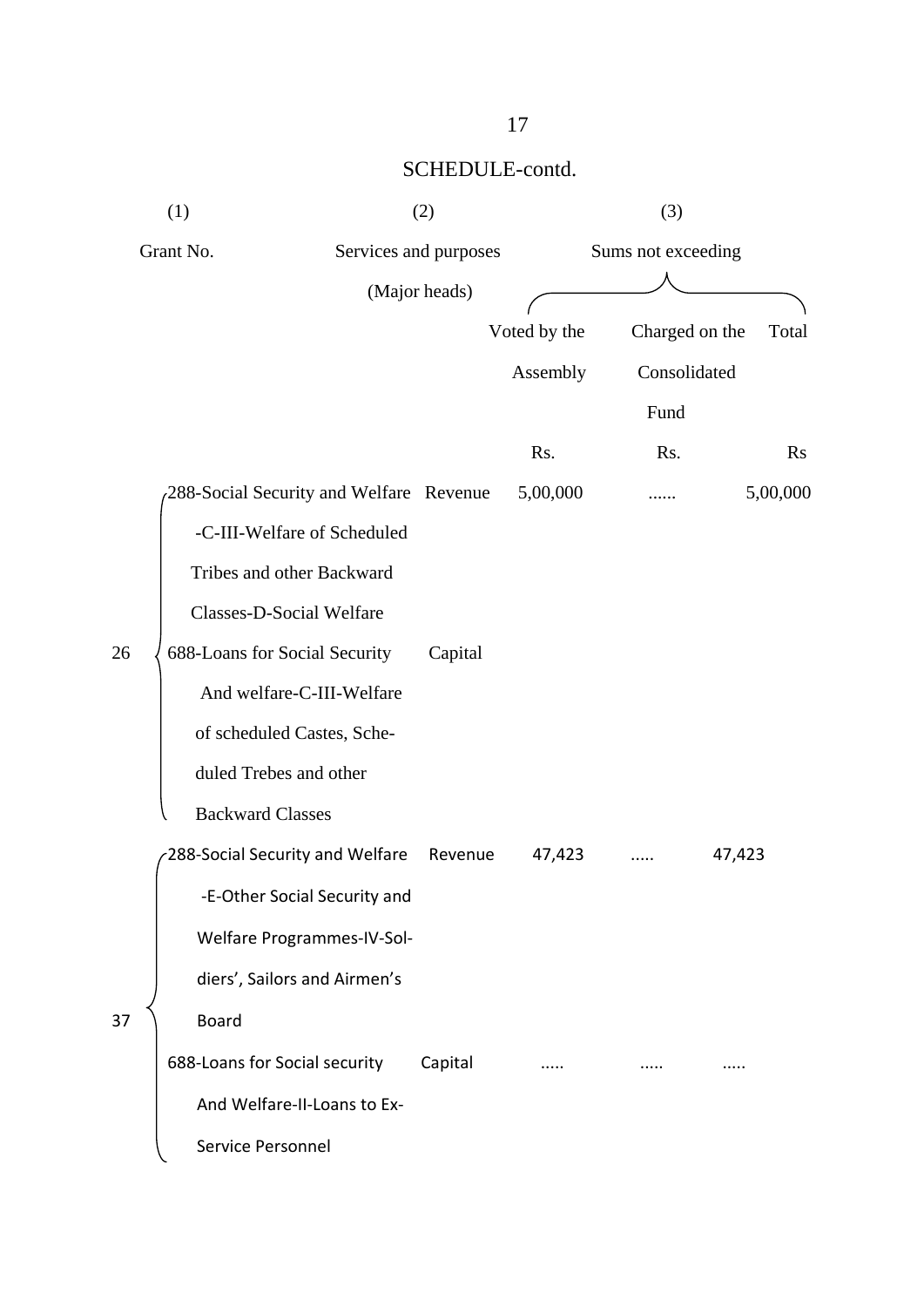| Total     |
|-----------|
|           |
|           |
| <b>Rs</b> |
| 35,000    |
|           |
|           |
|           |
|           |
|           |
|           |
|           |
|           |
| 3,78,750  |
|           |
|           |
| 3,08,000  |
|           |
|           |
|           |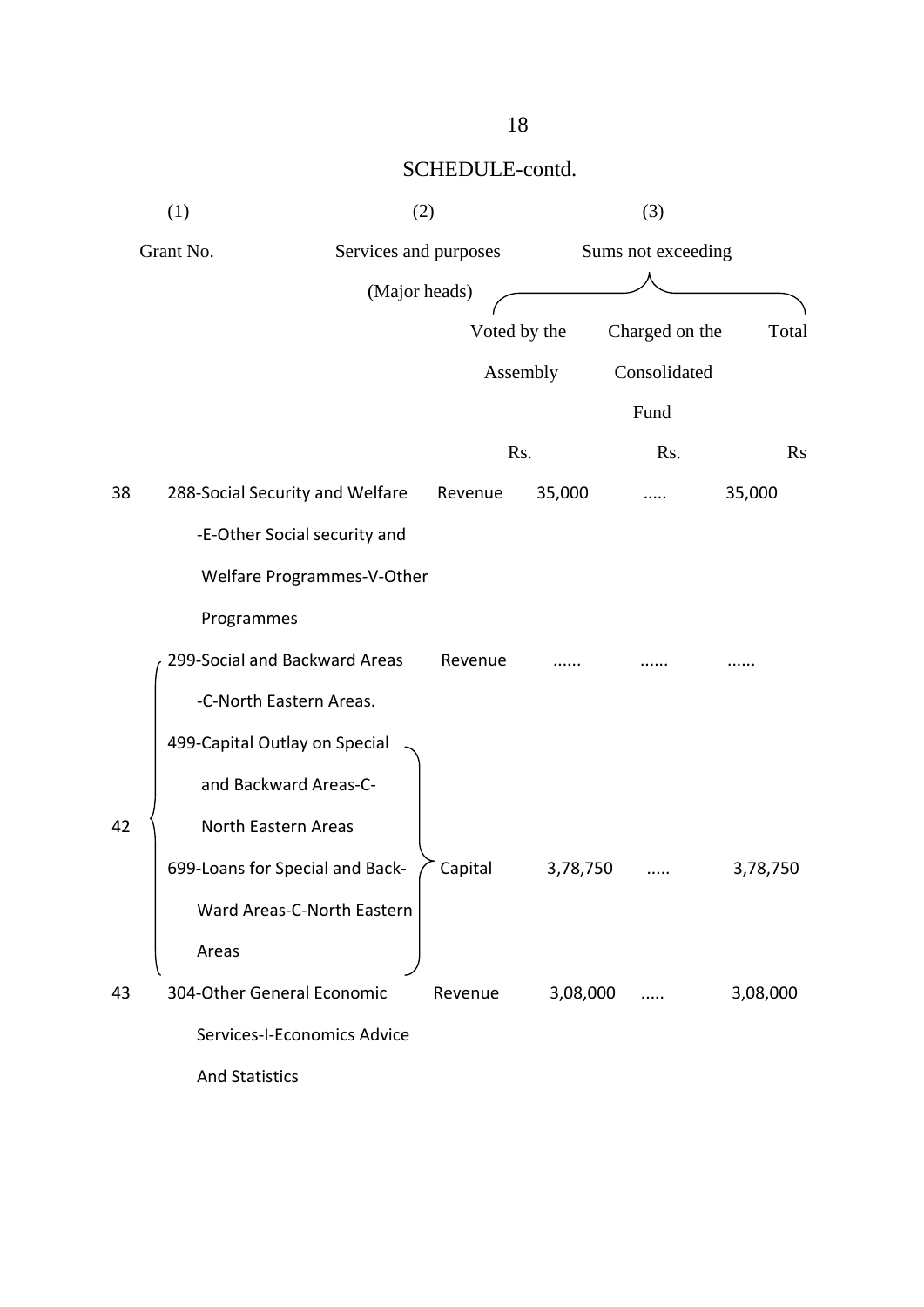| (1)<br>(2) |                                 |                       |              | (3)                |                |
|------------|---------------------------------|-----------------------|--------------|--------------------|----------------|
| Grant No.  |                                 | Services and purposes |              | Sums not exceeding |                |
|            |                                 | (Major heads)         |              |                    |                |
|            |                                 |                       | Voted by the | Charged on the     | Total          |
|            |                                 |                       | Assembly     | Consolidated       |                |
|            |                                 |                       |              | Fund               |                |
|            |                                 |                       | Rs.          | Rs.                | $\mathbf{R}$ s |
|            | 305-Agriculture/306-I-          | Revenue               | 51,53,000    | 1,00,000           | 52,53,000      |
|            | Minor Irrigation/295-           |                       |              |                    |                |
|            | Other Social and Com-           |                       |              |                    |                |
|            | Munity Services/283-            |                       |              |                    |                |
|            | Housing-C-Government            |                       |              |                    |                |
| 45.        | <b>Residential Buildings</b>    |                       |              |                    |                |
|            | 506-Capital Outlay on Minor     |                       |              |                    |                |
|            | Irrigation(Agriculture)         |                       |              |                    |                |
|            | 515-Investment in Agricultural  | Capital               |              |                    |                |
|            | <b>Financial Institutions</b>   |                       |              |                    |                |
|            | 705-Loans for Agriculture       |                       |              |                    |                |
|            | 308-Area Development            | Revenue               | 4,00,000     | 20,000             | 4,20,000       |
|            | 706-Loans for Minor Irrigation, | Capital               |              |                    |                |
| 48         | Soil Concentration and Area     |                       |              |                    |                |
|            | Development                     |                       |              |                    |                |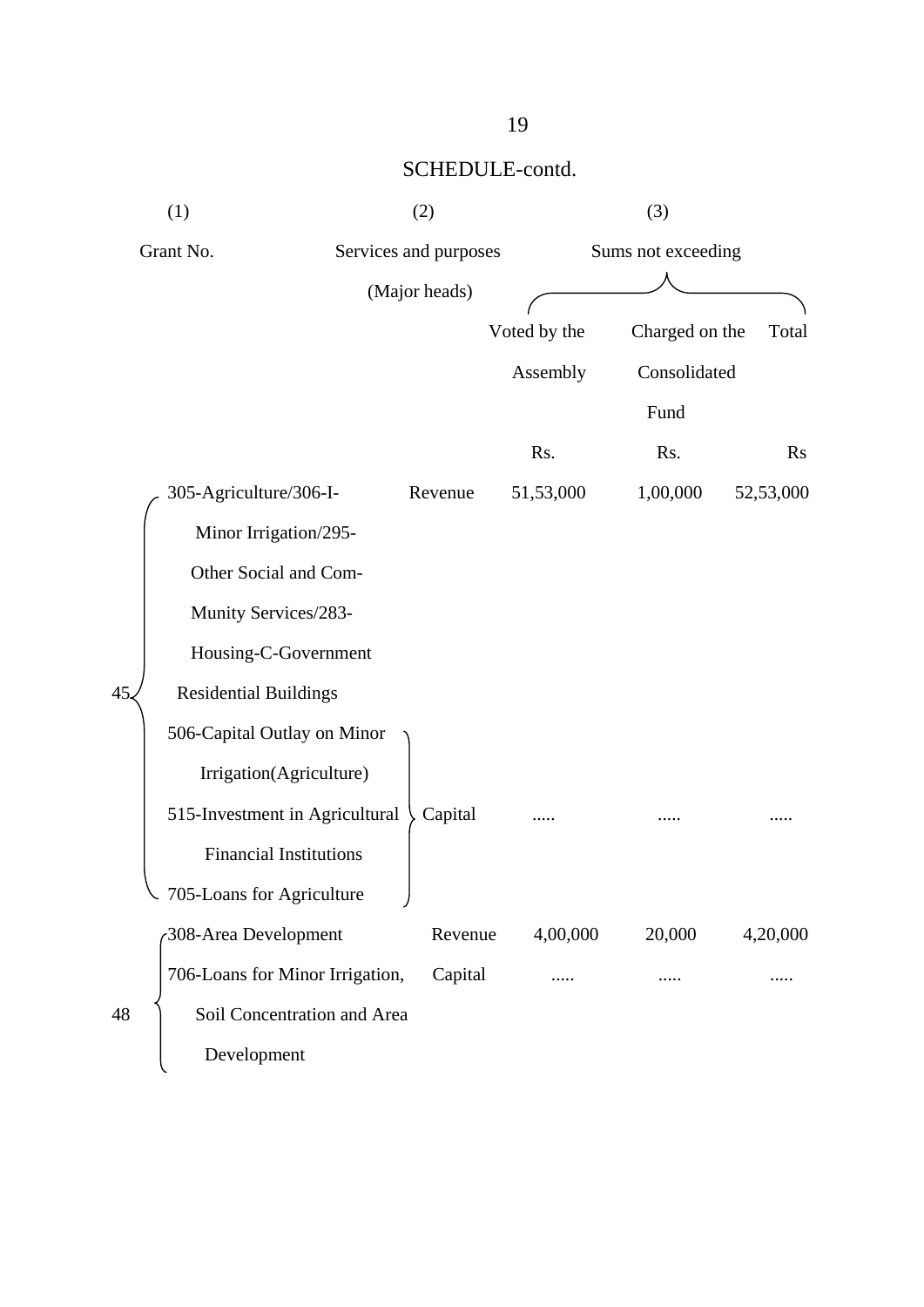|    | 310-Animal Husbandry and       | Revenue | 14,78,912 |   | 14,78,912 |
|----|--------------------------------|---------|-----------|---|-----------|
|    | 283-Housing-C-Government       |         |           |   |           |
| 49 | Residential Building.          |         |           |   |           |
|    | 710-Loans for Animal Husbandry | Capital |           | . | .         |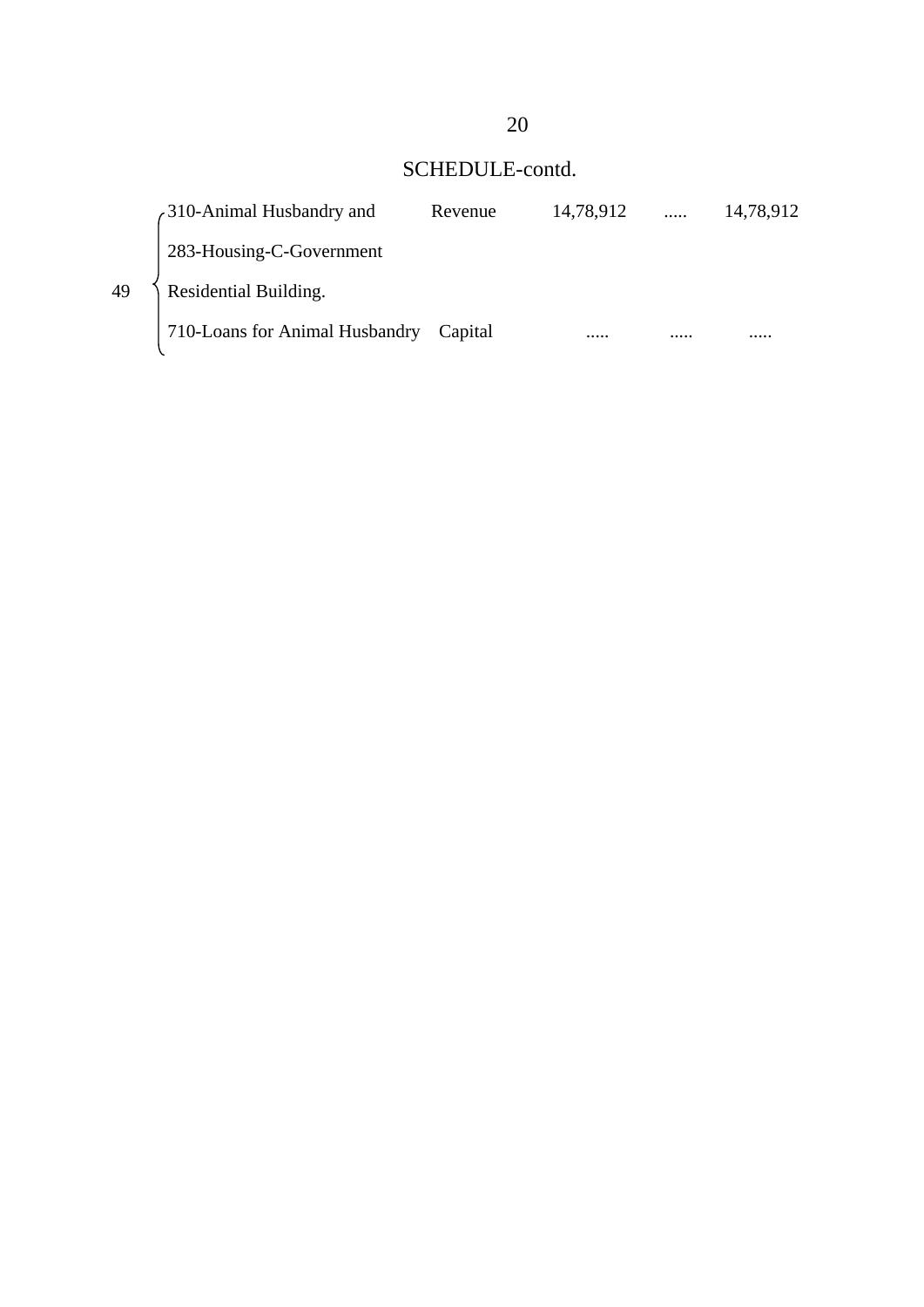| (1)                                | (2)                           |                |              | (3)                |             |
|------------------------------------|-------------------------------|----------------|--------------|--------------------|-------------|
| Grant No.                          | Services and purposes         |                |              | Sums not exceeding |             |
|                                    | (Major heads)                 |                |              |                    |             |
|                                    |                               |                | Voted by the | Charged on the     | Total       |
|                                    |                               |                | Assembly     | Consolidated       |             |
|                                    |                               |                |              | Fund               |             |
|                                    |                               |                | Rs.          | Rs.                | <b>Rs</b>   |
| 313-Forest                         |                               | Revenue        | 53,92,000    | 4,09,529           | 58,01,529   |
| 513-Capital Outlay on Forest<br>52 |                               | Capital        | 30,00,000    |                    | 30,00,000   |
| 314-Community Development          |                               |                |              |                    |             |
|                                    | -283-Housing-C-Govern-        |                |              |                    |             |
|                                    | ment Residential Buildings    |                |              |                    |             |
|                                    | And 288-Social Security and   | $\sim$ Revenue | 1,00,52,000  |                    | 1,00,52,000 |
| 53<br>Welfare                      |                               |                |              |                    |             |
|                                    | 314-Community Development-II  |                |              |                    |             |
|                                    | -C-Rural Works programme      |                |              |                    |             |
|                                    | 714-Loans for Community Deve- | Capital        |              |                    |             |
| lopment                            |                               |                |              |                    |             |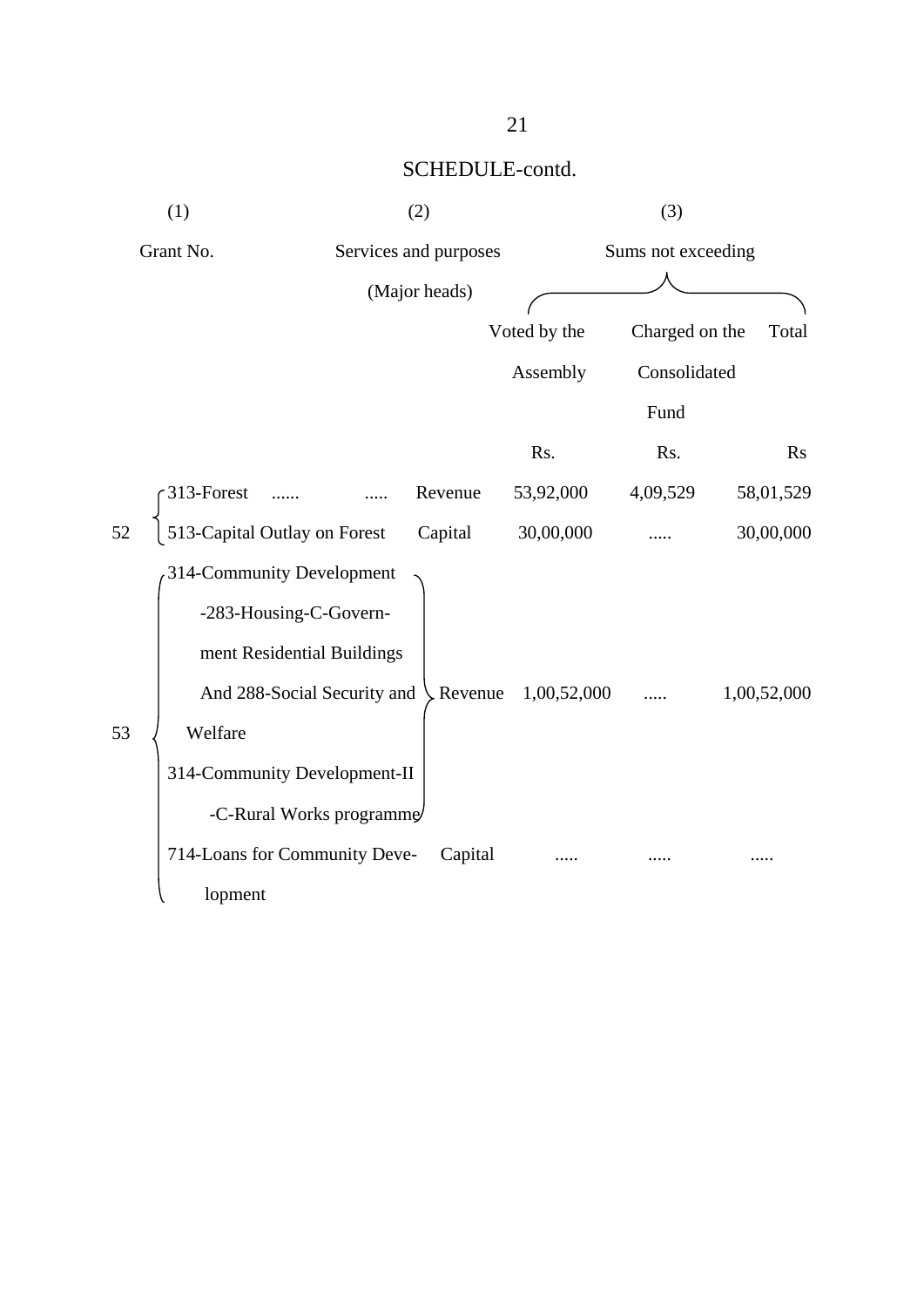|    | 321-Village and Small Industries-I    |         |             |        |             |
|----|---------------------------------------|---------|-------------|--------|-------------|
|    | -Handloom and Sericulture and         |         |             |        |             |
|    | 283-Housing-C-Government              |         |             |        |             |
|    | <b>Residential Buildings</b>          |         |             |        |             |
|    | 521-Capital Outlay on Village and     |         |             |        |             |
| 55 | Small Industries-I-Handloom           |         |             |        |             |
|    | and Sericulture                       |         |             |        |             |
|    | 698-Loans to Co-operative Societies   | Capital |             |        |             |
|    | 721-Loans for Village and Small       |         |             |        |             |
|    | Industries-I-Handloom and             |         |             |        |             |
|    | Sericulture                           |         |             |        |             |
|    | 321-Village and Small Industries-II-  | Revenue | 35, 15, 311 |        | 35, 15, 311 |
|    | Small Industries and 283-Housing      |         |             |        |             |
|    | -C-Government Residential             |         |             |        |             |
|    | <b>Buildings</b>                      |         |             |        |             |
| 56 | 521-Capital Outlay on Village and     |         |             |        |             |
|    | Small Industries-II-Small             |         |             |        |             |
|    | Industries                            | Capital |             | 17,739 | 17,739      |
|    | 721-Loans for Village and Small       |         |             |        |             |
|    | <b>Industries-II-Small Industries</b> |         |             |        |             |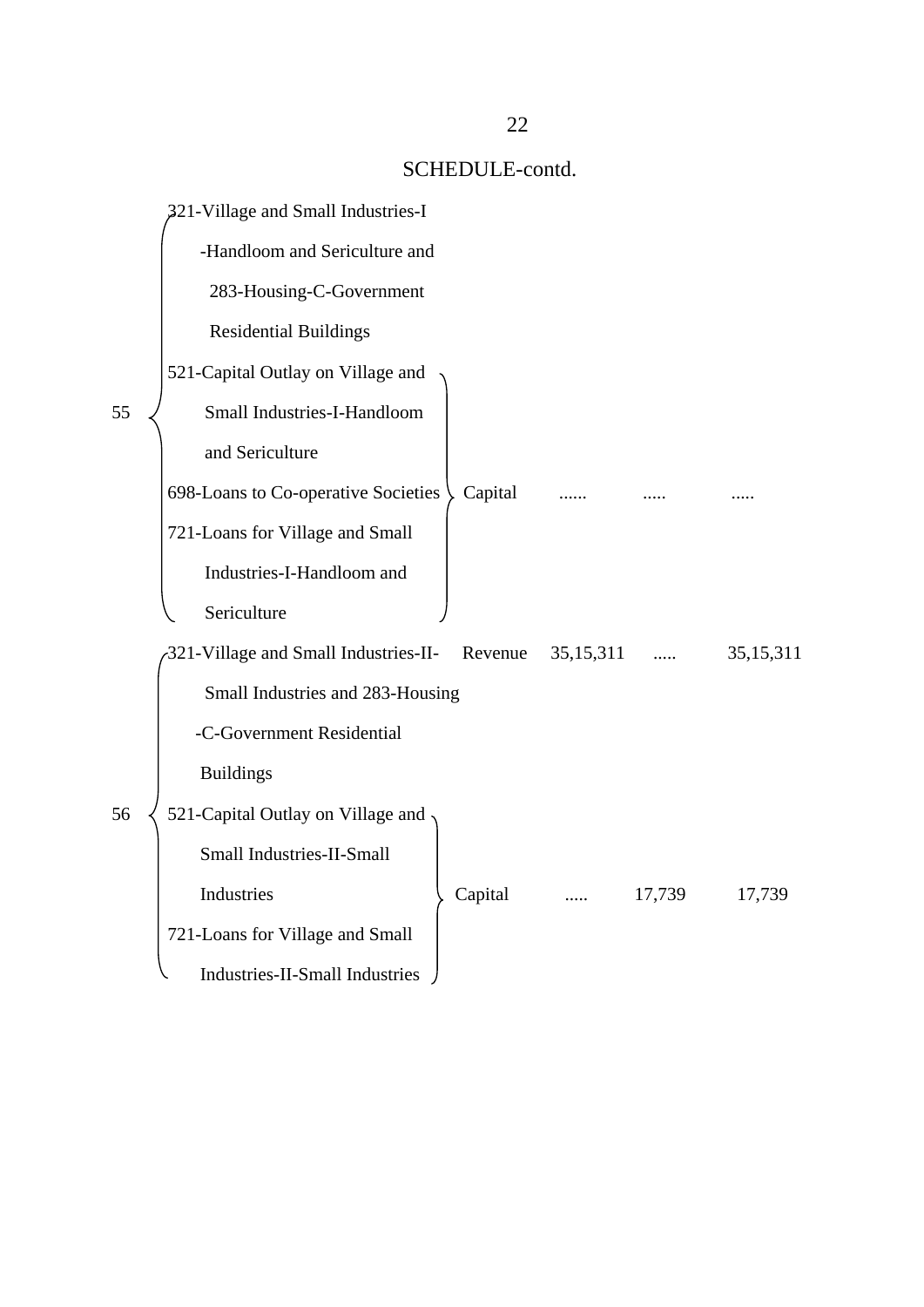| (1)                                        | (2)                   |              | (3)                |             |
|--------------------------------------------|-----------------------|--------------|--------------------|-------------|
| Grant No.                                  | Services and purposes |              | Sums not exceeding |             |
|                                            | (Major heads)         |              |                    |             |
|                                            |                       | Voted by the | Charged on the     | Total       |
|                                            |                       | Assembly     | Consolidated       |             |
|                                            |                       |              | Fund               |             |
|                                            |                       | Rs.          | Rs.                | <b>Rs</b>   |
| 337-Roads and Bridges                      | Revenue               | 2,80,50,687  |                    | 2,80,50,687 |
| 537-Capital Outlay on<br>58                | Capital               | 1,37,06,103  |                    | 1,37,06,103 |
| Roads and Bridges                          |                       |              |                    |             |
| 339-Tourism                                | Revenue               |              |                    |             |
| 459-Capital Outlay on Public               |                       |              |                    |             |
| Works (Tourism)                            |                       |              |                    |             |
| 544-Capital Outlay on Other<br>59          | Capital               | 15,00,000    |                    | 15,00,000   |
| <b>Transport and Commu-</b>                |                       |              |                    |             |
| nication Services                          |                       |              |                    |             |
| 61<br>766-Loans to Government Ser- Capital |                       | 1,57,37,00   |                    | 1,57,37,000 |
| vants                                      |                       |              |                    |             |
|                                            |                       |              |                    |             |

Total- 17,04,00,996 21,62,120 17,25,63,116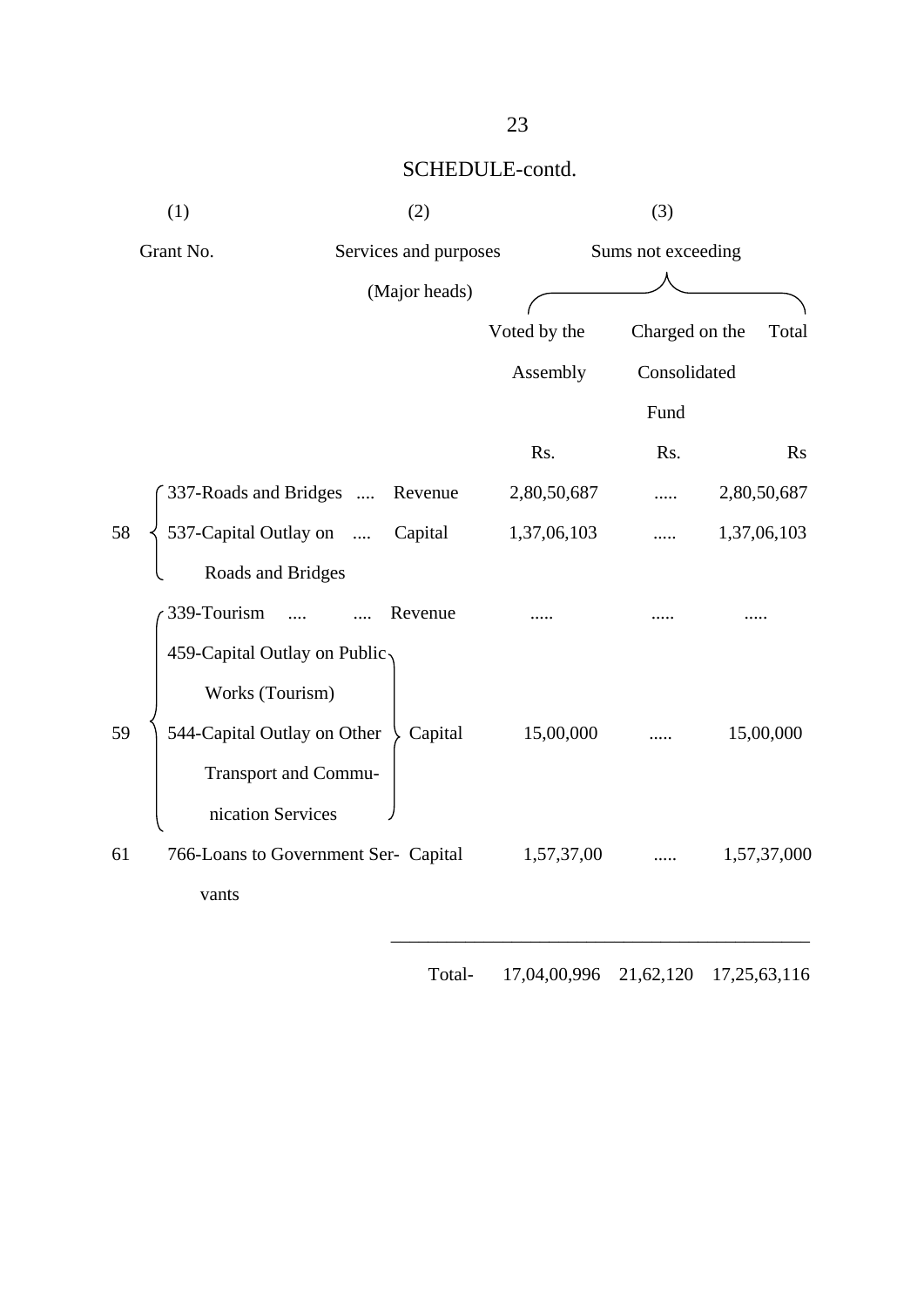#### MEGHALAYA ACT 3 OF 1987

#### THE MEGHALAYA APPROPRATION (VOTE-ON-ACCOUNT)

#### ACT, 1987

(As passed by the Assembly)

[Received the assent of the Governor on the  $28<sup>th</sup>$  March 1987]

(Published in the Gazette of Meghalaya, Extraordinary,

Dated the  $28<sup>th</sup>$  March, 1987)

An

#### Act

To provide for the withdrawal of certain sums from and out of the Consolidated Fund of Meghalaya for the services of a part of financial year 1987-88

Be it enacted by the Legislature of Meghalaya in the Thirty-eight Year of the Republic of India as follows:-

Short title and commencement 1. (1)This Act may be called the Meghalaya Appropriation (Vote-on-account) Act, 1987 (2) It shall come into force on the first day of April 1987. Withdrawal of Rs. 73,91,14,925 from and out of the Consolidated Fund of Meghalaya for the financial year 1987-88 2. From and out of the Consolidated Fund of Meghalaya there may be withdrawn sums not exceeding those specified in column (3) of the schedule amounting in the aggregate to the sum of seventy three crores, ninety-one lakhs, fourteen thousand, nine hundred twentyfive rupees towards defraying the several charges which will come in course of payment during the period of three months beginning on the first day of April 1987 in respect of the services specified in column (2) of the Schedule. Appropriation 3 The sums authorised to be withdrawn from and out of the Consolidated Fund of Meghalaya by this Act, shall be appropriated for the services and purpose

year 1987-88

expressed in the scheduled in relation to the financial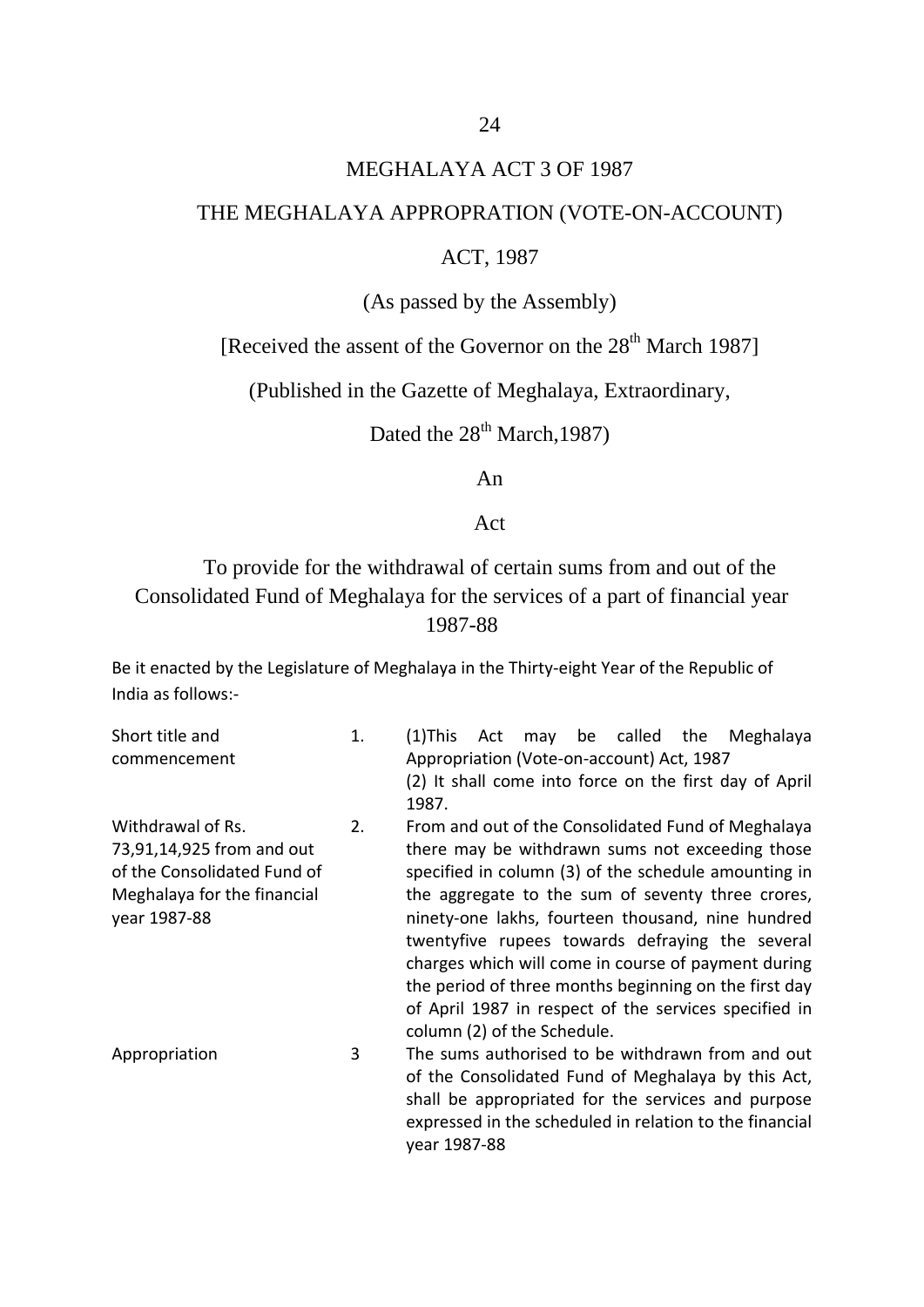## SCHEDULE

#### (See Section 2 and 3)

| (1)       | (2)                                                                                                                                                                                                                                                 | (3)                   |             |                    |             |  |  |
|-----------|-----------------------------------------------------------------------------------------------------------------------------------------------------------------------------------------------------------------------------------------------------|-----------------------|-------------|--------------------|-------------|--|--|
| Grant No. |                                                                                                                                                                                                                                                     | Services and Purposes |             | Sums not exceeding |             |  |  |
|           | (Major Heads)                                                                                                                                                                                                                                       |                       |             |                    |             |  |  |
|           |                                                                                                                                                                                                                                                     |                       | Voted by    | Charged on         | Total       |  |  |
|           |                                                                                                                                                                                                                                                     |                       | The         | the Consolidated   |             |  |  |
|           |                                                                                                                                                                                                                                                     |                       | Assembly    | Fund               |             |  |  |
|           |                                                                                                                                                                                                                                                     |                       | Rs.         | Rs.                | Rs.         |  |  |
| 1.        | 2011-Parliament/State/<br>Union Territory Legis-<br>lature 02-State Legis-                                                                                                                                                                          |                       |             |                    |             |  |  |
|           | lature                                                                                                                                                                                                                                              | Revenue               | 21,12,500   | 71,000             | 21,83,500   |  |  |
| 2.        | 2012-Govenor                                                                                                                                                                                                                                        | Revenue               | 2,500       | 13,09,750          | 13,12.250   |  |  |
| 3.        | 2013-Council of Minis-<br>ters                                                                                                                                                                                                                      | Revenue               | 15,69,000   |                    | 15,69,000   |  |  |
| 4.        | 2014-Administration                                                                                                                                                                                                                                 |                       |             |                    |             |  |  |
|           | of Justice                                                                                                                                                                                                                                          | Revenue               | 11,66,000   | 2,21,500           | 13,87,500   |  |  |
| 5.        | 2015-Elections                                                                                                                                                                                                                                      | Revenue               | 25,00,000   |                    | 25,00,000   |  |  |
|           | 2029-Land Revenue<br>2245-Relief on account<br>of Natural Calami-<br>ties<br>2252-Other Social and<br><b>Community Services</b>                                                                                                                     | Revenue               | 34, 13, 250 |                    | 34, 13, 250 |  |  |
| 6.1       | 3475-Other General Eco-<br>nomic Services-<br>201-Land Ceilings<br>6225-Loans for Welfare<br>of Scheduled Tribes, etc,<br>-02-Welfare of Scheduled<br>Tribe<br>6250-Loans for Other<br><b>Social Services</b><br>6401-Loans for Crop Hus-<br>bandry | Capital               | 5,000       |                    | 5,000       |  |  |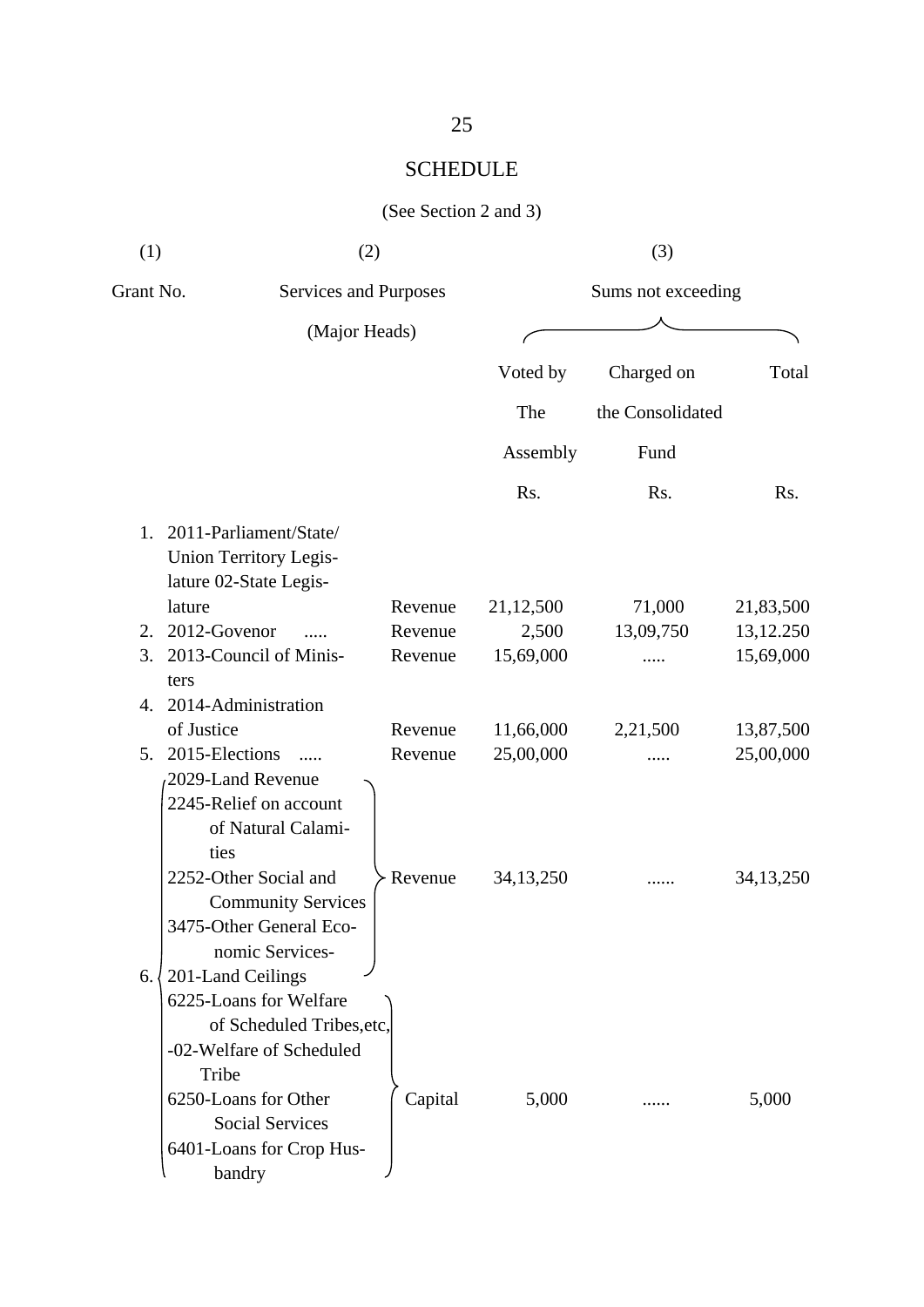## SCHEDULE

## (See Section 2 and 3)

| (1)       | (2)                                                                                                                                                                                                        |         |                    | (3)              |             |  |
|-----------|------------------------------------------------------------------------------------------------------------------------------------------------------------------------------------------------------------|---------|--------------------|------------------|-------------|--|
| Grant No. | Services and Purposes                                                                                                                                                                                      |         | Sums not exceeding |                  |             |  |
|           | (Major Heads)                                                                                                                                                                                              |         |                    |                  |             |  |
|           |                                                                                                                                                                                                            |         | Voted by           | Charged on       | Total       |  |
|           |                                                                                                                                                                                                            |         | The                | the Consolidated |             |  |
|           |                                                                                                                                                                                                            |         | Assembly           | Fund             |             |  |
|           |                                                                                                                                                                                                            |         | Rs.                | Rs.              | Rs.         |  |
| 7.        | 2030-Stamps and Registra-<br>tion                                                                                                                                                                          | Revenue | 1,50,000           | .                | 1,50,000    |  |
| 8.        | 2039-State Exise                                                                                                                                                                                           | Revenue | 12,89,250          |                  | 12,89,250   |  |
| 9.        | 2040-Sales Tax<br>2045-I-Other Taxes and<br>Duties on Commodi-<br>ties and Services<br>2041-Taxes on Vehicles<br>2070-Other Administra-                                                                    | Revenue | 9,39,750           |                  | 9.39,750    |  |
| 10.       | tion Services<br>114-Purchase and Mainte-<br>nance of Transport                                                                                                                                            | Revenue | 18,06,500          |                  | 18,06,500   |  |
|           | 3055-Roads and Transport<br>5055-Capital Outlay on<br>Roads Transport<br>2045-Other Taxes and Du-<br>ties on Commodities<br>and Services-II-In-<br>spectorate of Electricity<br>2501-Special programme for | Capital | 84,41,250          |                  | 84,41,250   |  |
| 11        | Rural Development-<br>04-Integrated Rural<br><b>Energy Programme</b><br>2801-Power-80-General<br>2810-Non-Conventional<br>Sources of Energy                                                                | Revenue | 34,80,000          |                  | 34,80,000   |  |
|           | 6801-Loans for Power Projects                                                                                                                                                                              | Capital | 2,84,00,000        |                  | 2,84,00,000 |  |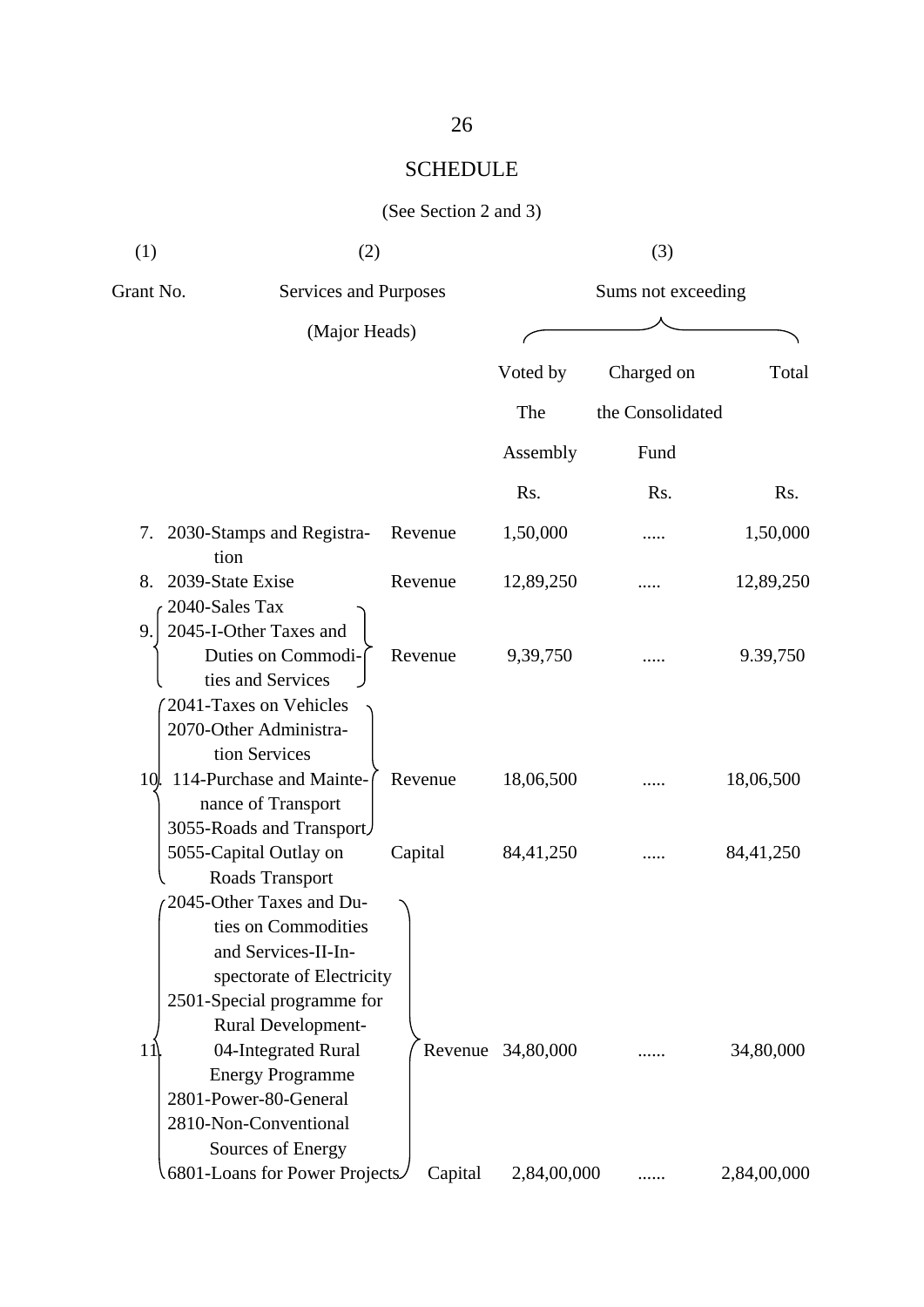| (1)             | (2)                                                                                                                                                |         |                    |           | (3)              |                         |  |
|-----------------|----------------------------------------------------------------------------------------------------------------------------------------------------|---------|--------------------|-----------|------------------|-------------------------|--|
| Grant No.       | Services and Purposes                                                                                                                              |         | Sums not exceeding |           |                  |                         |  |
|                 | (Major Heads)                                                                                                                                      |         |                    |           |                  |                         |  |
|                 |                                                                                                                                                    |         | Voted by           |           | Charged on       | Total                   |  |
|                 |                                                                                                                                                    |         | The                |           | the Consolidated |                         |  |
|                 |                                                                                                                                                    |         | Assembly           |           | Fund             |                         |  |
|                 |                                                                                                                                                    |         | Rs.                |           | R <sub>s</sub> . | Rs.                     |  |
| 12.             | 2047-Other Fiscal Services-<br>103-Promotion of                                                                                                    | Revenue | 43,250             |           |                  | 43,250                  |  |
|                 | small Savings.<br>2048-Appropriation for re-<br>duction or avoidance<br>of debt (Charged)                                                          | Revenue |                    |           |                  |                         |  |
|                 | 2049-Interest Payments<br>(Charged)                                                                                                                | Revenue |                    |           |                  | 2,72,26,100 2,72,26,100 |  |
|                 | 2051-Public Service Com-<br>mission (Charged)<br>2052-Secretariat General Services                                                                 | Revenue |                    |           | 3,43,250         | 3,43,250                |  |
| 13 <sub>l</sub> | -I-Civil departments<br>2251-Scretariat-Social and Comm-<br>unity Services-I-Civil Depar- > Revenue<br>tments<br>3451-Scretariat-Economics Servic- |         |                    | 90,96,750 |                  | 90,96,750               |  |
|                 | es-I-Civil Departments<br>14. 2053-District Administration                                                                                         | Revenue |                    | 31,46,000 |                  | 31,46,000               |  |
|                 | 15. 2054-Treasury and Accounts Adm-<br>Inistration                                                                                                 | Revenue |                    | 16,63,750 |                  | 16,63,750               |  |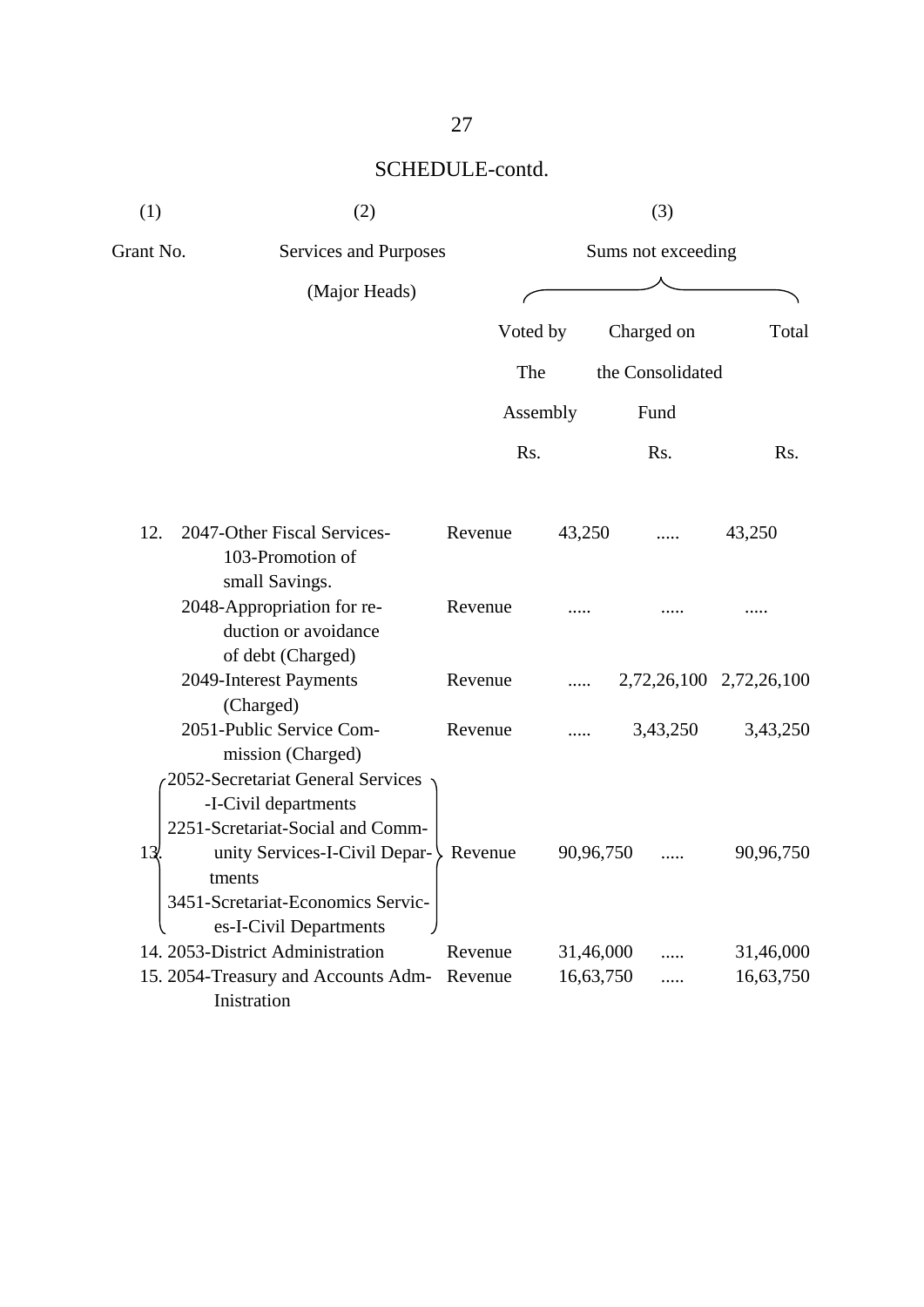| (1)                | (2)                                                                                                                                                                                                                      |                    |                        | (3)                |                        |  |  |
|--------------------|--------------------------------------------------------------------------------------------------------------------------------------------------------------------------------------------------------------------------|--------------------|------------------------|--------------------|------------------------|--|--|
| Grant No.          | Services and Purposes                                                                                                                                                                                                    |                    |                        | Sums not exceeding |                        |  |  |
|                    | (Major Heads)                                                                                                                                                                                                            |                    |                        |                    |                        |  |  |
|                    |                                                                                                                                                                                                                          |                    | Voted by               | Charged on         | Total                  |  |  |
|                    |                                                                                                                                                                                                                          |                    | The                    | the Consolidated   |                        |  |  |
|                    |                                                                                                                                                                                                                          |                    | Assembly               | Fund               |                        |  |  |
|                    |                                                                                                                                                                                                                          |                    | Rs.                    | Rs.                | Rs.                    |  |  |
| 16.7               | 2055-Police<br>2070-Other Administrative<br>Services-108-Fire Pro-<br>tection and Control Re-<br>venue<br>2246-Housing-01-Government<br><b>Residential Buildings</b><br>4059-Capital Outlay on Public-<br>Works (Police) |                    | Revenue $4,27,27,500$  | 12,500             | 4,27,40,000            |  |  |
|                    | 4216-Capital Outlay on Housing Capital<br>(Police)                                                                                                                                                                       |                    | 84,15,000              |                    | 84,15,000              |  |  |
| 2056-Jails<br>17.3 | 4059-Capital Outlay on Public<br>Work (Jails)                                                                                                                                                                            | Revenue<br>Capital | 12,40,750<br>40,92,500 |                    | 12,40,750<br>40,92,500 |  |  |
|                    | 2058-Stationeryand Printing<br>4058-Capital Outlay an Statio-<br>nery and Printing                                                                                                                                       |                    | Revenue 37,94,000      |                    | 37,94,000              |  |  |
| 18.                | 4216-Capital Outlay on Housing Capital<br>-01-Government Residential<br><b>Buildings</b>                                                                                                                                 |                    | 10,00,000              |                    | 10,00,000              |  |  |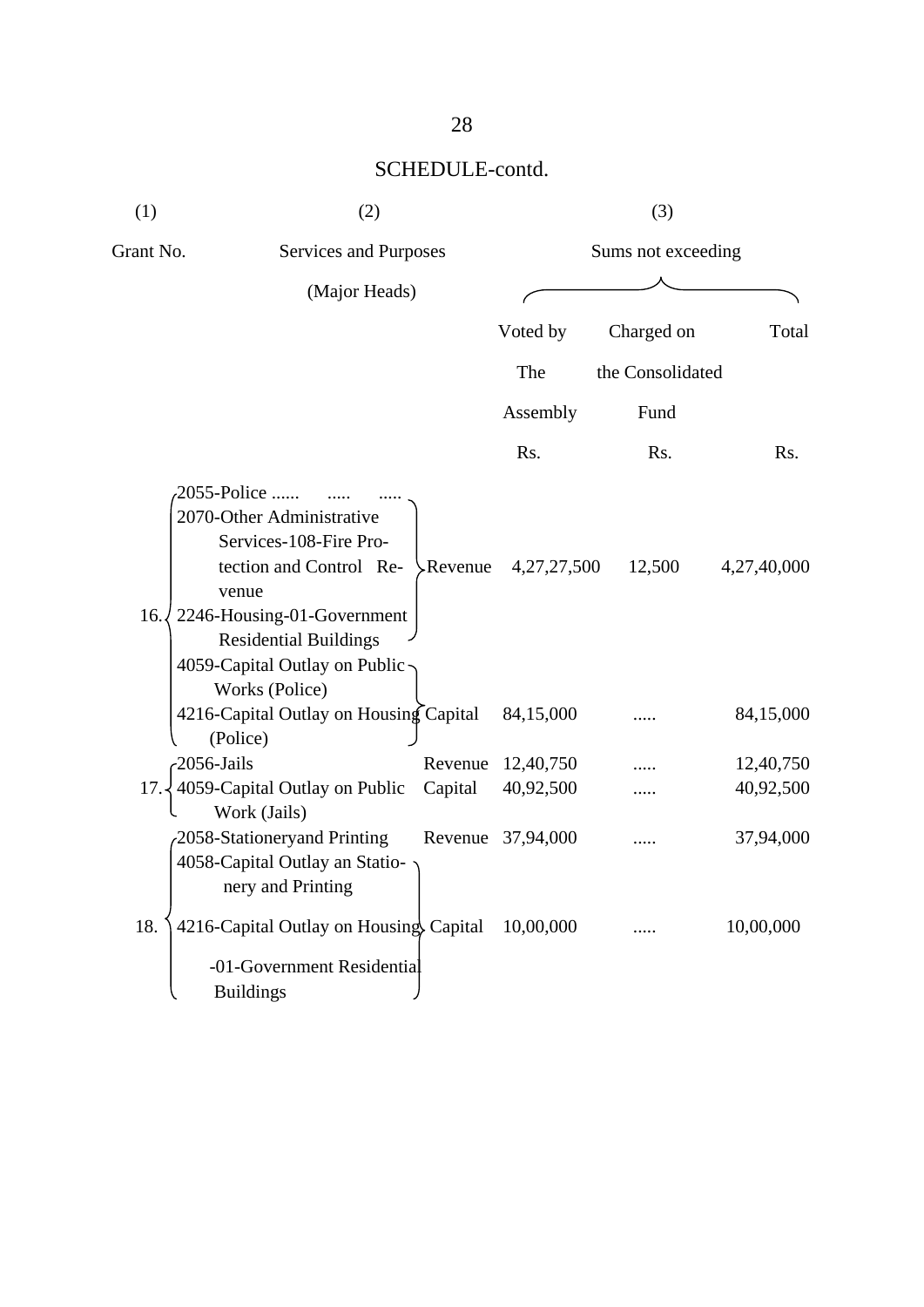| (1)             | (2)                                                                                                                                                                                                                                                                                                                                                   |                        | (3)                |                  |
|-----------------|-------------------------------------------------------------------------------------------------------------------------------------------------------------------------------------------------------------------------------------------------------------------------------------------------------------------------------------------------------|------------------------|--------------------|------------------|
| Grant No.       | Services and Purposes                                                                                                                                                                                                                                                                                                                                 |                        | Sums not exceeding |                  |
|                 | (Major Heads)                                                                                                                                                                                                                                                                                                                                         |                        |                    |                  |
|                 |                                                                                                                                                                                                                                                                                                                                                       | Voted by               | Charged on         | Total            |
|                 |                                                                                                                                                                                                                                                                                                                                                       | The                    | the Consolidated   |                  |
|                 |                                                                                                                                                                                                                                                                                                                                                       | Assembly               | Fund               |                  |
|                 |                                                                                                                                                                                                                                                                                                                                                       | Rs.                    | Rs.                | R <sub>s</sub> . |
| 19 <sub>l</sub> | 2052-Scretariat General Ser<br>vices-II-Public Works<br>Department -Secretariat<br>2059-Public Works<br>2202-General Education<br>2203-Technical Education<br><b>Buildings</b><br>2204-Sports, etc, Buildings<br>2205-Arts and Culture<br>2210-Medical and Public Health<br>2216-Housing-01-Government<br><b>Residential Buildings</b><br>(i/c.P.W.D) | Revenue<br>2,62,68,250 |                    | 2,62,68,250      |
| Works           | 4059-Capital Outlay on Public<br>4202-Capital Outlay on Educa-<br>tion, Sports, etc<br>4210-Capital Outlay on Medical<br>and Public Health<br>4216-Capital Outlay on Housing-<br>01-Government Residential<br>Buildings (i/c. P.W.D)<br>4403-Capital Outlay on Animal<br>Husbandry<br>4404-Capital Outlay on Dairy<br>Development                     | Capital                | $1,36,81,000$      | 1,36,81,000      |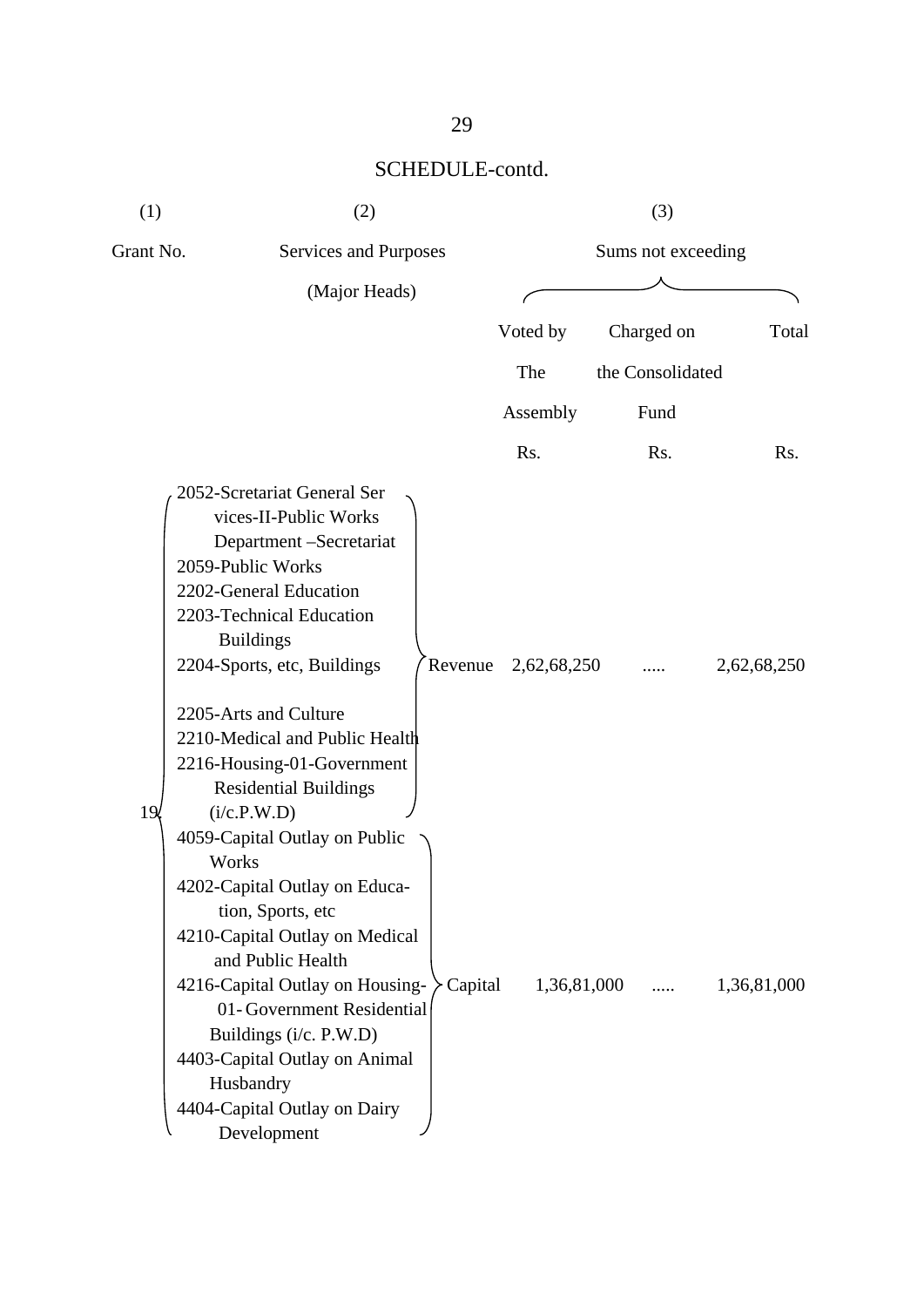| (1)       | (2)                                                                                                                                                                                                                                                                                                   |                    |             | (3)              |             |  |
|-----------|-------------------------------------------------------------------------------------------------------------------------------------------------------------------------------------------------------------------------------------------------------------------------------------------------------|--------------------|-------------|------------------|-------------|--|
| Grant No. | Services and Purposes                                                                                                                                                                                                                                                                                 | Sums not exceeding |             |                  |             |  |
|           | (Major Heads)                                                                                                                                                                                                                                                                                         |                    |             |                  |             |  |
|           |                                                                                                                                                                                                                                                                                                       |                    | Voted by    | Charged on       | Total       |  |
|           |                                                                                                                                                                                                                                                                                                       |                    | The         | the Consolidated |             |  |
|           |                                                                                                                                                                                                                                                                                                       |                    | Assembly    | Fund             |             |  |
|           |                                                                                                                                                                                                                                                                                                       |                    | Rs.         | Rs.              | Rs.         |  |
| 20.       | 2070-Other Administrative<br>Services 106-Civil<br>Defence and 107-Home<br>Guards<br>4059-Capital Outlay on Public                                                                                                                                                                                    | Revenue            | 48,00,000   |                  | 48,00,000   |  |
|           | Works (Civil Defence<br>and Home Guards)<br>2075-Miscellaneous General                                                                                                                                                                                                                                | Capital            | 2,50,000    |                  | 2,50,000    |  |
| 21        | Services-104-Pensions<br>and Awards in conside-<br>ration of Distinguished<br><b>Services</b><br>2202-General Education<br>2203-Technical Education<br>2204-Sports and Youth Ser-<br>vices<br>2205-Arts and Culture<br>2236-Nutrition<br>3425-Other Scientific<br>Research<br>3454-Census surveys and | Revenue            | 7,85,67,000 |                  | 7,85,67,000 |  |
|           | <b>Statistics</b><br>4202-Capital Outlay on<br>Education, Sports,<br>Art and Culture<br>6202-Loans for Education,<br>Sports, Arts and Culture                                                                                                                                                         | Capital            | 60,26,500   |                  | 60,26,500   |  |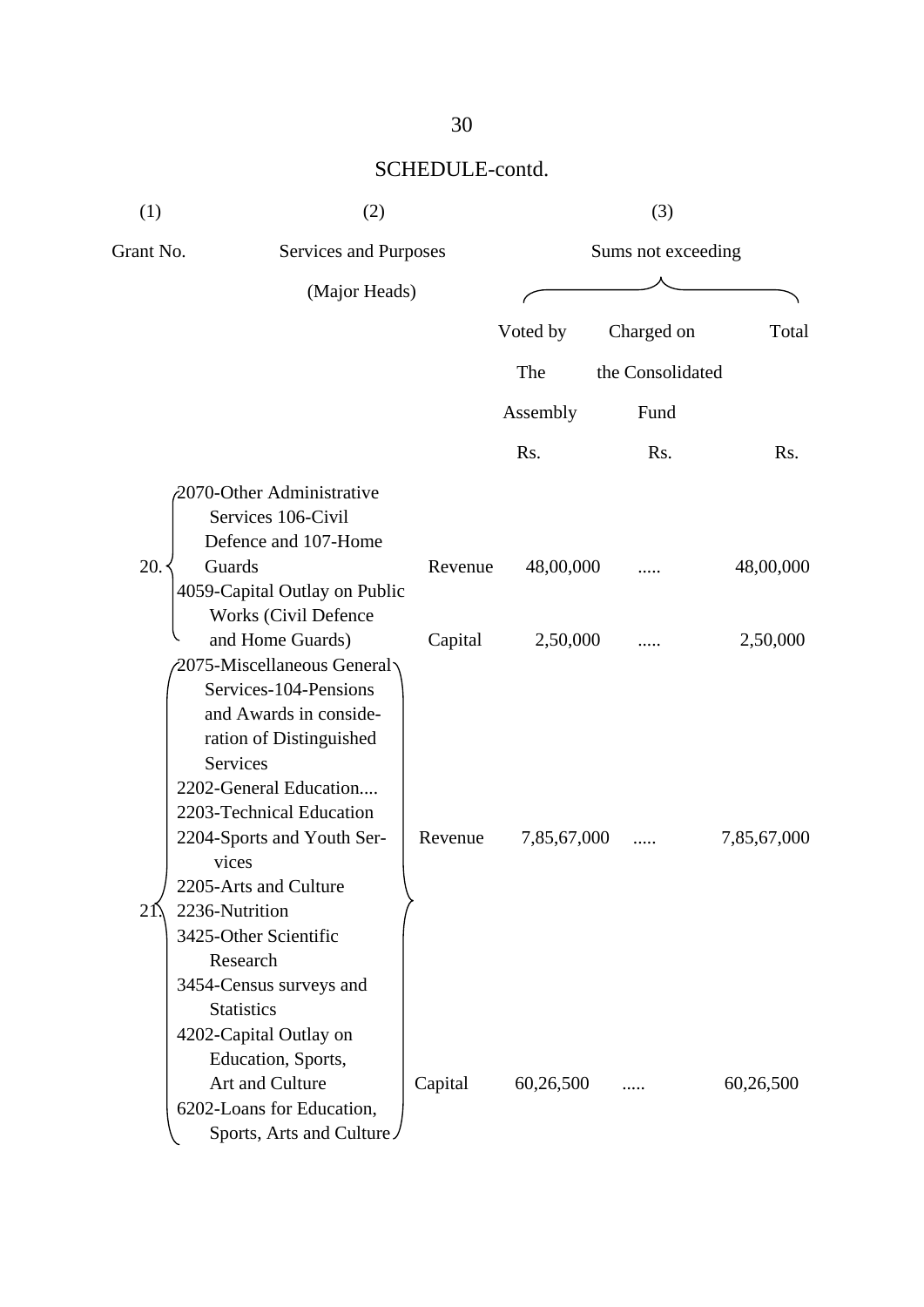| (1)       | (2)                                                                                                                                                                                                                                                                              |                    |                                | (3)                |                          |
|-----------|----------------------------------------------------------------------------------------------------------------------------------------------------------------------------------------------------------------------------------------------------------------------------------|--------------------|--------------------------------|--------------------|--------------------------|
| Grant No. | Services and Purposes                                                                                                                                                                                                                                                            |                    |                                | Sums not exceeding |                          |
|           | (Major Heads)                                                                                                                                                                                                                                                                    |                    |                                |                    |                          |
|           |                                                                                                                                                                                                                                                                                  | Voted by           |                                | Charged on         | Total                    |
|           |                                                                                                                                                                                                                                                                                  | The                |                                | the Consolidated   |                          |
|           |                                                                                                                                                                                                                                                                                  | Assembly           |                                | Fund               |                          |
|           |                                                                                                                                                                                                                                                                                  | Rs.                |                                | Rs.                | Rs.                      |
| 22        | 2070-Other Adminitrative Services.<br>-IV-Guest Houses, Governm-<br>ent Hostels, etc<br>2216-Housing-01-Government<br><b>Residential Buildings</b><br>(i/c.G.A.D)<br>4059-Capital Outlay on Public<br>Works-80-General<br>(i/c. G.A.D)<br>23. 2070-Other Administrative Services | Revenue<br>Capital | 23, 23, 500<br>32,50,000       |                    | 23, 23, 500<br>32,50,000 |
|           | -V-Training, Vigilance, Admini-<br>Stration of Citizenship Act, etc Revenue<br>24. 2071-Pension and other Retirement                                                                                                                                                             |                    | 2,13,230                       |                    | 2,13,230                 |
| 25        | <b>Benefits</b><br>2070-Other Administrative Services-<br>VI-State Lotteries-800-Other<br>Expenditure<br>2075-Miscellaneous General Services                                                                                                                                     | Revenue<br>Revenue | 51,80,250 3,81,500<br>1,22,500 |                    | 55,61,750<br>1,22,500    |
|           | 2210-Medical and Public Health<br>2211- Family Welfare<br>4210-Capital Outlay on Medical and<br>Public Health                                                                                                                                                                    |                    | Revenue 3,65,27,250            |                    | 3,65,27,250              |
| 26.       | 4211-Capital Outlay on Family<br>Welfare (Health)                                                                                                                                                                                                                                | Capital            | 46,00,000                      |                    | 46,00,000                |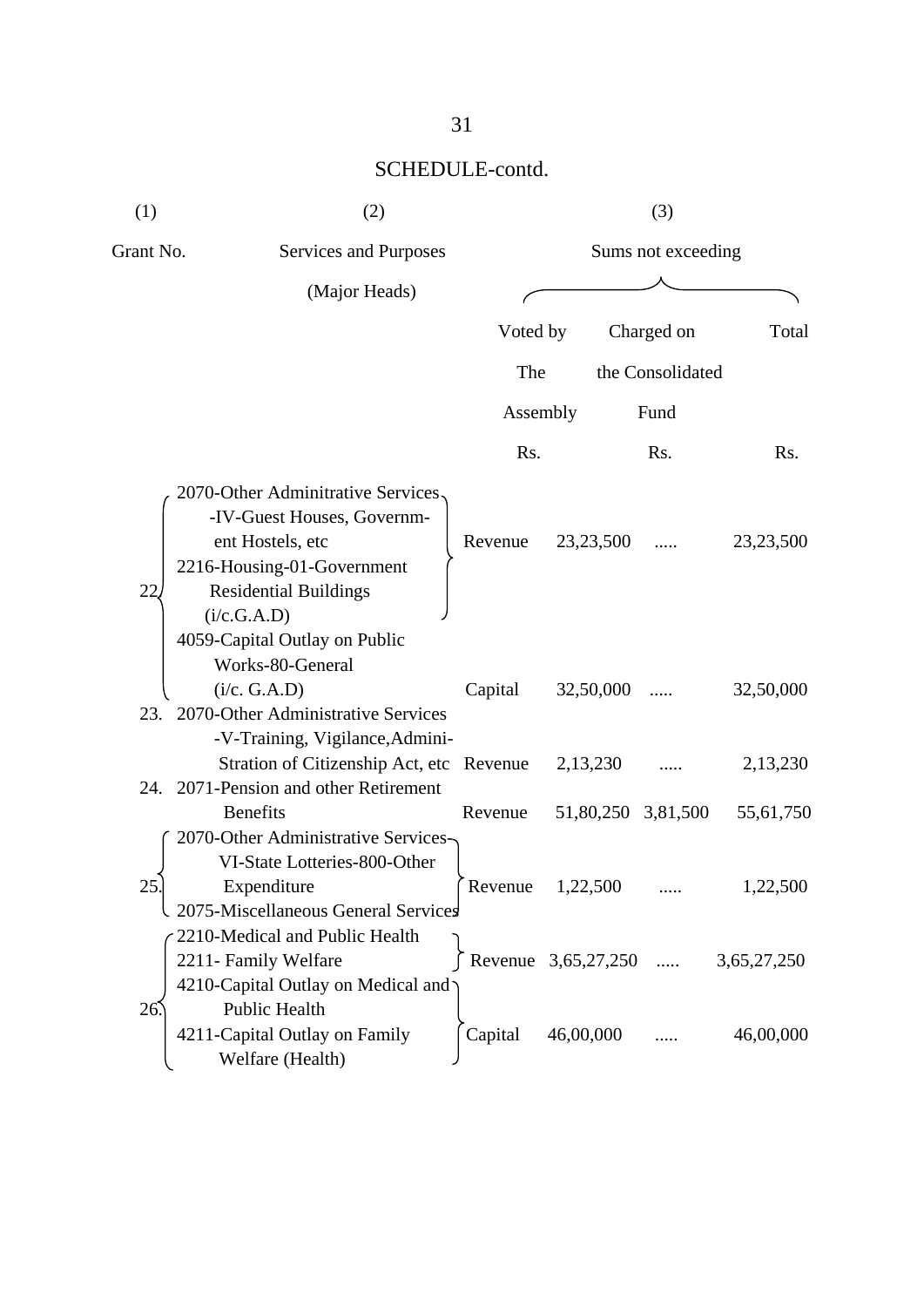| (1)       | (2)                                                                                                                               |                    | (3)                |                  |             |  |
|-----------|-----------------------------------------------------------------------------------------------------------------------------------|--------------------|--------------------|------------------|-------------|--|
| Grant No. | Services and Purposes                                                                                                             |                    | Sums not exceeding |                  |             |  |
|           | (Major Heads)                                                                                                                     |                    |                    |                  |             |  |
|           |                                                                                                                                   |                    | Voted by           | Charged on       | Total       |  |
|           |                                                                                                                                   |                    | The                | the Consolidated |             |  |
|           |                                                                                                                                   |                    | Assembly           | Fund             |             |  |
|           |                                                                                                                                   |                    | Rs.                | Rs.              | Rs.         |  |
|           | 2215-Water Supply and Sani <sub>5</sub><br>Tation<br>2216-Housing<br>4215-Capital Outlay on Water<br><b>Supply and Sanitation</b> | Revenue            | 1,94,40,000        |                  | 1,94,40,000 |  |
| 27.       | 4216-Capital outlay on Hou-<br>sing-01-Government<br><b>Residential Buildings</b><br>6216-Loans for Sanitation and                | Capital            | 3,62,87,500        |                  | 3,62,87,500 |  |
| 28.       | <b>Water Supply</b><br>2216-Housing<br>4216-Capital Outlay on<br>Housing (General)                                                | Revenue            | 6,94,000           |                  | 6,94,000    |  |
|           | 6216-Loans for Housing                                                                                                            | Capital            | 13,25,000          |                  | 13,25,000   |  |
|           | 2217-Urban Development-80<br>-General                                                                                             | Revenue            | 17,64,250          |                  | 17,64,250   |  |
| 29.       | 6217-Loans for Urban<br>Development.<br>2217-Urban Development                                                                    | Capital<br>Revenue | 25,90,500          |                  | 25,90,500   |  |
| 30.       | 4216-Capital Outlay on<br>Housing<br>4217-Capital Outlay on Urban                                                                 | Capital            | 9,87,500           |                  | 9,87,500    |  |
| 31.       | Development<br>2220-Information and Publi-<br>city-60-Others                                                                      | Revenue            | 15,17,500          |                  | 15,17,500   |  |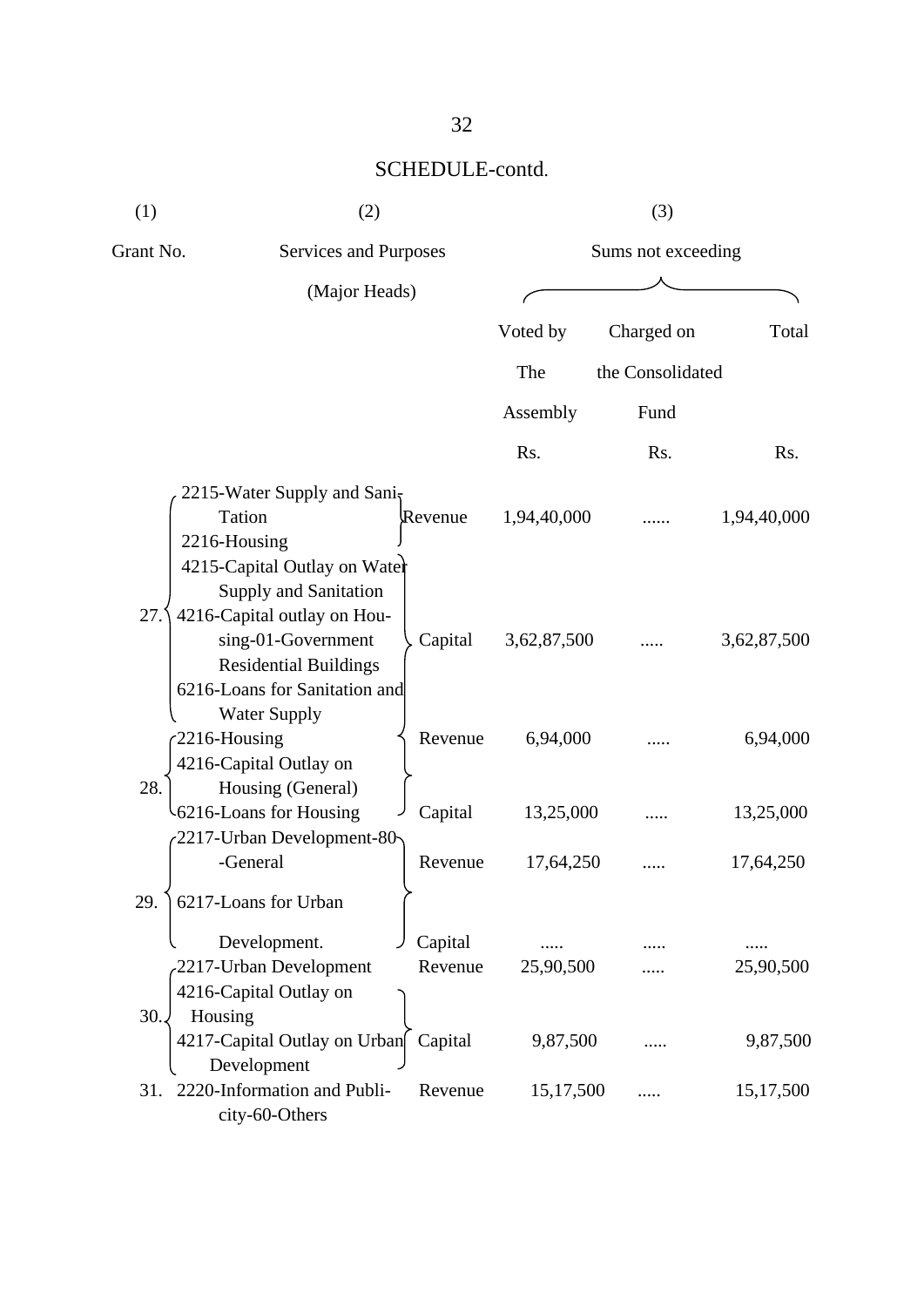| Total     |
|-----------|
|           |
|           |
| Rs.       |
|           |
|           |
|           |
|           |
| 27,38,500 |
|           |
|           |
|           |
|           |
|           |
| 14,72,500 |
|           |
| 2,325     |
|           |
|           |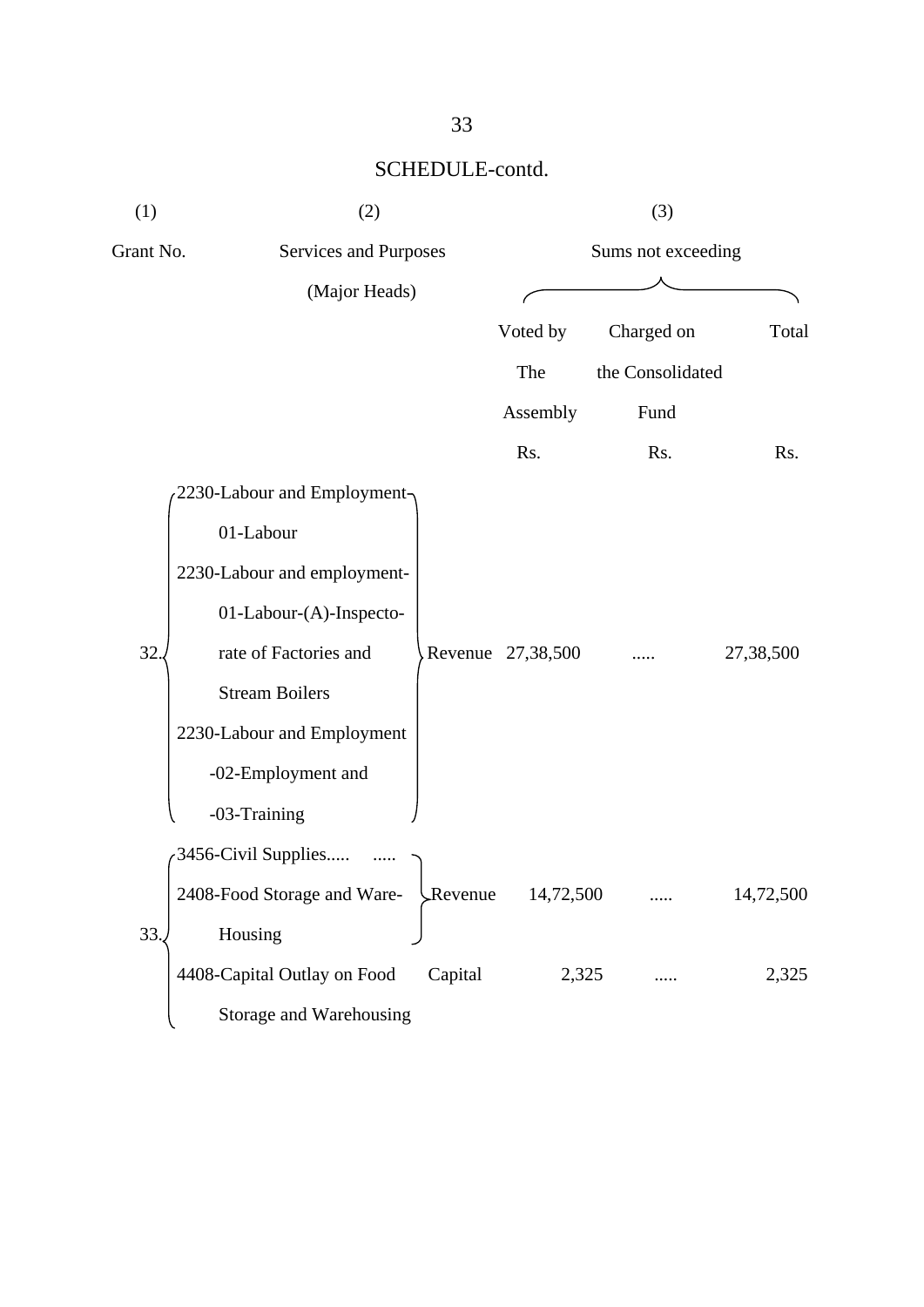| (1)       | (2)                                   |         | (3)                |                  |             |  |
|-----------|---------------------------------------|---------|--------------------|------------------|-------------|--|
| Grant No. | Services and Purposes                 |         | Sums not exceeding |                  |             |  |
|           | (Major Heads)                         |         |                    |                  |             |  |
|           |                                       |         | Voted by           | Charged on       | Total       |  |
|           |                                       |         | The                | the Consolidated |             |  |
|           |                                       |         | Assembly           | Fund             |             |  |
|           |                                       |         | Rs.                | Rs.              | Rs.         |  |
|           | 2235-Social Security and              | Revenue |                    | 4,525            | 4,525       |  |
|           | Welfare-01-Rehabili-                  |         |                    |                  |             |  |
|           | tation.                               |         |                    |                  |             |  |
|           | 6235-Loans for Social                 | Capital |                    |                  |             |  |
| 34.       | Security and Welfare-                 |         |                    |                  |             |  |
|           | 60-Other Social                       |         |                    |                  |             |  |
|           | Security and Welfare                  |         |                    |                  |             |  |
|           | Programmes                            |         |                    |                  |             |  |
|           | 2225-Welfare of Scheduled             |         |                    |                  |             |  |
|           | Castes, Scheduled Tribes              |         |                    |                  |             |  |
|           | And Other Backward                    |         |                    |                  |             |  |
|           | Classes                               |         |                    |                  |             |  |
| 35.       | 2235-Social Security and              | Revenue | 1,04,14,250        |                  | 1,04,14,250 |  |
|           | Welfare                               |         |                    |                  |             |  |
|           | 2236-Nutrition (Social                |         |                    |                  |             |  |
|           | Welfare)                              |         |                    |                  |             |  |
|           | 4059-Capital Outlay on Public Capital |         | 1,75,000           |                  | 1,75,000    |  |
|           | Works (Social Welfare)                |         |                    |                  |             |  |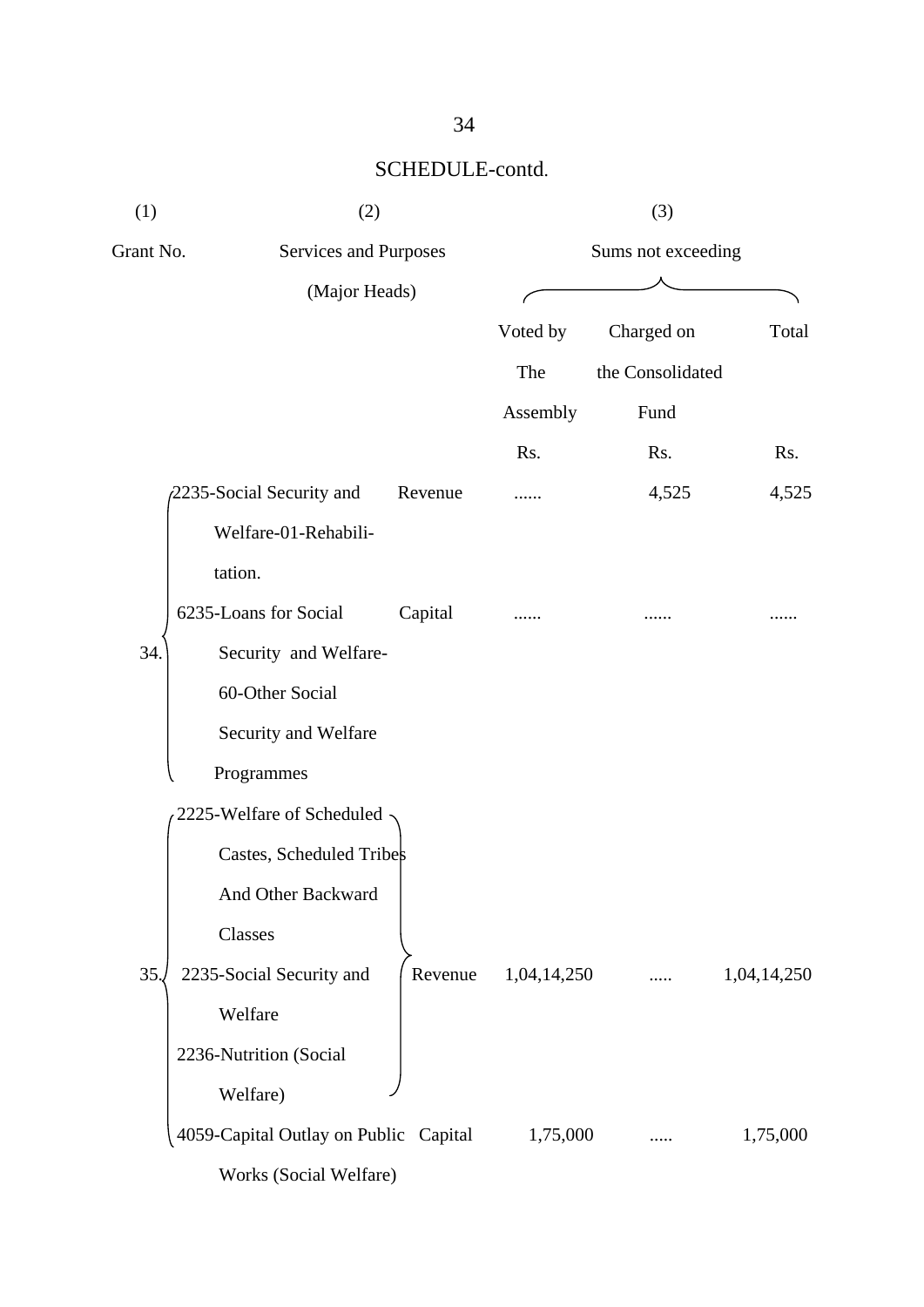| (1)       | (2)                                                     |         | (3)                |                  |           |  |
|-----------|---------------------------------------------------------|---------|--------------------|------------------|-----------|--|
| Grant No. | Services and Purposes                                   |         | Sums not exceeding |                  |           |  |
|           | (Major Heads)                                           |         |                    |                  |           |  |
|           |                                                         |         | Voted by           | Charged on       | Total     |  |
|           |                                                         |         | The                | the Consolidated |           |  |
|           |                                                         |         | Assembly           | Fund             |           |  |
|           |                                                         |         | Rs.                | Rs.              | Rs.       |  |
|           |                                                         |         |                    |                  |           |  |
|           | 2235-Social Security and                                | Revenue | 70,000             |                  | 70,000    |  |
|           | Welfare-60-Other                                        |         |                    |                  |           |  |
|           | Social Security and                                     |         |                    |                  |           |  |
|           | <b>Welfare Programmes</b>                               |         |                    |                  |           |  |
| 36.       | 6235-Loans for Social Security Capital                  |         |                    |                  |           |  |
|           | and Welfare-60-Other                                    |         |                    |                  |           |  |
|           |                                                         |         |                    |                  |           |  |
|           | Social Security and                                     |         |                    |                  |           |  |
|           | <b>Welfare Programmes</b>                               |         |                    |                  |           |  |
|           | 37. 2235-Social Security and                            | Revenue | 1,59,000           |                  |           |  |
|           | Welfare-E-60-Other                                      |         |                    |                  |           |  |
|           | Social Security and                                     |         |                    |                  |           |  |
| 38.       | <b>Welfare Programmes</b><br>2252-Other Social Services | Revenue | 5,000              |                  | 5,000     |  |
| 39.       | 3451-Secretariat-Economics                              | Revenue | 18,22,000          |                  | 18,22,000 |  |
|           | Services-II-Planning                                    |         |                    |                  |           |  |
|           | Board and attached                                      |         |                    |                  |           |  |
|           | Offices.                                                |         |                    |                  |           |  |
|           | 2425-Co-operation                                       | Revenue | 51,14,750          |                  | 51,14,750 |  |
|           | 4425-Capital Outlay on                                  |         |                    |                  |           |  |
|           | Cooperation                                             |         |                    |                  |           |  |
| 40.       | 4435-Capital Outlay on                                  |         |                    |                  |           |  |
|           | Other Agriculture                                       | Capital | 31,94,000          |                  | 31,94,000 |  |
|           | Programmes                                              |         |                    |                  |           |  |
|           | 6425-Loans for Co-operation                             |         |                    |                  |           |  |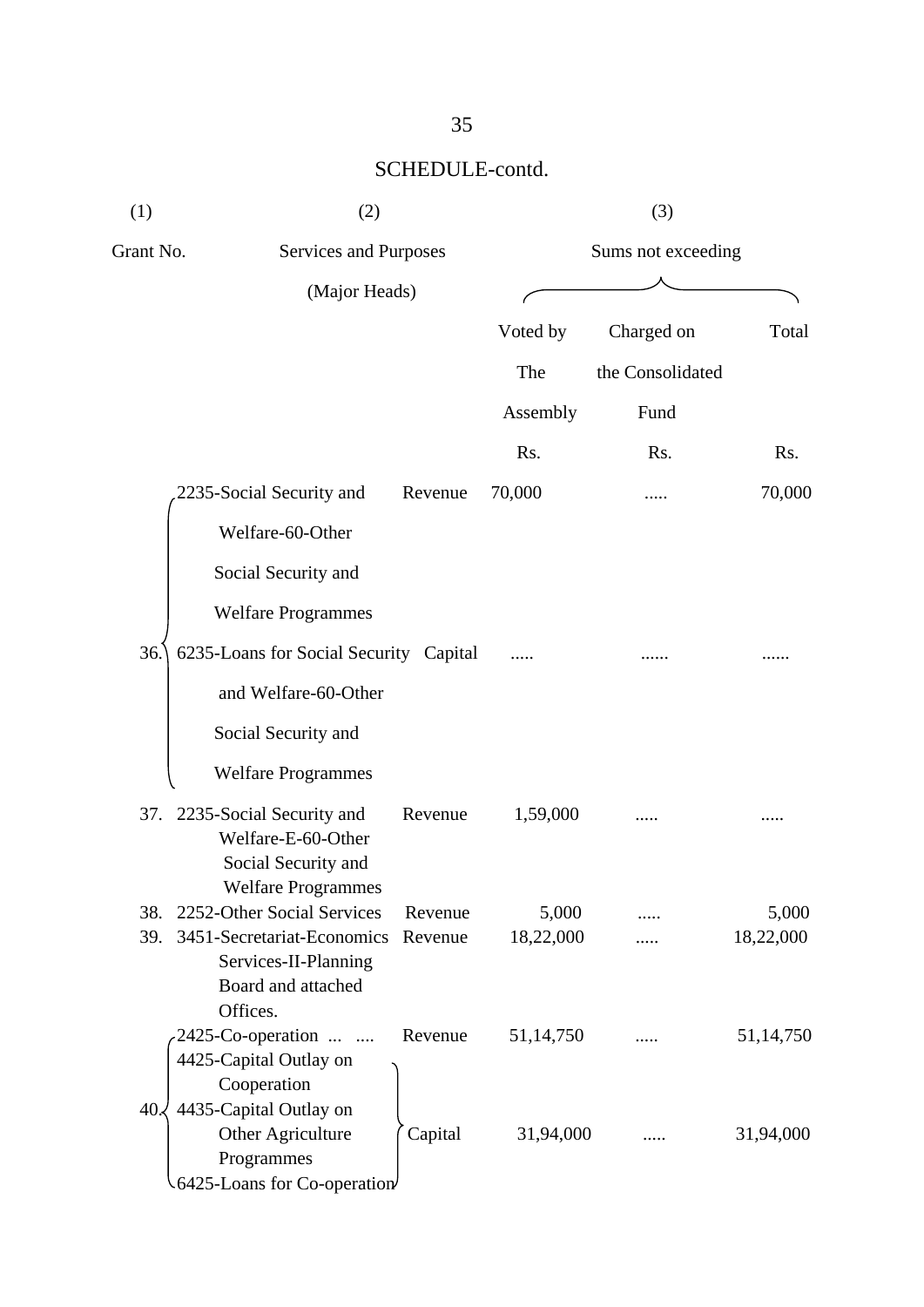| (1)<br>(2) |                                                                                                                                                                         | (3)         |                    |             |  |
|------------|-------------------------------------------------------------------------------------------------------------------------------------------------------------------------|-------------|--------------------|-------------|--|
| Grant No.  | Services and Purposes                                                                                                                                                   |             | Sums not exceeding |             |  |
|            | (Major Heads)                                                                                                                                                           |             |                    |             |  |
|            |                                                                                                                                                                         | Voted by    | Charged on         | Total       |  |
|            |                                                                                                                                                                         | The         | the Consolidated   |             |  |
|            |                                                                                                                                                                         | Assembly    | Fund               |             |  |
|            |                                                                                                                                                                         | Rs.         | Rs.                | Rs.         |  |
| 41.        | 2552-North Eastern Area<br>Revenue<br>4552-Capital Outlay on                                                                                                            | 36,15,500   |                    | 36,15,5000  |  |
|            | North Eastern Area<br>6552-Loans for North<br>Capital<br><b>Eastern Areas</b>                                                                                           | 1,84,73,000 |                    | 1,84,75,000 |  |
|            | 42. 3454-Census, Surveys and<br>Revenue<br>Statistics-02-Surveys<br>and Statistics.                                                                                     | 12,95,500   |                    | 12,95,500   |  |
| 43.        | 3475-Other General Eco-<br>Nomic Services-106<br>Regulation of<br><b>Weights Measures</b><br>Revenue<br>2216-Housing-01-Govern-<br>ment Residential<br><b>Buildings</b> | 5,35,000    |                    | 5,35,000    |  |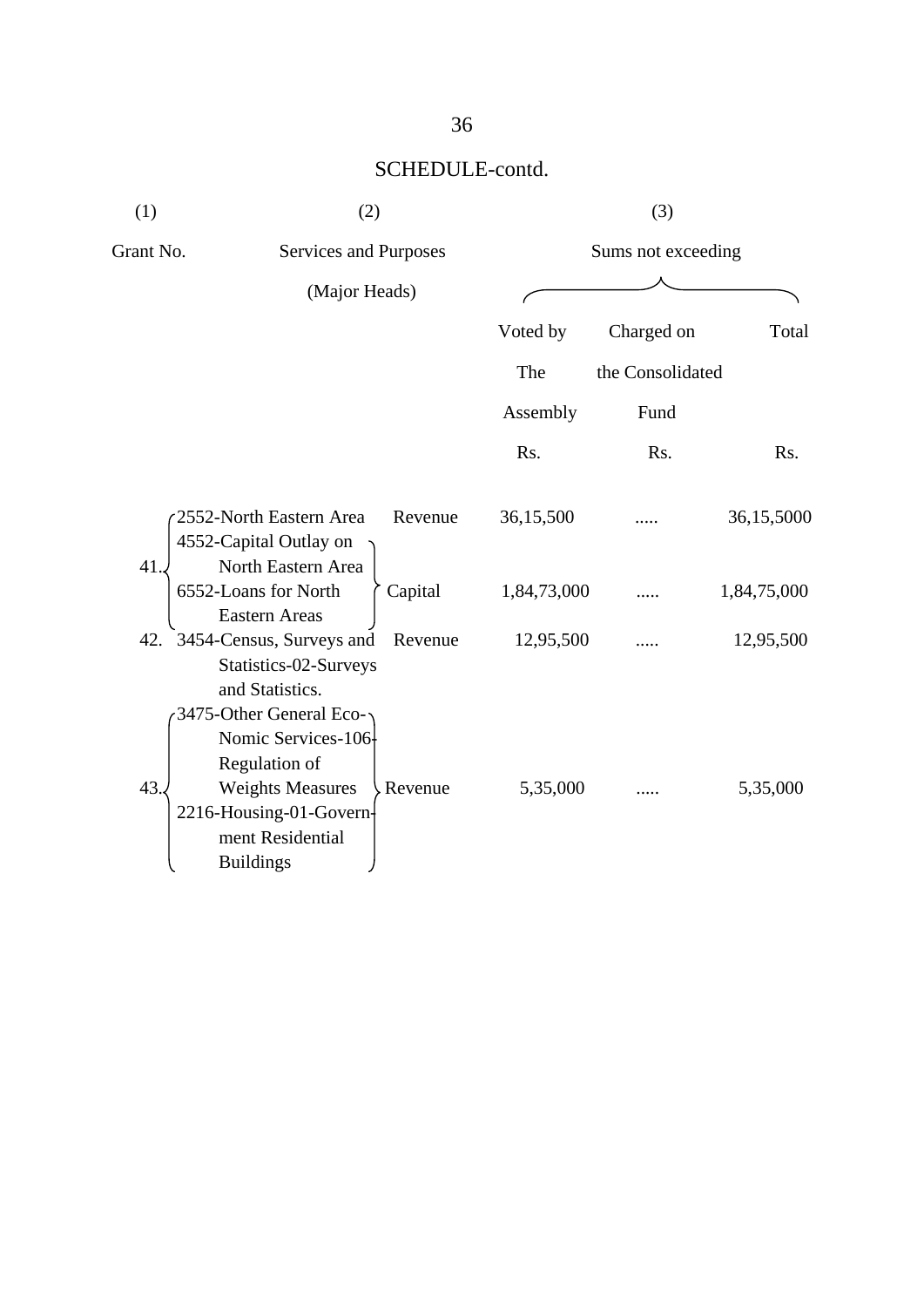| (1)          | (2)                                                                                                                                                                                                             | (3)         |                    |             |
|--------------|-----------------------------------------------------------------------------------------------------------------------------------------------------------------------------------------------------------------|-------------|--------------------|-------------|
| Grant No.    | Services and Purposes                                                                                                                                                                                           |             | Sums not exceeding |             |
|              | (Major Heads)                                                                                                                                                                                                   |             |                    |             |
|              |                                                                                                                                                                                                                 | Voted by    | Charged on         | Total       |
|              |                                                                                                                                                                                                                 | The         | the Consolidated   |             |
|              |                                                                                                                                                                                                                 | Assembly    | Fund               |             |
|              |                                                                                                                                                                                                                 | Rs.         | Rs.                | Rs.         |
| 2216-Housing | 2401-Crops Husbandry<br>2415-Agricultural Research<br>and Education<br>2435-Other Agricultural<br>Revenue<br>Programmes<br>2702-Minor Irrigation<br>2252-Other Social Services                                  | 2,15,25,250 |                    | 2,15,25,250 |
| 44.          | 4401-Capital Outlay on<br>Crop Husbandry<br>4702-Capital Outlay on<br>Minor Irrigation<br>4416-Investment in Agri<br>Capital<br>cultural Financial<br>Institutions<br>6401-Loans for Crops Hus<br><b>Bandry</b> | 1,31,10,250 |                    | 1,31,10,250 |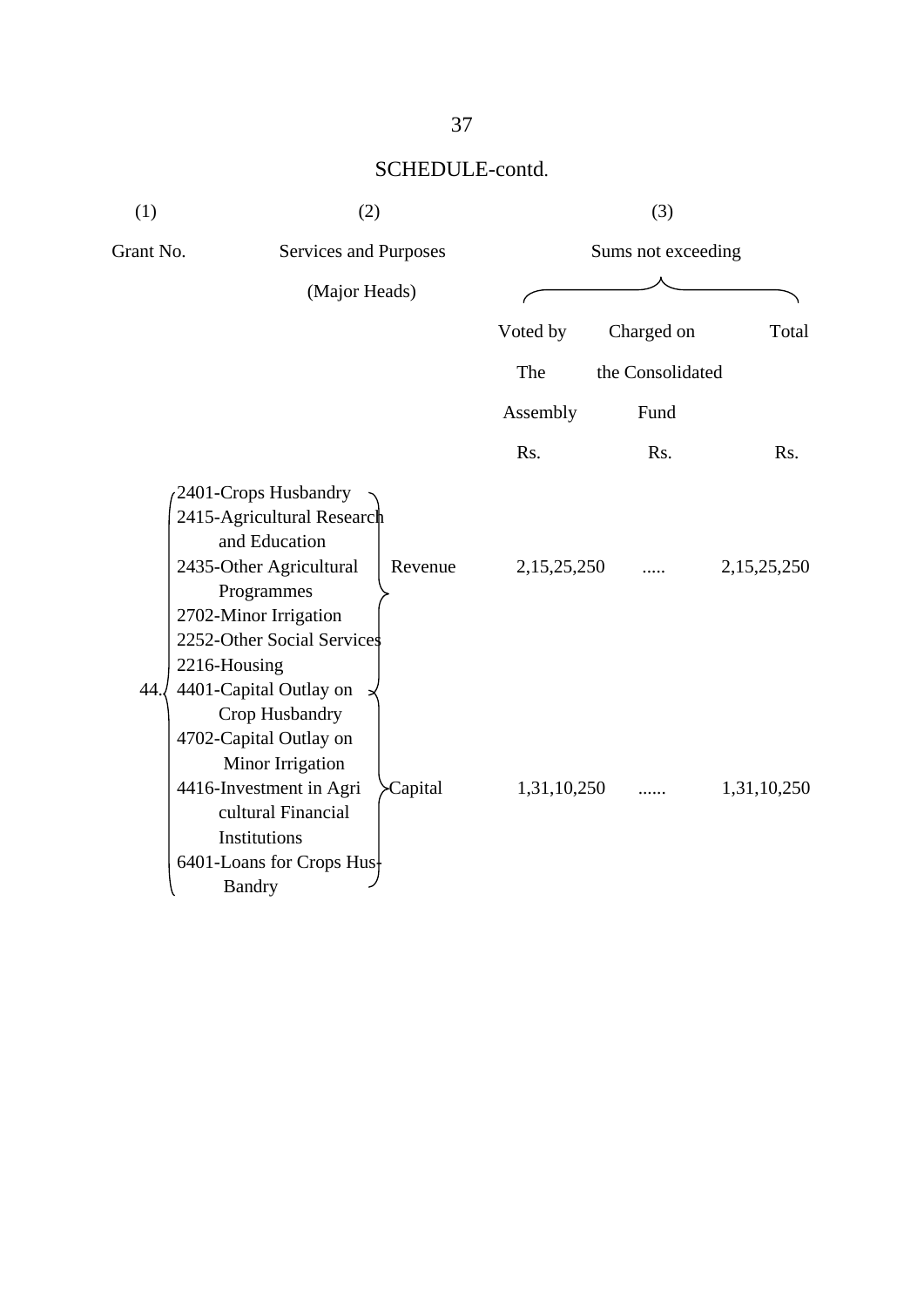| (1)       | (2)                                                                                                                                                                                                                                                                                                                                                 |                    | (3)                  |                    |                      |  |
|-----------|-----------------------------------------------------------------------------------------------------------------------------------------------------------------------------------------------------------------------------------------------------------------------------------------------------------------------------------------------------|--------------------|----------------------|--------------------|----------------------|--|
| Grant No. | <b>Services and Purposes</b>                                                                                                                                                                                                                                                                                                                        |                    |                      | Sums not exceeding |                      |  |
|           | (Major Heads)                                                                                                                                                                                                                                                                                                                                       |                    |                      |                    |                      |  |
|           |                                                                                                                                                                                                                                                                                                                                                     |                    | Voted by             | Charged on         | Total                |  |
|           |                                                                                                                                                                                                                                                                                                                                                     |                    | The                  | the Consolidated   |                      |  |
|           |                                                                                                                                                                                                                                                                                                                                                     |                    | Assembly             | Fund               |                      |  |
|           |                                                                                                                                                                                                                                                                                                                                                     |                    | Rs.                  | Rs.                | Rs.                  |  |
| 45.       | 2701-Medium Irrigation-II<br>-Works under embank-<br>Ment and Drainage<br>Wing P.W.D., Medium<br>Irrigation projects<br>2711-Irrigation, Navigation,<br>Drainage and Flood<br><b>Control Projects</b><br>4701- Capital Outlay on<br>Medium Irrigation<br>4711- Capital Outlay on<br>Flood Control Projects<br>2402-Soil and Water Conser-<br>vation | Revenue<br>Capital | 4,39,750<br>8,75,000 |                    | 4,39,750<br>8,75,000 |  |
| 46.       | 2415-Agricultural Research<br>and Education<br>2216-Housing-01-Government                                                                                                                                                                                                                                                                           | Revenue            | 1,53,84,500          |                    | 1,53,84,500          |  |
|           | <b>Residential Building</b><br>2501-special programmes for<br><b>Rural Development</b>                                                                                                                                                                                                                                                              | Revenue            | 62,75,000            |                    | 62,75,000            |  |
| 47.       | 6402-Loans for Soil and Water<br>Consideration.                                                                                                                                                                                                                                                                                                     | Capital            |                      |                    |                      |  |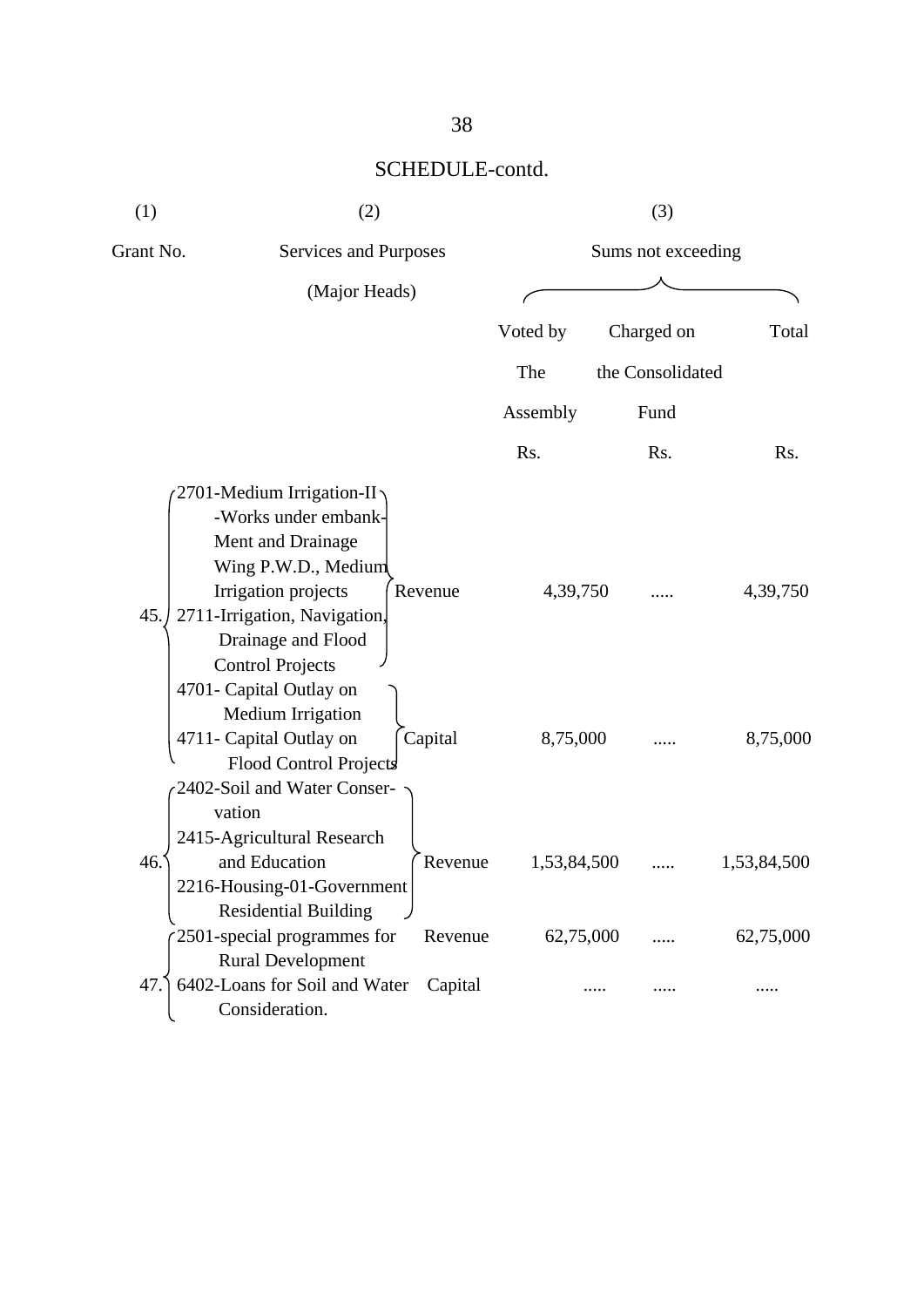| (1)       | (2)                                                                                                                                                                                             |         | (3)                |                  |           |  |
|-----------|-------------------------------------------------------------------------------------------------------------------------------------------------------------------------------------------------|---------|--------------------|------------------|-----------|--|
| Grant No. | Services and Purposes                                                                                                                                                                           |         | Sums not exceeding |                  |           |  |
|           | (Major Heads)                                                                                                                                                                                   |         |                    |                  |           |  |
|           |                                                                                                                                                                                                 |         | Voted by           | Charged on       | Total     |  |
|           |                                                                                                                                                                                                 |         | The                | the Consolidated |           |  |
|           |                                                                                                                                                                                                 |         | Assembly           | Fund             |           |  |
|           |                                                                                                                                                                                                 |         | Rs.                | Rs.              | Rs.       |  |
| 48        | 2403-Animal Husbandry<br>2415-Agricultural Research<br>and Education (Animal<br>Husbandry)<br>2216-Housing-01-Governm-<br>ent Residential Buildings .<br>4059-Capital Outlay on Public<br>Works | Revenue | 90,78,750          |                  | 90,78,750 |  |
|           | 6403-Loans for Animal Husban- Capital<br>dry                                                                                                                                                    |         | 1,08,750           |                  | 1,08,750  |  |
| 49.       | 2404-Dairy Development<br>2216-Housing-01-Government<br><b>Residential Building</b><br>2415-Agricultural Research and<br>Education                                                              | Revenue | 22,19,000          |                  | 22,19,000 |  |
| 50        | 2405-Fisheries<br>2415-Agricultural Research and<br>Education<br>2216-Housing-01-Government<br><b>Residential Buildings</b>                                                                     | Revenue | 23,70,000          |                  | 23,70,000 |  |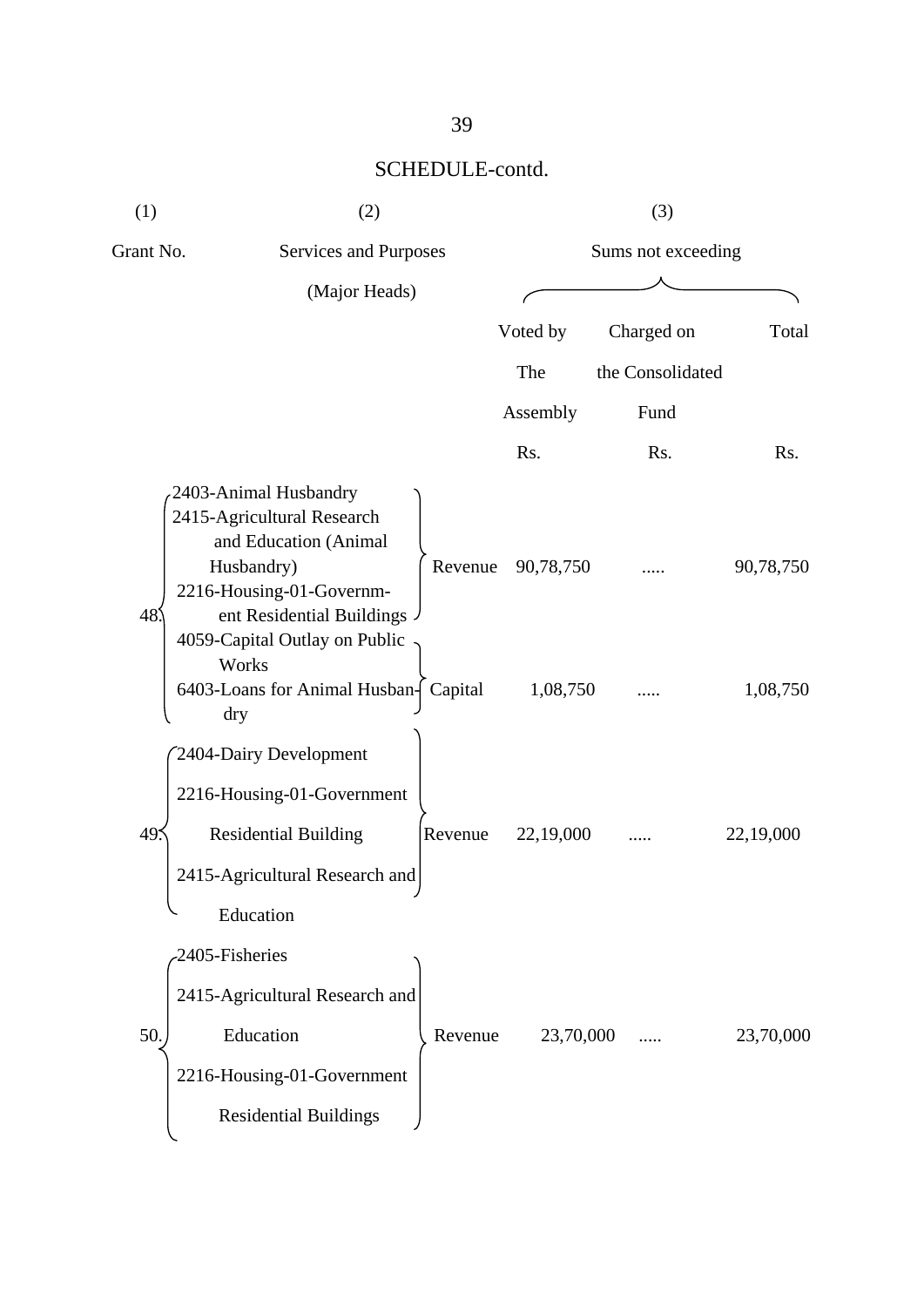| (1)       | (2)                                                  |             | (3)                |                |  |  |
|-----------|------------------------------------------------------|-------------|--------------------|----------------|--|--|
| Grant No. | Services and Purposes                                |             | Sums not exceeding |                |  |  |
|           | (Major Heads)                                        |             |                    |                |  |  |
|           |                                                      | Voted by    | Charged on         | Total          |  |  |
|           |                                                      | The         | the Consolidated   |                |  |  |
|           |                                                      | Assembly    | Fund               |                |  |  |
|           |                                                      | Rs.         | Rs.                | Rs.            |  |  |
|           | 2406-forestry and Wildlife                           |             |                    |                |  |  |
|           | 2415-Agricultural Research and Revenue $3,12,24,750$ |             |                    | 3, 12, 24, 750 |  |  |
| 51.       | Education.                                           |             |                    |                |  |  |
|           | 4406-Capital Outlay on Forestry                      |             |                    |                |  |  |
|           | and Wildlife.<br>Capital                             | 7,50,000    |                    | 7,50,000       |  |  |
|           | 2215-Other Rural Development                         |             |                    |                |  |  |
|           | Programmes                                           |             |                    |                |  |  |
|           | 2216-Housing-01-Government                           |             |                    |                |  |  |
| 52.       | <b>Residential Buildings</b><br>Revenue              | 1,72,02,500 | $\cdots$           | 1,72,02,500    |  |  |
|           | 2236-Nutrition                                       |             |                    |                |  |  |
|           | 2595-Rural Employment.                               |             |                    |                |  |  |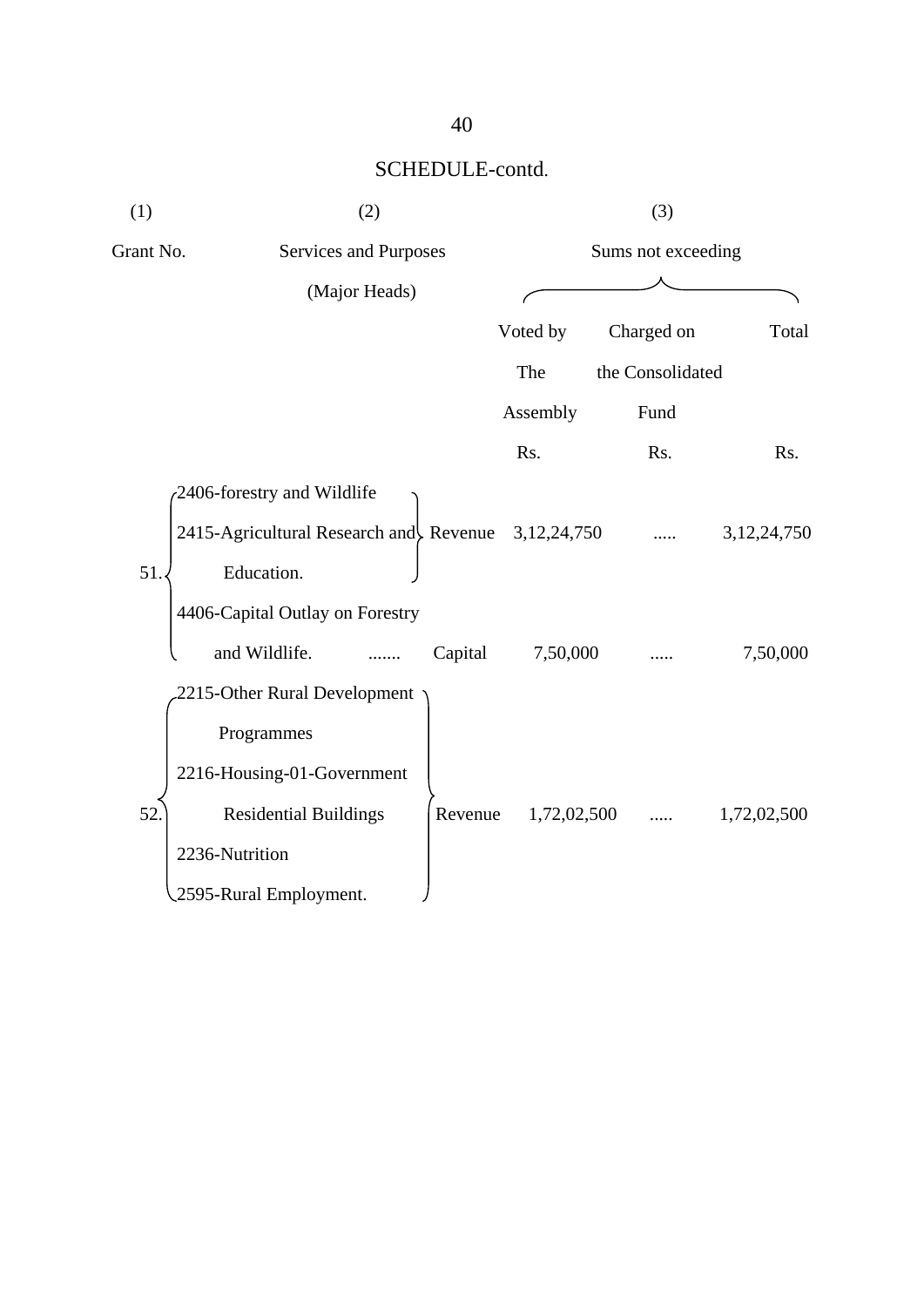| (1)       | (2)                                     | (3)                |                  |           |  |
|-----------|-----------------------------------------|--------------------|------------------|-----------|--|
| Grant No. | Services and Purposes                   | Sums not exceeding |                  |           |  |
|           | (Major Heads)                           |                    |                  |           |  |
|           |                                         | Voted by           | Charged on       | Total     |  |
|           |                                         | The                | the Consolidated |           |  |
|           |                                         | Assembly           | Fund             |           |  |
|           |                                         | Rs.                | Rs.              | Rs.       |  |
|           | 2852-Industries                         |                    |                  |           |  |
|           | 4885-Other Capital Outlay on<br>Revenue | 16,85,250          |                  | 16,85,250 |  |
|           | <b>Industries and Minerals</b>          |                    |                  |           |  |
|           | 4858-Capital Outlay on Engi-            |                    |                  |           |  |
| 53.       | neering Industries                      |                    |                  |           |  |
|           | 4860-Capital Outlay on Consu-           |                    |                  |           |  |
|           | ner Industries<br>Capital               | 56,75,000          |                  | 56,75,000 |  |
|           | 6885-Loans for Other Indus-             |                    |                  |           |  |
|           | tries and Minerals                      |                    |                  |           |  |
|           | 2851-Village and Small Indus-           |                    |                  |           |  |
|           | tries                                   |                    |                  |           |  |
|           | 2216-Housing-01-Government<br>Revenue   | 44,22,500          |                  | 3,25,000  |  |
|           | <b>Residential Buildings</b>            |                    |                  |           |  |
| 54.       | 4851-Capital Outlay on Village          |                    |                  |           |  |
|           | and Small Indutries                     |                    |                  |           |  |
|           | Capital<br>6851-Loans for Village and   | 3,25,000           |                  | 3,25,000  |  |
|           | <b>Small Industries</b>                 |                    |                  |           |  |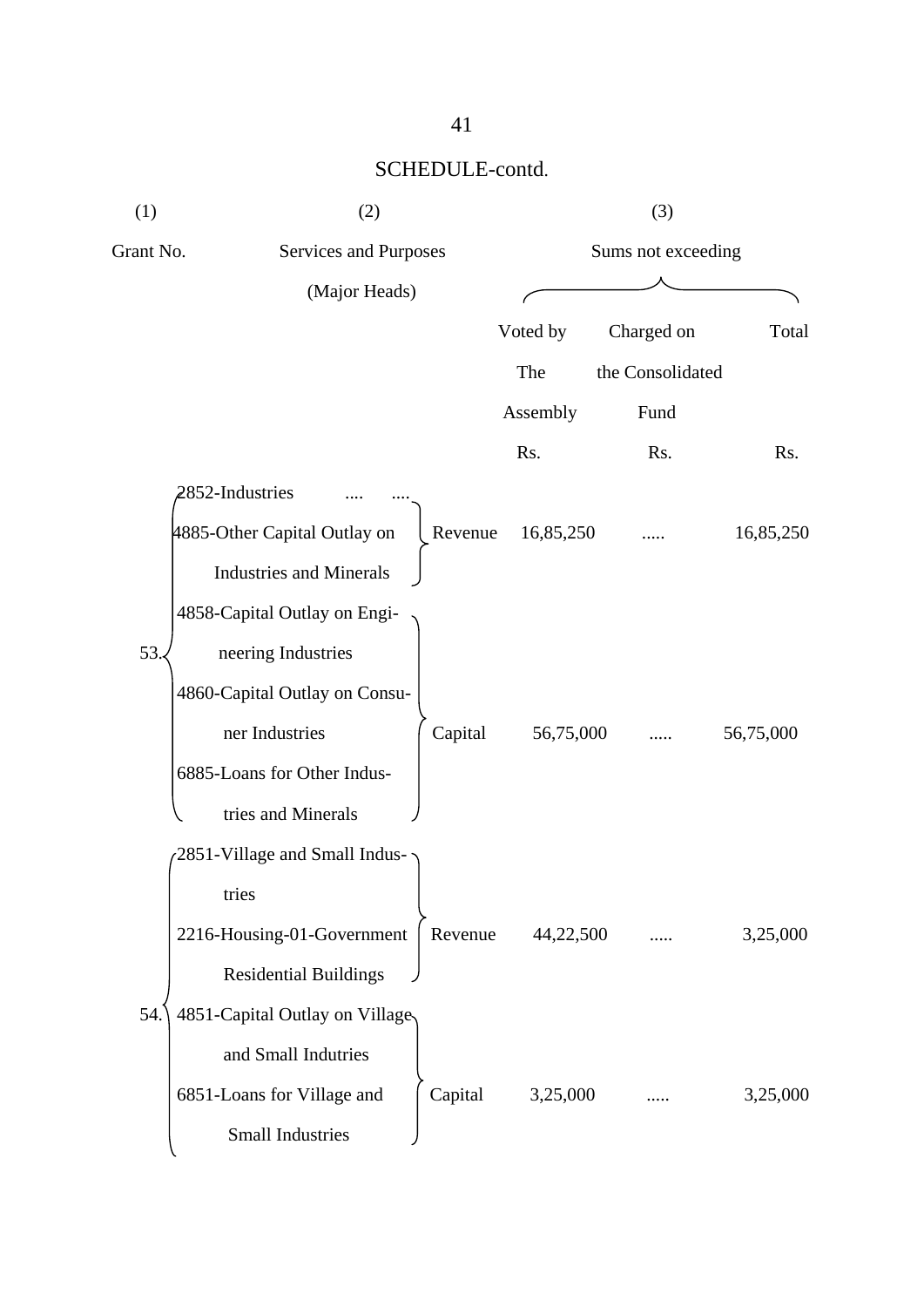| (1)       | (2)                               |         | (3)                |                  |           |  |
|-----------|-----------------------------------|---------|--------------------|------------------|-----------|--|
| Grant No. | Services and Purposes             |         | Sums not exceeding |                  |           |  |
|           | (Major Heads)                     |         |                    |                  |           |  |
|           |                                   |         | Voted by           | Charged on       | Total     |  |
|           |                                   |         | The                | the Consolidated |           |  |
|           |                                   |         | Assembly           | Fund             |           |  |
|           |                                   |         | Rs.                | Rs.              | Rs.       |  |
|           | 2851-Village and Small Industries |         |                    |                  |           |  |
|           | 2216-Housing-01-Government        |         | Revenue 64,13,500  |                  | 64,13,500 |  |
| 55.       | <b>Residential Buildings</b>      |         |                    |                  |           |  |
|           | 4851-Capital Outlay on Village    | Capital | 8,00,000           |                  | 8,00,000  |  |
|           | and Small Industries              |         |                    |                  |           |  |
|           | 2853-Non Ferrous Mining and       | Revenue | 18,70,750          |                  | 18,70,750 |  |
|           | Metallurgical Industries-         |         |                    |                  |           |  |
|           | 02-Regulation and deve-           |         |                    |                  |           |  |
|           | lopment of Mines.                 |         |                    |                  |           |  |
|           | 4216-Capital Outlay on Housing.   |         |                    |                  |           |  |
| 56        | -01-Government Residen-           |         |                    |                  |           |  |
|           | tial Building                     |         |                    |                  |           |  |
|           | 4853-Capital Outlay on Non        | Capital | 1,50,000           |                  | 1,50,000  |  |
|           | Ferrous Mining and Metal-         |         |                    |                  |           |  |
|           | lurgical Industries-02-Non        |         |                    |                  |           |  |
|           | Ferrous Metals                    |         |                    |                  |           |  |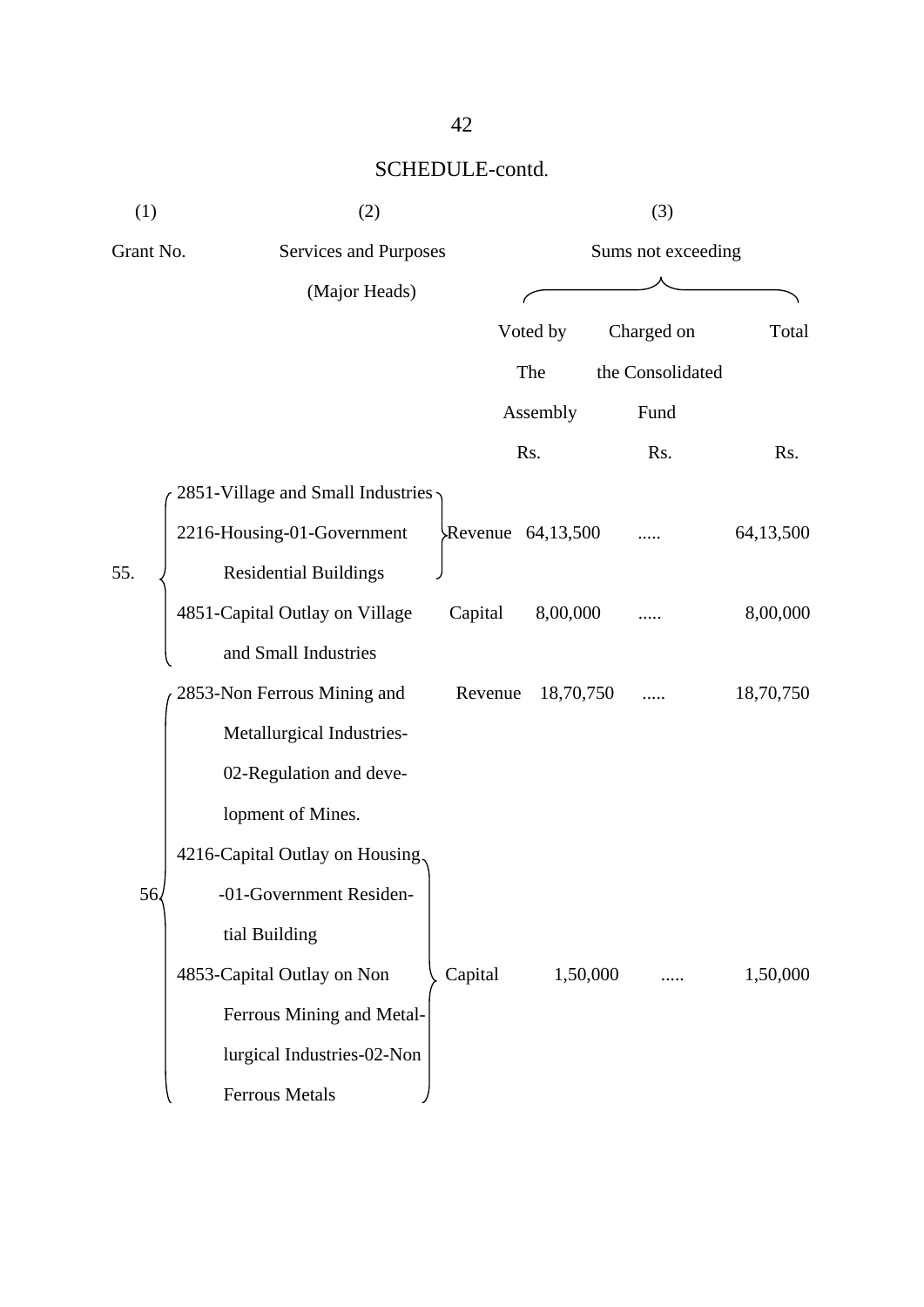| (1)          | (2)                                                                                       | (3)                |                               |             |  |
|--------------|-------------------------------------------------------------------------------------------|--------------------|-------------------------------|-------------|--|
| Grant No.    | Services and Purposes                                                                     | Sums not exceeding |                               |             |  |
|              | (Major Heads)                                                                             |                    |                               |             |  |
|              |                                                                                           | Voted by           | Charged on                    | Total       |  |
|              |                                                                                           | The                | the Consolidated              |             |  |
|              |                                                                                           | Assembly           | Fund                          |             |  |
|              |                                                                                           | Rs.                | Rs.                           | Rs.         |  |
|              | 3054-Roads and Bridges Revenue                                                            | 2,40,64,500        |                               | 2,40,64,500 |  |
| $57\sqrt{ }$ | 5054-Capital Outlay on<br>Capital                                                         | 3,42,58,000        |                               | 3,42,58,500 |  |
|              | Roads and Bridges                                                                         |                    |                               |             |  |
|              | 3052-Tourism<br>Revenue                                                                   | 24,07,500          |                               | 4,07,500    |  |
|              | 4059-Capital outlay on Public.                                                            |                    |                               |             |  |
| 58.          | Works (Tourism)                                                                           |                    |                               |             |  |
|              | 5275-Capital Outlay on Other  <br>Capital                                                 | 1,75,000           |                               | 1,75,500    |  |
|              | Communication Services                                                                    |                    |                               |             |  |
|              | 59. 3606-Aid Meterials and<br>Revenue                                                     | 7,58,750           |                               | 7,58,750    |  |
|              | Equipment                                                                                 |                    |                               |             |  |
|              | 6003-Internal Debt of the State Capital                                                   |                    | 5,18,87,000                   | 5,18,87,000 |  |
|              | Government (Charged)                                                                      |                    |                               |             |  |
|              | 6004-Loans and Advances<br>Capital                                                        | $\cdots$           | 2, 12, 27, 925 2, 12, 27, 975 |             |  |
|              | from the Central Gover-                                                                   |                    |                               |             |  |
|              | nment (Charged)                                                                           |                    |                               |             |  |
|              | 60. 5465-Investment in General<br>Capital<br><b>Financial and Trading</b><br>Institutions |                    |                               |             |  |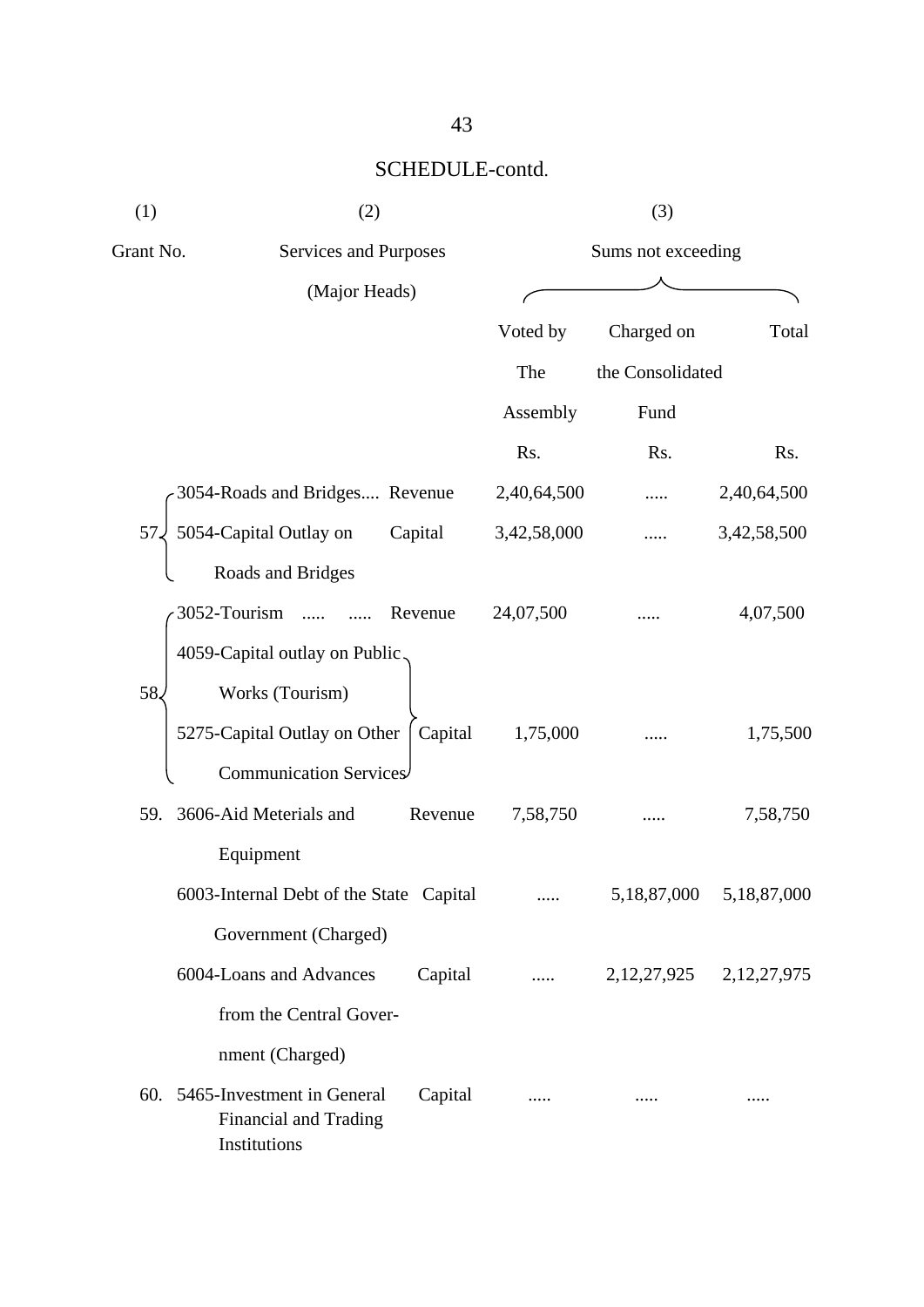| (1)       | (2)                                            |         | (3)                |                                                 |           |  |
|-----------|------------------------------------------------|---------|--------------------|-------------------------------------------------|-----------|--|
| Grant No. | Services and Purposes                          |         | Sums not exceeding |                                                 |           |  |
|           | (Major Heads)                                  |         |                    |                                                 |           |  |
|           |                                                |         | Voted by           | Charged on                                      | Total     |  |
|           |                                                |         | The                | the Consolidated                                |           |  |
|           |                                                |         | Assembly           | Fund                                            |           |  |
|           |                                                |         | Rs.                | Rs.                                             | Rs.       |  |
|           | 61. 7610-Loans to Government<br>Servants, etc. | Capital | 52,25,000          |                                                 | 52,25,000 |  |
| 62.       | 7615-Miscellaneous Loans                       | Capital |                    |                                                 |           |  |
| 63.       | 7810-Inter State Settlement                    | Capital | 16,36,500          |                                                 | 16,36,500 |  |
| 64.       | 7999-Appropriation to Con-<br>tigency Fund     | Capital |                    |                                                 |           |  |
|           | Total                                          |         |                    | 63, 64, 29, 825 10, 26, 85, 100 73, 91, 14, 925 |           |  |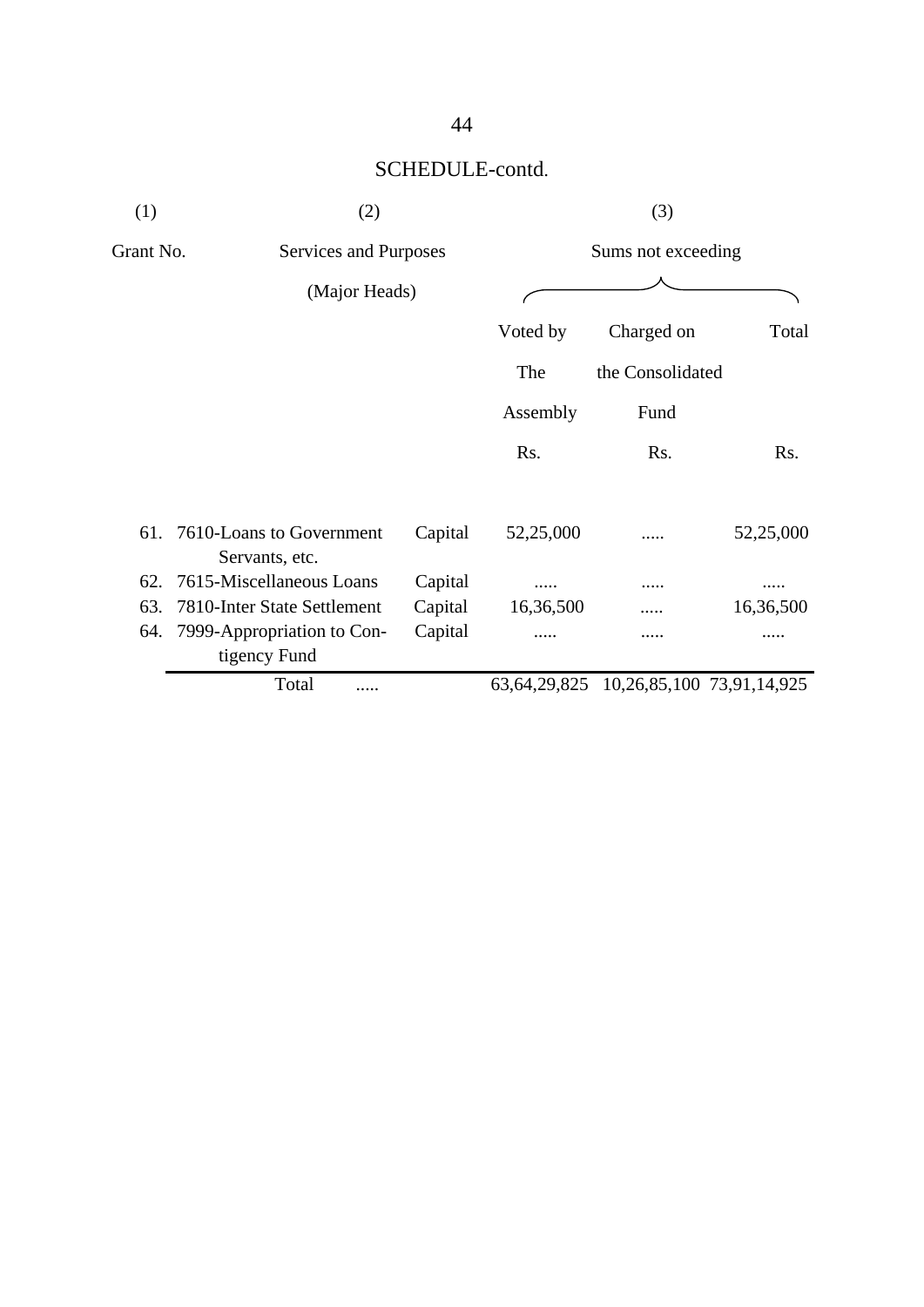#### MEGHALAYA ACT 4 OF 1987

#### THE MEGHALAYA APPROPRATION (NO. II) ACT, 1987

#### (As passed by the Assembly)

[Received the assent of the Governor on the  $28<sup>th</sup>$  March 1987]

(Published in the Gazette of Meghalaya, Extraordinary,

Dated the  $28<sup>th</sup>$  March, 1987)

An

#### Act

To provide for the authorisation of appropriation of money out of the Consolidated Fund of Meghalaya to meet the amounts spent on certain services during the financial years 1970-71 to 1981-82 in excess of the amounts authorised or granted for those services and for those years.

Be it enacted by the Legislature of Meghalaya in the Thirty-eight Year of the Republic of India as follows:-

Short title and commencement Issue of sums totalling Rs.79,71,43,312 from and out of the Consolidated Fund of Meghalaya to meet certain excess expenditure for the financial year 1970- 71 to 1981-82 (both inclusive)

- 1. (1)This Act may be called the Meghalaya Appropriation (No. I) Act, 1987
- 2. From and out of the Consolidated Fund of Meghalaya the sums specified in column (3) of the scheduled to this Act amounting in the aggregate to:-
	- (a) Rs. 4,99,444 for the financial year ended on 31<sup>st</sup> March, 1970
	- (b) Rs. 3,66,49,242 for the financial year ended on 31st March, 1971
	- (c) Rs. 7,51,35,191 for the financial year ended on  $31<sup>st</sup>$  march, 1973
	- (d) Rs. 23,32,480 for the financial year ended on 31st March 1974
	- (e) Rs. 75,50,487 for the financial year ended on  $31<sup>st</sup>$  March, 1975
	- (f) Rs. 87,32,218 for the financial year ended on 31<sup>st</sup> March, 1976
	- (g) Rs. 45,69,287 for the financial year ended on 31st March, 1977
	- (h) Rs. 82,24,742 for the financial year ended on 31st March, 1978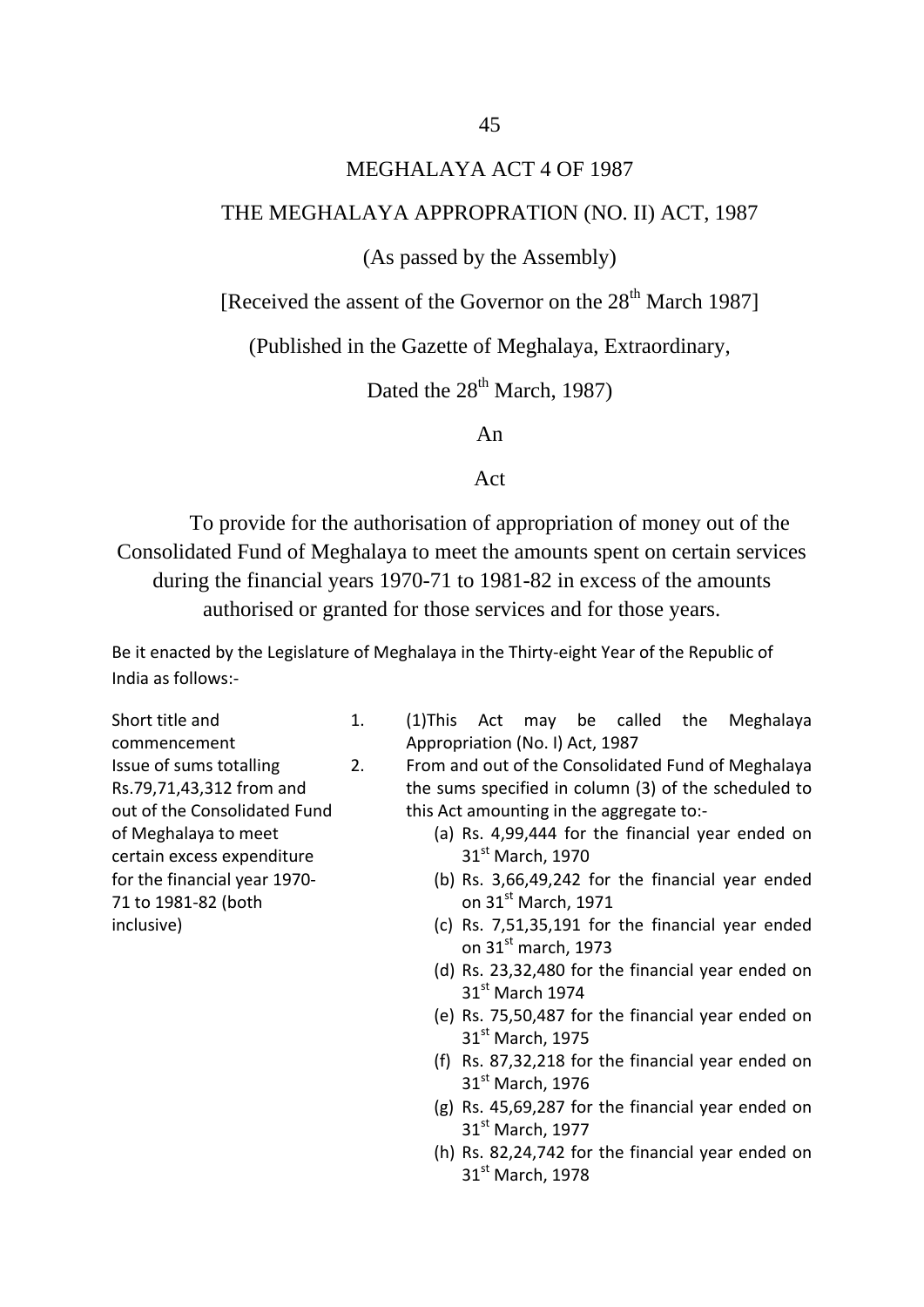- (j) Rs. 1,16,22,059 for the financial year ended on  $31<sup>st</sup>$  March, 1980
- (k) Rs. 19,88,28,818 for the financial year ended on  $31<sup>st</sup>$  March, 1981
- (l) Rs. 43,24,20,593 for the financial year ended on 31st March, 1982

As shown for each respective year in the Schedule shall be deemed to have been authorised to be paid and applied to meet the amounts spent for defraying the charges in respect of the services specified in column 2 of the Schedule during the aforesaid financial years in excess of the amounts authorised or granted for those services and those years.

Appropriation 3 The sums deemed to have been authorised to be paid and applied from and out of the Consolidated Fund of Meghalaya under this Act, shall be deemed to have been appropriated for the services and purpose expressed in the scheduled in relation to the respective financial years ended on the  $31<sup>st</sup>$  day of March 1971, 1972, 1973, 1974, 1975, 1976, 1977, 1978, 1979, 1980, 1981 and 1982.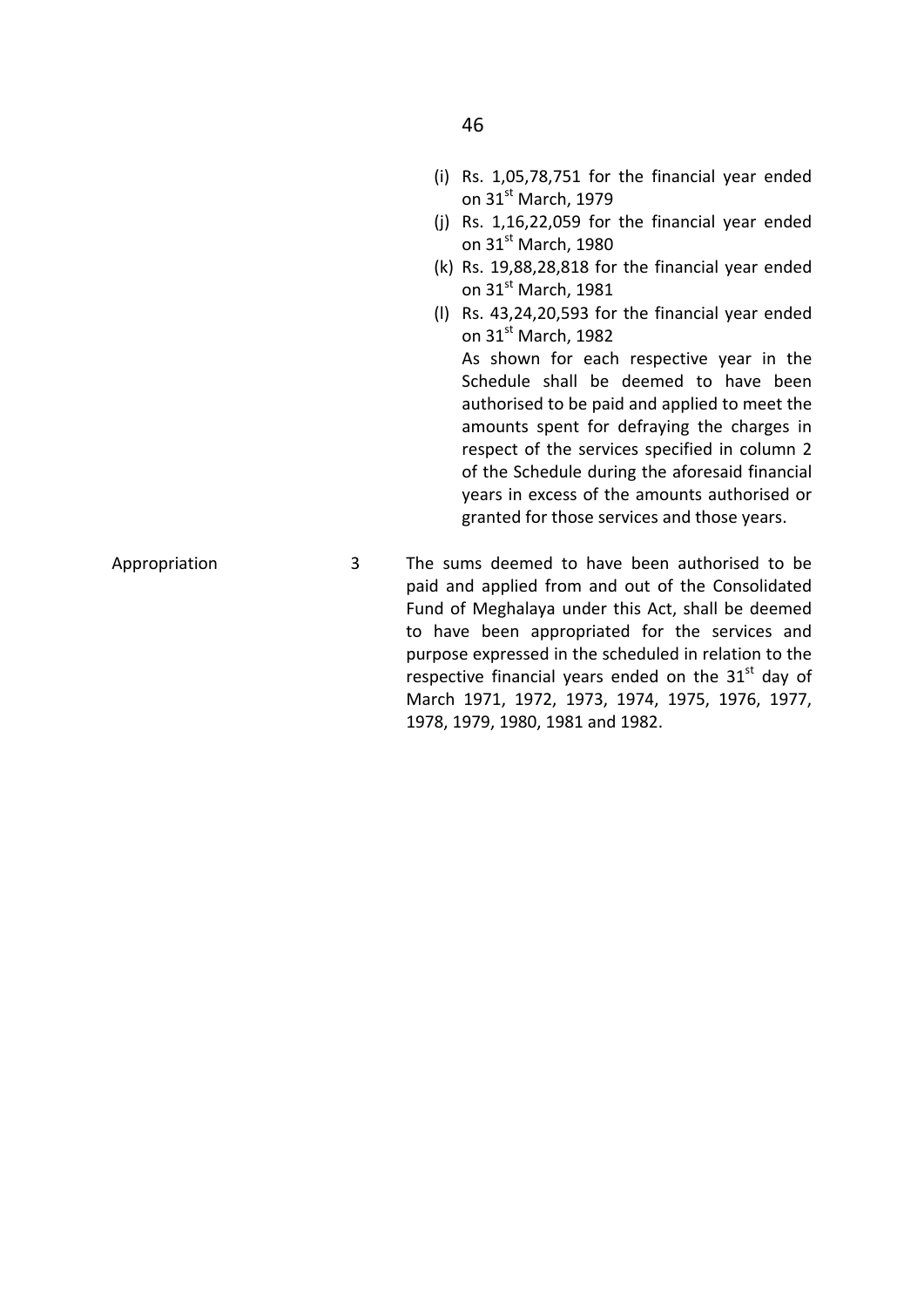| (1)       | (2)                                                              |          | (3)                |          |  |  |
|-----------|------------------------------------------------------------------|----------|--------------------|----------|--|--|
| Grant No. | Services and Purposes                                            |          | Sums not exceeding |          |  |  |
|           | (Major Heads)                                                    |          |                    |          |  |  |
|           |                                                                  | Voted by | Charged on         | Total    |  |  |
|           |                                                                  | The      | the Consolidated   |          |  |  |
|           |                                                                  | Assembly | Fund               |          |  |  |
|           |                                                                  | Rs.      | Rs.                | Rs.      |  |  |
|           | (Financial Year ending 31 <sup>st</sup> March, 1971:Rs.4,99,444) |          |                    |          |  |  |
| 67.       | 71-Miscellaneous-(V-Expendi-                                     | 4,99,444 |                    | 4,99,444 |  |  |
|           | ture on displaced persons)-                                      |          |                    |          |  |  |
|           | (a) Relief and (b) Rehabili-<br>tion                             |          |                    |          |  |  |
|           | Total                                                            | 4,99,444 |                    | 4,99,444 |  |  |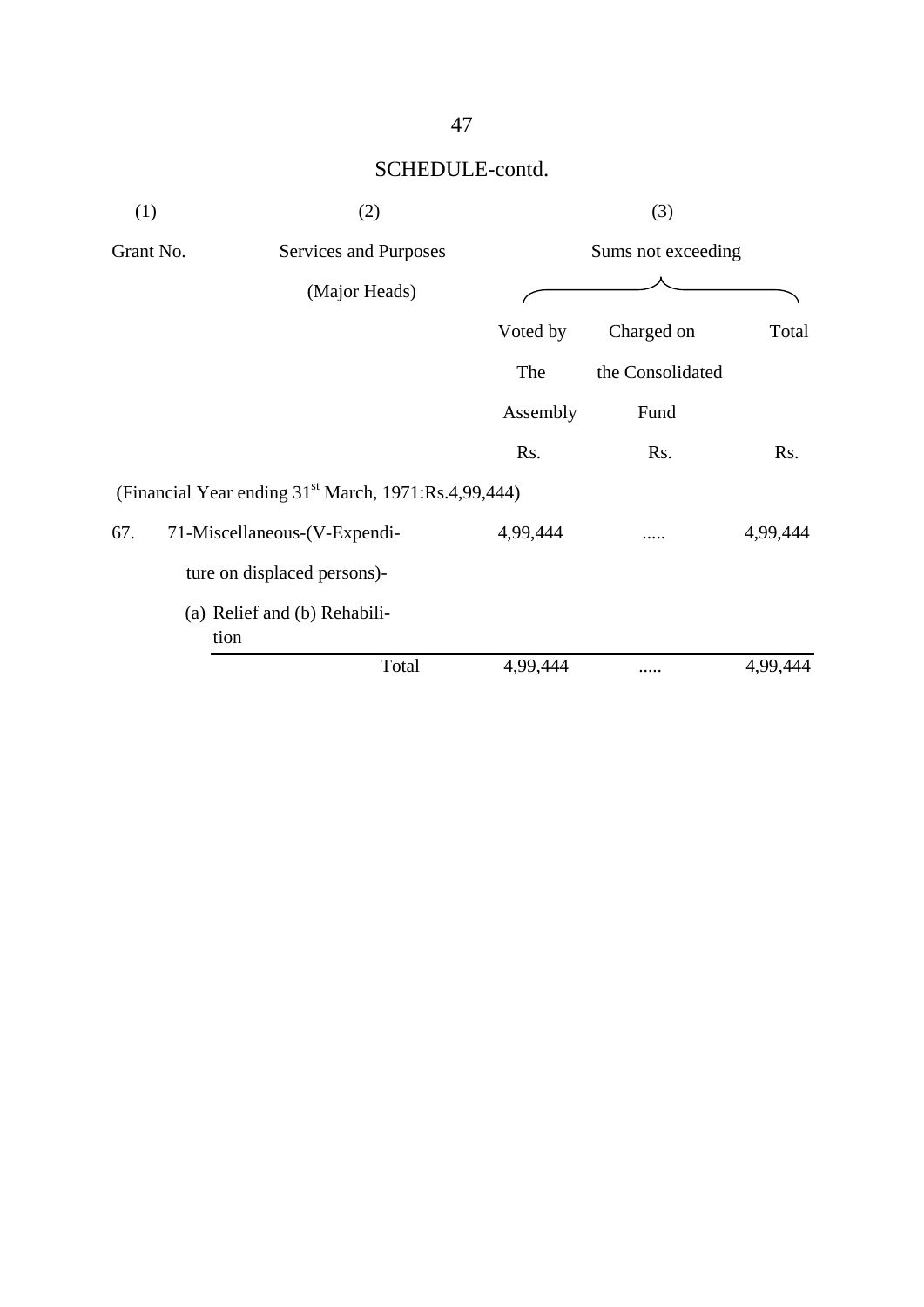| (1)       |                                                                      | (2)                                          |       |                    |                  |             |  |
|-----------|----------------------------------------------------------------------|----------------------------------------------|-------|--------------------|------------------|-------------|--|
| Grant No. | <b>Services and Purposes</b>                                         |                                              |       | Sums not exceeding |                  |             |  |
|           |                                                                      | (Major Heads)                                |       |                    |                  |             |  |
|           |                                                                      |                                              |       | Voted by           | Charged on       | Total       |  |
|           |                                                                      |                                              |       | The                | the Consolidated |             |  |
|           |                                                                      |                                              |       | Assembly           | Fund             |             |  |
|           |                                                                      |                                              |       | Rs.                | Rs.              | Rs.         |  |
|           | (Financial Year ending 31 <sup>st</sup> March, 1972: Rs 3,66,49,242) |                                              |       |                    |                  |             |  |
| 4         | II-Taxes on Vehicles                                                 |                                              | .     | 1,78,538           |                  | 1,78,538    |  |
| 47        | Miscellaneous, Social and                                            |                                              |       | 185                |                  | 186         |  |
|           |                                                                      | Development Organisa-                        |       |                    |                  |             |  |
|           |                                                                      | tion, etc., V-Directorate                    |       |                    |                  |             |  |
|           |                                                                      | of Housing, Meghalaya                        |       |                    |                  |             |  |
| 93        |                                                                      | Q-Loans and Advances by the                  |       | 5,00,000           |                  | 5,00,000    |  |
|           |                                                                      | State Government-XII-                        |       |                    |                  |             |  |
|           |                                                                      | Loans to State Electricity                   |       |                    |                  |             |  |
|           | Board                                                                |                                              |       |                    |                  |             |  |
|           | G-Public Debt                                                        | .                                            |       |                    | 3,59,20,200      | 3,29,20,200 |  |
|           |                                                                      | R-Inter State Settlement Assam and Meghalaya |       |                    | 50,318           | 50,318      |  |
|           |                                                                      |                                              | Total | 6,78,724           | 3,59,70,518      | 3,66,49,242 |  |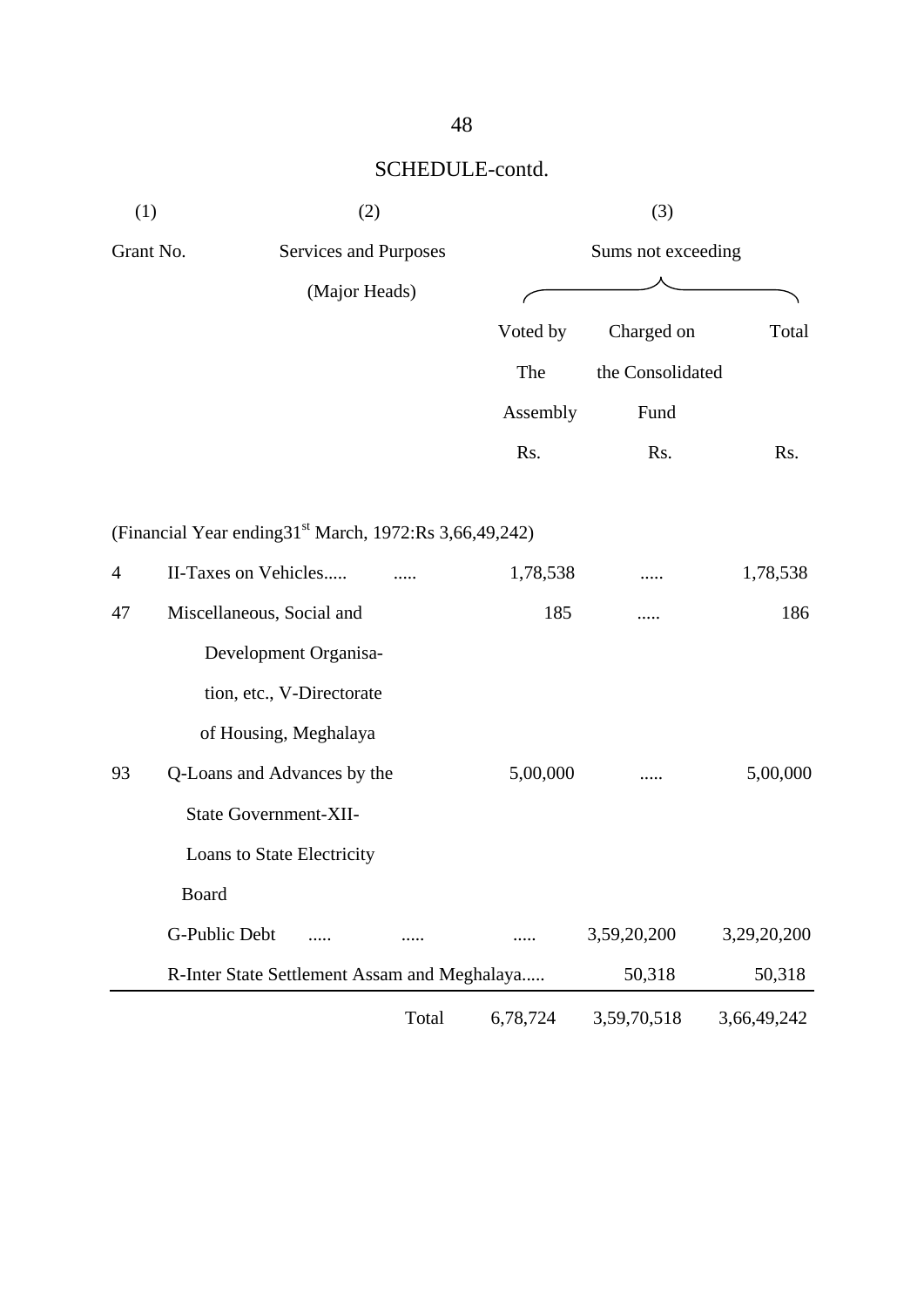| (1)                     | (2)                                                             |   |                    | (3)              |           |
|-------------------------|-----------------------------------------------------------------|---|--------------------|------------------|-----------|
| Grant No.               | Services and Purposes                                           |   | Sums not exceeding |                  |           |
|                         | (Major Heads)                                                   |   |                    |                  |           |
|                         |                                                                 |   | Voted by           | Charged on       | Total     |
|                         |                                                                 |   | The                | the Consolidated |           |
|                         |                                                                 |   | Assembly           | Fund             |           |
|                         |                                                                 |   | Rs.                | Rs.              | Rs.       |
| (Financial Year ending) |                                                                 |   |                    |                  |           |
|                         | 31 <sup>st</sup> March, 1973: Rs.7,51,35,491)                   |   |                    |                  |           |
| 9                       | 18-Parliament, State Union Territory<br>Legislature-C-Elections |   | 38,964             | .                | 38,964    |
| 4-Stamps<br>6           |                                                                 | . | 844                | .                | 844       |
| 4                       | 11-Taxes on Vehicles                                            |   | 2,20,940           |                  | 2,20,940  |
| 17 23-Police            |                                                                 |   | 13,28,122          | .                | 13,28,122 |
|                         | 31 32-Rural Development                                         | . | 4,082              | .                | 4,082     |
| 33 34-Co-operation      |                                                                 | . | 6,136              | .                | 6,136     |
|                         | 57 50-Public Works, Tools and Plants                            |   | 21,87,452          |                  | 21,87,452 |
|                         | And Establishment, etc                                          |   |                    |                  |           |
|                         | 59 Pension and Other Retirement Bene-                           |   | 33,665             |                  | 33,665    |
|                         | fit, Superannuation Allowances and                              |   |                    |                  |           |
| Pension                 |                                                                 |   |                    |                  |           |
|                         | 65 63-Miscellaneous-III-Grant in Aid/                           |   | 1,000              |                  | 1,000     |
|                         | Contribution                                                    |   |                    |                  |           |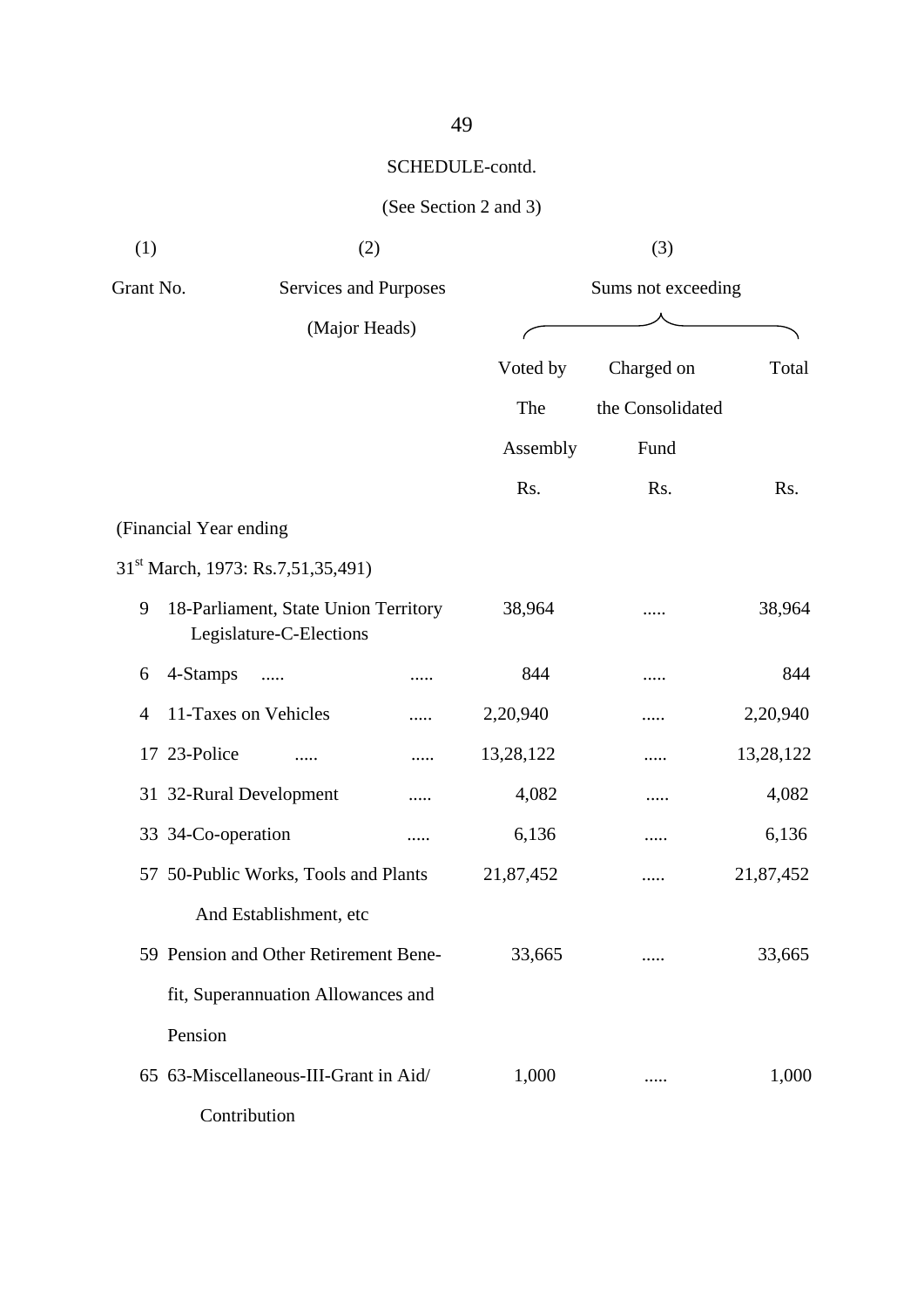| (1)       | (2)                                  | (3)                |                  |             |  |
|-----------|--------------------------------------|--------------------|------------------|-------------|--|
| Grant No. | Services and Purposes                | Sums not exceeding |                  |             |  |
|           | (Major Heads)                        |                    |                  |             |  |
|           |                                      | Voted by           | Charged on       | Total       |  |
|           |                                      | The                | the Consolidated |             |  |
|           |                                      | Assembly           | Fund             |             |  |
|           |                                      | Rs.                | Rs.              | Rs.         |  |
| 66        | 71-Miscellaneous-IV- Expenditure     | 1,98,848           | .                | 1,98,848    |  |
|           | On Issue of free ration and Con-     |                    |                  |             |  |
|           | Cession, etc                         |                    |                  |             |  |
| 75<br>123 | 96-Capitals Outlay on Industrial and | 123                |                  |             |  |
|           | Economic Development-I-Invest-       |                    |                  |             |  |
|           | Ment in other commercial and         |                    |                  |             |  |
|           | <b>Industrial Undertaking</b>        |                    |                  |             |  |
| 47        | 39-Miscellaneous Social and Deve-    | 16,626             |                  | 16,626      |  |
|           | lopment Organisation-Other           |                    |                  |             |  |
|           | Miscellaneous Organisation-V-        |                    |                  |             |  |
|           | Directorate of Housing               |                    |                  |             |  |
|           | O-Public Debt                        |                    | 6,93,15,989      | 6,93,15,989 |  |
|           | R-Inter State Settlement Assam and   |                    | 17,82,400        | 17,82,400   |  |
|           | Meghalaya.                           |                    |                  |             |  |
|           | Total                                | 40,36,802          | 7,10,98,389      | 7,51,35,191 |  |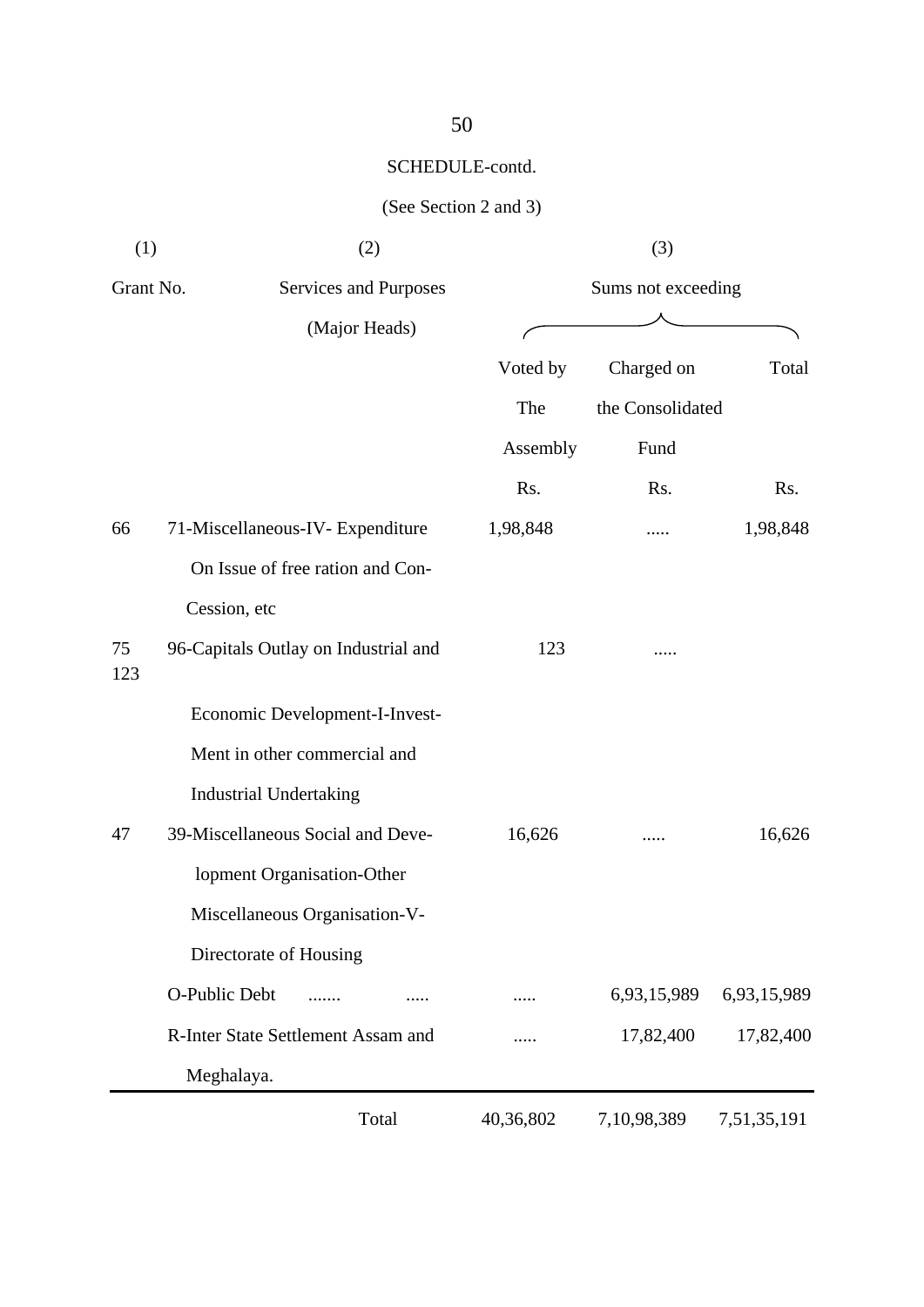| (1)       |                                            | (2)           |                    | (3)              |           |
|-----------|--------------------------------------------|---------------|--------------------|------------------|-----------|
| Grant No. | Services and Purposes                      |               | Sums not exceeding |                  |           |
|           |                                            | (Major Heads) |                    |                  |           |
|           |                                            |               | Voted by           | Charged on       | Total     |
|           |                                            |               | The                | the Consolidated |           |
|           |                                            |               | Assembly           | Fund             |           |
|           |                                            |               | Rs.                | Rs.              | Rs.       |
|           | (Financial Year ending                     |               |                    |                  |           |
|           | 31 <sup>st</sup> march, 1974:Rs.23,32,480) |               |                    |                  |           |
| 4.        | 11-Taxes on Vehicles                       |               | 47,236             |                  | 47,236    |
| 46.       | 39-Miscellaoues-Social and Deve-           |               | 1,80,677           |                  | 1,80,677  |
|           | lopment Organisation-IV-Direc-             |               |                    |                  |           |
|           | torate of Advertising and Visual           |               |                    |                  |           |
|           | Publicity                                  |               |                    |                  |           |
| 4.        | 57-Public Work-Tools and Plants, etc.      |               | 20,92,067          |                  | 20,92,067 |
| 13.       | 19-General administration-IV-Director      |               | 10,241             |                  | 10,241    |
|           | of Lands Records                           |               |                    |                  |           |
| 94.       | Q-Loans and Advances by the State          |               | 2,259              |                  | 2,259     |
|           | Government-XIII-Advances to                |               |                    |                  |           |
|           | <b>Government Servants</b>                 |               |                    |                  |           |
|           |                                            | Total         | 23,32,480          |                  | 23,32,480 |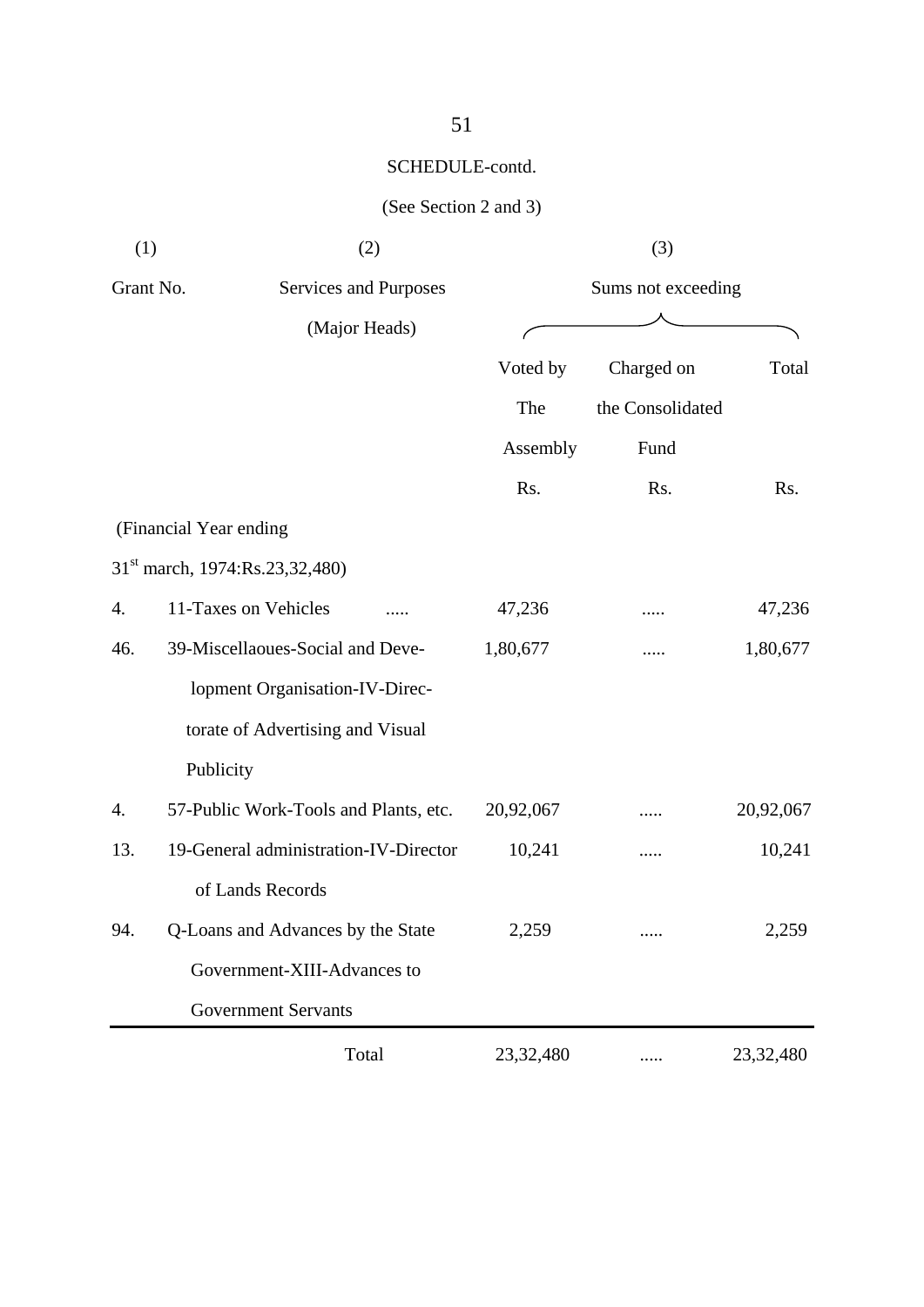| (1)       | (2)                                       |           | (3)                |           |
|-----------|-------------------------------------------|-----------|--------------------|-----------|
| Grant No. | Services and Purposes                     |           | Sums not exceeding |           |
|           | (Major Heads)                             |           |                    |           |
|           |                                           | Voted by  | Charged on         | Total     |
|           |                                           | The       | the Consolidated   |           |
|           |                                           | Assembly  | Fund               |           |
|           |                                           | Rs.       | Rs.                | Rs.       |
|           | (Financial Year ending                    |           |                    |           |
|           | 31 <sup>st</sup> March, 1975:Rs.7540,487) |           |                    |           |
| 8.        | 239-State Exice<br>.                      | 7,708     |                    | 7,708     |
| 3.        | 213-Council of Ministers                  | 35,962    |                    | 35.962    |
| 20.       | 259-Public Works, etc                     | 45,87,722 | .                  | 47,87,722 |
| 16.       | 254-Treasury and Accounts                 | 52,633    | .                  | 52,633    |
|           | Administration                            |           |                    |           |
| 17        | 255-Police and 260-Fire Protection        | 3,06,867  | .                  | 3,06,867  |
|           | and Control                               |           |                    |           |
| 35.       | 280-Medical                               | 2,24,404  |                    | 2,24,404  |
| 37.       | 282-Public Health, Sanitation and         | 11,32,098 |                    | 11,32,098 |
|           | Water Supply-A-Public Health              |           |                    |           |
|           | and Sanitation                            |           |                    |           |
| 52.       | 289-Relief on Account of Natural          | 6,297     |                    | 6,297     |
|           | Calamities                                |           |                    |           |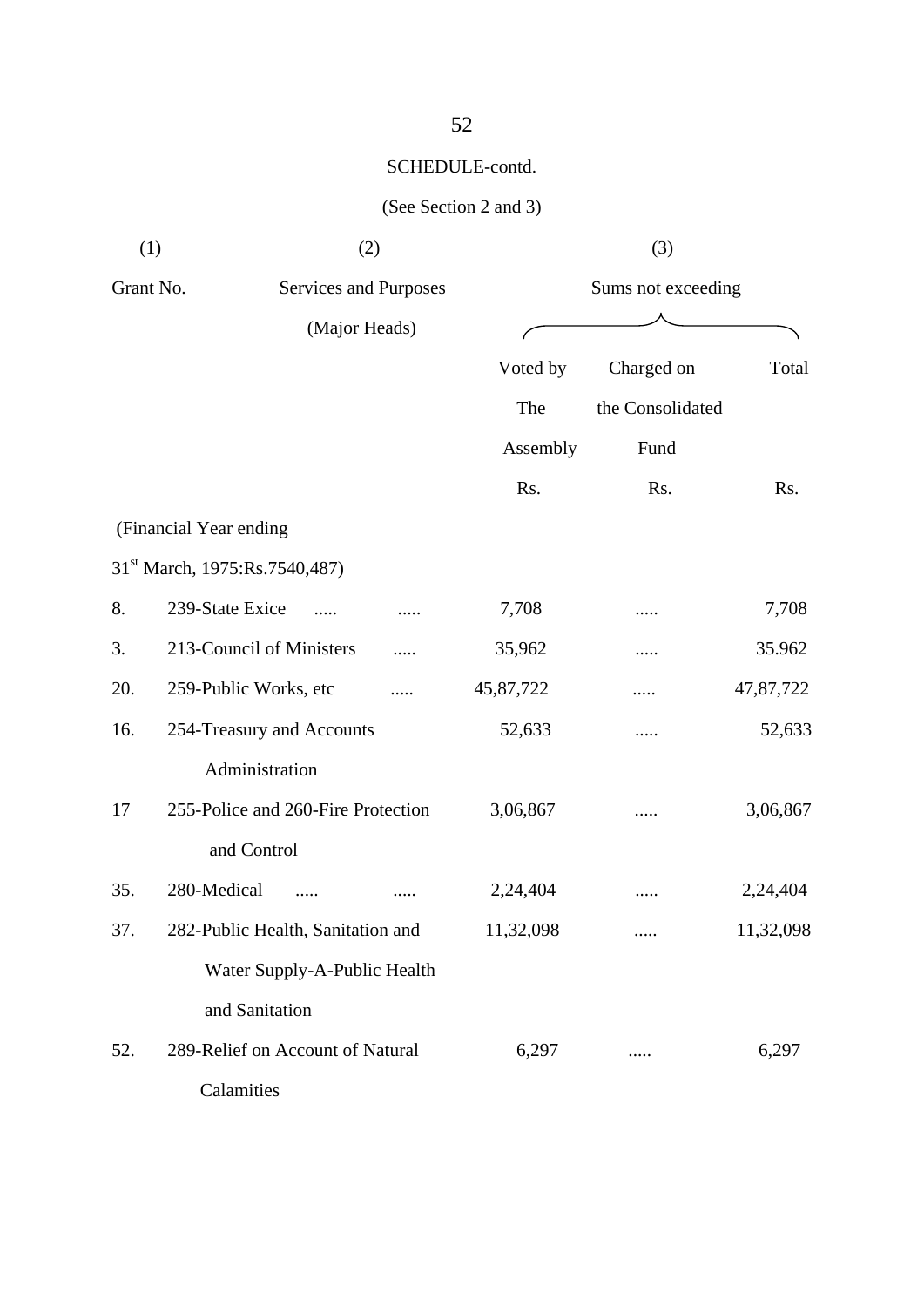| (1)       | (2)                                   | (3)                |                  |           |  |
|-----------|---------------------------------------|--------------------|------------------|-----------|--|
| Grant No. | Services and Purposes                 | Sums not exceeding |                  |           |  |
|           | (Major Heads)                         |                    |                  |           |  |
|           |                                       | Voted by           | Charged on       | Total     |  |
|           |                                       | The                | the Consolidated |           |  |
|           |                                       | Assembly           | Fund             |           |  |
|           |                                       | Rs.                | Rs.              | Rs.       |  |
| 62.       | 308-Area development-A-Development    | 41,162             |                  | 41,162    |  |
|           | of Hills Areas 6. Border Areas        |                    |                  |           |  |
|           | Programmes under Public Health        |                    |                  |           |  |
|           | Engineering                           |                    |                  |           |  |
| 79A.      | 477-Capital Outlay on Education, arts | 10,07,929          |                  | 0,07,929  |  |
|           | and Culture and 480-Capital Outlay    |                    |                  |           |  |
|           | on Medical                            |                    |                  |           |  |
| 101.      | 688-Loans for Social Security and     | 1,11,400           |                  | 1,11,400  |  |
|           | welfare-I-Relief and Rehabilitation   |                    |                  |           |  |
|           | Schemes                               |                    |                  |           |  |
|           | 768-Inter State Settlement Assam and  |                    | 3,529            | 3,529     |  |
|           | Meghalaya.                            |                    |                  |           |  |
|           | 212-Governor                          |                    | 32,776           | 32,776    |  |
|           | Total                                 | 75, 14, 182        | 36,305           | 75,50,487 |  |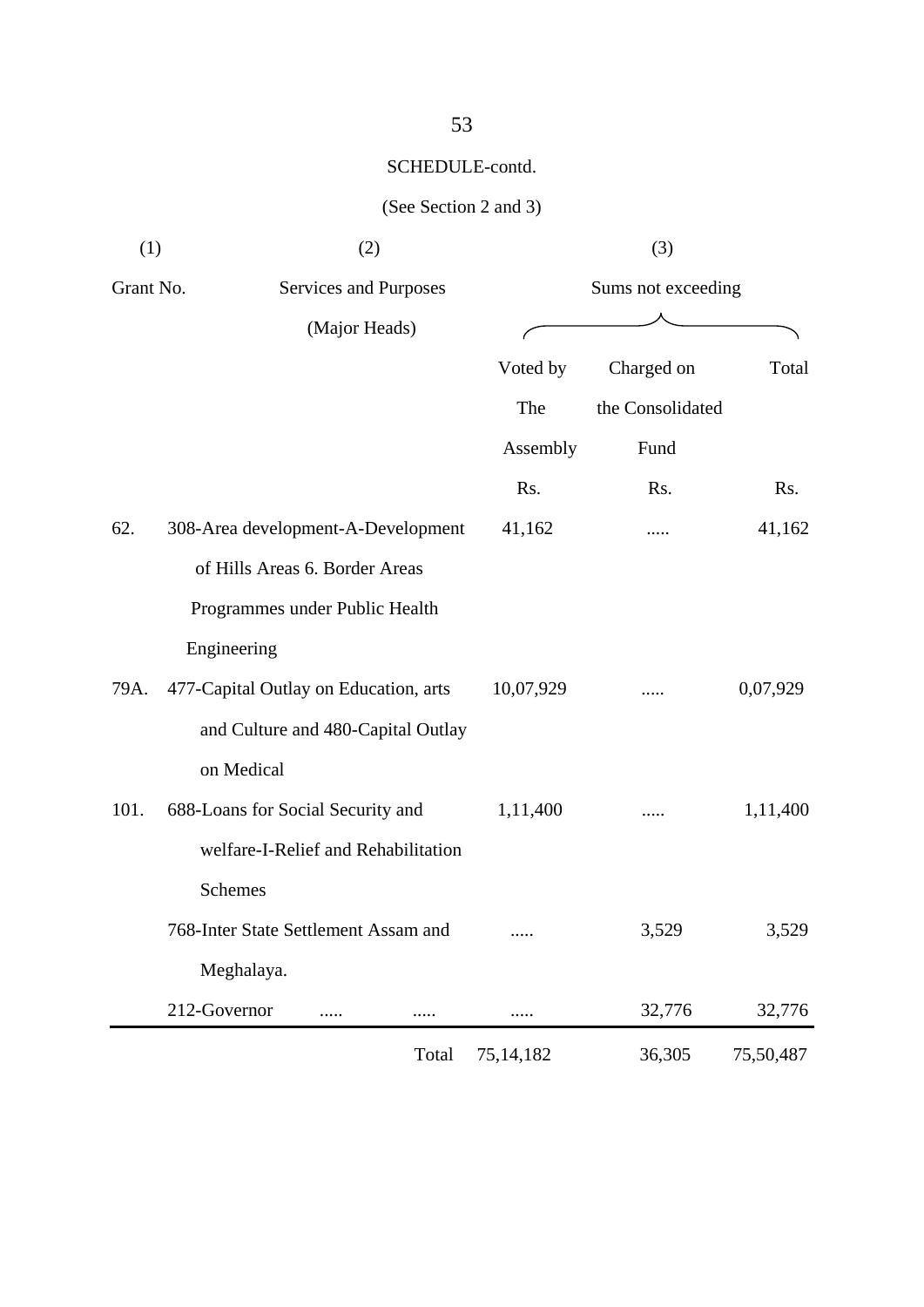| (1)       | (2)                                                                   |              | (3)                |             |
|-----------|-----------------------------------------------------------------------|--------------|--------------------|-------------|
| Grant No. | Services and Purposes                                                 |              | Sums not exceeding |             |
|           | (Major Heads)                                                         | <sup>'</sup> |                    |             |
|           |                                                                       | Voted by     | Charged on         | Total       |
|           |                                                                       | The          | the Consolidated   |             |
|           |                                                                       | Assembly     | Fund               |             |
|           |                                                                       | Rs.          | Rs.                | Rs.         |
|           | (Financial Year ending 31 <sup>st</sup> March, 1976: Rs. 87, 32, 218) |              |                    |             |
| 17        | 255-Police and 260-Fire protection                                    | 5,27,648     |                    | 5,27,648    |
|           | And Control                                                           |              |                    |             |
| 18        | 256-Jails                                                             | 776          |                    | 776         |
| 19.       | 258-Stationery and printing                                           | 1,90,166     |                    | 1,90,166    |
| 23.       | 265-Other Administration Services-                                    | 87           |                    | 87          |
|           | <b>III-Gazetteers and Statistical Memoirs</b>                         |              |                    |             |
| 32.       | 277-Education and 280-Medical.                                        | 2,35,776     | .                  | 2,35,776    |
| 33.       | 278-Art and Culture                                                   | 10,392       |                    | 10,392      |
| 37.       | 282-Public Health, Sanitation and                                     | 9,36,097     |                    | 9,36,097    |
|           | Water Supply-A-Public Health                                          |              |                    |             |
|           | and Sanitation.                                                       |              |                    |             |
| 38.       | 282-Public Health, Sanitation and                                     | 23, 35, 805  |                    | 23, 35, 805 |
|           | Water Suuply-B-Sewerage and                                           |              |                    |             |
|           | Water Supply and Housing-III                                          |              |                    |             |
|           | -C-Government Residential Buildings                                   |              |                    |             |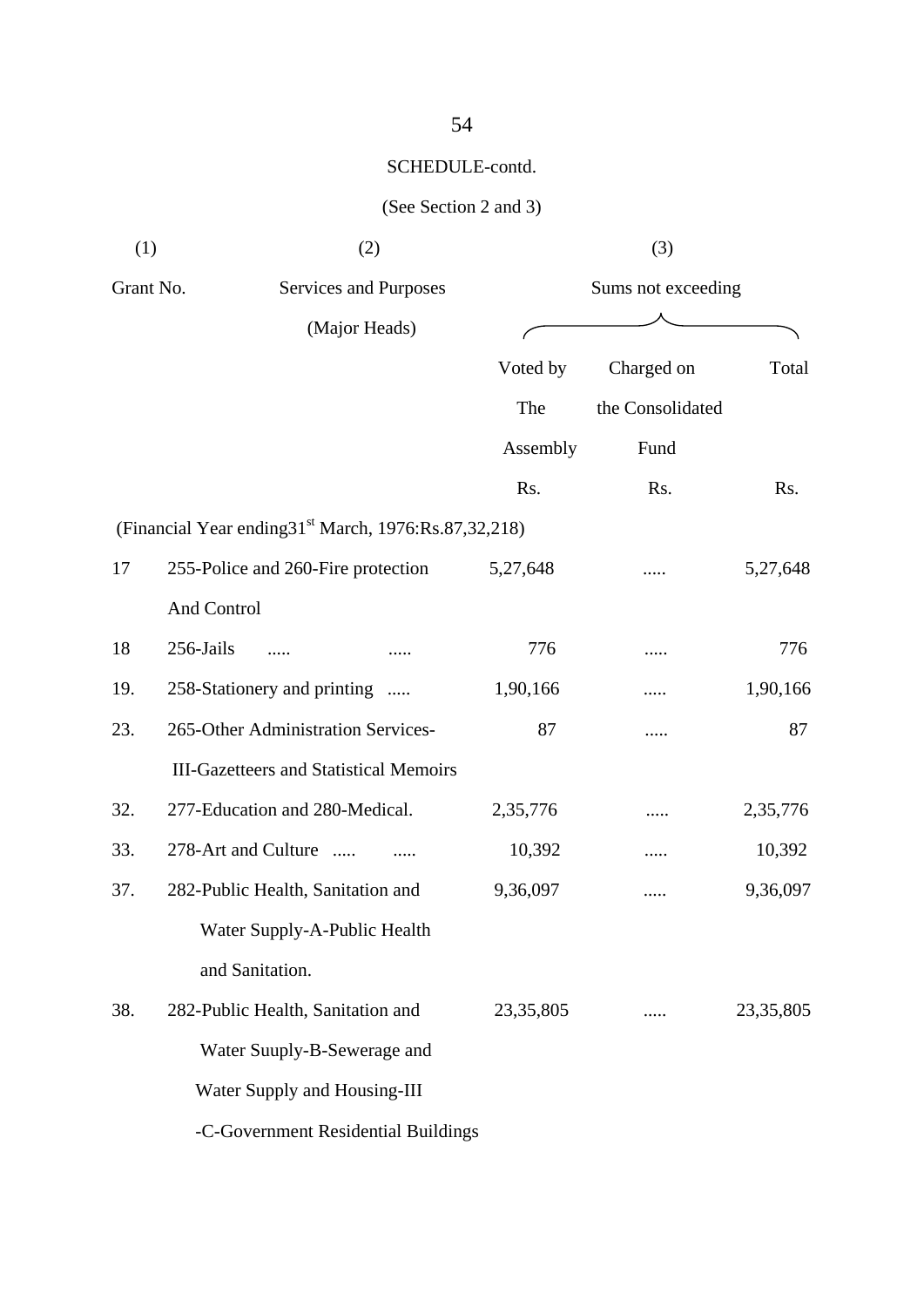| (1)       | (2)                                     |             | (3)                |             |  |  |
|-----------|-----------------------------------------|-------------|--------------------|-------------|--|--|
| Grant No. | Services and Purposes                   |             | Sums not exceeding |             |  |  |
|           | (Major Heads)                           |             |                    |             |  |  |
|           |                                         | Voted by    | Charged on         | Total       |  |  |
|           |                                         | The         | the Consolidated   |             |  |  |
|           |                                         | Assembly    | Fund               |             |  |  |
|           |                                         | Rs.         | Rs.                | Rs.         |  |  |
| 40.       | 283-Housing-II-C-Government             | 5,74,561    | .                  | 5,74,561    |  |  |
|           | Residential Buildings (In-charge,       |             |                    |             |  |  |
|           | P.W.D) etc                              |             |                    |             |  |  |
| 79.       | 459-Capital Outlay on Public Works-     | 1,19,452    |                    | 1,19,452    |  |  |
|           | C-Construction, etc                     |             |                    |             |  |  |
| 79A.      | 477-Capital Outlay on education, etc    | 5,25,300    |                    | 5,25,300    |  |  |
|           | and 480-Capital Outlay on Medi-         |             |                    |             |  |  |
|           | cal, etc.                               |             |                    |             |  |  |
| 87.       | 513-Capital Outlay on Forest<br>.       | 6,68,692    |                    | 6,68,692    |  |  |
| 93.       | 533-Capital Outlay on Irrigation,       | 6,48,586    |                    | 6,48,586    |  |  |
|           | Navigation, Drainage and Flood          |             |                    |             |  |  |
|           | Control Projects, etc                   |             |                    |             |  |  |
| 94.       | 537-Capital Outlay on Road and Bridges, | 19,58,880   |                    | 19,58,880   |  |  |
|           | etc                                     |             |                    |             |  |  |
|           | Total-                                  | 87, 32, 218 |                    | 87, 32, 218 |  |  |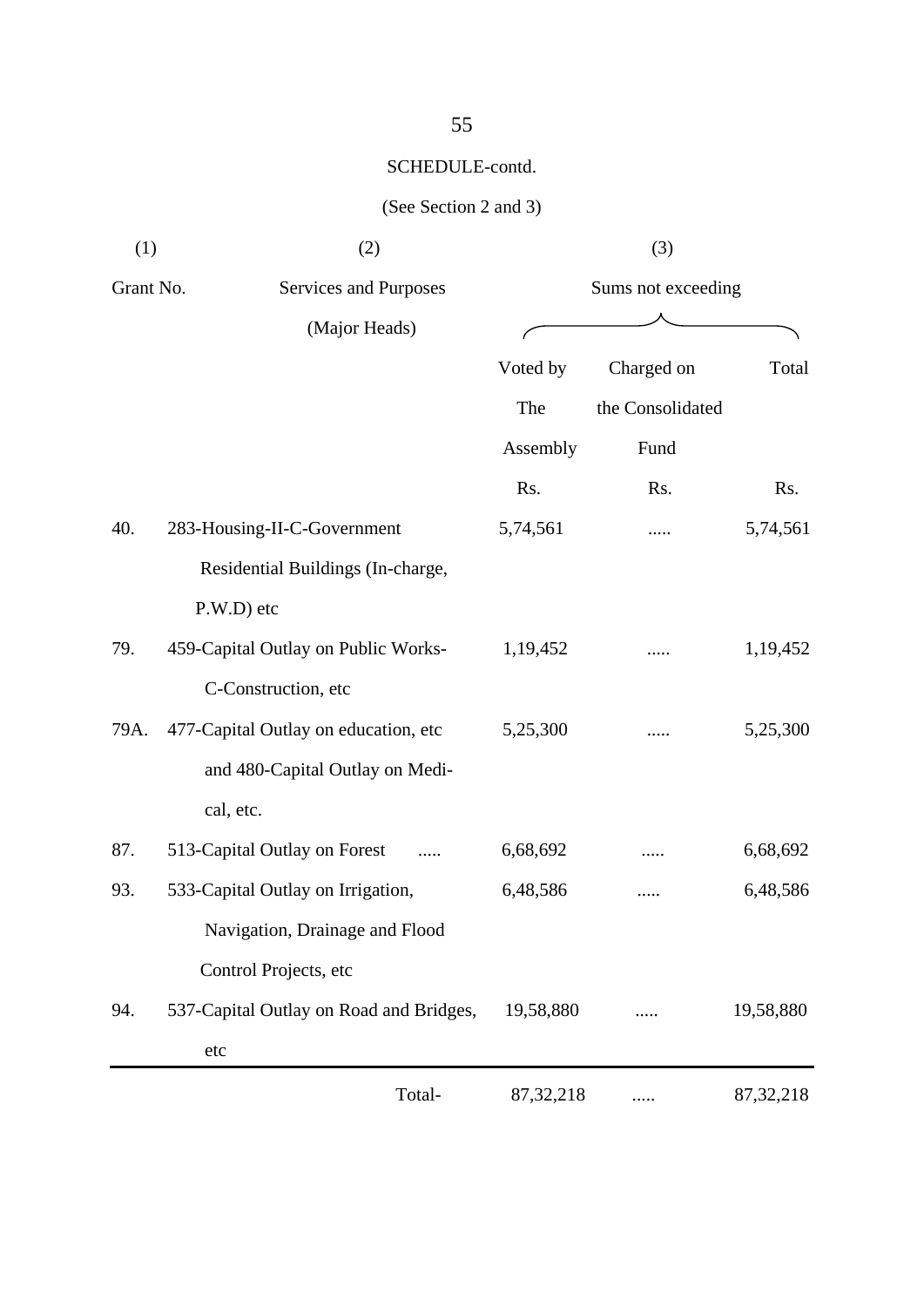| (1)       | (2)                                                                   |           | (3)                |           |
|-----------|-----------------------------------------------------------------------|-----------|--------------------|-----------|
| Grant No. | Services and Purposes                                                 |           | Sums not exceeding |           |
|           | (Major Heads)                                                         |           |                    |           |
|           |                                                                       | Voted by  | Charged on         | Total     |
|           |                                                                       | The       | the Consolidated   |           |
|           |                                                                       | Assembly  | Fund               |           |
|           |                                                                       | Rs.       | Rs.                | Rs.       |
|           | (Financial Year ending 31 <sup>st</sup> March, 1977: Rs. 45, 69, 287) |           |                    |           |
| 8.        | 239-State Excise                                                      | 7,596     | .                  | 7,596     |
| 22.       | 265-Other Administrative Services-                                    | 2,01,913  |                    | 2,01,913  |
|           | <b>II-Motor Garages</b>                                               |           |                    |           |
| 23.       | 265-Other administrative Services-III-                                | 14,871    |                    | 14,871    |
|           | Gazetteers and Statistical Memoirs                                    |           |                    |           |
| 27.       | 267-Aid Material and Equipments.                                      | 6,48,095  |                    | 6,48,095  |
| 35.       | 280-Medical                                                           | 5,09,098  |                    | 5,09,098  |
| 36.       | 281-Family Planning<br>$\cdots$                                       | 28,226    | .                  | 28,226    |
| 37.       | 282-Public Health, Sanitation and Water                               | 8,57,981  |                    | 8,57,981  |
|           | Supply-A-Public Health and Sanita-                                    |           |                    |           |
|           | tion.                                                                 |           |                    |           |
| 87.       | 513-Capital Outlay on Forest                                          | 36        |                    | 36        |
| 93.       | 533-Capital Outlay on Irrigation, Naviga-                             | 36,366    |                    | 36,366    |
|           | tion, Drainage and Flood Control Projects                             |           |                    |           |
| 94.       | 537-Capital Outlay on Roads and Bridges, etc. 22,65,105               |           | .                  | 22,65,105 |
|           | Total-                                                                | 45,69,287 | .                  | 45,69,287 |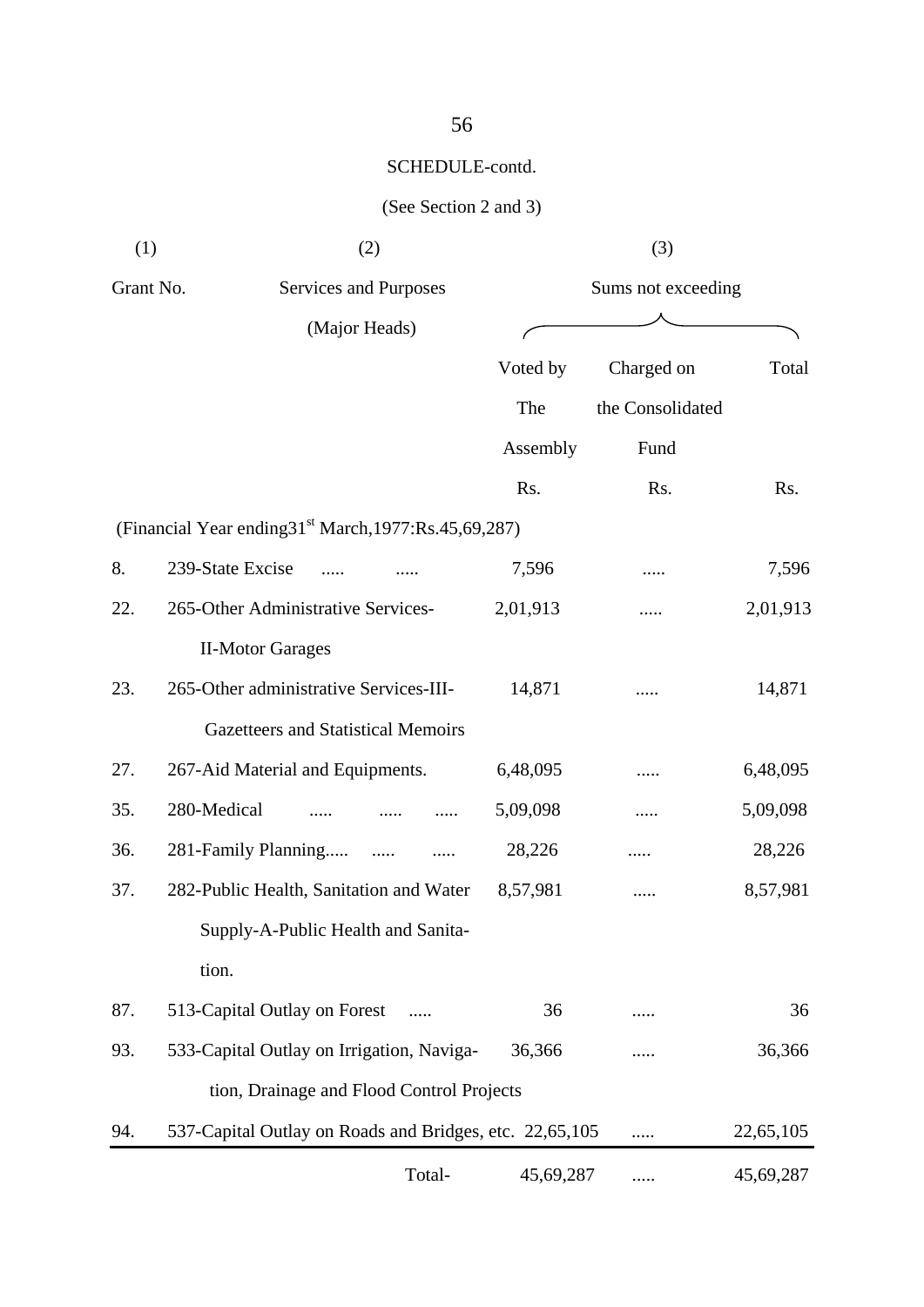| (1)       | (2)                                        |               | (3)                |           |
|-----------|--------------------------------------------|---------------|--------------------|-----------|
| Grant No. | Services and Purposes                      |               | Sums not exceeding |           |
|           | (Major Heads)                              |               |                    |           |
|           |                                            | Voted by      | Charged on         | Total     |
|           |                                            | The           | the Consolidated   |           |
|           |                                            | Assembly      | Fund               |           |
|           |                                            | Rs.           | Rs.                | Rs.       |
|           | (Financial Year ending                     |               |                    |           |
|           | 31 <sup>st</sup> March, 1978:Rs.82,24,742) |               |                    |           |
| 10.       | 241-Taxes on Vehicles                      | 2,869         | .                  | 2,869     |
| 27.       | 267-Aid Materials and Equipments           | 1,64,865      |                    | 1,64,865  |
| 29.       | 276-Secretariat Social and Commu-          | 4,556         |                    | 4,556     |
|           | nity Services-I-Civil department           |               |                    |           |
| 33.       | 278-Art and Culture                        | 3,761         | .                  | 3,761     |
| 35.       | 280-Medical                                | <br>29,61,949 | .                  | 29,61,949 |
| 37.       | 282-Public Health, Sanitation and          | 7,74,488      |                    | 7,74,488  |
|           | Water supply-A-Public Health               |               |                    |           |
|           | and Sanitation                             |               |                    |           |
| 42.       | 284-Urban development-A-general-           | 30,400        |                    | 30,400    |
|           | <b>II-Town and Regional Planning</b>       |               |                    |           |
| 47.       | 288-Social Security and Welfare-I-         | 9,371         | .                  | 9,371     |
|           | Civil Supplies, etc.                       |               |                    |           |
| 53.       | 295-Other Social and Community             | 8,450         |                    | 8,150     |
|           | Services                                   |               |                    |           |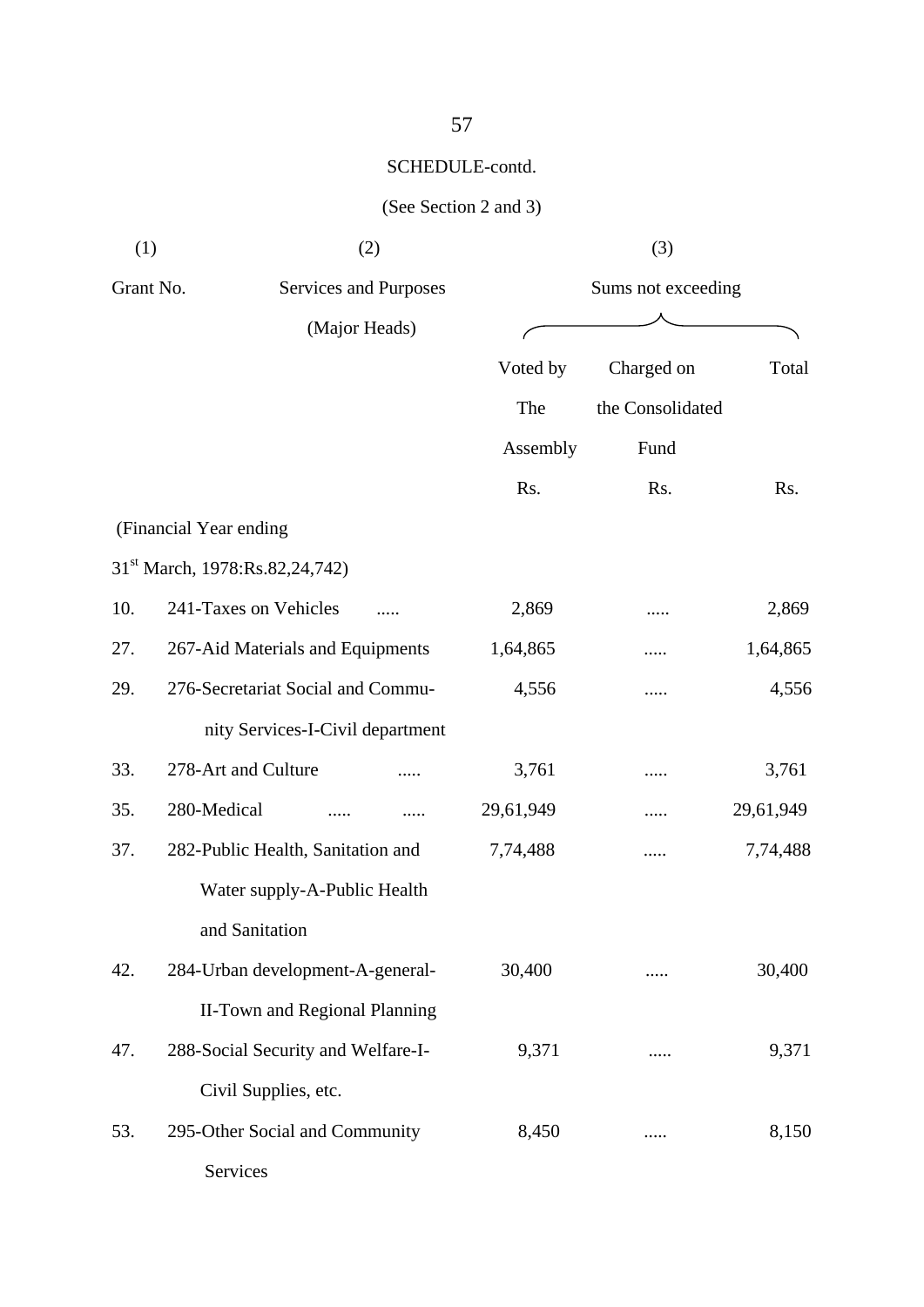58

| (1)       | (2)                               |                    |           | (3)              |           |
|-----------|-----------------------------------|--------------------|-----------|------------------|-----------|
| Grant No. | Services and Purposes             | Sums not exceeding |           |                  |           |
|           | (Major Heads)                     |                    |           |                  |           |
|           |                                   |                    | Voted by  | Charged on       | Total     |
|           |                                   |                    | The       | the Consolidated |           |
|           |                                   |                    | Assembly  | Fund             |           |
|           |                                   |                    | Rs.       | Rs.              | Rs.       |
| 70.       | 321-Village and Small Industries- |                    | 1,77,272  |                  | 1,77,272  |
|           | I-Handloom and Sericulture        |                    |           |                  |           |
|           | and 283-Housing-C-Govern-         |                    |           |                  |           |
|           | ment Residential Buildings        |                    |           |                  |           |
| 75.       | 337-Roads and Bridges, etc.       |                    | 40,50,618 |                  | 40,50,618 |
| 76.       | 338-Roads and Water Transport     |                    | 31,812    |                  | 31,812    |
|           | Services                          |                    |           |                  |           |
| 99.       | 683-Loans for Housing             |                    | 4,500     | .                | 4,500     |
|           | 251-Public Service Commission     |                    |           | 131              | 131       |
|           | (Charged) State Public Service    |                    |           |                  |           |
|           | Commission-I-Salaries             |                    |           |                  |           |
|           |                                   | Tota-              | 82,24,611 | 131              | 82,24,742 |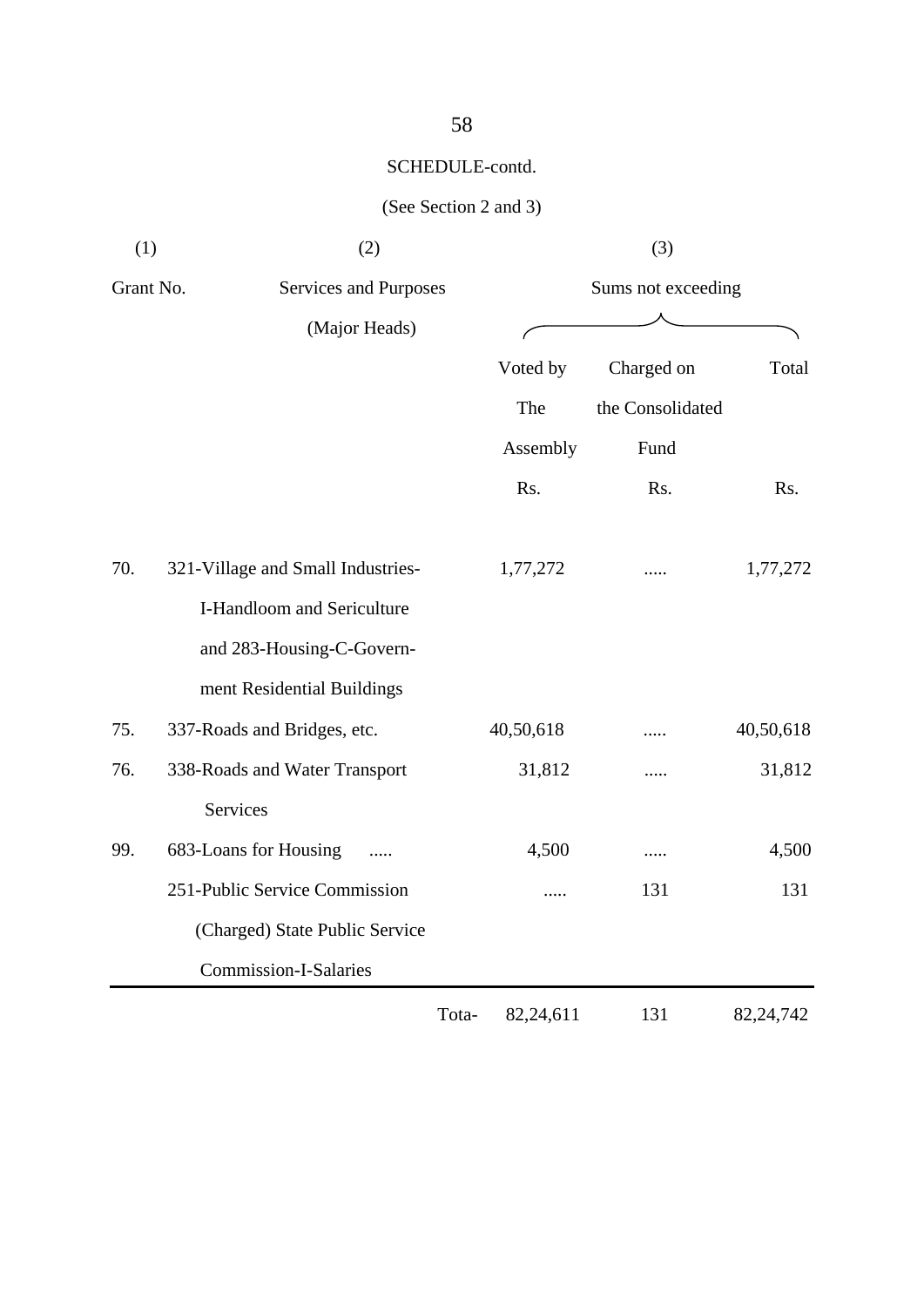| (1)       | (2)                                           |             | (3)                |             |
|-----------|-----------------------------------------------|-------------|--------------------|-------------|
| Grant No. | Services and Purposes                         |             | Sums not exceeding |             |
|           | (Major Heads)                                 |             |                    |             |
|           |                                               | Voted by    | Charged on         | Total       |
|           |                                               | The         | the Consolidated   |             |
|           |                                               | Assembly    | Fund               |             |
|           |                                               | Rs.         | Rs.                | Rs.         |
|           | (Financial Year ending                        |             |                    |             |
|           | 31 <sup>st</sup> March, 1979: Rs.1,05,78,751) |             |                    |             |
| 25.       | 267-Aid Materials and Equipments              | 16,39,895   | .                  | 16,39,895   |
| 27.       | 280-Medical, 281-Family Welfare               | 21,73,964   |                    | 21,73,964   |
|           | and 282-Public Health, Sanita-                |             |                    |             |
|           | tion and Water Supply-A-Public                |             |                    |             |
|           | <b>Health and Sanitation</b>                  |             |                    |             |
| 58.       | 337-Roads and Bridges, etc.                   | 67, 62, 732 | .                  | 67, 62, 732 |
|           | 212-Governor (Charged)                        |             | 2,160              | 2,160       |
|           | Total-                                        | 1,05,76,591 | 2,160              | 2,160       |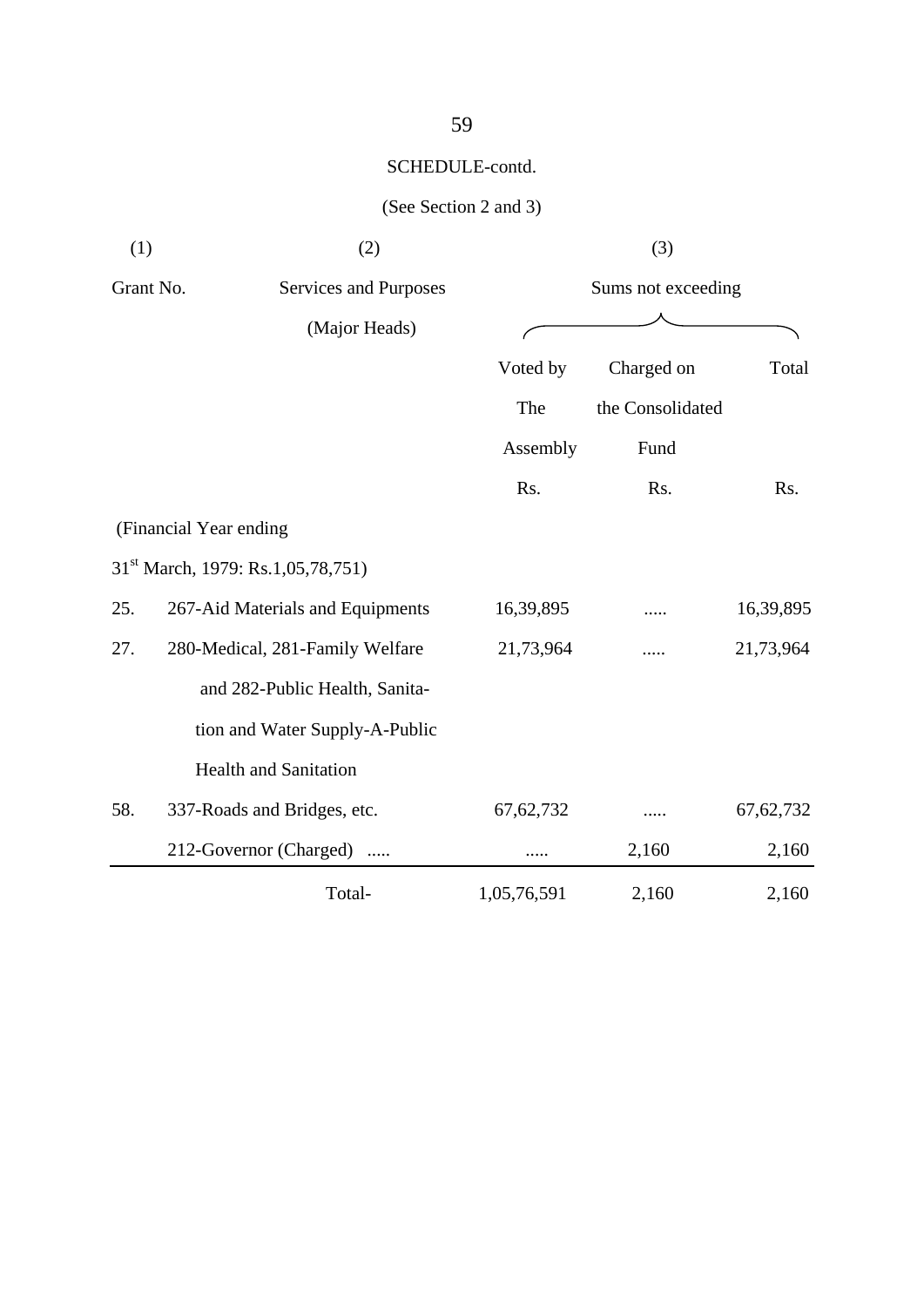| (1)       | (2)                                                                     | (3)                |                  |             |  |
|-----------|-------------------------------------------------------------------------|--------------------|------------------|-------------|--|
| Grant No. | Services and Purposes                                                   | Sums not exceeding |                  |             |  |
|           | (Major Heads)                                                           |                    |                  |             |  |
|           |                                                                         | Voted by           | Charged on       | Total       |  |
|           |                                                                         | The                | the Consolidated |             |  |
|           |                                                                         | Assembly           | Fund             |             |  |
|           |                                                                         | Rs.                | Rs.              | Rs.         |  |
|           | (Financial Year ending 31 <sup>st</sup> March, 1980: Rs.1, 16, 22, 059) |                    |                  |             |  |
| 5.        | 215-Election                                                            | 78,255             |                  | 78,255      |  |
| 8.        | 239-State Excise<br><br>.                                               | 13,247             | .                | 13,247      |  |
| 16.       | 255-Police<br>.                                                         | 5,53,366           |                  | 5,53,366    |  |
|           | 260-Fire Protection and Control                                         |                    |                  |             |  |
|           | and 283-Housing.                                                        |                    |                  |             |  |
| 25.       | 267-Aid Materials and Equipments                                        | 19,934             |                  | 19,934      |  |
| 46.       | 533-Capital Outlay on Irrigation,                                       | 11,73,666          |                  | 11,73,666   |  |
|           | Navigation, Drainage and Flood                                          |                    |                  |             |  |
|           | Control Projects etc.                                                   |                    |                  |             |  |
| 48.       | 308-Area development                                                    | 1,29,651           |                  | 1,29,651    |  |
| 55.       | 321-Village and Small Industries-I-                                     | 30,409             | .                | 30,409      |  |
|           | Handloom and Sericulture and 283-Housing                                |                    |                  |             |  |
|           | -C-Government Residential Buildings                                     |                    |                  |             |  |
| 58.       | 337-Roads and Bridges etc                                               | 96,17,588          | .                | 96,17,588   |  |
|           | 251-Public Service Commission (Charged)                                 | .                  | 5,943            | 5,943       |  |
|           | Total                                                                   | 1,16,16,116        | 5,943            | 1,16,22,059 |  |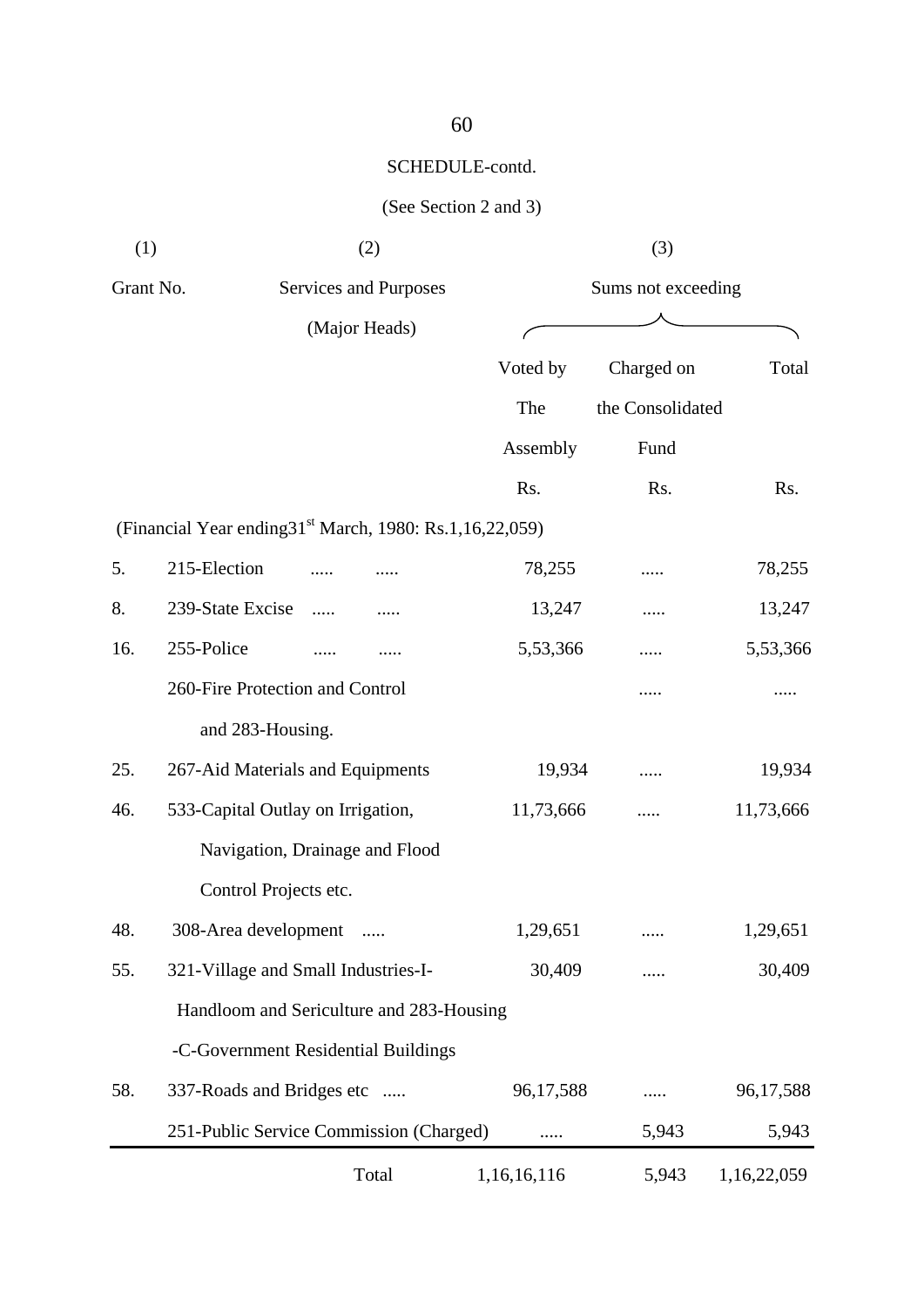| (1)       | (2)                                                                     |           | (3)                |           |
|-----------|-------------------------------------------------------------------------|-----------|--------------------|-----------|
| Grant No. | Services and Purposes                                                   |           | Sums not exceeding |           |
|           | (Major Heads)                                                           |           |                    |           |
|           |                                                                         | Voted by  | Charged on         | Total     |
|           |                                                                         | The       | the Consolidated   |           |
|           |                                                                         | Assembly  | Fund               |           |
|           |                                                                         | Rs.       | Rs.                | Rs.       |
|           | (Financial Year ending                                                  |           |                    |           |
|           | 31 <sup>st</sup> March, 1981: Rs.19,88,28,818)                          |           |                    |           |
| 5.        | 215-Election                                                            | 67,334    | .                  | 67,334    |
| 15.       | 254-Treasury and Account Admini-                                        | 16,446    |                    | 16,446    |
|           | stration                                                                |           |                    |           |
| 16.       | 255-Police, 260-Fire Protection and                                     | 20,15,634 |                    | 20,15,634 |
|           | Control and 283-Housing                                                 |           |                    |           |
| 17.       | 256-Jails                                                               | 526       | .                  | 526       |
| 25.       | 267-Aid Materials and Equipments                                        | 44,79,405 |                    | 44,79,405 |
| 27.       | 280-Medical, 281-Family Welfare and                                     | 83,18,270 |                    | 83,18,270 |
|           | 282-Public Health, Sanitation and                                       |           |                    |           |
|           | Water Supply-A-Public Health and                                        |           |                    |           |
|           | Sanitation.                                                             |           |                    |           |
|           | 29. Housing-A-General and B-Housing Sch-<br>emes, 683-Loans for Housing | 41,293    |                    | 41,293    |
| 44.       | 304-Other General Economic Services-II                                  | 1,571     |                    | 1,571     |
|           | -regulation of Weights and Measures                                     |           |                    |           |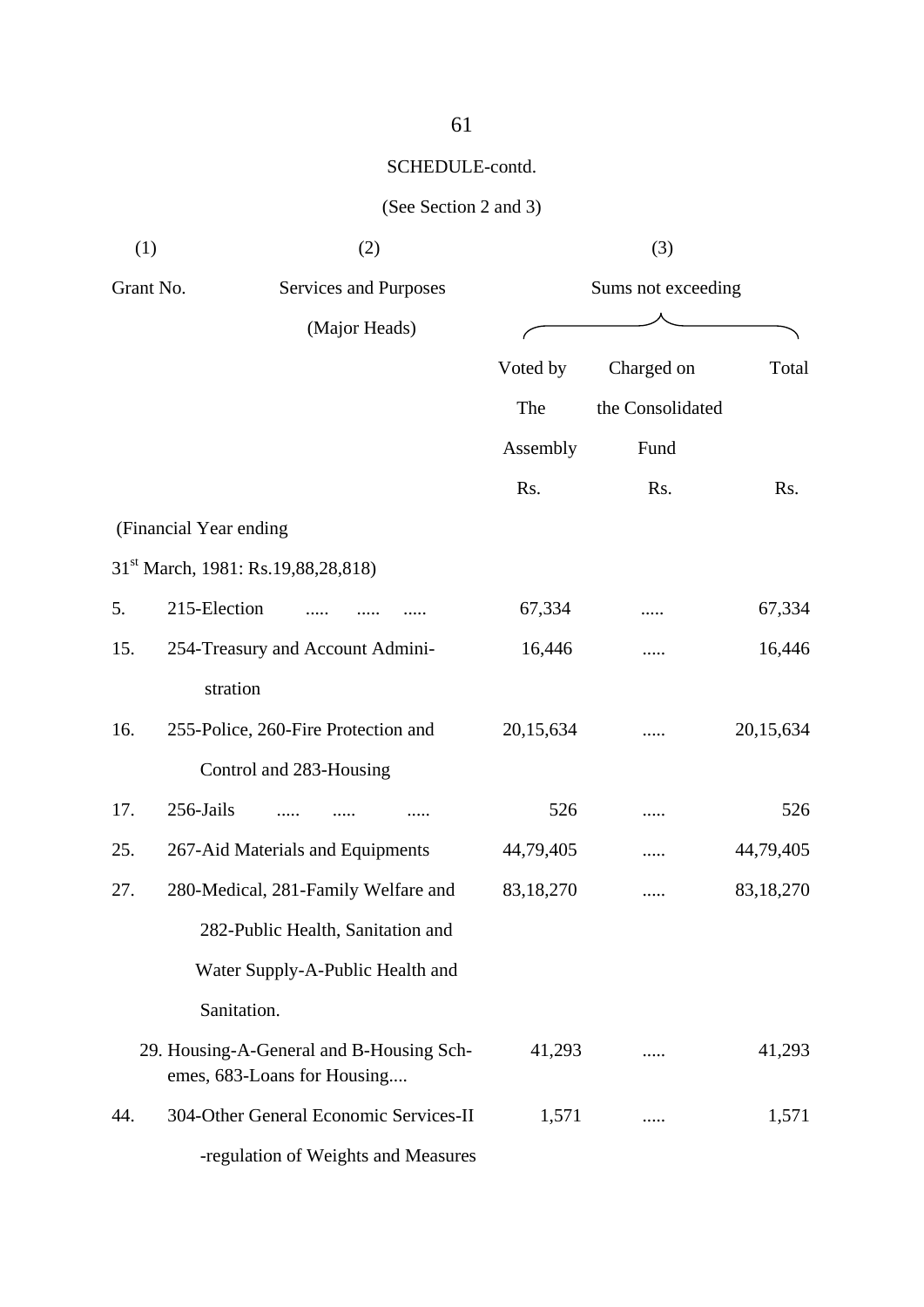| (1)       | (2)                                |                    | (3)              |              |  |
|-----------|------------------------------------|--------------------|------------------|--------------|--|
| Grant No. | Services and Purposes              | Sums not exceeding |                  |              |  |
|           | (Major Heads)                      |                    |                  |              |  |
|           |                                    | Voted by           | Charged on       | Total        |  |
|           |                                    | The                | the Consolidated |              |  |
|           |                                    | Assembly           | Fund             |              |  |
|           |                                    | Rs.                | Rs.              | Rs.          |  |
| 50        | 311-Dairy Development and 283-     | 54,397             |                  | 54,397       |  |
|           | Housing-C-gevernment Resi-         |                    |                  |              |  |
|           | dential Buildings                  |                    |                  |              |  |
| 55        | 321-Villages and Small Industries- | 56,045             |                  | 56,045       |  |
|           | I-Handloom and Sericulture and     |                    |                  |              |  |
|           | 283-Housing-C-Government Resi-     |                    |                  |              |  |
|           | dential Buildings                  |                    |                  |              |  |
| 58.       | 337-Roads and Bridges, etc         | 1,62,68,158        |                  | 1,62,68,158  |  |
|           | . 604-Loans and Advances from      |                    | 16,75,09,739     | 16,75,09,739 |  |
|           | CentralGovernment.                 |                    |                  |              |  |
|           | Total                              | 3,13,19,079        | 16,75,09,739     | 19,88,28,818 |  |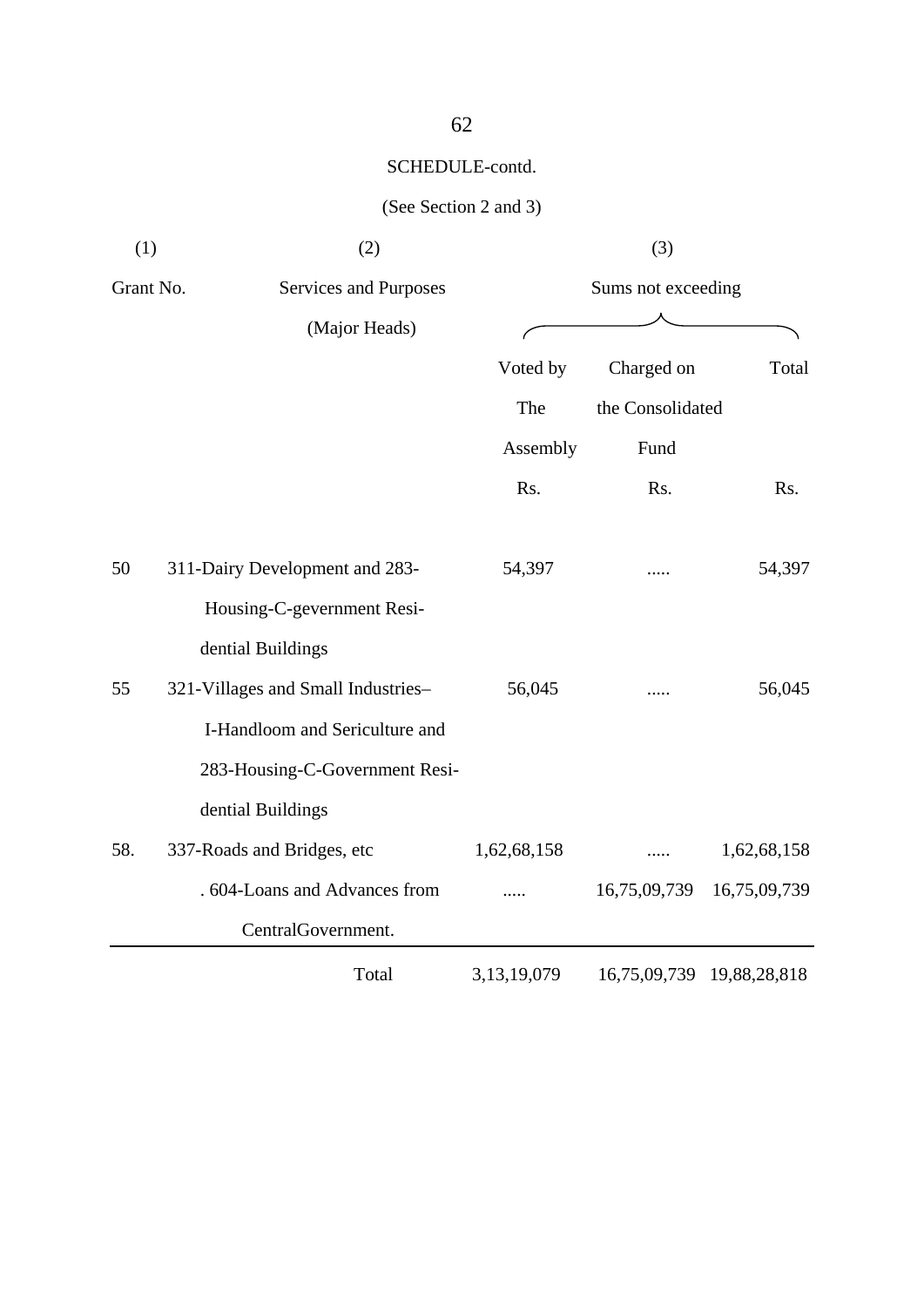| (1)       | (2)                                                                      |             | (3)                |             |
|-----------|--------------------------------------------------------------------------|-------------|--------------------|-------------|
| Grant No. | Services and Purposes                                                    |             | Sums not exceeding |             |
|           | (Major Heads)                                                            |             |                    |             |
|           |                                                                          | Voted by    | Charged on         | Total       |
|           |                                                                          | The         | the Consolidated   |             |
|           |                                                                          | Assembly    | Fund               |             |
|           |                                                                          | Rs.         | Rs.                | Rs.         |
|           | (Financial Year ending 31 <sup>st</sup> March 1982: Rs. 43, 24, 20, 593) |             |                    |             |
| 5.        | 215-Election                                                             | 30,137      |                    | 30,137      |
| 8.        | 239-State Excise<br>.                                                    | 72,547      | .                  | 72,547      |
| 9.        | 240-Sales Tax                                                            | 27,973      |                    | 27,973      |
| 11.       | 245-Other Taxes and Duties on Commodities                                | 1,199       |                    | 1,199       |
|           | Services-II-Inspectorate of Electricity                                  |             |                    |             |
| 16.       | 255-Police, 260-Fire Protection and Con-                                 | 44,95,090   |                    | 44,95,090   |
|           | trol and 283-Housing-C-Govern-                                           |             |                    |             |
|           | ment Residential Buildings                                               |             |                    |             |
| 19        | 252-Secretariat General Services, etc., 259-                             | 2,67,40,740 |                    | 2,67,40,740 |
|           | Public Works, etc 277-Education etc<br>and 283-Housing etc               |             |                    |             |
| 24.       | 266-Pension and Other Retirement Benefit.                                | 4,28,185    |                    | 4,28,185    |
| 25.       | 267-Aid Materials and Equipment                                          | 57, 33, 241 | .                  | 57, 33, 241 |
| 27.       | 280-Medical, 281-Family Welfare and 282-                                 | 1,88,31,563 | .                  | 1,88,31,563 |
|           | Public health Sanitation and Water Supply-                               |             |                    |             |
|           | A-Public Health and Sanitation                                           |             |                    |             |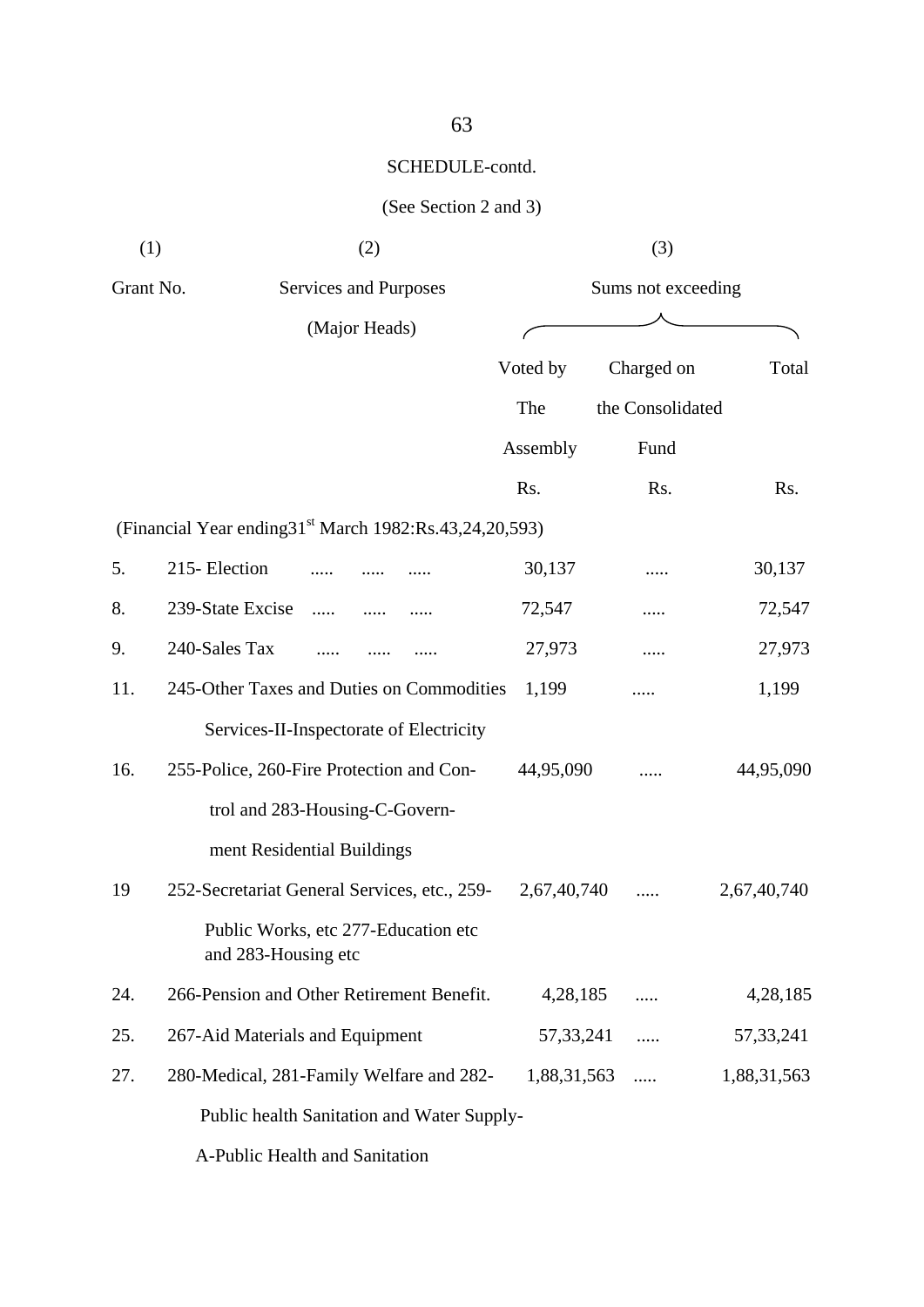| (1)       | (2)                                                     | (3)         |                    |             |  |
|-----------|---------------------------------------------------------|-------------|--------------------|-------------|--|
| Grant No. | Services and Purposes                                   |             | Sums not exceeding |             |  |
|           | (Major Heads)                                           |             |                    |             |  |
|           |                                                         | Voted by    | Charged on         | Total       |  |
|           |                                                         | The         | the Consolidated   |             |  |
|           |                                                         | Assembly    | Fund               |             |  |
|           |                                                         | Rs.         | Rs.                | Rs.         |  |
| 28.       | 282-Public Health, Sanitation and Water                 | 1,43,23,828 |                    | 1,43,23,828 |  |
|           | Supply-B-Sewerage and Water                             |             |                    |             |  |
|           | Supply and 283-Housing-C-Govern-                        |             |                    |             |  |
|           | ment Residential Buildings                              |             |                    |             |  |
| 29.       | 683-Loans for Housing                                   | 4,50,314    |                    | 4,50,314    |  |
| 46.       | 333-Irrigation, Navigation Drainage and                 | 1,11,722    |                    | 1,11,722    |  |
|           | Flood Control Project                                   |             |                    |             |  |
| 52.       | 314-Community Development 283-Hou-                      | 7,16,002    |                    | 7,16.002    |  |
|           | sing-C-Government Residential Buil-                     |             |                    |             |  |
|           | dings, 288-Social Security and welfare                  |             |                    |             |  |
|           | and 314-Community Development-II-                       |             |                    |             |  |
|           | <b>C-Rural Works Programmes</b>                         |             |                    |             |  |
| 57.       | 328-Mines and Minerals-B-Regulation and                 | 2,40.121    |                    | 2,40,121    |  |
|           | Development of Mines                                    |             |                    |             |  |
| 58.       | 337-Roads and Bridges, etc. and 537-Capital 1,42,92,784 |             |                    | 1,42,92,784 |  |
|           | Outlay on Roads and Bridges, etc                        |             |                    |             |  |
|           | 251-Public Service Commission                           |             | 3,829              | 3,829       |  |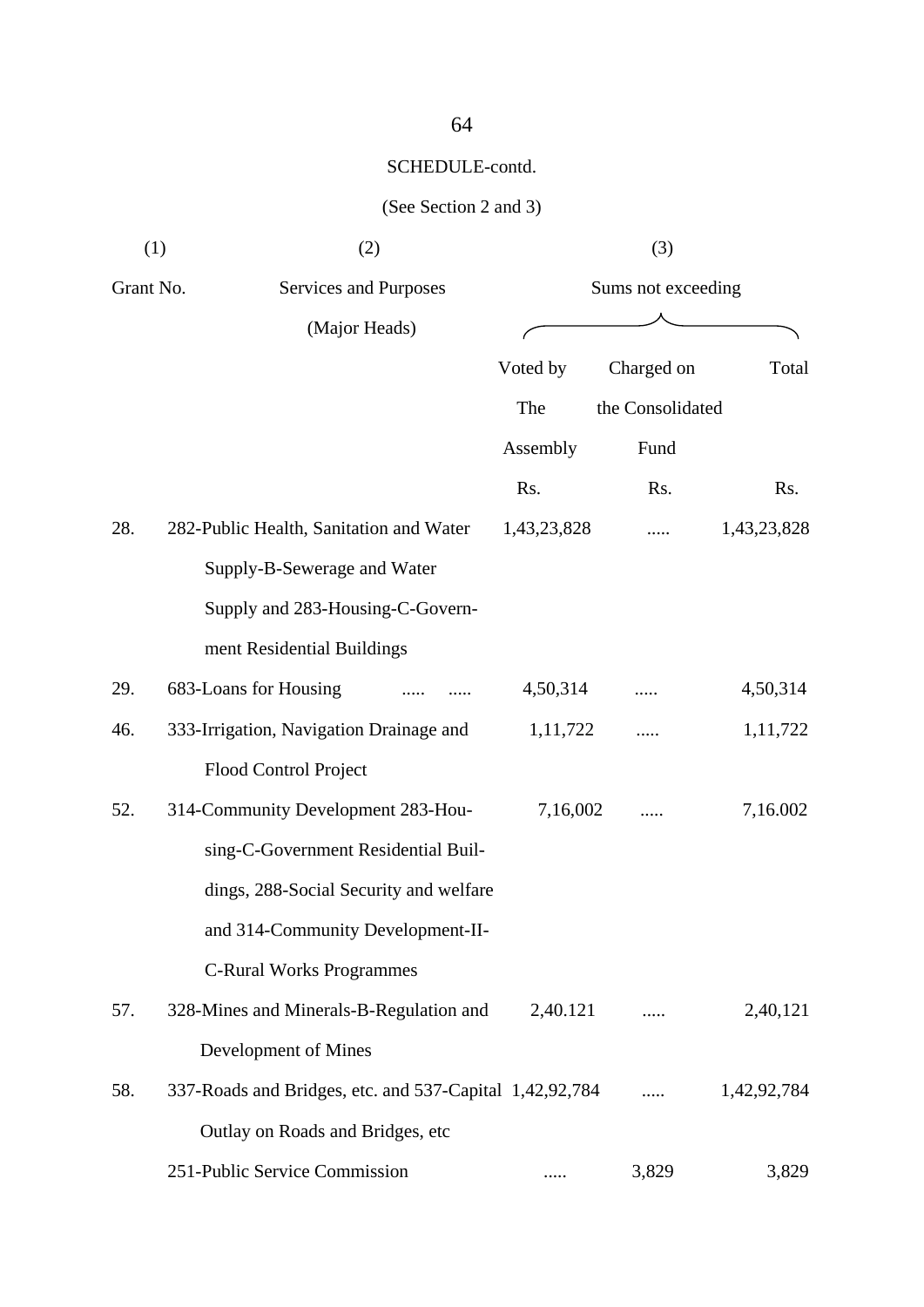| (2)                   |           | (3)                                                                      |                           |
|-----------------------|-----------|--------------------------------------------------------------------------|---------------------------|
| Services and Purposes |           | Sums not exceeding                                                       |                           |
| (Major Heads)         |           |                                                                          |                           |
|                       | Voted by  | Charged on                                                               | Total                     |
|                       | The       | the Consolidated                                                         |                           |
|                       | Assembly  | Fund                                                                     |                           |
|                       | Rs.       | Rs.                                                                      | Rs.                       |
|                       |           |                                                                          |                           |
|                       |           | 34, 59, 21, 318 34, 59, 21, 318                                          |                           |
| Total                 |           | 34, 59, 25, 147 43, 24, 20, 593                                          |                           |
| <b>GRAND TOTAL</b>    |           |                                                                          | 62,05,48,322 79,71,43,312 |
|                       | Grant No. | 603-Internal Debt of the State Government<br>3,01,34,771<br>17,65,94,980 |                           |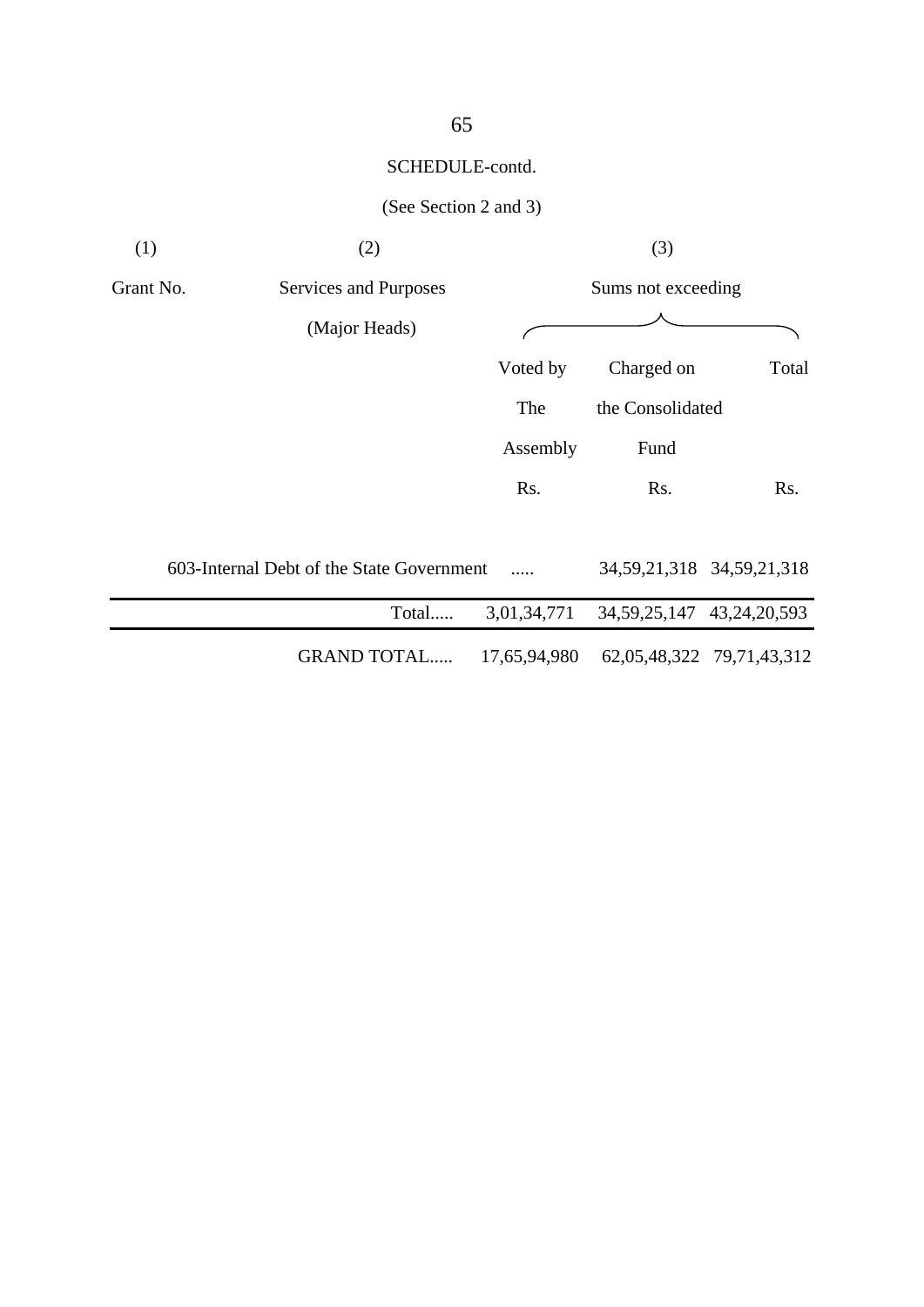#### MEGHALAYA ACT 5 OF 1987

#### THE MEGHALAYA APPROPRATION (No. III) ACT, 1987

#### (As passed by the Assembly)

[Received the assent of the Governor on the  $16<sup>th</sup>$  April 1987]

(Published in the Gazette of Meghalaya, Extraordinary,

Dated the  $21<sup>st</sup>$  April, 1987)

An

#### Act

To authorise payment and appropriation of certain sums from and out of the Consolidated Fund of Meghalaya for the services of the financial year ending on the thirty-first day of March, 1988.

Be it enacted by the Legislature of Meghalaya in the Thirty-eight Year of the Republic of India as follows:-

| Short title and<br>commencement                                                                                                | 1. | $(1)$ This Act may be called the<br>Meghalaya<br>Appropriation (No.III) Act, 1987                                                                                                                                                                                                                                                                                                                                                                                                                                                                                                                                                                                            |
|--------------------------------------------------------------------------------------------------------------------------------|----|------------------------------------------------------------------------------------------------------------------------------------------------------------------------------------------------------------------------------------------------------------------------------------------------------------------------------------------------------------------------------------------------------------------------------------------------------------------------------------------------------------------------------------------------------------------------------------------------------------------------------------------------------------------------------|
|                                                                                                                                |    | (2) It shall be deemed to have come into force on the<br>first day of April 1987.                                                                                                                                                                                                                                                                                                                                                                                                                                                                                                                                                                                            |
| Withdrawal of Rs.<br>2,95,64,59,700 from and out<br>of the Consolidated Fund of<br>Meghalaya for the financial<br>year 1987-88 | 2. | From and out of the Consolidated Fund of Meghalaya<br>there may be paid and applied sums not exceeding<br>those specified in column (3) of the schedule<br>amounting in the aggregate (inclusive of the sum<br>specified in $column(3)$ of the schedule to the<br>Meghalaya Appropriation (Vote on Account) Act,<br>1987) to the sum of two hundred, ninety five crores,<br>sixty four lakhs, fifty nine thousand, seven hundred<br>rupees towards defraying the several charges which<br>will come in course of payment during the finantial<br>year ending on the thirty-first day of March 1988 in<br>respect of the services specified in column (2) of the<br>Schedule. |
| Appropriation                                                                                                                  | 3  | The sums authorised to be withdrawn from and out of<br>the Consolidated Fund of Meghalaya by this Act,<br>shall be appropriated for the services and purposes                                                                                                                                                                                                                                                                                                                                                                                                                                                                                                                |

expressed in the schedule in relation to the said year.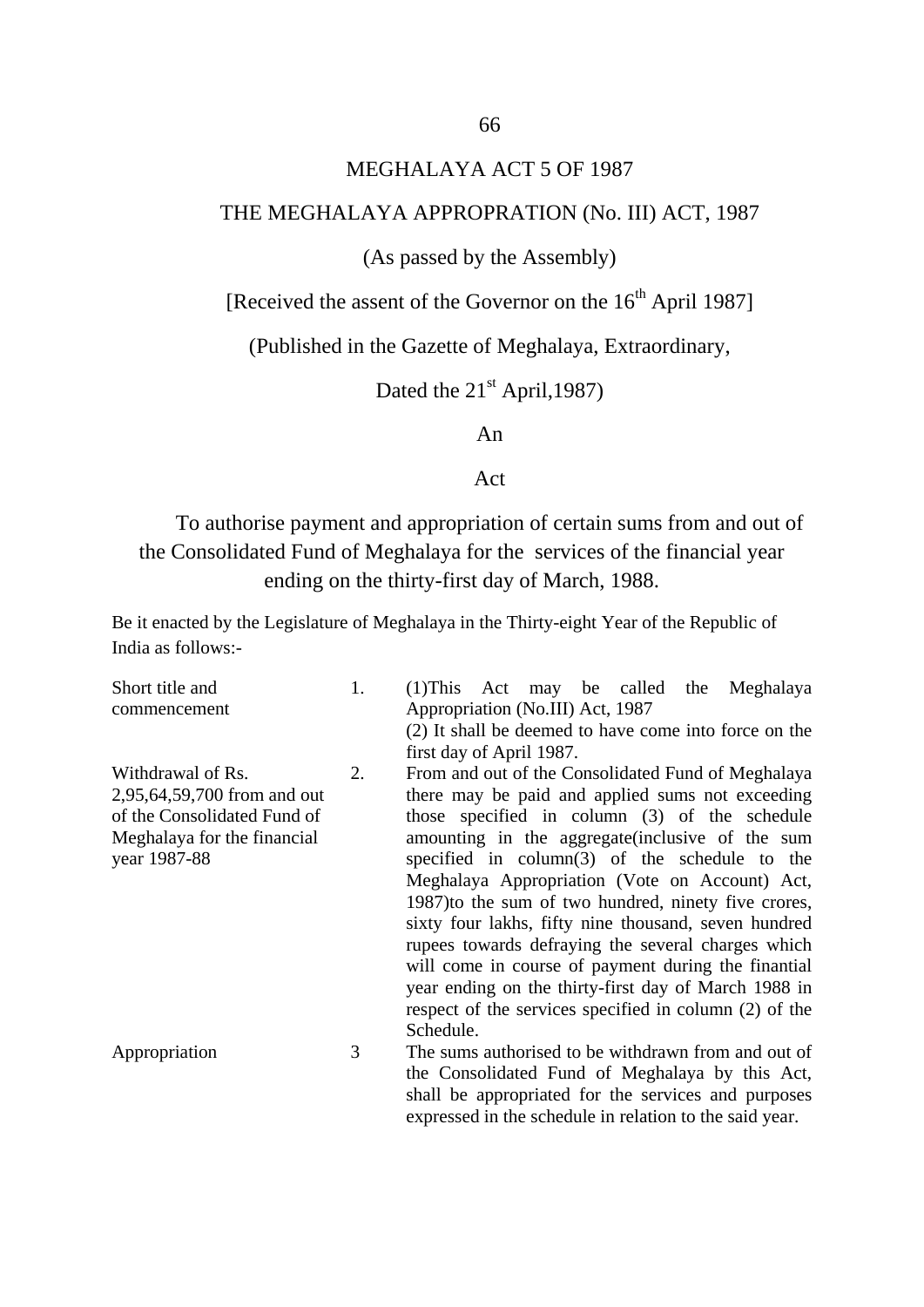| (1)       | (2)                                                                                                                                                                               |                     | (3)                |             |
|-----------|-----------------------------------------------------------------------------------------------------------------------------------------------------------------------------------|---------------------|--------------------|-------------|
| Grant No. | Services and Purposes                                                                                                                                                             |                     | Sums not exceeding |             |
|           | (Major Heads)                                                                                                                                                                     |                     |                    |             |
|           |                                                                                                                                                                                   | Voted by            | Charged on         | Total       |
|           |                                                                                                                                                                                   | The                 | the Consolidated   |             |
|           |                                                                                                                                                                                   | Assembly            | Fund               |             |
|           |                                                                                                                                                                                   | Rs.                 | Rs.                | Rs.         |
| 1.        | 2011-Parliament/State/Union<br>Territory Legislatures-02-<br>Sate Legislature                                                                                                     | Revenue 84,50,000   | 2,84,000           | 87,34,000   |
| 2.        | 2012-Governor<br>Revenue<br>$\ldots$                                                                                                                                              | 10,000              | 52,39,000          | 52,49,000   |
| 3.        | 2013-Council of Ministers                                                                                                                                                         | Revenue 62,76,000   |                    | 62,76,000   |
| 4.        | 2014-Administration of Justice                                                                                                                                                    | Revenue 46,64,000   | 8,86,000           | 55,50,000   |
| 5.        | 2015-Elections<br>$\ldots$                                                                                                                                                        | Revenue 1,00,00,000 |                    | 1,00,00,000 |
| 6.        | 2029-Land Revenue<br>2245-Relief on account of Natural<br>Calamities<br>2252-Other Social Services<br>Revenue<br>3475-Other General economic Ser-<br>vices-201-Land Ceilings      | 1,36,53,000         |                    | 1,36,53,000 |
|           | 6225-Loans for Welfare of Scheduled<br>Castes, Schedule Tribes, etc,-02-<br>Welfare of Schedule Tribes.<br>6250-Loans for other Social Services<br>6401-Loans for Crop Husbandry. | Capital<br>20,000   |                    | 20,000      |
| 7.        | 2030-Stamps and Registration                                                                                                                                                      | Revenue 6,00,000    |                    | 6,00,000    |
| 8.        | 2039-State Excise                                                                                                                                                                 | Revenue 51,57,000   |                    | 51,57,000   |
| 9.        | 2040-Sales Tax<br>2045-I-Other Taxes and Duties on<br><b>Commodities and Services</b>                                                                                             | Revenue 37,59,000   |                    | 37,59,000   |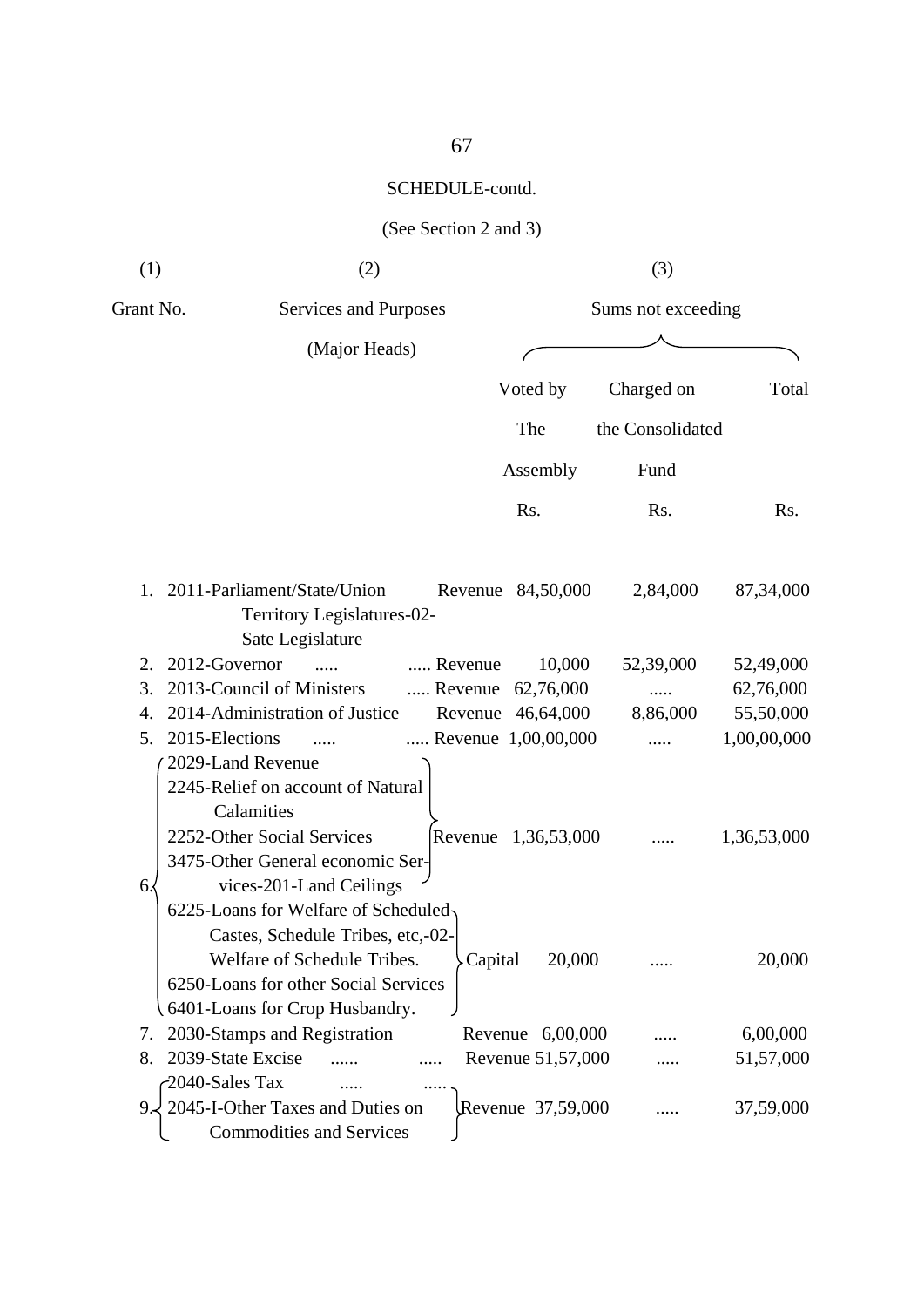| (1)        | (2)                                                                                                                                                                                                                                                                                                                                                                                                                                                          |         |                                  | (3)                |                                         |
|------------|--------------------------------------------------------------------------------------------------------------------------------------------------------------------------------------------------------------------------------------------------------------------------------------------------------------------------------------------------------------------------------------------------------------------------------------------------------------|---------|----------------------------------|--------------------|-----------------------------------------|
| Grant No.  | Services and Purposes                                                                                                                                                                                                                                                                                                                                                                                                                                        |         |                                  | Sums not exceeding |                                         |
|            | (Major Heads)                                                                                                                                                                                                                                                                                                                                                                                                                                                |         |                                  |                    |                                         |
|            |                                                                                                                                                                                                                                                                                                                                                                                                                                                              |         | Voted by                         | Charged on         | Total                                   |
|            |                                                                                                                                                                                                                                                                                                                                                                                                                                                              |         | The                              | the Consolidated   |                                         |
|            |                                                                                                                                                                                                                                                                                                                                                                                                                                                              |         | Assembly                         | Fund               |                                         |
|            |                                                                                                                                                                                                                                                                                                                                                                                                                                                              |         | Rs.                              | Rs.                | Rs.                                     |
| 10.<br>11. | 2041-Taxes on Vehicles<br>2070-Other Administrative Serv-<br>ices-114-Purchase and Main-Revenue 72,26,000<br>tenance of Transports<br>3055-Roads and Transport<br>5055-Capital Outlay on Road Tran- Capital 3,37,65,000<br>sport<br>2045-Other Taxes and Duties on<br>Commodities and Services-II-<br>Inspectorate of Electricity<br>2501-Special Programme for Rural<br>Development 04-Integrated<br><b>Rural Energy Programme</b><br>2801-Power-80-General |         | Revenue 1,39,20,000              |                    | 72,26,000<br>3,37,65,000<br>1,39,20,000 |
|            | 2810-Non-Conventional Sources<br>of Energy<br>6801-Loans for Power Projects<br>12. 2047-Other Fiscal Services-103-<br>Promotion of Small Savings                                                                                                                                                                                                                                                                                                             | Revenue | Capital 11,36,00,000<br>1,73,000 |                    | 11,36,00,000<br>1,73,000                |
|            | 2048-Appropriation for Reduction Revenue                                                                                                                                                                                                                                                                                                                                                                                                                     |         |                                  |                    |                                         |
|            | or avoidance of debt (Charged)                                                                                                                                                                                                                                                                                                                                                                                                                               |         |                                  |                    |                                         |
|            | 2049-Interest Payments (Charged)                                                                                                                                                                                                                                                                                                                                                                                                                             | Revenue | .                                | 10,89,04,400       | 10,89,04,400                            |
|            | 2051-Public Service Commission                                                                                                                                                                                                                                                                                                                                                                                                                               | Revenue |                                  | 13,73,000          | 13,73,000                               |
|            | (charged)                                                                                                                                                                                                                                                                                                                                                                                                                                                    |         |                                  |                    |                                         |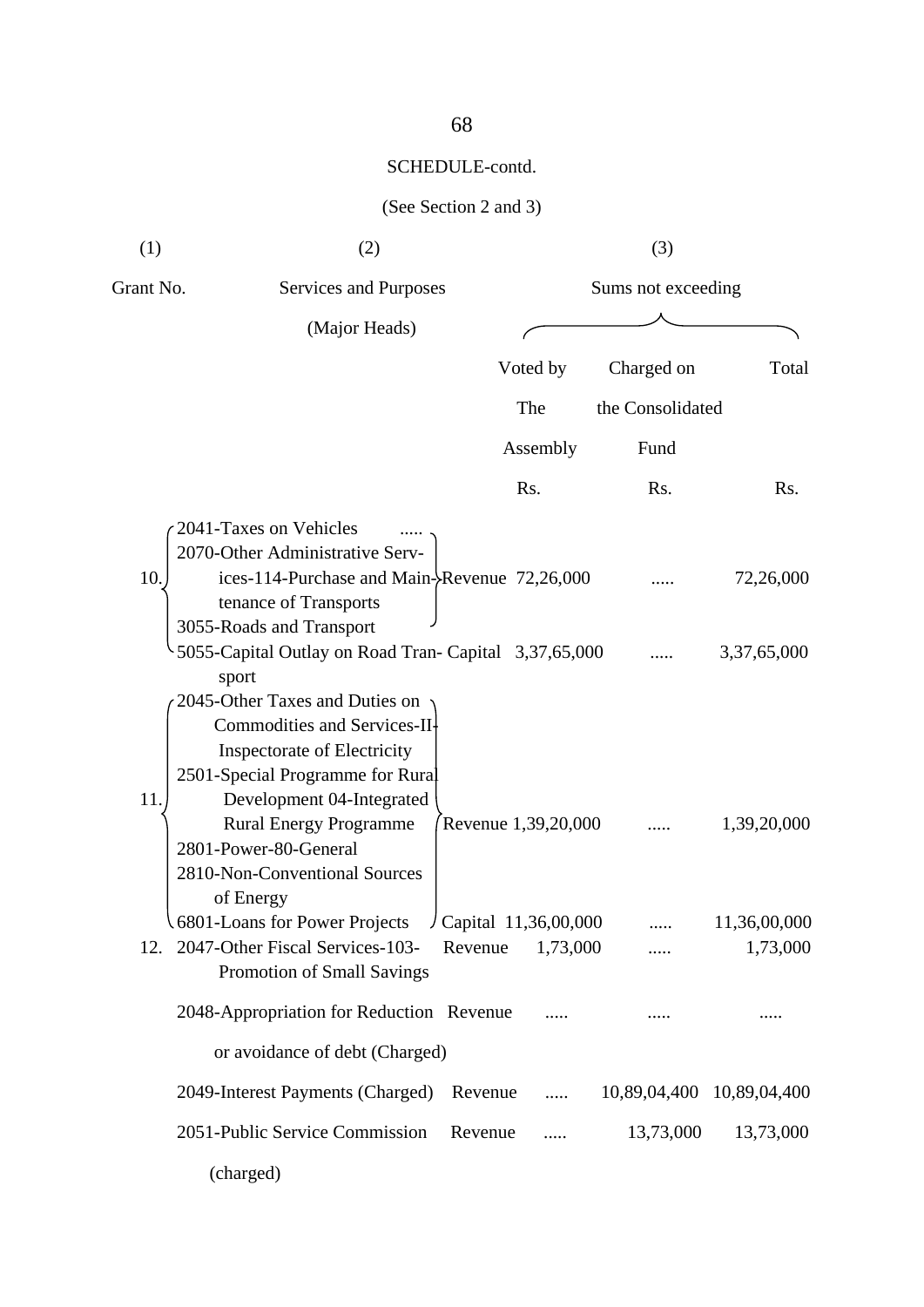#### (See Section 2 and 3)



#### 69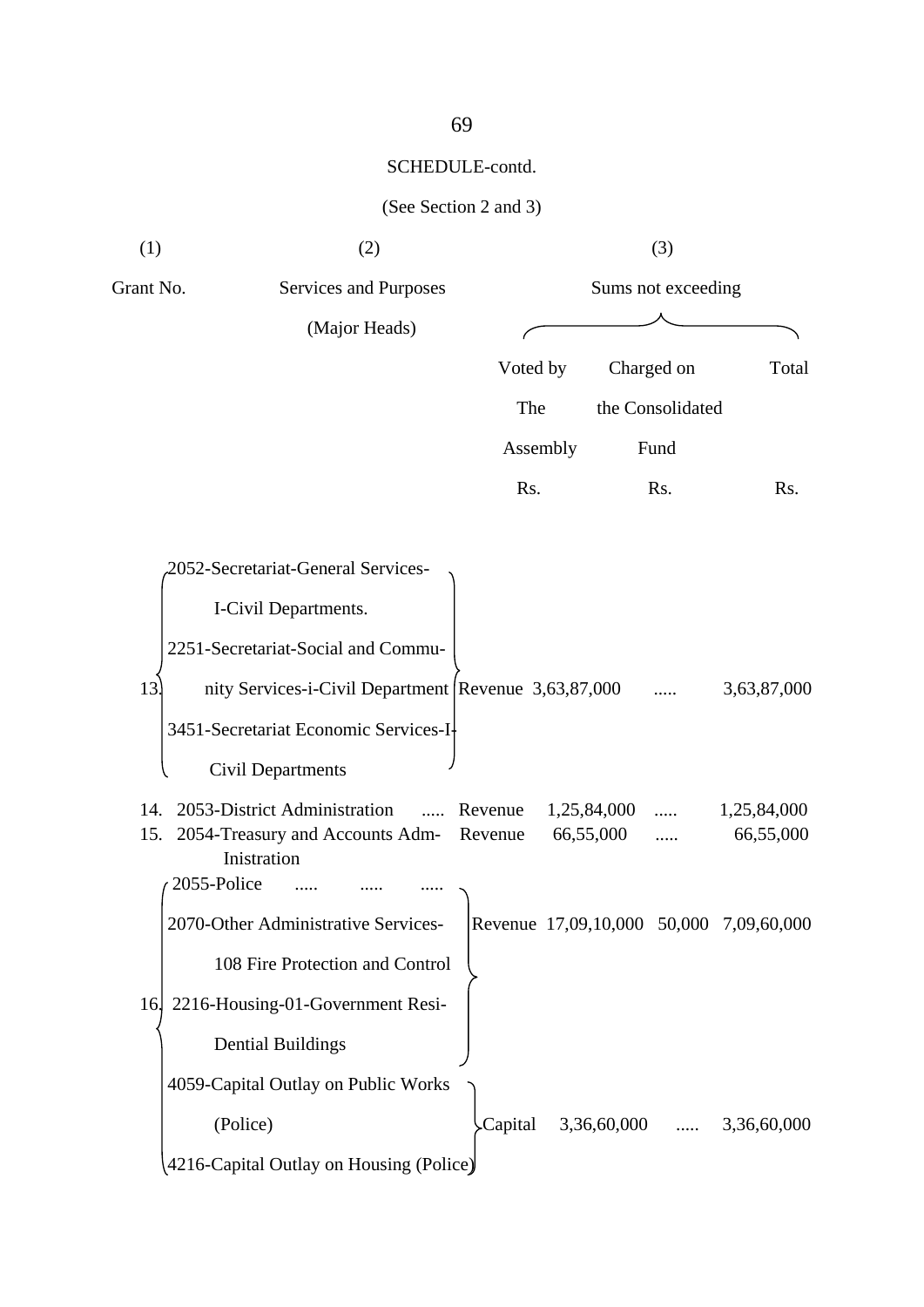| (1)             | (2)                                                     |                     | (3)                |             |
|-----------------|---------------------------------------------------------|---------------------|--------------------|-------------|
| Grant No.       | Services and Purposes                                   |                     | Sums not exceeding |             |
|                 | (Major Heads)                                           |                     |                    |             |
|                 |                                                         | Voted by            | Charged on         | Total       |
|                 |                                                         | The                 | the Consolidated   |             |
|                 |                                                         | Assembly            | Fund               |             |
|                 |                                                         | Rs.                 | Rs.                | <b>Rs</b>   |
| 2056-Jails      |                                                         | Revenue 49,63,000   |                    | 49,63,000   |
|                 | 17,4059-Capital Outlay on Public                        | Capital 1,63,70,000 |                    | 1,63,70,000 |
|                 | Works (Jails)                                           |                     |                    |             |
|                 | $\beta$ 058-Stationery and Printing  Revenue1,51,76,000 |                     |                    | 1,51,76,000 |
|                 | 4058-Capital Outlay on Stationery                       |                     |                    |             |
| 18 <sub>5</sub> | and Printing                                            |                     |                    |             |
|                 | 4216-Capital Outlay on Housing-01-                      | Capital 40,00,000   |                    | 40,00,000   |
|                 | Government Residential Buildings                        |                     |                    |             |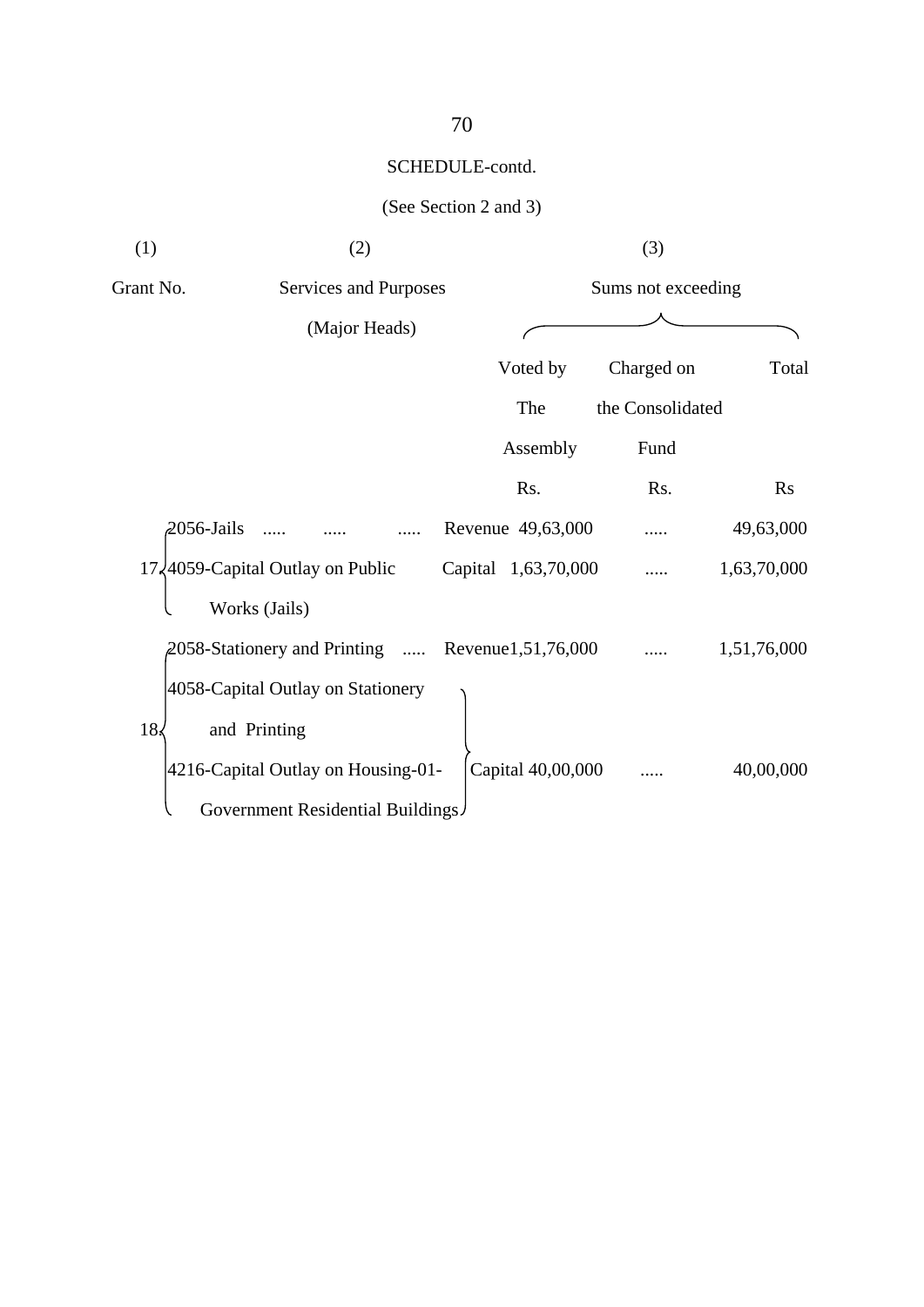| (1)       | (2)                                       |         |              | (3)                |              |
|-----------|-------------------------------------------|---------|--------------|--------------------|--------------|
| Grant No. | Services and Purposes                     |         |              | Sums not exceeding |              |
|           | (Major Heads)                             |         |              |                    |              |
|           |                                           |         | Voted by     | Charged on         | Total        |
|           |                                           |         | The          | the Consolidated   |              |
|           |                                           |         | Assembly     | Fund               |              |
|           |                                           |         | Rs.          | Rs.                | $\rm Rs$     |
|           | 2052-Secretariat General Services-II-     |         |              |                    |              |
|           | Public Works Department Secretariat       |         |              |                    |              |
|           | 2059-Public Works                         |         |              |                    |              |
|           | 2202-General Education<br>.               |         |              |                    |              |
|           | 2203-Techical Education Buildings         |         |              |                    |              |
|           | 2204-Sports, etc, Buildings               | Revenue | 10,50,73,000 |                    | 10,50,73,000 |
|           | 2205-Art and Culture<br>$\ldots$ .        |         |              |                    |              |
|           | 2210-Medical and Public Health            |         |              |                    |              |
|           | 2216-Housing-01-Government Residential    |         |              |                    |              |
|           | Buildings (i/c.P.W.D)                     |         |              |                    |              |
| 19.       | 4059-Capital Outlay on Public Works       |         |              |                    |              |
|           | 4202-Capital Outlay on Education,         |         |              |                    |              |
|           | Sports, etc.                              |         |              |                    |              |
|           | 4210-Capital Outlay on Medical and        |         |              |                    |              |
|           | Public Health                             |         |              |                    |              |
|           | 4216-Capital Outlay on Housing -01-       | Capital | 5,47,24,000  |                    | 5,47,24,000  |
|           | Government Residential Buildings          |         |              |                    |              |
|           | (i/c.P.W.D)                               |         |              |                    |              |
|           | 4403-Capital Outlay on Animal Husbandry   |         |              |                    |              |
|           | 4404-Capital Outlay on Dairy Development. |         |              |                    |              |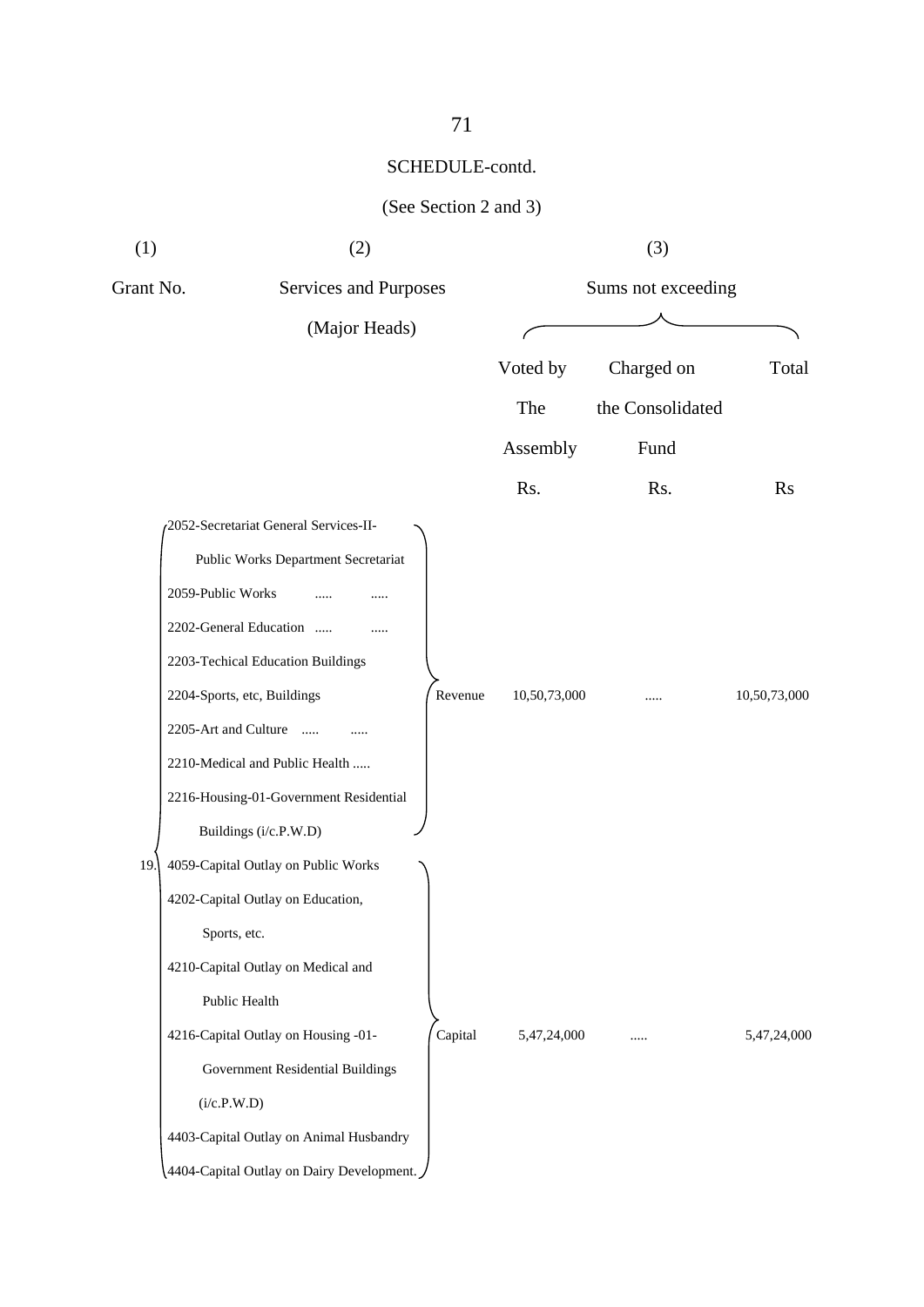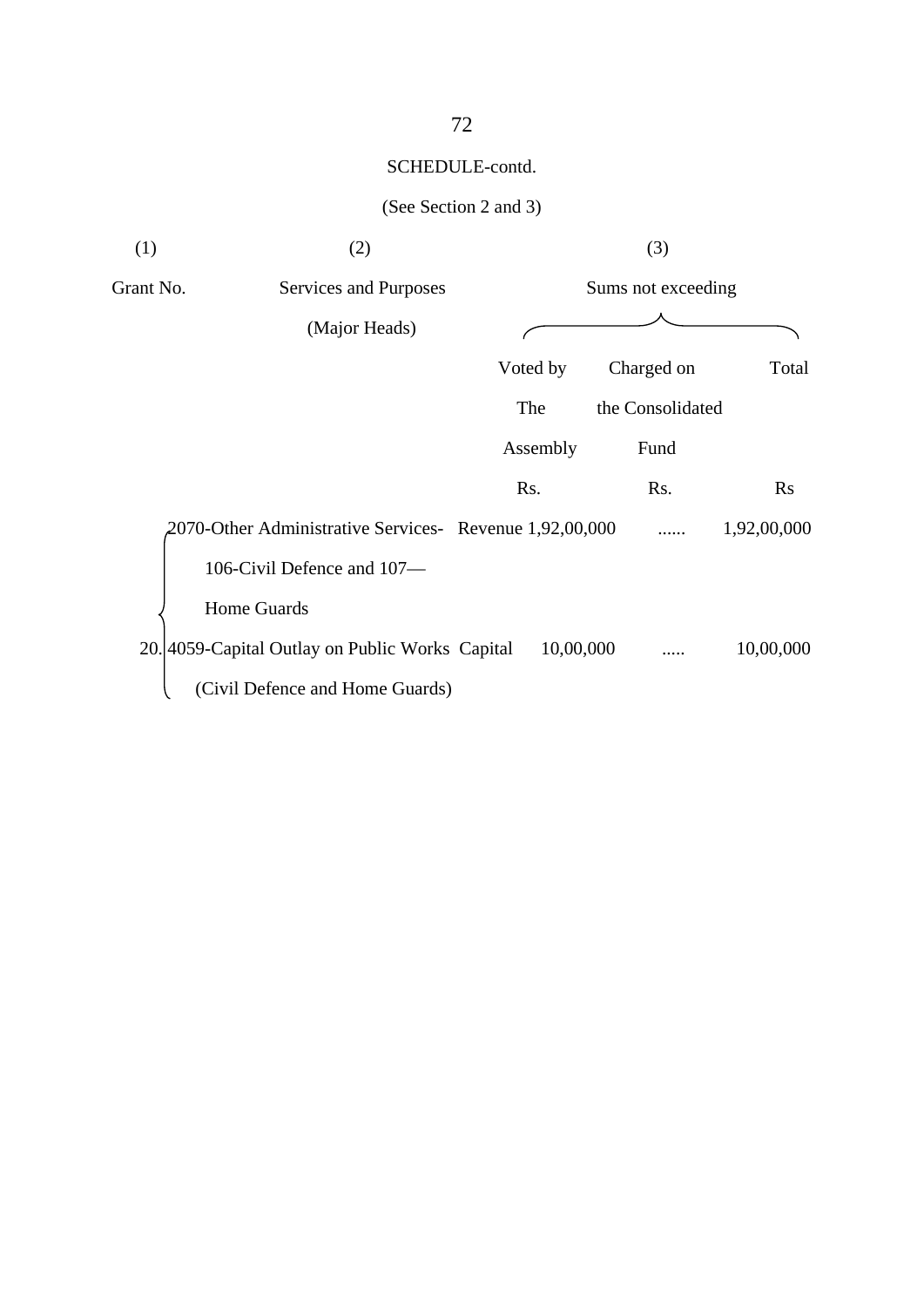|  | (See Section 2 and 3) |  |  |  |
|--|-----------------------|--|--|--|
|--|-----------------------|--|--|--|

| (1)       | (2)                                |         |                      |             | (3)                |              |
|-----------|------------------------------------|---------|----------------------|-------------|--------------------|--------------|
| Grant No. | Services and Purposes              |         |                      |             | Sums not exceeding |              |
|           | (Major Heads)                      |         |                      |             |                    |              |
|           |                                    |         | Voted by             |             | Charged on         | Total        |
|           |                                    |         | The                  |             | the Consolidated   |              |
|           |                                    |         | Assembly             |             | Fund               |              |
|           |                                    |         | Rs.                  |             | Rs.                | <b>Rs</b>    |
|           | 2075-Miscellianeous General Ser-   |         |                      |             |                    |              |
|           | vices-104-Pensions and             |         |                      |             |                    |              |
|           | Awards in consideration of         |         |                      |             |                    |              |
|           | Distinguished Services             |         |                      |             |                    |              |
|           | 2202-General Education             |         |                      |             |                    |              |
|           | 2202-Techical Education            |         | Revenue 31,42,68,000 |             | .                  | 31,42,68,000 |
|           | 2204-Sports and Youth Services     |         |                      |             |                    |              |
|           | 2205-Art and Culture               |         |                      |             |                    |              |
| 21        | 2236-Nutrition                     |         |                      |             |                    |              |
|           | 3425-Scientific Research           |         |                      |             |                    |              |
|           | 3454-Census Surveys and Statistics |         |                      |             |                    |              |
|           | 4392-Capital Outlay on Education,  | Capital |                      | 2,41,06,000 |                    | 2,41,06,000  |
|           | Sports, Art and Culture            |         |                      |             |                    |              |
|           | 6202-Loans for Education Sports,   |         |                      |             |                    |              |
|           | Arts and Culture                   |         |                      |             |                    |              |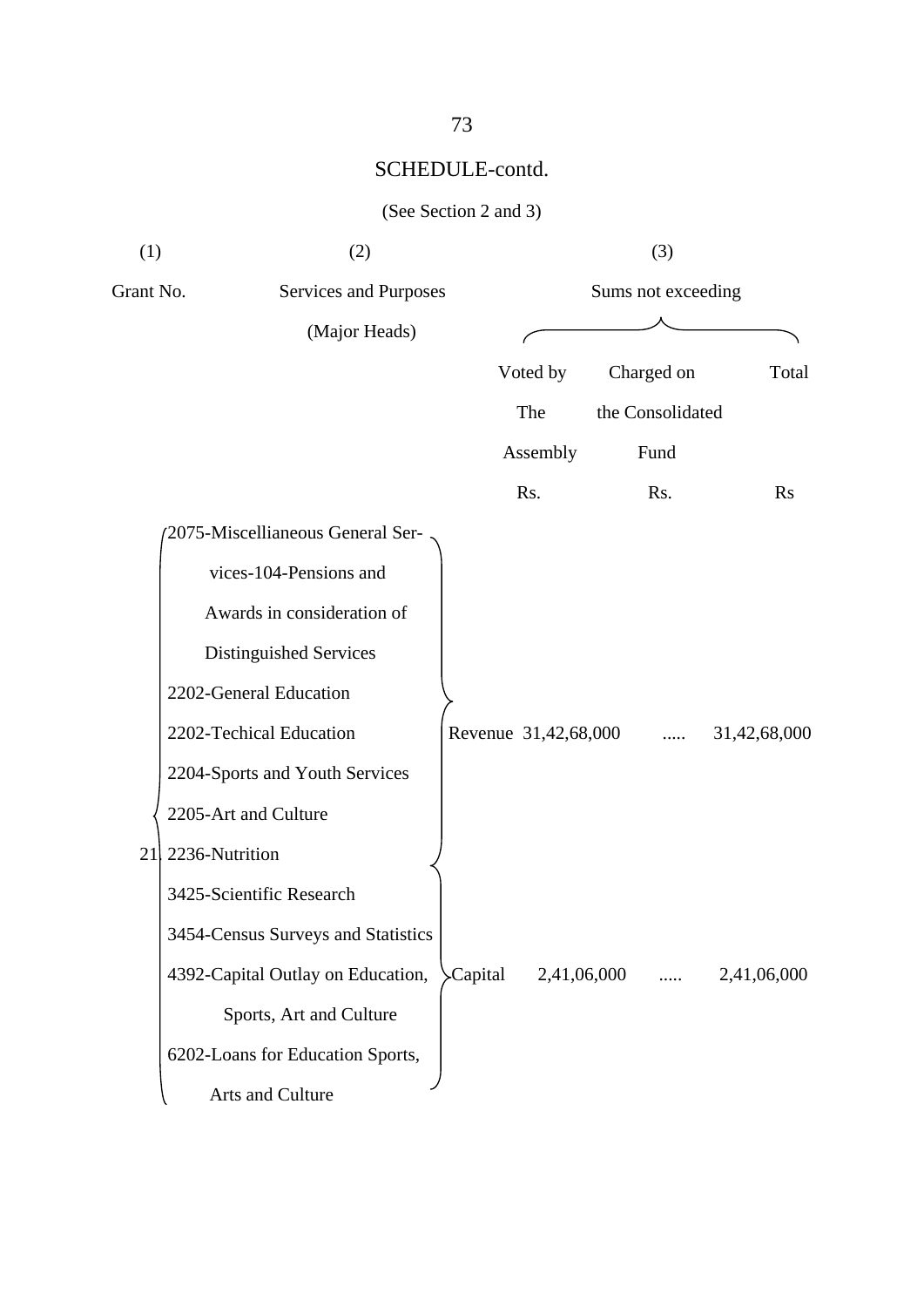| (1)       | (2)                                                                                                            |                  | (3)                |                        |
|-----------|----------------------------------------------------------------------------------------------------------------|------------------|--------------------|------------------------|
| Grant No. | Services and Purposes                                                                                          |                  | Sums not exceeding |                        |
|           | (Major Heads)                                                                                                  |                  |                    |                        |
|           |                                                                                                                | Voted by         | Charged on         | Total                  |
|           |                                                                                                                | The              | the Consolidated   |                        |
|           |                                                                                                                | Assembly         | Fund               |                        |
|           | 2070-Other administrative Ser Revenue 92,94,000                                                                | Rs.              | Rs.                | <b>Rs</b><br>92,94,000 |
|           | vices-IV-Guest Houses,                                                                                         |                  |                    |                        |
|           | government Hostels, etc.                                                                                       |                  |                    |                        |
|           | 2216-Housing-01-Government                                                                                     |                  |                    |                        |
| 22        | <b>Residential Buildings</b>                                                                                   |                  |                    |                        |
|           | (i/c G.A.D)                                                                                                    |                  |                    |                        |
|           | 4059-Capital Outlay on Public Capital 1,30,00,000                                                              |                  |                    | 1,30,00,000            |
|           | Works-80-General (i/c/G.A.D)                                                                                   |                  |                    |                        |
|           | 23. 2070-Other Administrative Ser-<br>vices-V-Training-Vigilance,<br>Administration of Citizenship<br>Act, etc | Revenue 8,53,000 |                    | 8,53,000               |
|           | 24. 2071-Pension and other Retirement Revenue 2,67,21,000 15,26,030<br>Benefits.                               |                  |                    | 2,22,47,000            |
|           | 2070-Other Administrative Services                                                                             |                  |                    |                        |
| 25        | VI-State Lotteries-800-Other<br>expenditure<br>2075-Miscellineous General Services                             | Revenue 4,90,000 |                    | 4,90,000               |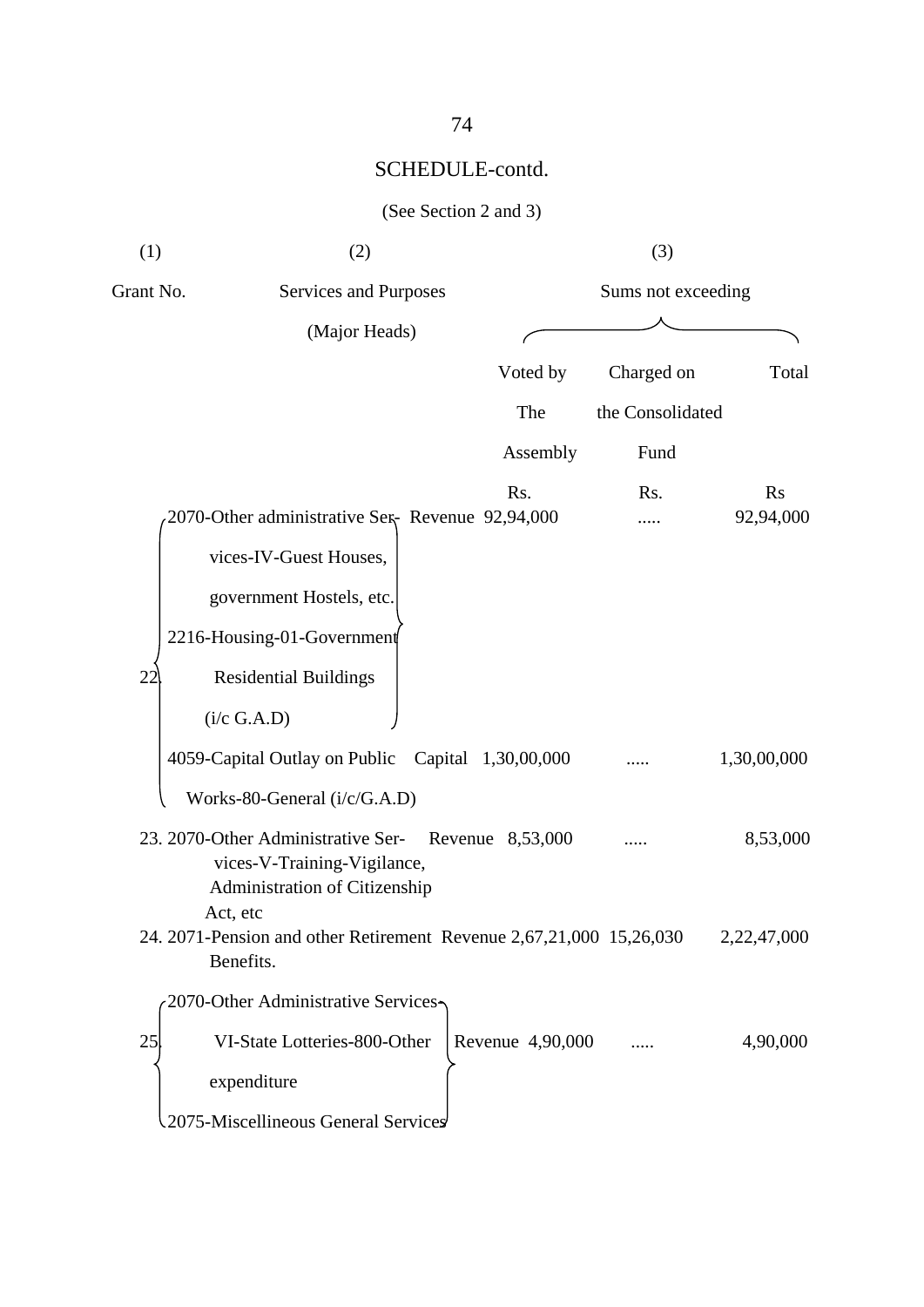| (1)          | (2)                                                  |         |                        | (3)                |              |
|--------------|------------------------------------------------------|---------|------------------------|--------------------|--------------|
| Grant No.    | Services and Purposes                                |         |                        | Sums not exceeding |              |
|              | (Major Heads)                                        |         |                        |                    |              |
|              |                                                      |         | Voted by               | Charged on         | Total        |
|              |                                                      |         | The                    | the Consolidated   |              |
|              |                                                      |         | Assembly               | Fund               |              |
|              |                                                      |         | Rs.                    | Rs.                | <b>Rs</b>    |
|              | 2210-Medical and Public                              |         |                        |                    |              |
|              | Health                                               |         | Revenue $14,61,09,000$ |                    | 14,61,09,000 |
|              | 2211-Family Welfare                                  |         |                        |                    |              |
|              | 4210-Capital Outlay on                               |         |                        |                    |              |
| 26           | Medical and Public                                   |         |                        |                    |              |
| Health       |                                                      | Capital | 1,84,00,000            |                    | 1,84,00,000  |
|              | 4211-Capital Outlay on                               |         |                        |                    |              |
|              | Family Welfare                                       |         |                        |                    |              |
|              | 2215-Water Supply and Sani-                          |         |                        |                    |              |
|              | Tation                                               |         | Revenue 7,77,60,000    |                    | 7,77,60,000  |
| 2216-Housing |                                                      |         |                        |                    |              |
|              | 4215-Capital Outlay on Water                         |         |                        |                    |              |
| 27           | Supply and sanitation                                |         |                        |                    |              |
|              | 4216 Capital Outlay on Housing- Capital 14,51,50,000 |         |                        |                    | 14,51,50,000 |
|              | 01-Government Residential                            |         |                        |                    |              |
|              | 6215-Loans for Sanitation and                        |         |                        |                    |              |
|              | <b>Water Supply</b>                                  |         |                        |                    |              |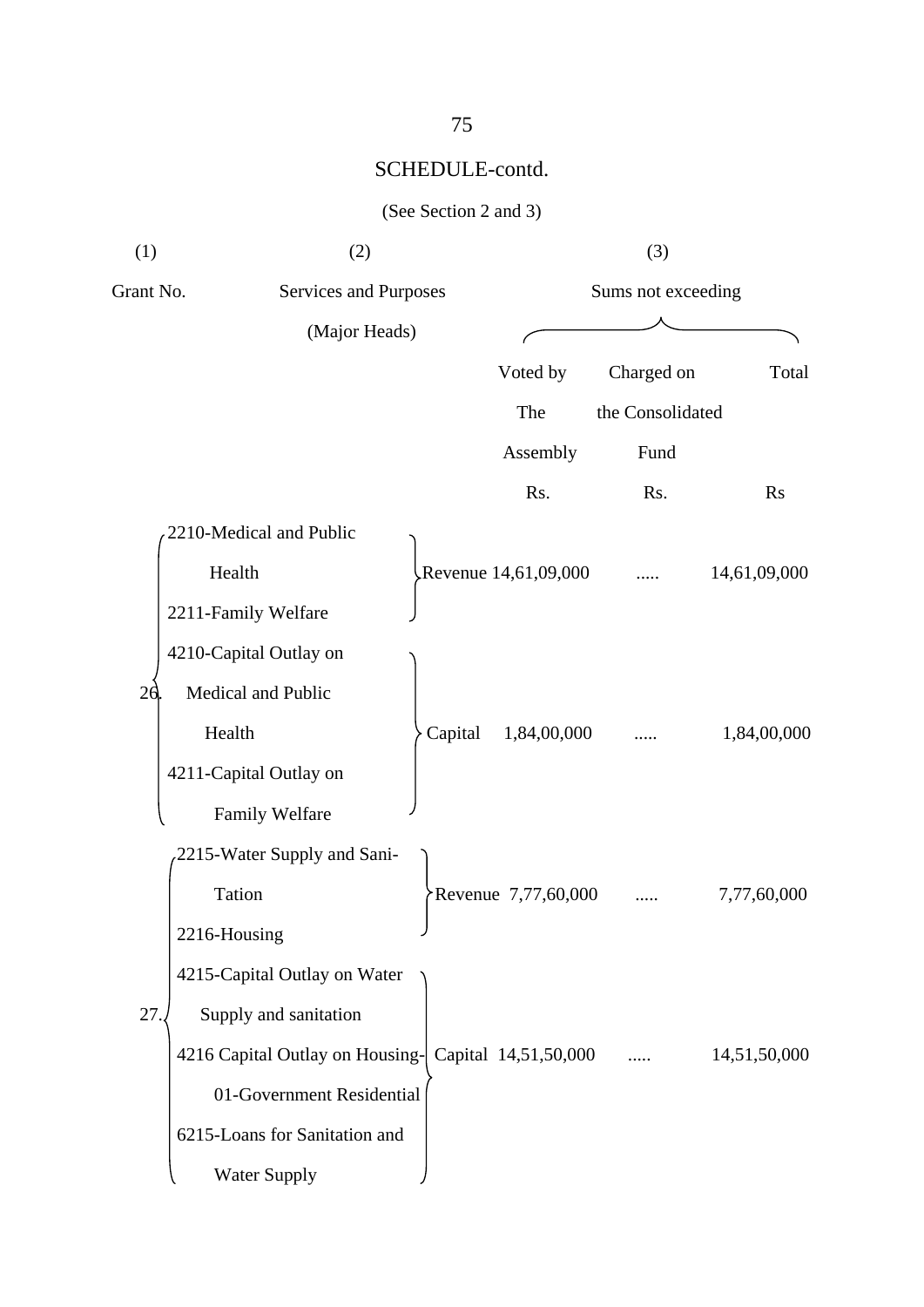| (1)          | (2)                                                                           |         |                       | (3)                |             |
|--------------|-------------------------------------------------------------------------------|---------|-----------------------|--------------------|-------------|
| Grant No.    | Services and Purposes                                                         |         |                       | Sums not exceeding |             |
|              | (Major Heads)                                                                 |         |                       |                    |             |
|              |                                                                               |         | Voted by              | Charged on         | Total       |
|              |                                                                               |         | The                   | the Consolidated   |             |
|              |                                                                               |         | Assembly              | Fund               |             |
|              |                                                                               |         | Rs.                   | Rs.                | <b>Rs</b>   |
| 2216-Housing |                                                                               | Revenue | 27,76,000             |                    | 27,76,000   |
| 28.          | 4216-Capital Outlay on Housing<br>6216-Loans for Housing                      | Capital | 53,00,000             |                    | 53,00,000   |
|              | 2211-Urban Development-80-                                                    | Revenue | 70,57,000             |                    | 70,57,000   |
|              | General                                                                       |         |                       |                    |             |
| 29.          | 6217-Loans for Urban Develop- Capital                                         |         |                       |                    | 1,03,62,000 |
| ment         |                                                                               |         |                       |                    |             |
|              | 2217-Urban Development                                                        | Revenue | 1,03,62,000           |                    | 1,03,62,000 |
|              | 4216-Capital Outlay on Housing                                                |         |                       |                    |             |
| 30.          | 4317-Capital Outlay on Urban                                                  | Capital | 39,50,000             |                    | 39,50,000   |
|              | Development                                                                   |         |                       |                    |             |
| 31.          | 2220-Information and Publicity<br>2230-Labour and Employment-01 $\frac{1}{2}$ | Revenue | 60,70,000             |                    | 60,70,000   |
|              | Labour<br>2230- Labour and Employment-01                                      |         |                       |                    |             |
| 32.          | Labour-(A)-Inspectorate of                                                    |         | Revenue $1,09,54,000$ |                    | 1,09,54,000 |
|              | <b>Factories and Steam Boilers</b><br>2230- Labour and Employment-02          |         |                       |                    |             |
|              | Employment-03-Training                                                        |         |                       |                    |             |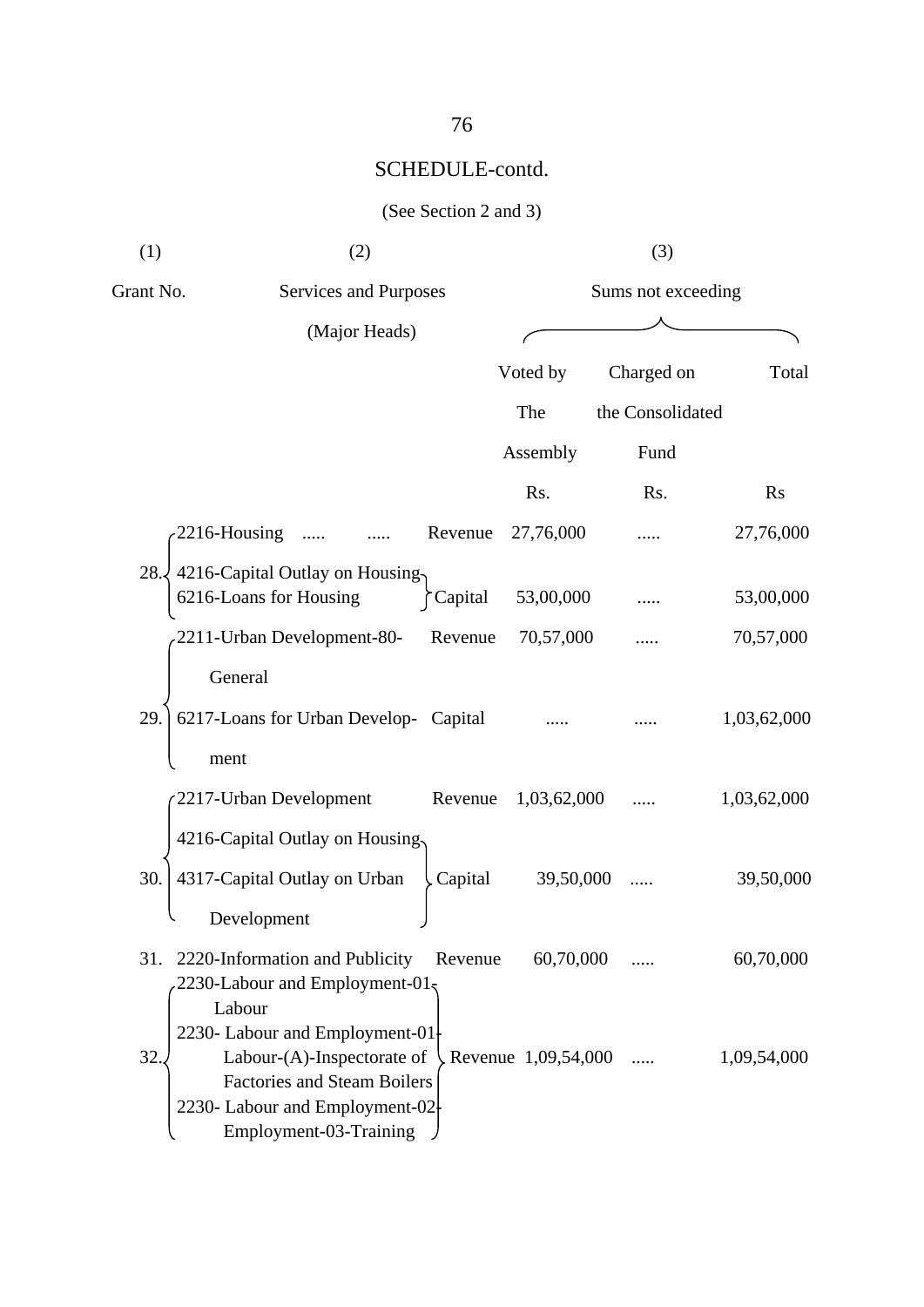|  | (See Section 2 and 3) |  |  |  |
|--|-----------------------|--|--|--|
|--|-----------------------|--|--|--|

| (1)       | (2)                                         |         |                    | (3)                |                |
|-----------|---------------------------------------------|---------|--------------------|--------------------|----------------|
| Grant No. | Services and Purposes                       |         |                    | Sums not exceeding |                |
|           | (Major Heads)                               |         |                    |                    |                |
|           |                                             |         | Voted by           | Charged on         | Total          |
|           |                                             |         | The                | the Consolidated   |                |
|           |                                             |         | Assembly           | Fund               |                |
|           |                                             |         | Rs.                | Rs.                | <b>Rs</b>      |
|           | 3456-Civil Supplies                         |         |                    |                    |                |
|           | 2408-Food Storage and Ware-                 |         | Revenue 58,90,000  |                    | 58,90,000      |
| 33        | housing                                     |         |                    |                    |                |
|           | 4408-Capital Outlay on Food Stor- Capital   |         | 9,300              |                    | 9,300          |
|           | age and Warehousing                         |         |                    |                    |                |
|           | 2235-social Security and Welfare Revenue    |         |                    | 18,100             | 18,100         |
|           | -01-Rehabilitation                          |         |                    |                    |                |
| 34.       | 6235-Loans for Social Security              | Capital |                    |                    |                |
|           | And Welfare-60-Other Social                 |         |                    |                    |                |
|           | Security and Welfare Programmes             |         |                    |                    |                |
|           | 2235-Welfare of Scheduled Castes,           |         |                    |                    |                |
|           | Scheduled Tribes and other                  |         |                    |                    |                |
|           | <b>Backward Classes</b>                     |         | Revenue 4,16,57,00 | .                  | 4, 16, 57, 000 |
|           | 35. 2235 - Social Security and Welfare      |         |                    |                    |                |
|           | Nutrition (Social welfare)                  |         |                    |                    |                |
|           | 4059-Capital Outlay on Public works Capital |         | 7,00,000           |                    | 7,00,000       |
|           | (Social Welfare)                            |         |                    |                    |                |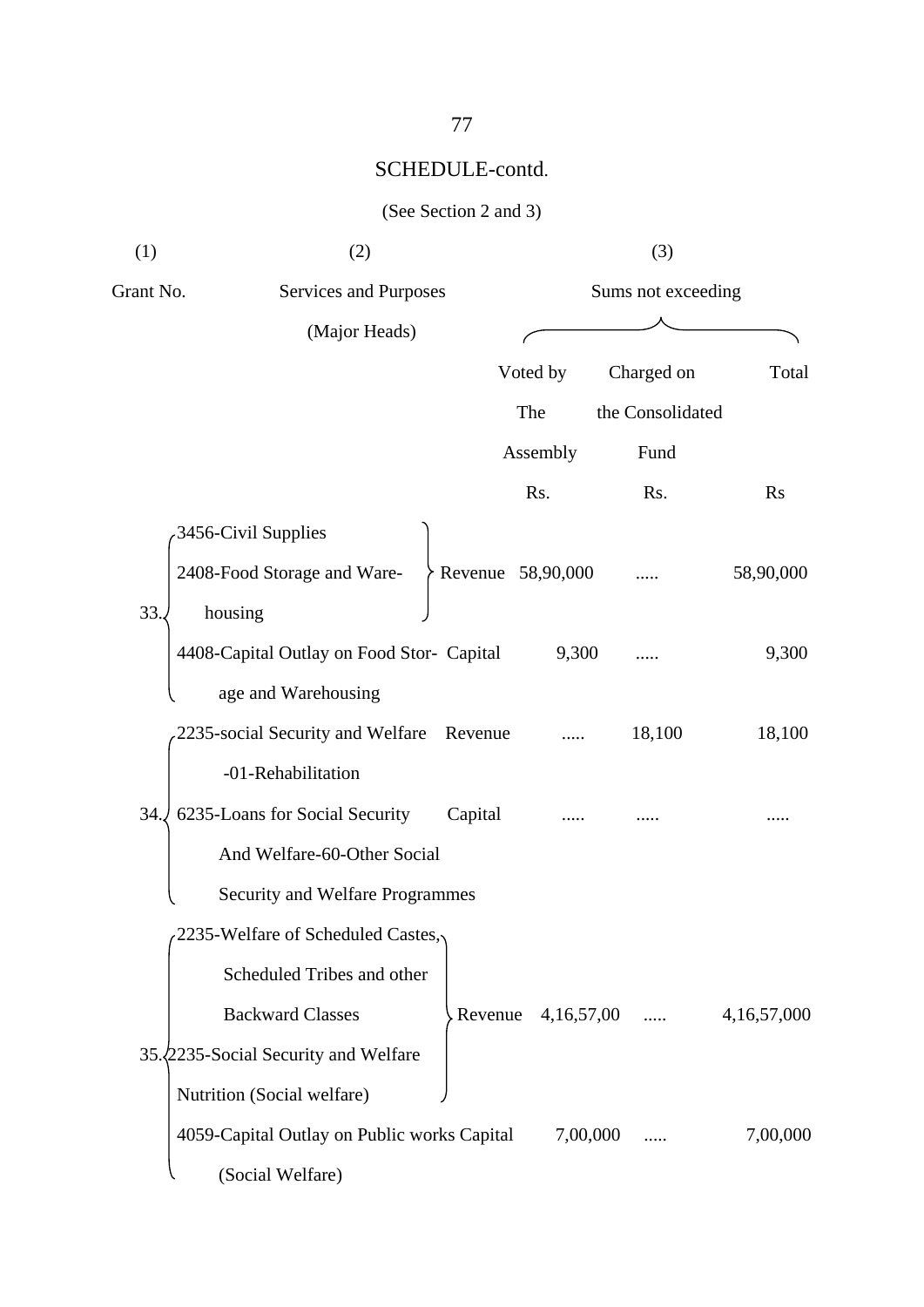| (1)             | (2)                                                                                                             |         |           | (3)                     |             |
|-----------------|-----------------------------------------------------------------------------------------------------------------|---------|-----------|-------------------------|-------------|
| Grant No.       | Services and Purposes                                                                                           |         |           | Sums not exceeding      |             |
|                 | (Major Heads)                                                                                                   |         |           |                         |             |
|                 |                                                                                                                 |         | Voted by  | Charged on              | Total       |
|                 |                                                                                                                 |         | The       | the Consolidated        |             |
|                 |                                                                                                                 |         | Assembly  | Fund                    |             |
|                 |                                                                                                                 |         | Rs.       | Rs.                     | <b>Rs</b>   |
|                 | 2235-Social Security and Welfare Revenue                                                                        |         | 2,80,000  |                         | 2,80,000    |
|                 | -60-Other Social Security and                                                                                   |         |           |                         |             |
|                 | <b>Welfare Programmes</b>                                                                                       |         |           |                         |             |
| 36.             | 6235-Loans for Social Security and Capital                                                                      |         |           |                         |             |
|                 | Welfare-60-Other Social Secu-                                                                                   |         |           |                         |             |
|                 | rity and Welfare Programmes                                                                                     |         |           |                         |             |
|                 | 37. 2235-Social Security and Welfare-E- Revenue<br>60-Other Social Security and<br><b>Welfare Programmes</b>    |         | 6,36,000  |                         | 6,36,000    |
| 38.             | 2252-Other Social Services                                                                                      | Revenue |           | 20,000                  | 20,000      |
| 39.             | 3451-Secretariat-Economic Servi-<br>ces-II-Planning Board and<br>attached Offices                               | Revenue | 72,88,000 |                         | 2,88,000    |
|                 | 2425-Co-operation<br>4425-Capital Outlay on Co-opera-<br>tion                                                   | Revenue |           | 2,04,59,000             | 2,04,59,000 |
| 40 <sub>1</sub> | 4435-Capital Outlay on other Agri Capital<br>cultural Programmes                                                |         |           | 1,27,76,000<br>$\cdots$ | 1,27,76,000 |
| 41.             | 6425-Loans for Co-operation<br>2552-North Eastern Areas<br>4552-Capital outlay on North<br><b>Eastern Areas</b> | Revenue |           | 1,44,62,000             | 1,44,62,000 |
|                 | 6552-Loans for North Eastern Areas Capital                                                                      |         |           | 7,39,00,000             | 7,39,00,000 |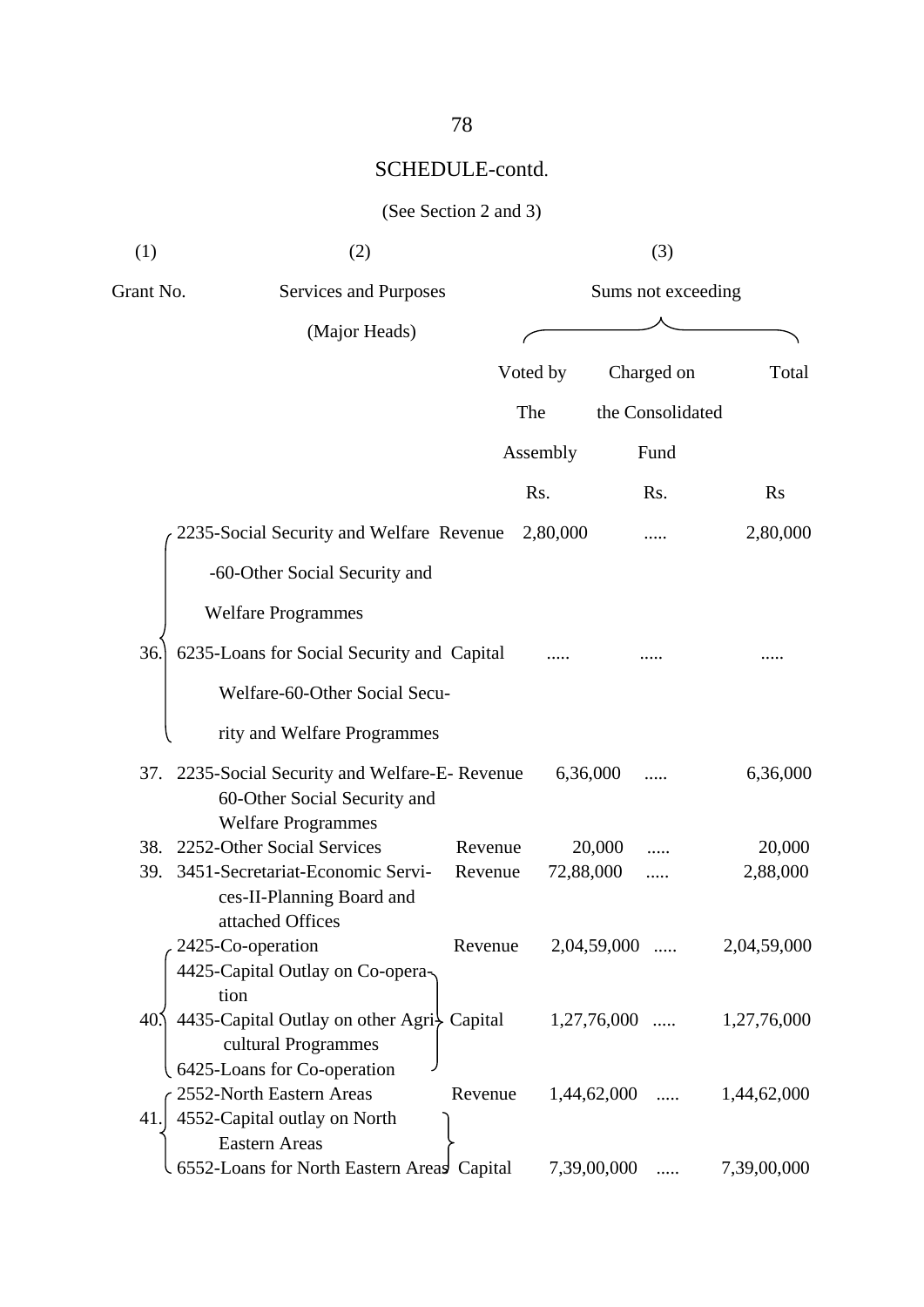| (1)       | (2)                                                                                                                                                                                         |                     | (3)                |             |
|-----------|---------------------------------------------------------------------------------------------------------------------------------------------------------------------------------------------|---------------------|--------------------|-------------|
| Grant No. | Services and Purposes                                                                                                                                                                       |                     | Sums not exceeding |             |
|           | (Major Heads)                                                                                                                                                                               |                     |                    |             |
|           |                                                                                                                                                                                             | Voted by            | Charged on         | Total       |
|           |                                                                                                                                                                                             | The                 | the Consolidated   |             |
|           |                                                                                                                                                                                             | Assembly            | Fund               |             |
|           |                                                                                                                                                                                             | Rs.                 | Rs.                | <b>Rs</b>   |
|           | 42. 3454-Census, Surveys and Statis-Revenue 51,82,000<br>tics-02-Survey and Statistics<br>3475-Other General Economic                                                                       |                     |                    | 51,82,000   |
| 43.       | Services-106-Regulation of<br>Weights and Measures<br>2216-Housing-01-Government<br><b>Residential Buildings</b>                                                                            | Revenue 21,40,000   |                    | 21,40,000   |
| 44.       | 2401-Crop Husbandry<br>2415-Agricultural Research and<br>Education<br>2435-Other Agricultural Progra-<br><b>Mmes</b><br>2702-Minor Irrigation<br>2252-Other Social Services<br>2216-Housing | Revenue 8,61,01,000 |                    | 8,61,01,000 |
|           | 4401-Capital Outlay on Crop<br>Husbandry<br>4702-Capital Outlay on Minor<br>Irrigation<br>4416-Investment in Agricultural<br><b>Financial Institutions</b><br>6401-Loans for Crop Husbandry | Capital 5,24,41,000 |                    | 5,24,41,000 |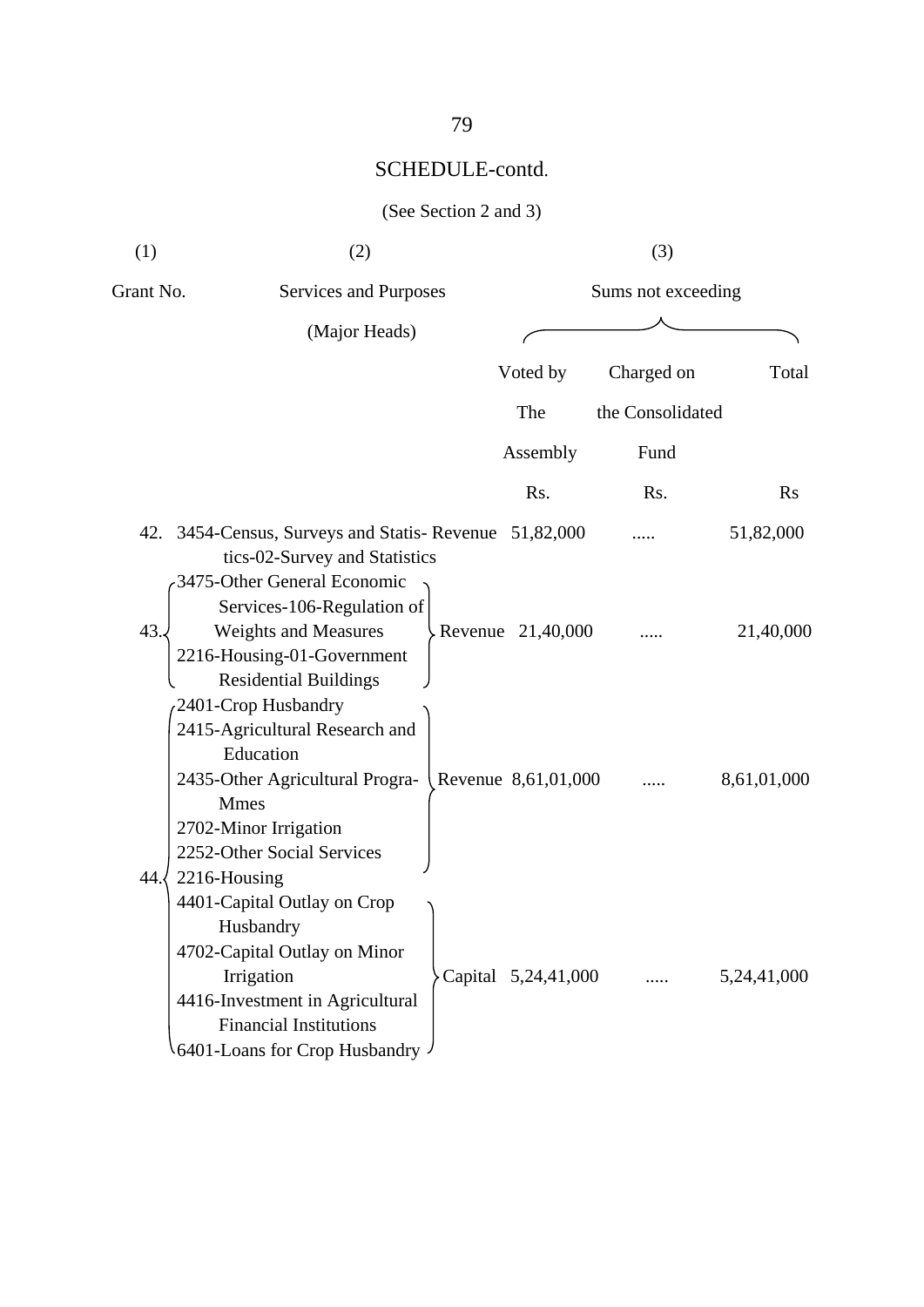|  | (See Section 2 and 3) |  |  |  |
|--|-----------------------|--|--|--|
|--|-----------------------|--|--|--|

| (1)       | (2)                               |         |             | (3)                |             |
|-----------|-----------------------------------|---------|-------------|--------------------|-------------|
| Grant No. | Services and Purposes             |         |             | Sums not exceeding |             |
|           | (Major Heads)                     |         |             |                    |             |
|           |                                   |         | Voted by    | Charged on         | Total       |
|           |                                   |         | The         | the Consolidated   |             |
|           |                                   |         | Assembly    | Fund               |             |
|           |                                   |         | Rs.         | Rs.                | <b>Rs</b>   |
|           | 2701-Medium Irrigation-II-        |         |             |                    |             |
|           | Works Under Embankment            |         |             |                    |             |
|           | and Drainage Wing PWD,            |         |             |                    |             |
|           | <b>Medium Irrigation Projects</b> | Revenue | 17,59,000   |                    | 17,59,000   |
|           | 2711-Irrigation, Navigation,      |         |             |                    |             |
| 45.       | Drainage and Flood                |         |             |                    |             |
|           | <b>Control Projects</b>           |         |             |                    |             |
|           | 4701-Capital Outlay on Medium     |         |             |                    |             |
|           | Irrigation                        |         |             |                    |             |
|           | 4711-Capital Outlay on Flood      | Capital | 35,00,000   |                    | 35,00,000   |
|           | <b>Control Projects</b>           |         |             |                    |             |
|           | 2402-Soil and Water Conserva-     |         |             |                    |             |
|           | tion                              |         |             |                    |             |
|           | 2415-Agricultural Research and    |         |             |                    |             |
| 46.       | Education                         | Revenue | 6,15,38,000 |                    | 6,15,38,000 |
|           | 2216-Housing-01-Government        |         |             |                    |             |
|           | <b>Residential Building</b>       |         |             |                    |             |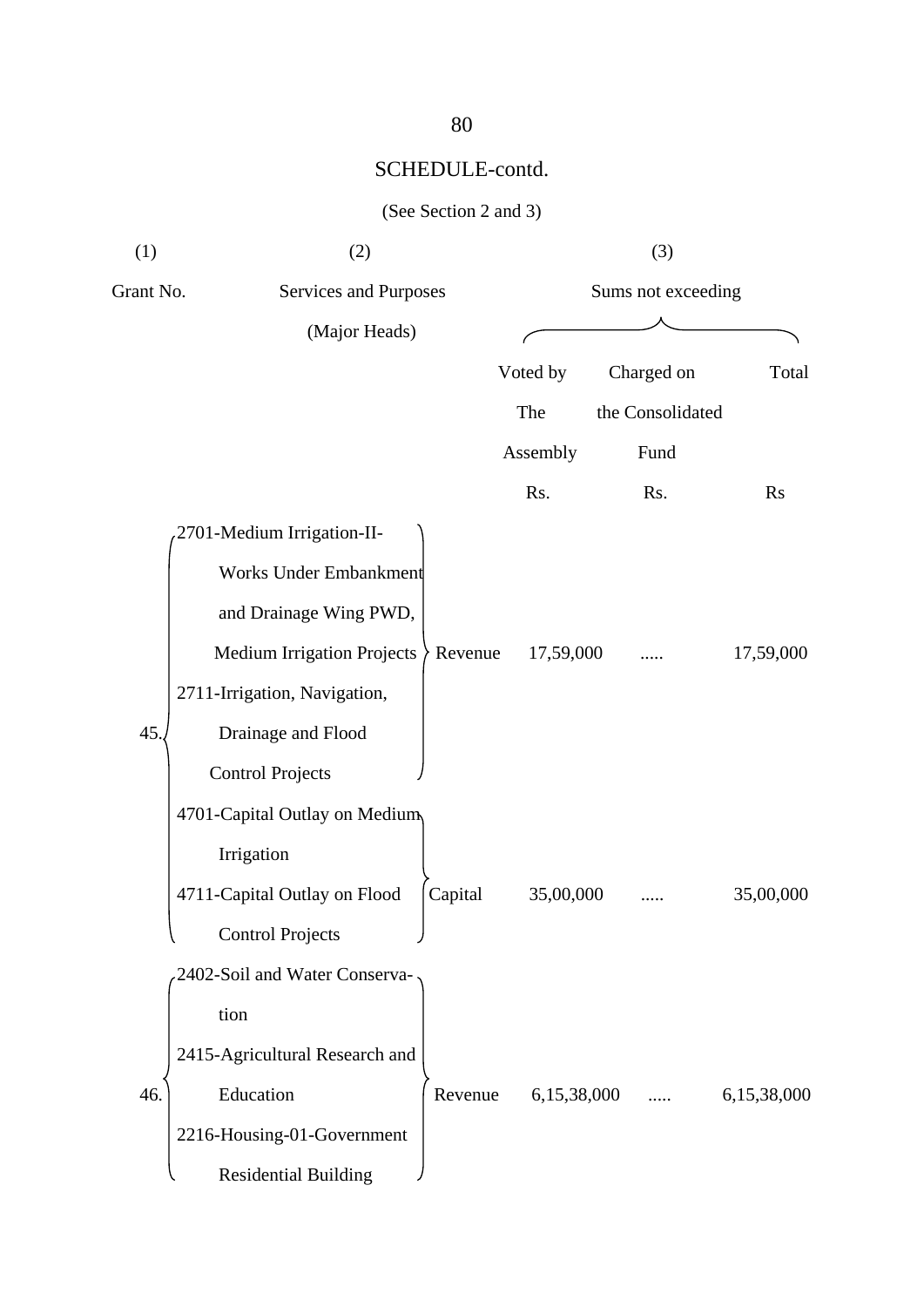| (1)       | (2)                           |         |             | (3)                |                |
|-----------|-------------------------------|---------|-------------|--------------------|----------------|
| Grant No. | Services and Purposes         |         |             | Sums not exceeding |                |
|           | (Major Heads)                 |         |             |                    |                |
|           |                               |         | Voted by    | Charged on         | Total          |
|           |                               |         | The         | the Consolidated   |                |
|           |                               |         | Assembly    | Fund               |                |
|           |                               |         | Rs.         | Rs.                | $\mathbf{R}$ s |
|           | 1501-Sprcial Programme for    | Revenue | 2,51,00,000 |                    | 2,51,00,000    |
|           | <b>Rural Development</b>      |         |             |                    |                |
| 47.       | 6402-Loans for Soil and       | Capital |             |                    |                |
|           | <b>Water Conservation</b>     |         |             |                    |                |
|           | 2403-Animal Husbandry         |         |             |                    |                |
|           | 2415-Agricultural Research    |         |             |                    |                |
|           | and Education Animal          |         |             |                    |                |
|           | Husbandry                     | Revenue | 3,63,15,000 |                    | 3,63,15,000    |
|           | 2216-Housing-01-Government    |         |             |                    |                |
| 48.       | <b>Residential Buildings</b>  |         |             |                    |                |
|           | 4059-Capital Outlay on Publis |         |             |                    |                |
|           | Works                         |         |             |                    |                |
|           | 6403-Loans for Animal Hus-    | Capital | 4,35,000    |                    | 4,35,000       |
|           | bandry                        |         |             |                    |                |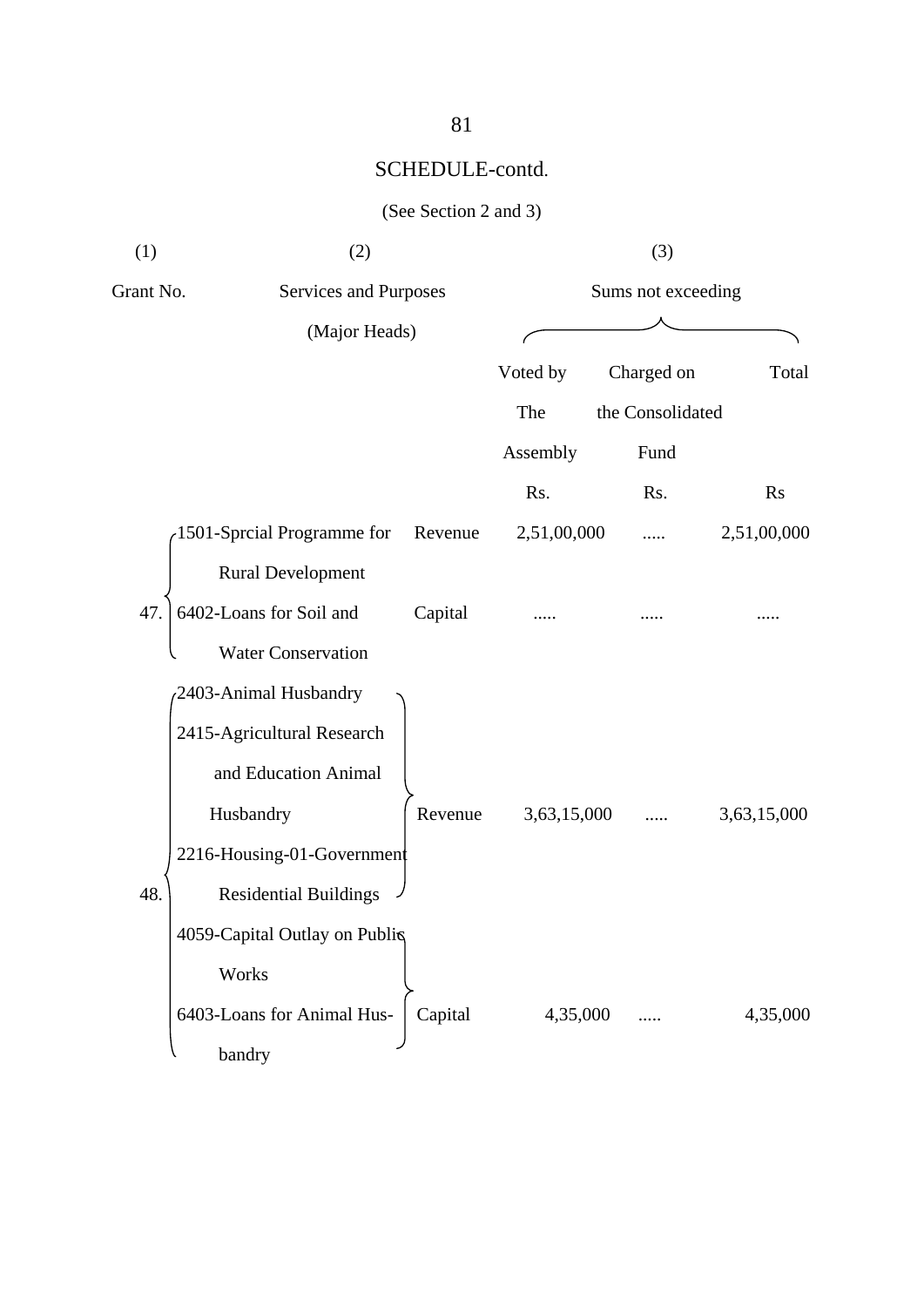|  |  | (See Section 2 and 3) |  |  |  |
|--|--|-----------------------|--|--|--|
|--|--|-----------------------|--|--|--|

| (1)       | (2)                          |         |              | (3)                |              |
|-----------|------------------------------|---------|--------------|--------------------|--------------|
| Grant No. | Services and Purposes        |         |              | Sums not exceeding |              |
|           | (Major Heads)                |         |              |                    |              |
|           |                              |         | Voted by     | Charged on         | Total        |
|           |                              |         | The          | the Consolidated   |              |
|           |                              |         | Assembly     | Fund               |              |
|           |                              |         | Rs.          | Rs.                | <b>Rs</b>    |
|           | 2404-Dairy Development       |         |              |                    |              |
|           | 2216-Housing-01-Government   |         |              |                    |              |
| 49.       | <b>Residential Buildings</b> | Revenue | 88,76,000    |                    | 88,76,000    |
|           | 2415-Agricultural Research   |         |              |                    |              |
|           | and Education                |         |              |                    |              |
|           | 3405-Fisheries               |         |              |                    |              |
|           | 2415-Agricultural Research   |         |              |                    |              |
| 50.       | and Education                | Revenue | 94,80,000    |                    | 94,80,000    |
|           | 2216-Housing-01-Government   |         |              |                    |              |
|           | <b>Residential Buildings</b> |         |              |                    |              |
|           | 2406-Forestry and Wildlife   |         |              |                    |              |
|           | 2415-Agricultural Research   |         |              |                    |              |
| 51        | and Education                | Revenue | 12,48,99,000 |                    | 12,48,99,000 |
|           | 4406-Capital Outlay on       |         |              |                    |              |
|           | Forests                      | Capital | 30,00,000    |                    | 30,00,000    |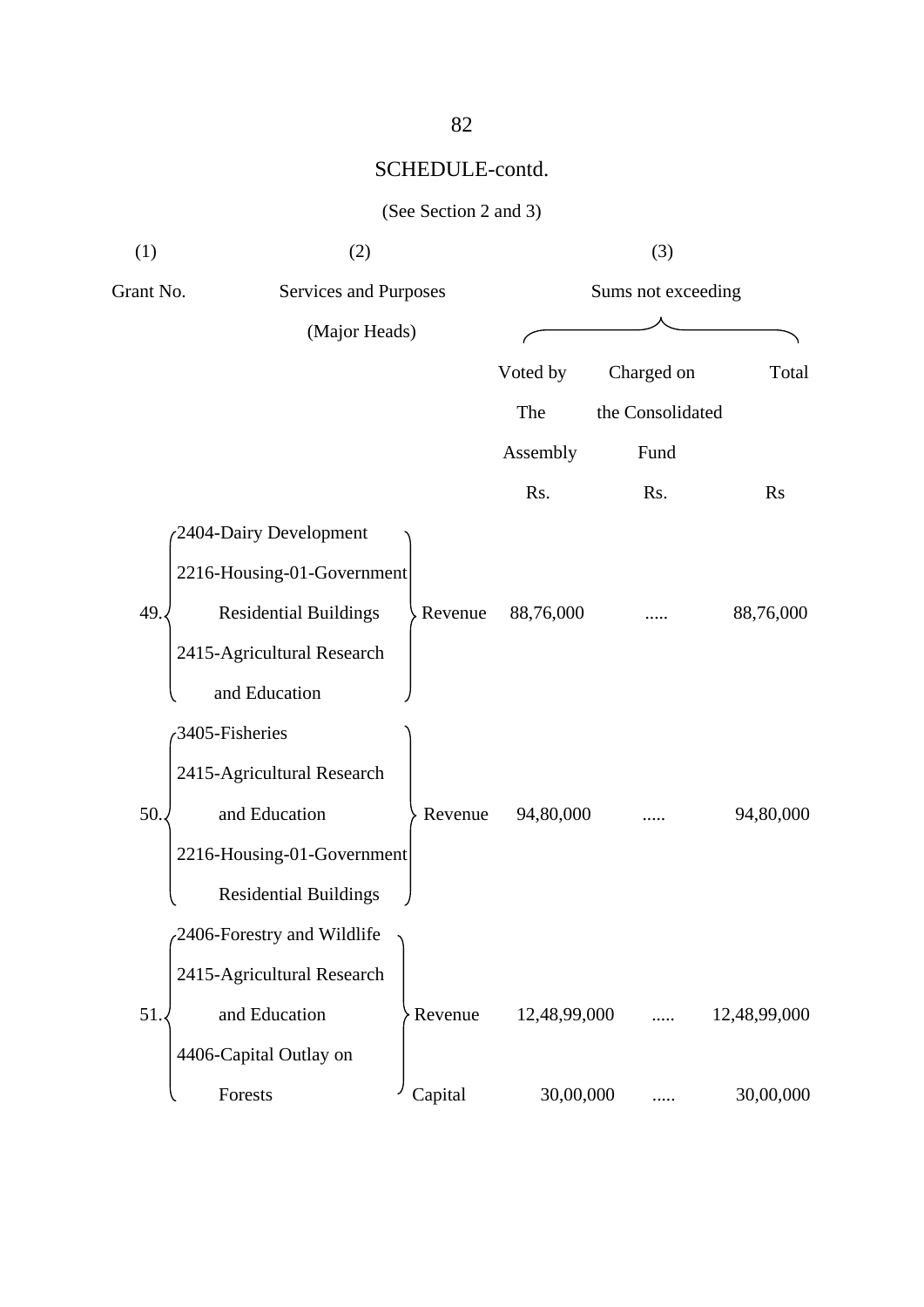|  |  | (See Section 2 and 3) |  |  |  |
|--|--|-----------------------|--|--|--|
|--|--|-----------------------|--|--|--|

| (1)       | (2)                             |         |                     | (3)                |             |
|-----------|---------------------------------|---------|---------------------|--------------------|-------------|
| Grant No. | Services and Purposes           |         |                     | Sums not exceeding |             |
|           | (Major Heads)                   |         |                     |                    |             |
|           |                                 |         | Voted by            | Charged on         | Total       |
|           |                                 |         | The                 | the Consolidated   |             |
|           |                                 |         | Assembly            | Fund               |             |
|           |                                 |         | Rs.                 | Rs.                | <b>Rs</b>   |
|           | 2215-Other Rural Development    |         |                     |                    |             |
|           | Programmes                      |         |                     |                    |             |
|           | 2216-Housing-01-Government      |         |                     |                    |             |
| 52.       | <b>Residential Buildings</b>    |         | Revenue 6,88,10,000 |                    | 6,88,10,000 |
|           | 2236-Nutrition                  |         |                     |                    |             |
|           | 2505-Rural Employment           |         |                     |                    |             |
|           | 2853-Industries                 | Revenue | 67,41,000           |                    | 67,41,000   |
|           | 2885-Other Capital Outlay on    |         |                     |                    |             |
|           | <b>Industries and Minerals</b>  |         |                     |                    |             |
| 53.       | 4858-Capital Outlay on          |         |                     |                    |             |
|           | <b>Engineering Industries</b>   | Capital | 2,27,00,000         |                    | 2,27,00,000 |
|           | 6885-Loans for other Industries |         |                     |                    |             |
|           | and Minerals                    |         |                     |                    |             |
|           |                                 |         |                     |                    |             |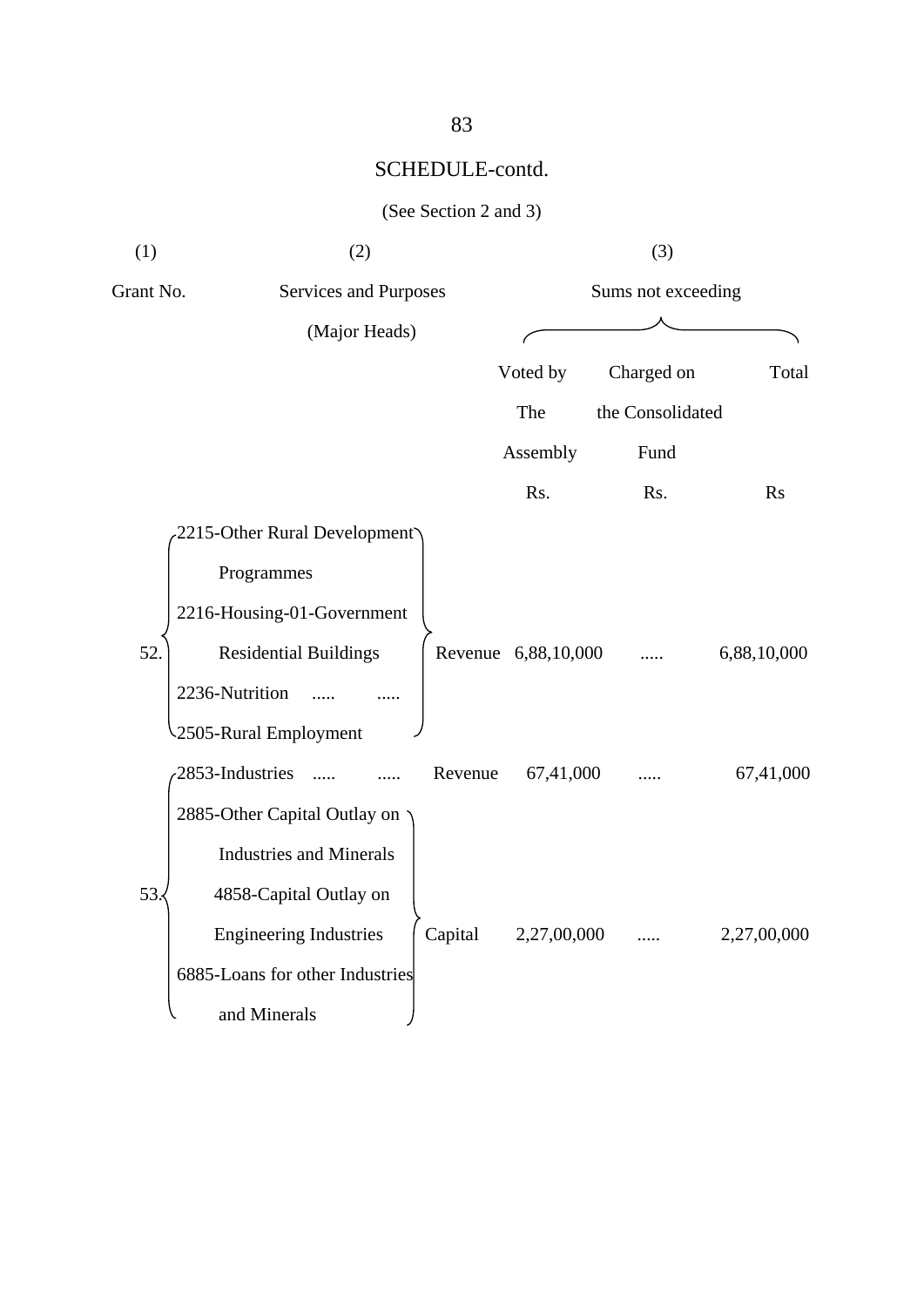|  |  | (See Section 2 and 3) |  |  |  |
|--|--|-----------------------|--|--|--|
|--|--|-----------------------|--|--|--|

| (1)             | (2)                                  |                     |             | (3)                |             |       |
|-----------------|--------------------------------------|---------------------|-------------|--------------------|-------------|-------|
| Grant No.       | Services and Purposes                |                     |             | Sums not exceeding |             |       |
|                 | (Major Heads)                        |                     |             |                    |             |       |
|                 |                                      |                     | Voted by    | Charged on         |             | Total |
|                 |                                      |                     | The         | the Consolidated   |             |       |
|                 |                                      |                     | Assembly    | Fund               |             |       |
|                 |                                      |                     | Rs.         | Rs.                | <b>Rs</b>   |       |
|                 | 2851-Villages and Small Industries   |                     |             |                    |             |       |
|                 | 2216-Housing-01-Government           | Revenue             | 1,76,90,000 |                    | 1,76,90,000 |       |
|                 | <b>Residential Buildings</b>         |                     |             |                    |             |       |
| 54 <sub>6</sub> | 4851-Capital Outlay on Village       |                     |             |                    |             |       |
|                 | and Small Industries                 |                     |             |                    |             |       |
|                 | 6851-Loans for Village and Small     | Capital             | 13,00,000   |                    | 2,56,54,000 |       |
|                 | Industries                           |                     |             |                    |             |       |
|                 | $2851$ -Village and Small Industries |                     |             |                    |             |       |
|                 | 2216-Housing -01-Government          | Revenue 2,56,54,000 |             |                    | 2,56,54.000 |       |
| 55.             | <b>Residential Building</b>          |                     |             |                    |             |       |
|                 | 4851-Capital Outlay on village       | Capital             | 32,00,000   |                    | 32,00,000   |       |
|                 | and Small Industries                 |                     |             |                    |             |       |
|                 |                                      |                     |             |                    |             |       |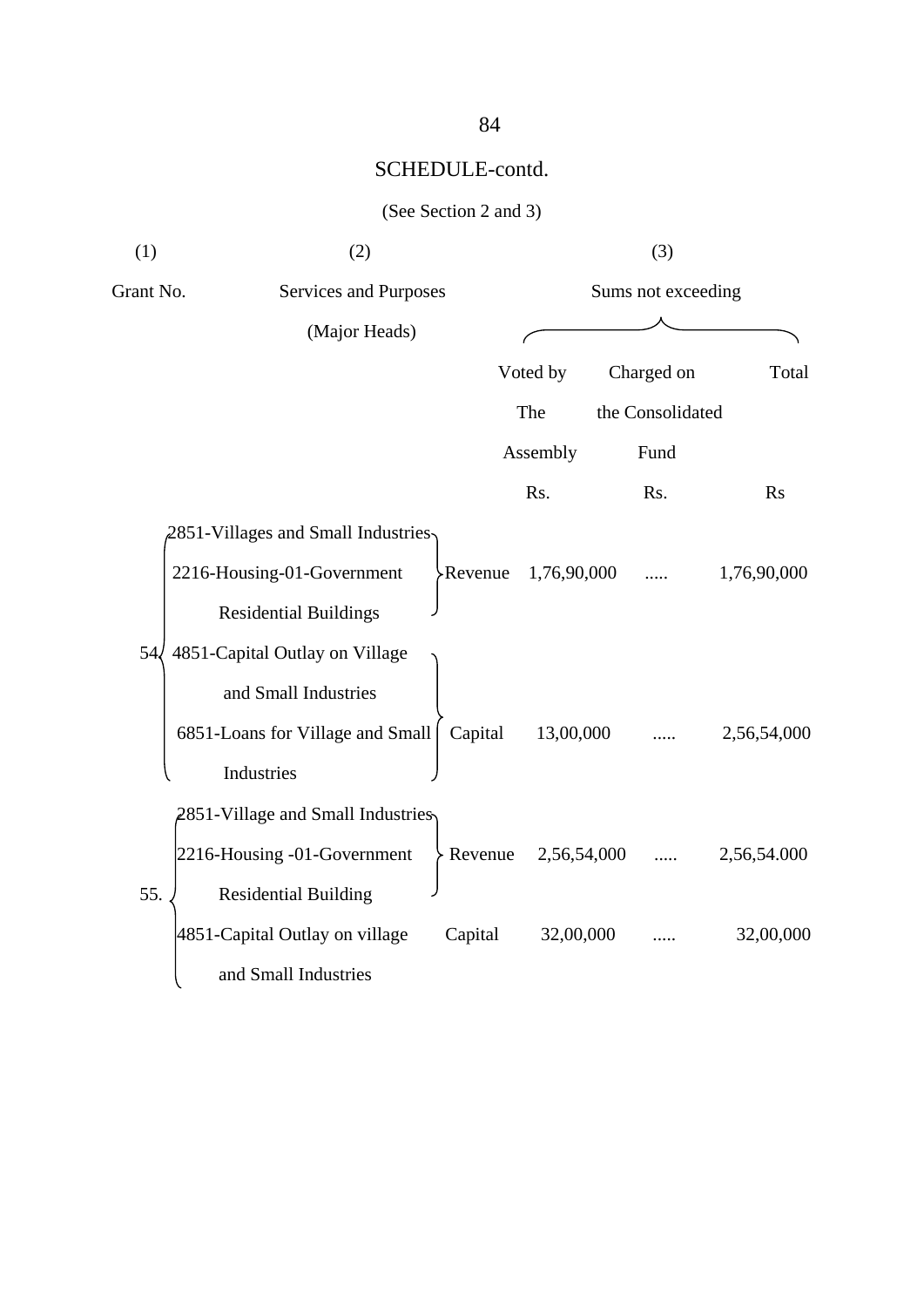|  |  | (See Section 2 and 3) |  |  |  |
|--|--|-----------------------|--|--|--|
|--|--|-----------------------|--|--|--|

| (1)       | (2)                                        |         |              | (3)                |              |
|-----------|--------------------------------------------|---------|--------------|--------------------|--------------|
| Grant No. | Services and Purposes                      |         |              | Sums not exceeding |              |
|           | (Major Heads)                              |         |              |                    |              |
|           |                                            |         | Voted by     | Charged on         | Total        |
|           |                                            |         | The          | the Consolidated   |              |
|           |                                            |         | Assembly     | Fund               |              |
|           |                                            |         | Rs.          | Rs.                | <b>Rs</b>    |
|           | 2853-Non-Ferrous Mining and                |         |              |                    |              |
|           | Metallurgical Industries-02-               |         |              |                    |              |
|           | Regulation and development   Revenue       |         | 74,83,000    |                    | 74,83,000    |
|           | of Mines                                   |         |              |                    |              |
|           | 4216-Capital Outlay on housing-            |         |              |                    |              |
| 56.       | 01 -Government Residential                 |         |              |                    |              |
|           | <b>Buildings</b>                           |         |              |                    |              |
|           | 4853-Capital Outlay on Non-                | Capital | 6,00,000     |                    | 6,00,000     |
|           | Ferrous Mining and Metal-                  |         |              |                    |              |
|           | lurgical Industries-20-Non-                |         |              |                    |              |
|           | Ferrous Metals<br>J                        |         |              |                    |              |
|           | 3054-Roads and Bridges                     | Revenue | 9,62,58,000  |                    | 9,62,58,000  |
|           | 57. $\sqrt{5054}$ -Capital Outlay on Roads | Capital | 13,70,34,000 |                    | 13,70,34,000 |
|           | and bridges                                |         |              |                    |              |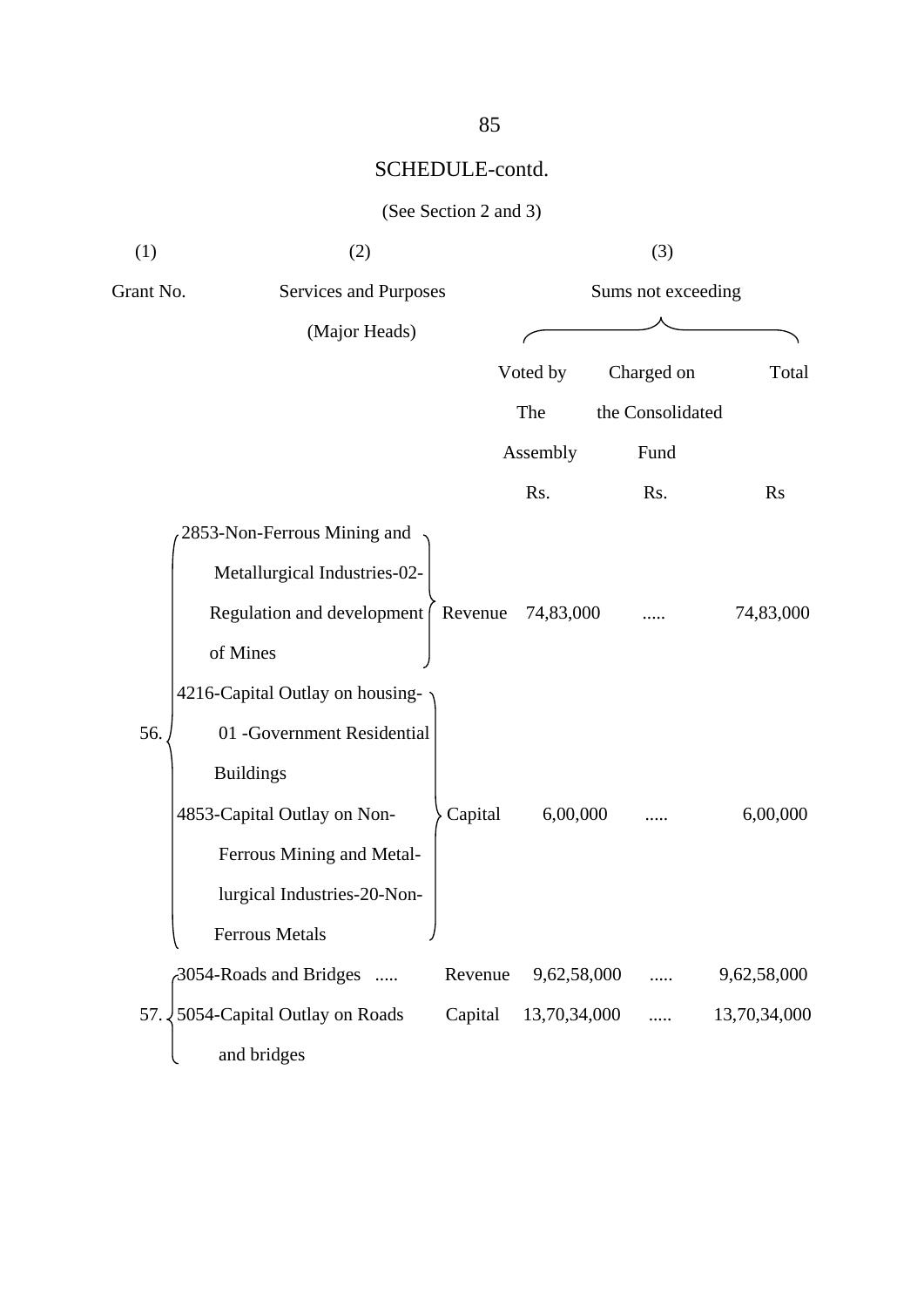| (1)       | (2)                                                                                                         |         |             | (3)                                          |                           |
|-----------|-------------------------------------------------------------------------------------------------------------|---------|-------------|----------------------------------------------|---------------------------|
| Grant No. | Services and Purposes                                                                                       |         |             | Sums not exceeding                           |                           |
|           | (Major Heads)                                                                                               |         |             |                                              |                           |
|           |                                                                                                             |         | Voted by    | Charged on                                   | Total                     |
|           |                                                                                                             |         | The         | the Consolidated                             |                           |
|           |                                                                                                             |         | Assembly    | Fund                                         |                           |
|           |                                                                                                             |         | Rs.         | Rs.                                          | <b>Rs</b>                 |
|           | 3052-Tourism                                                                                                | Revenue | 96,30,000   |                                              | 96,30,000                 |
|           | 4059-Capital Outlay on Public                                                                               |         |             |                                              |                           |
| 58.       | Works (Tourism)                                                                                             |         |             |                                              |                           |
|           | 5275-Capital Outlay on other                                                                                | Capital | 7,00,000    |                                              | 7,00,000                  |
|           | <b>Communication Services</b>                                                                               |         |             |                                              |                           |
| 59.       | 3606-Aid Materials and revenue Revenue<br>Equipments                                                        |         | 30,35,3000  |                                              | 30,35,300                 |
|           | 6003-Internal Debt of Capital the Capital                                                                   |         |             |                                              | 20,75,48,000 20,75,48,000 |
|           | <b>State Government (Charged)</b><br>6004-Loans and Advances Capital Capital<br>from the Central Government |         |             | 8,49,11,9000                                 | 8,49,11,900               |
|           | (Charged)<br>60. 5465-Investment in General<br><b>Financial and Trading</b>                                 | Capital |             |                                              |                           |
| 61.       | Institutions<br>7610-Loans to Government<br>Servants                                                        | Capital | 2,09,00,000 | .                                            | 2,09,00,000               |
| 62.       | 7615-Miscellaneous Loans                                                                                    | Capital |             |                                              |                           |
| 63.       | 7810-Inter State Settlement                                                                                 | Capital | 65,46,000   |                                              | 63,46,000                 |
| 64.       | 7999-Appropriation to Conti-<br>gency Fund                                                                  | Capital | .           |                                              |                           |
|           | Total                                                                                                       |         |             | 2,54,57,19,300, 41,67,40,400, 2,95,64,59,700 |                           |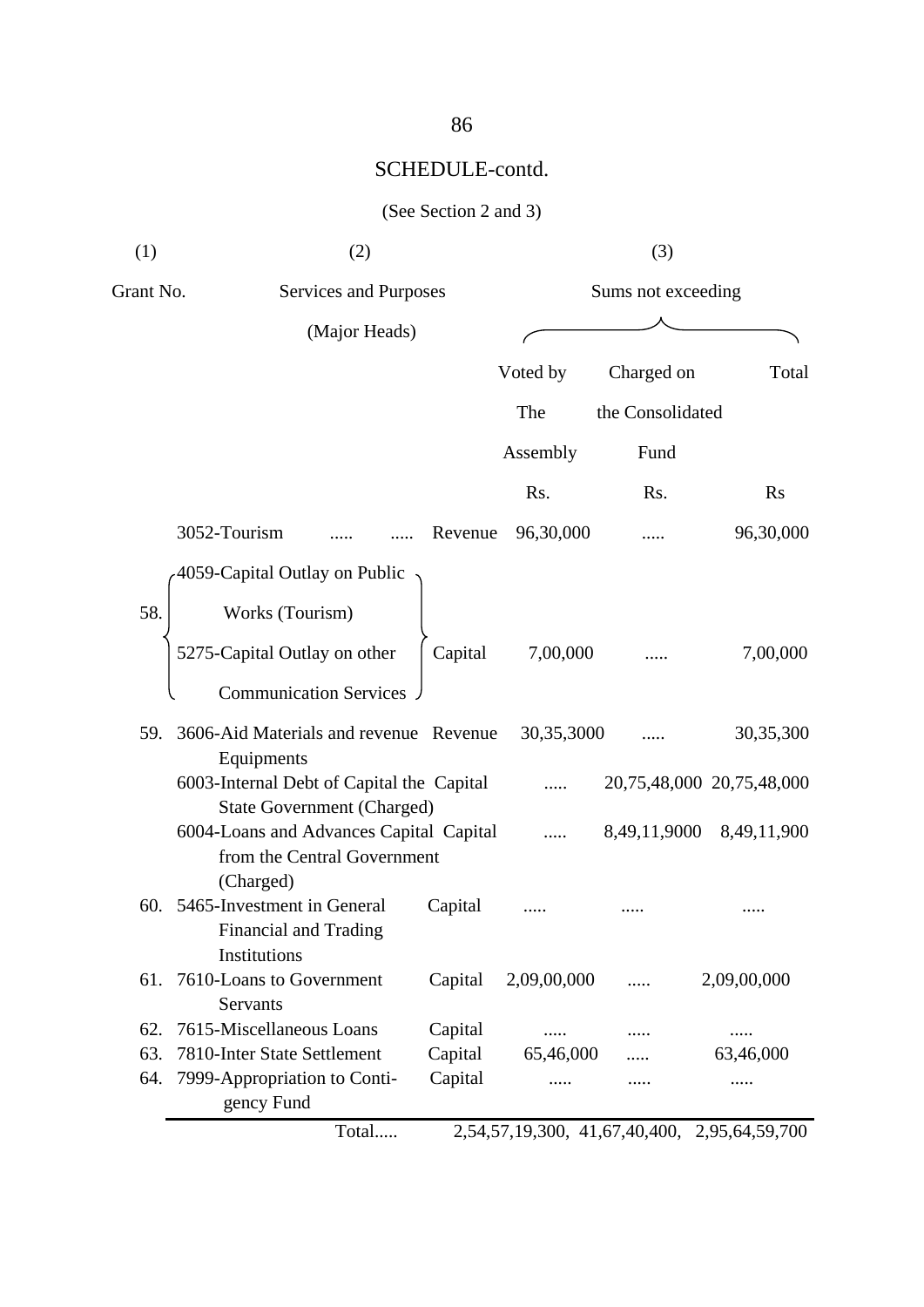#### MEGHALAYA ACT 6 OF 1987

### THE MEGHALAYA AMUSEMENT AND BETTING TAX (AMENDMENT) ACT, 1987

(As passed by the Assembly)

[Received the assent of the Governor on the 2<sup>nd</sup> May 1987]

(Published in the Gazette of Meghalaya, Extraordinary,

Dated the  $2<sup>nd</sup>$  May, 1987)

An

Act

## Further to amend the Meghalaya Amusement and Betting Tax Act (Assam Act VI of 1939 as adapted and modified by Meghalaya) (hereinafter referred to as the principal Act)

Be it enacted by the Legislature of Meghalaya in the Thirty-eight Year of the Republic of India as follows:-

| Short title and<br>commencement | 1. | (1) This Act may be called the Meghalaya Amusement<br>s and Betting Tax (Amendment) Act, 1987                                                                                                                                                                                                                                                                                                                                                                                                                                                                                                                                                                                                                                                                                                                                                                          |
|---------------------------------|----|------------------------------------------------------------------------------------------------------------------------------------------------------------------------------------------------------------------------------------------------------------------------------------------------------------------------------------------------------------------------------------------------------------------------------------------------------------------------------------------------------------------------------------------------------------------------------------------------------------------------------------------------------------------------------------------------------------------------------------------------------------------------------------------------------------------------------------------------------------------------|
|                                 |    | (2) It shall be have the like extent as the principal Act.                                                                                                                                                                                                                                                                                                                                                                                                                                                                                                                                                                                                                                                                                                                                                                                                             |
|                                 |    | (3) It shall come into force at once                                                                                                                                                                                                                                                                                                                                                                                                                                                                                                                                                                                                                                                                                                                                                                                                                                   |
| Insertion of new section 14B    | 2. | After section 14A of the principal Act, the following<br>new section shall be inserted as section 14B, namely:-<br>"14B. Entry and Seizure- Any officer not below the<br>rank of an Inspector of Taxes authorised by the State<br>Government in this behalf may, at all reasonable time,<br>enter any place where tickets for arrow shooting are<br>sold or any place he has reasons to believe that such<br>tickets are sold and seize any books of accounts,<br>registers, tickets, counterfoils of tickets or any other<br>document from such place if the Officer has reason to<br>believe that the provisions of this chapter or any rules<br>make thereunder are not complied with and retain the<br>same for so long as may be necessary for the purpose<br>of this Act and shall grant a receipt to the bookmaker<br>or person from whom the same are seized". |
| Amendment of section 18.        | 3  | In this section 18 sub-sections $(3)$ , of the principal Act<br>for the figure and words "5 percent" the words                                                                                                                                                                                                                                                                                                                                                                                                                                                                                                                                                                                                                                                                                                                                                         |

"fifteen percent" shall be submitted.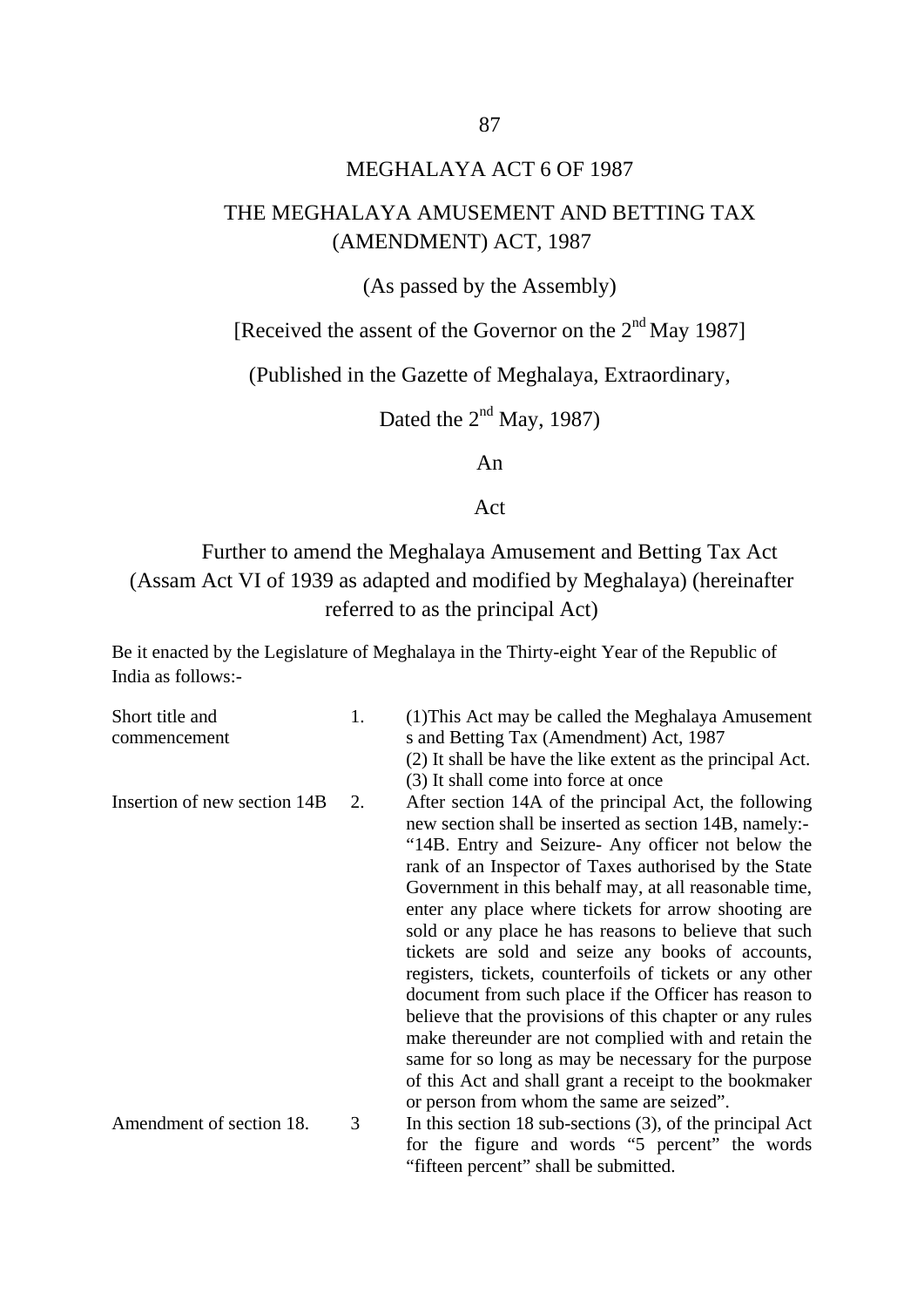Insertion of new Sections 21C, 21D and 21E

After section 21B of the principal Act, the following new sections shall be inserted as section 21C, 21D and 21E, namely:-

"21C Composition of Offences-(1) Subject to such conditions as may be prescribed, an officer not below the rank of Commissioner of Taxes, authorised by the State Government in this behalf may, either before or after institution of criminal proceedings, accept from the person charged with an offence, under this chapter of the rules made thereunder, by way of composition of the offence, a sum not exceeding one thousand rupees or double the amount of tax which would have been payable had these provisions been complied with, whichever is greater

(1) On payment of such sum of money to the officer authorised under sub-section (1) the person concerned, if in custody, shall be discharged and no other proceedings shall be taken against him in respect of the offence compounded".

"21D. One licence for one counter or stall and punishment for contravention thereof-(1) No licence of a bookmaker for arrow shooting shall be valid for more than one counter or stall.

(2)Whoever contravenes the provisions of subsection (1) shall, on conviction by a Magistrate, be liable to pay fine which may extend to Rupees one thousand.

(3) Notwithstanding anything contained in section 21B an offence punishable under this section shall be cognizable and bailable".

"21E. Regulating teer game-The State Government may, by rules regulate and confine the game of arrow shooting and the sale of teer tickets within specified areas as it may deem fit".

4.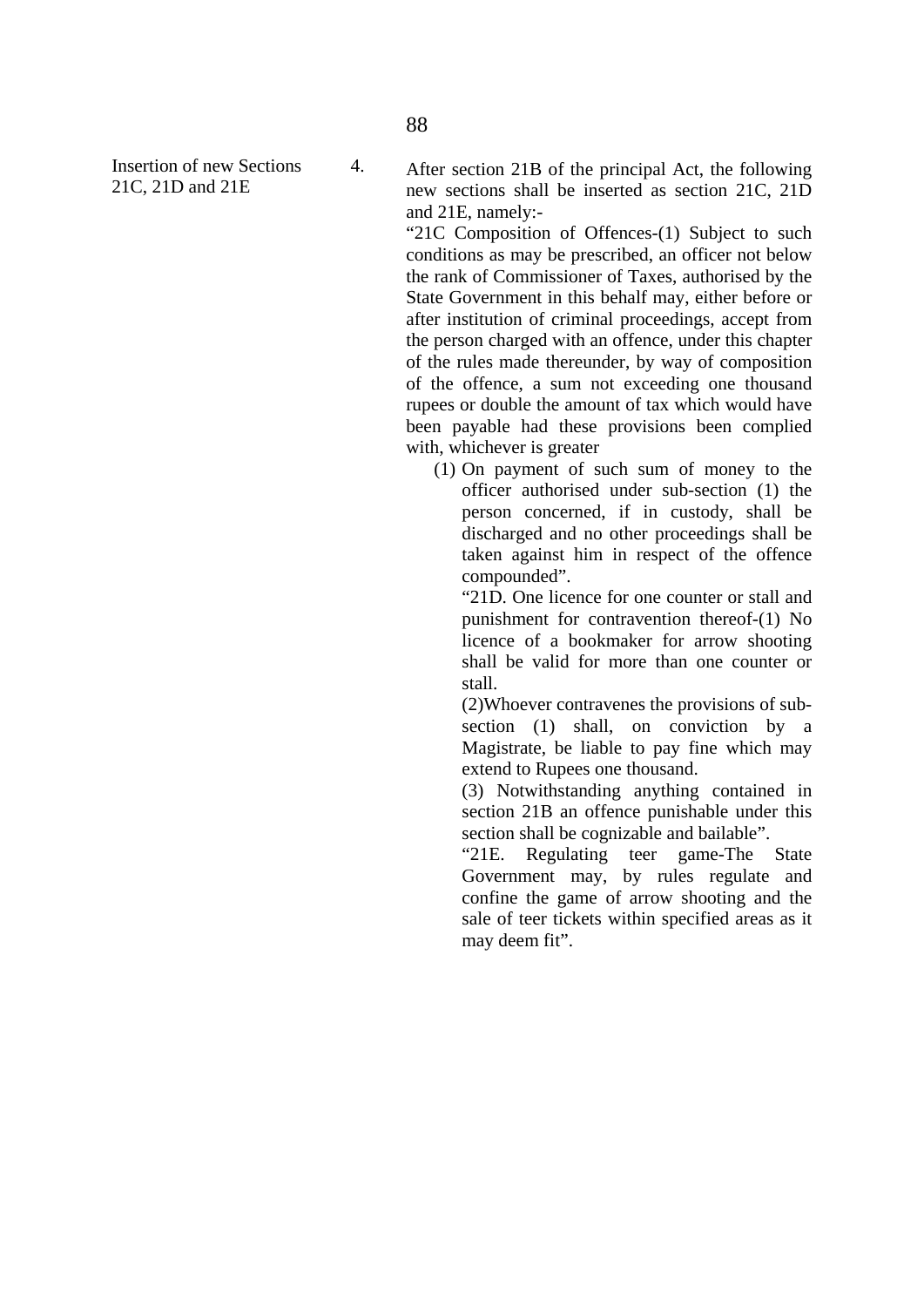### MEGHALAYA ACT 7 OF 1987

#### THE MEGHALAYA PURCHASE TAX (AMENDMENT) ACT, 1987

#### (As passed by the Assembly)

[Received the assent of the Governor on the  $2<sup>nd</sup>$  May 1987]

(Published in the Gazette of Meghalaya, Extraordinary,

Dated the  $2<sup>nd</sup>$  May, 1987)

An

#### Act

## Further to amend the Meghalaya Purchase Tax Act (Assam Act XIX of 1967 as adapted and modified by Meghalaya) (hereinafter referred to as the principal Act)

Be it enacted by the Legislature of Meghalaya in the Thirty-eight Year of the Republic of India as follows:-

| Short title and           | 1. | (1) This Act may be called the Meghalaya Purchase          |  |  |  |  |
|---------------------------|----|------------------------------------------------------------|--|--|--|--|
| commencement              |    | Tax (Amendment) Act, 1987                                  |  |  |  |  |
|                           |    | (2) It shall be have the like extent as the principal Act. |  |  |  |  |
|                           |    | (3) It shall come into force at once                       |  |  |  |  |
| Amendment of the Schedule | 2. | In the Schedule to the principal Act, after the existing   |  |  |  |  |
| to the principal Act.     |    | item 5, the following shall be added as new items 6        |  |  |  |  |
|                           |    | and 7, namely:-                                            |  |  |  |  |
|                           |    | "6. Broomstick"<br>Five paise in the rupee.<br>$\cdots$    |  |  |  |  |
|                           |    | Five paise in the rupee".<br>7. Tezpata<br>$\cdots$        |  |  |  |  |
|                           |    |                                                            |  |  |  |  |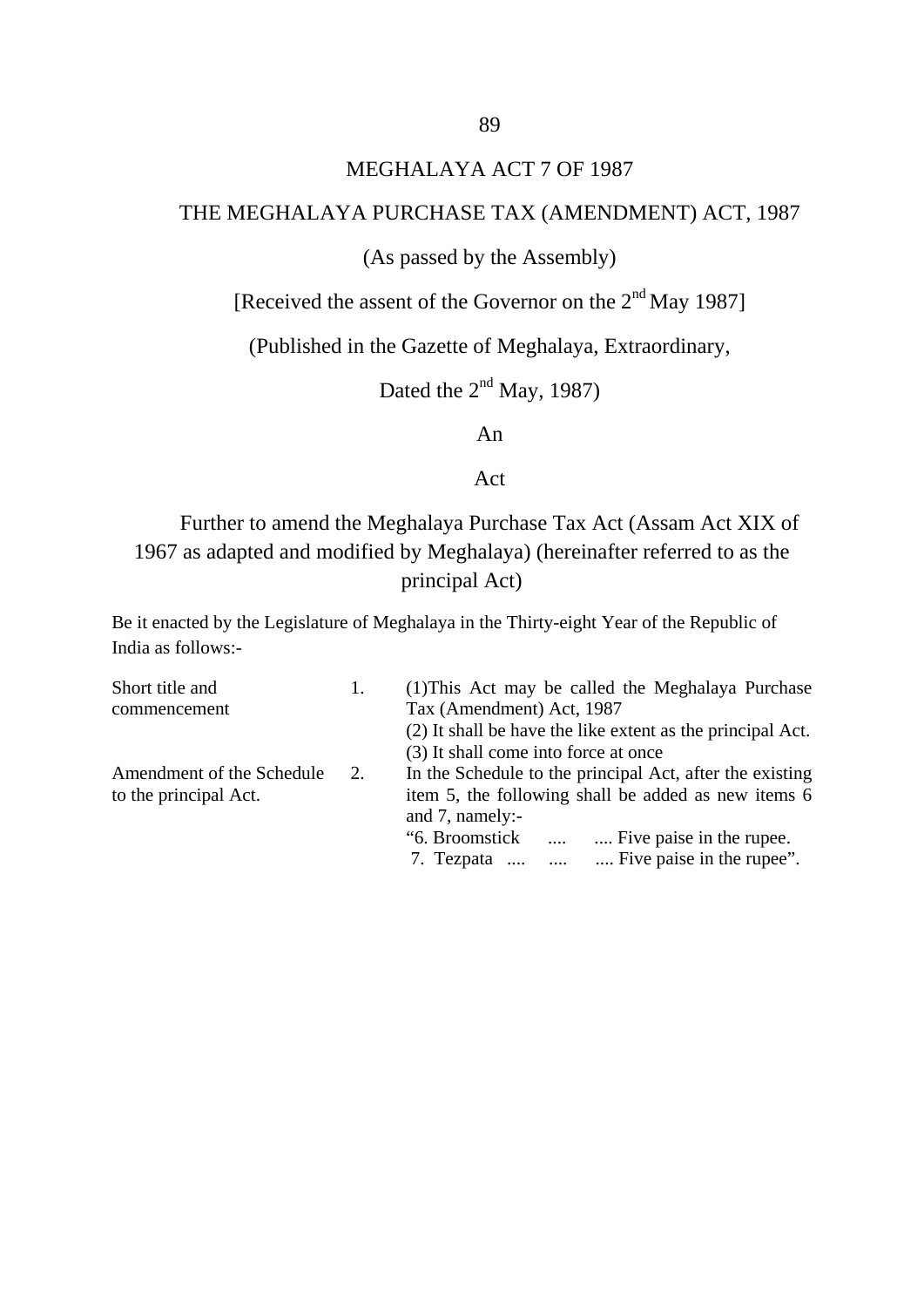#### MEGHALAYA ACT 5 OF 1987

#### THE MEGHALAYA APPROPRATION (No. IV) ACT, 1987

#### (As passed by the Assembly)

[Received the assent of the Governor on the  $30<sup>th</sup>$  August 1987]

(Published in the Gazette of Meghalaya, Extraordinary,

Dated the  $31<sup>st</sup>$  August, 1987)

An

#### Act

To authorise payment and appropriation of certain further sums from and out of the Consolidated Fund of Meghalaya for the services of the financial year 1987-88.

Be it enacted by the Legislature of Meghalaya in the Thirty-eighth Year of the Republic of India as follows:-

| Short title and             | 1. | $(1)$ This Act may be called the<br>Meghalaya          |  |  |  |  |  |
|-----------------------------|----|--------------------------------------------------------|--|--|--|--|--|
| commencement                |    | Appropriation (No.IV) Act, 1987                        |  |  |  |  |  |
|                             |    | (2) It shall be deemed to have come into force on the  |  |  |  |  |  |
|                             |    | first day of April 1987.                               |  |  |  |  |  |
| Withdrawal of Rs.           | 2. | From and out of the Consolidated Fund of Meghalaya     |  |  |  |  |  |
| 7,75,29,000 from and out of |    | there may be paid and applied sums not exceeding       |  |  |  |  |  |
| the Consolidated Fund of    |    | those specified in column (3) of the schedule          |  |  |  |  |  |
| Meghalaya for the financial |    | amounting in the aggregate to the sum of rupees seven  |  |  |  |  |  |
| year 1987-88                |    | crores, seventy five lakhs, twenty-nine thousand       |  |  |  |  |  |
|                             |    | towards defraying the several charges which will       |  |  |  |  |  |
|                             |    | come in course of payment during the financial year    |  |  |  |  |  |
|                             |    | 1987-88 in respect of the services specified in column |  |  |  |  |  |
|                             |    | (2) of the Schedule.                                   |  |  |  |  |  |
| Appropriation               | 3  | The sums authorised to be paid and applied from and    |  |  |  |  |  |
|                             |    | out of the Consolidated Fund of Meghalaya by this      |  |  |  |  |  |
|                             |    | Act, shall be appropriated for the services and        |  |  |  |  |  |
|                             |    | purposes expressed in the schedule in relation to the  |  |  |  |  |  |

said year.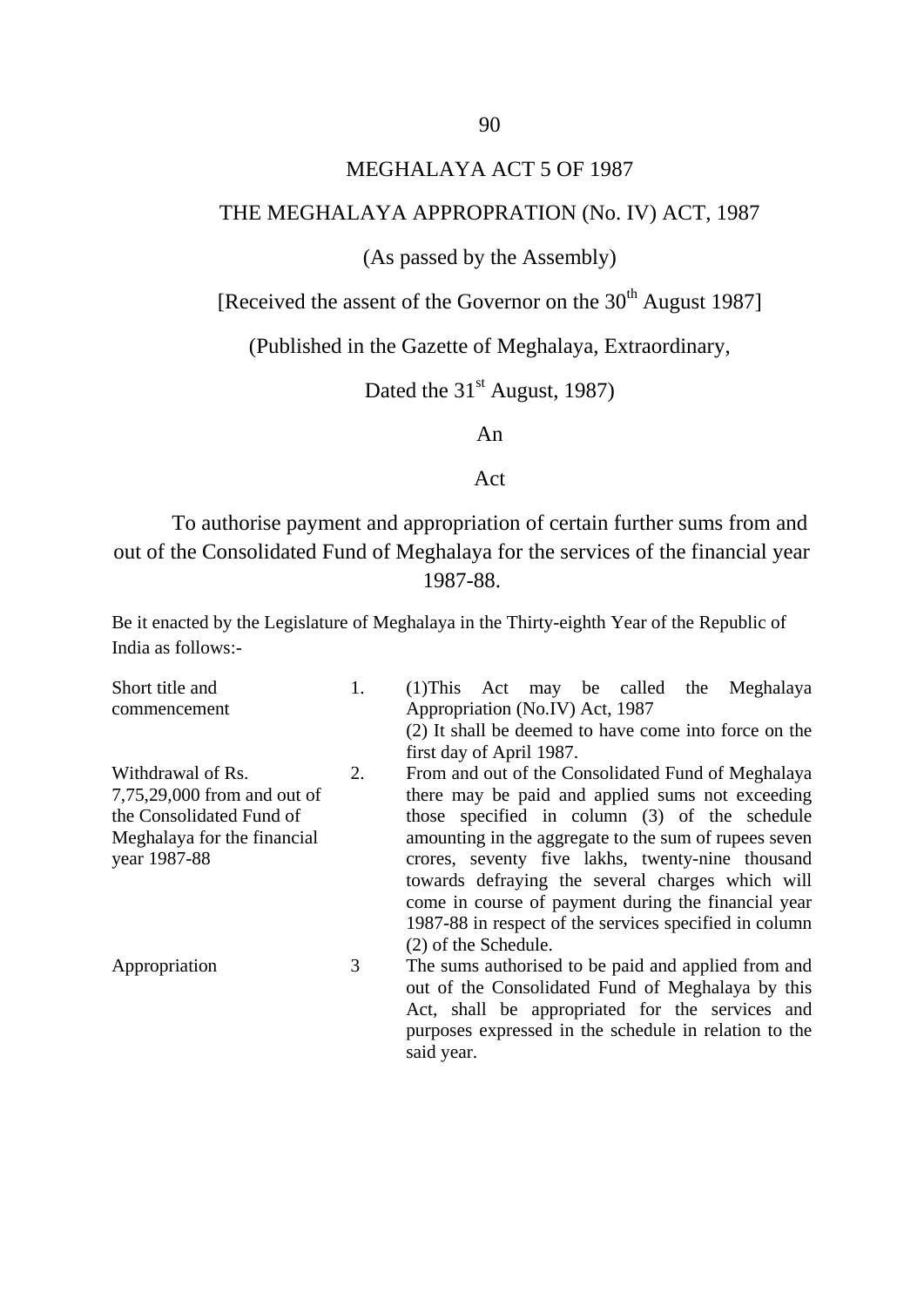|           | (See Section 2 and 3)                                 |                    |                  |           |
|-----------|-------------------------------------------------------|--------------------|------------------|-----------|
| (1)       | (2)                                                   | (3)                |                  |           |
| Grant No. | Services and Purposes                                 | Sums not exceeding |                  |           |
|           | (Major Heads)                                         |                    |                  |           |
|           |                                                       | Voted by           | Charged on       | Total     |
|           |                                                       | The                | the Consolidated |           |
|           |                                                       | Assembly           | Fund             |           |
|           |                                                       | Rs.                | Rs.              | <b>Rs</b> |
|           | 2215-Water Supply and Sanitation                      |                    |                  |           |
|           | 2216-Housing                                          | Revenue 70,79,000  |                  | 70,79,000 |
|           | 4215-Capital Outlay on Water                          |                    |                  |           |
|           | Supply and Sanitation.                                |                    |                  |           |
| 27.       | 4216-Capital Outlay on Housing-                       |                    |                  |           |
|           | 01-Government Residential<br>Capital                  |                    |                  |           |
|           | <b>Buildings</b>                                      |                    |                  |           |
|           | 6215-Loans for Sanitation and                         |                    |                  |           |
|           | <b>Water Supply</b>                                   |                    |                  |           |
| 37.       | 2235-Social Security and Welfare-E- Revenue 60,00,000 |                    |                  | 60,00,000 |
|           | 60-Other Social Security and                          |                    |                  |           |
|           | Welfare programmes.                                   |                    |                  |           |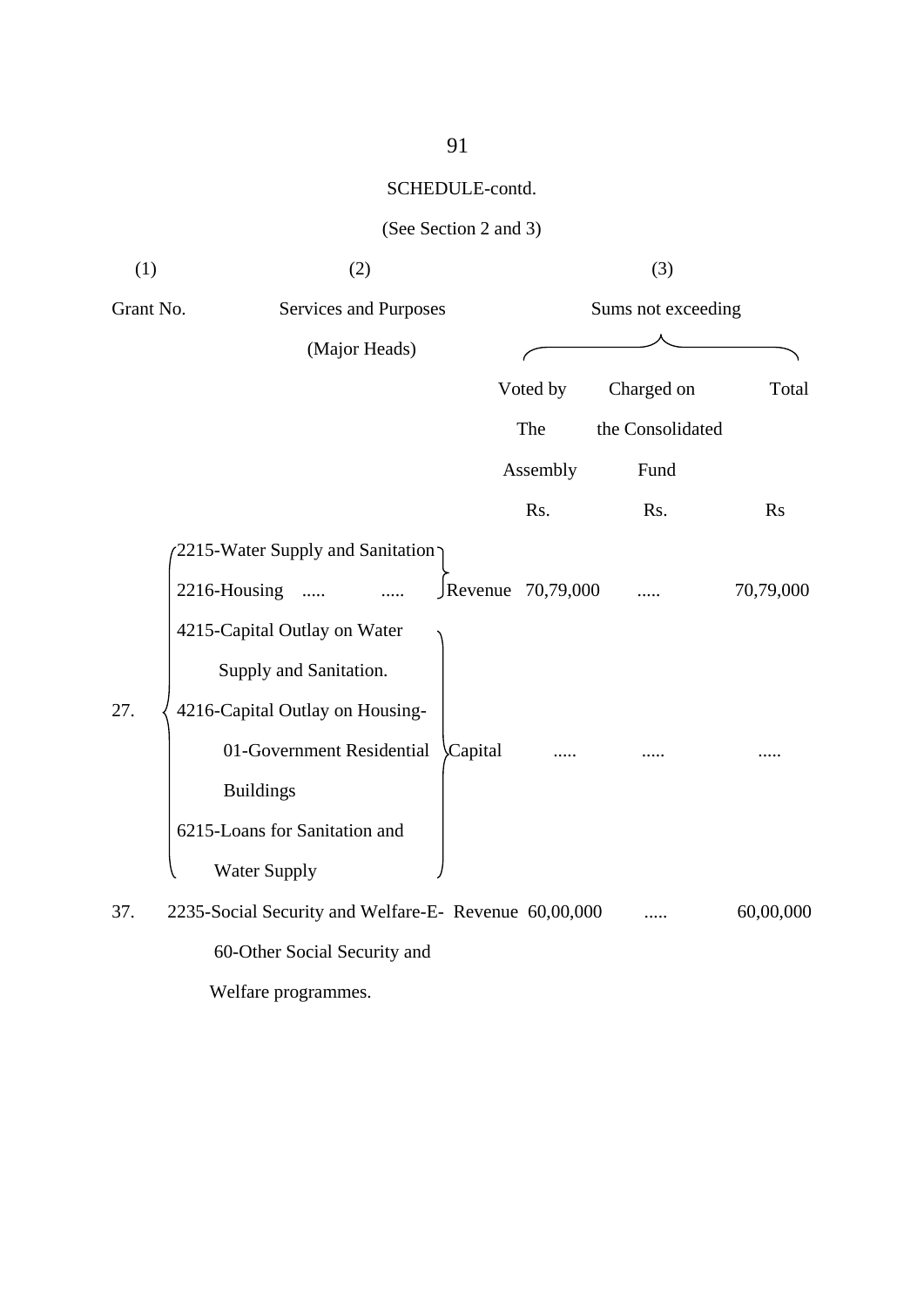| (1)                                | (2)                                                                     |         |                    | (3)              |           |  |
|------------------------------------|-------------------------------------------------------------------------|---------|--------------------|------------------|-----------|--|
| Grant No.<br>Services and Purposes |                                                                         |         | Sums not exceeding |                  |           |  |
|                                    | (Major Heads)                                                           |         |                    |                  |           |  |
|                                    |                                                                         |         | Voted by           | Charged on       | Total     |  |
|                                    |                                                                         |         | The                | the Consolidated |           |  |
|                                    |                                                                         |         | Assembly           | Fund             |           |  |
|                                    |                                                                         |         | Rs.                | Rs.              | Rs        |  |
|                                    | 2425-Co-operation                                                       | Revenue | 20,00,000          |                  | 20,00,000 |  |
| 40.                                | 4425-Capital Outlay on Co-<br>operation<br>4435-Capital Outlay on other | Capital |                    |                  |           |  |
|                                    | <b>Agricultural-I Programmes</b>                                        |         |                    |                  |           |  |
|                                    | 6425-Loans for Co-operation                                             |         |                    |                  |           |  |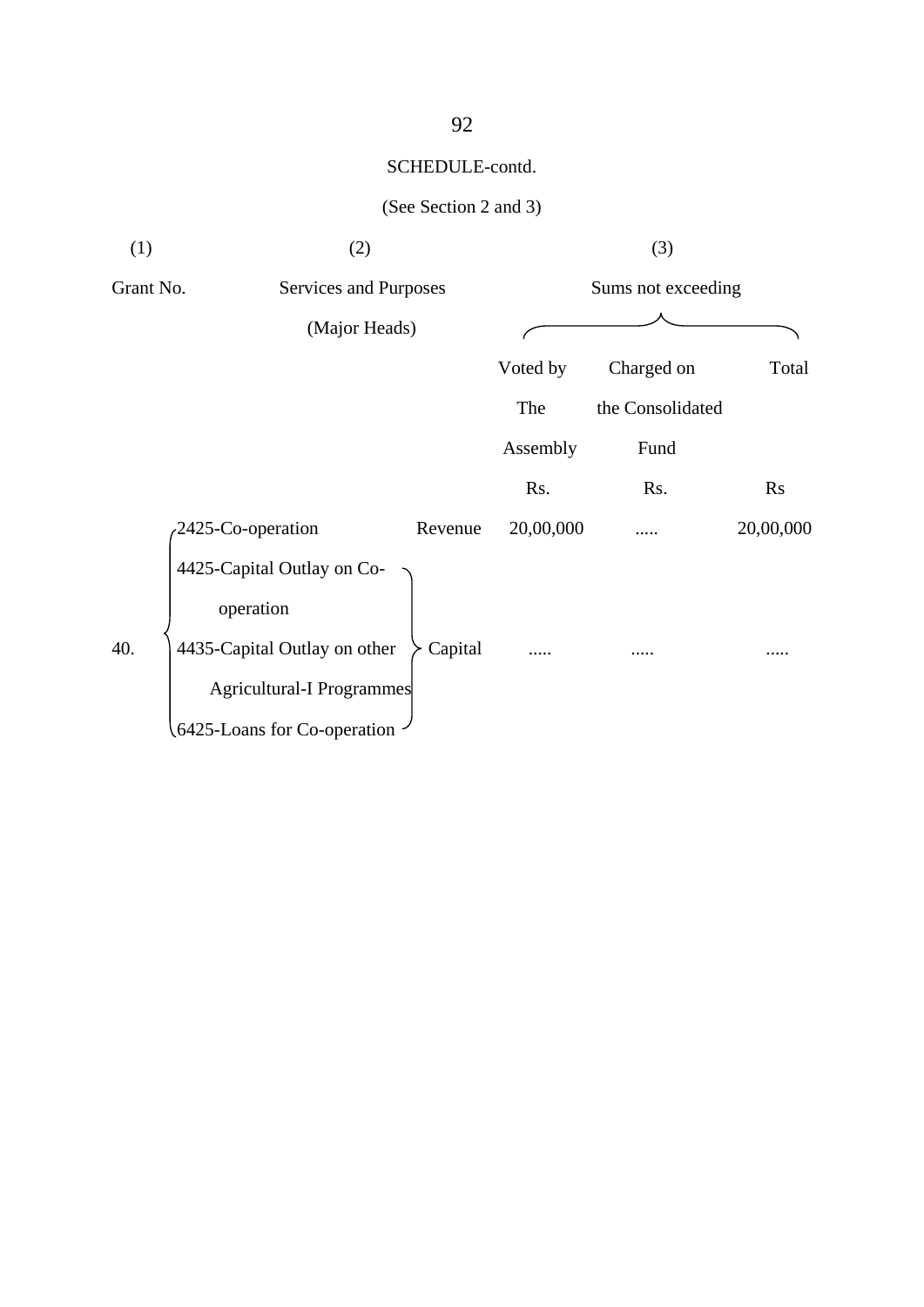| (1)       | (2)                             |         |                    | (3)              |           |
|-----------|---------------------------------|---------|--------------------|------------------|-----------|
| Grant No. | Services and Purposes           |         | Sums not exceeding |                  |           |
|           | (Major Heads)                   |         |                    |                  |           |
|           |                                 |         | Voted by           | Charged on       | Total     |
|           |                                 |         | The                | the Consolidated |           |
|           |                                 |         | Assembly           | Fund             |           |
|           |                                 |         | Rs.                | Rs.              | <b>Rs</b> |
|           | 2401-Crop Husbandry             |         |                    |                  |           |
|           | 2415-Agricultural Research      |         |                    |                  |           |
|           | and Education                   |         |                    |                  |           |
|           | 2435-Other Agricultural         | Revenue | 24,50,000          |                  | 24,50,000 |
|           | Programmes                      |         |                    |                  |           |
|           | 2702-Minor Irrigation           |         |                    |                  |           |
|           | 2252-Other Social Services      |         |                    |                  |           |
| 44.       | 2216-Housing                    |         |                    |                  |           |
|           | 4401-Capital Outlay on Crop     |         |                    |                  |           |
|           | Husbandry                       | Capital |                    |                  |           |
|           | 4702-Capital Outlay on Minor    |         |                    |                  |           |
|           | Irrigation                      |         |                    |                  |           |
|           | 4416-Investment in Agricultural |         |                    |                  |           |
|           | <b>Financial Institution</b>    |         |                    |                  |           |
|           | 6401-Loans for Crop Husbandry   |         |                    |                  |           |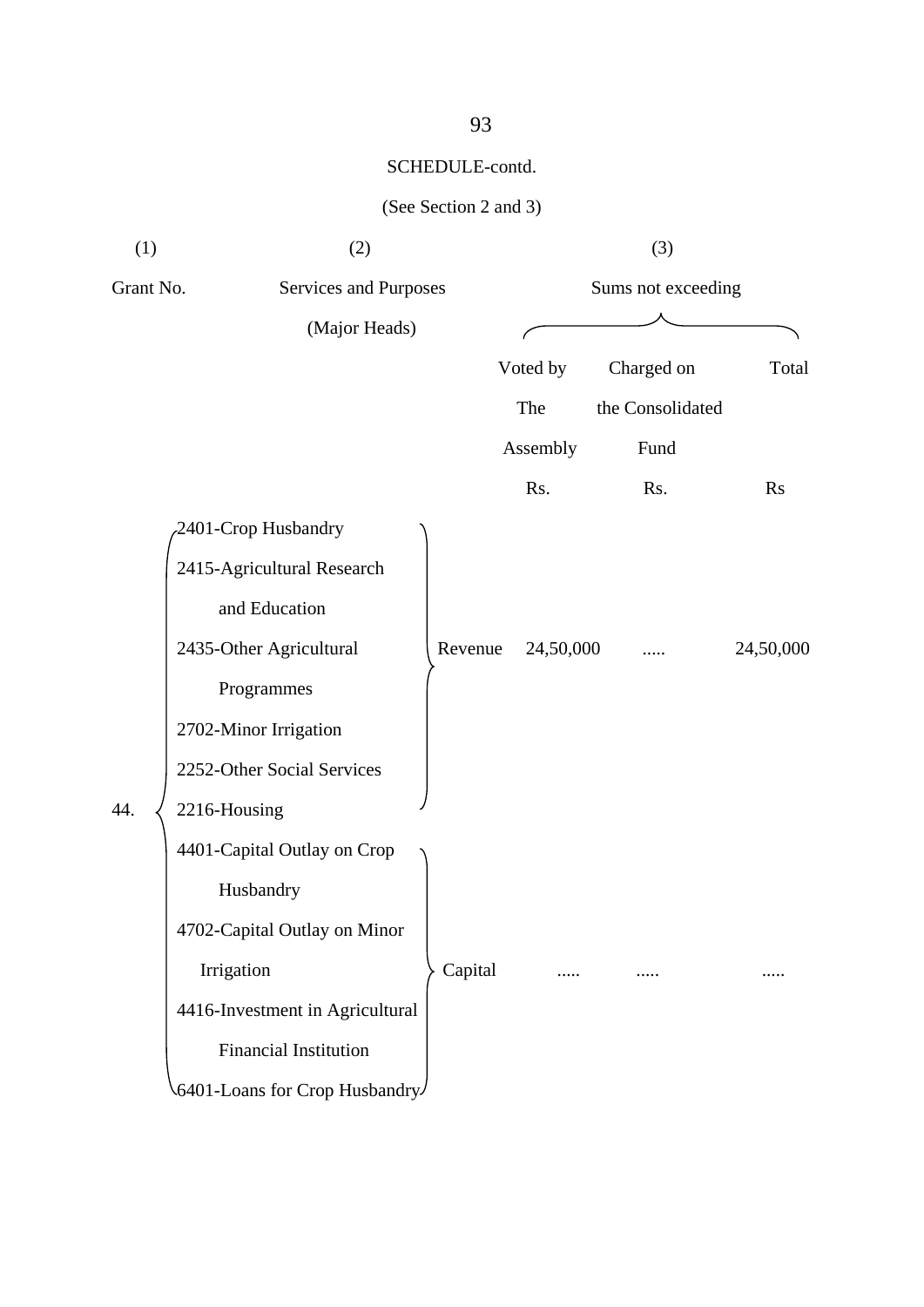| (1)       | (2)                                |         |                       | (3)                |             |
|-----------|------------------------------------|---------|-----------------------|--------------------|-------------|
| Grant No. | Services and Purposes              |         |                       | Sums not exceeding |             |
|           | (Major Heads)                      |         |                       |                    |             |
|           |                                    |         | Voted by              | Charged on         | Total       |
|           |                                    |         | The                   | the Consolidated   |             |
|           |                                    |         | Assembly              | Fund               |             |
|           |                                    |         | Rs.                   | Rs.                | Rs          |
|           | 2406-Forestry and Wildlife         |         |                       |                    |             |
| 51.       | 2415-Agricultural Research and     |         | Revenue $3,85,00,000$ |                    | 3,85,00,000 |
|           | Education                          |         |                       |                    |             |
|           | 4406-Capital Outlay on Forests     | Capital |                       |                    |             |
|           | 2852-Industries                    | Revenue |                       |                    |             |
|           | 4885-Other Capital Outlay on       |         |                       |                    |             |
|           | Industries and Minerals.           |         |                       |                    |             |
|           | 4858-Capital Outlay on Engineering |         |                       |                    |             |
| 53.       | Industries                         |         |                       |                    |             |
|           | 4860-Capital Outlay on Consumer    |         | Capital 2,00,00,000   |                    | 2,00,00,000 |
|           | Industries                         |         |                       |                    |             |
|           | 6885-Loans for Other Industries    |         |                       |                    |             |
|           | and Minerals                       |         |                       |                    |             |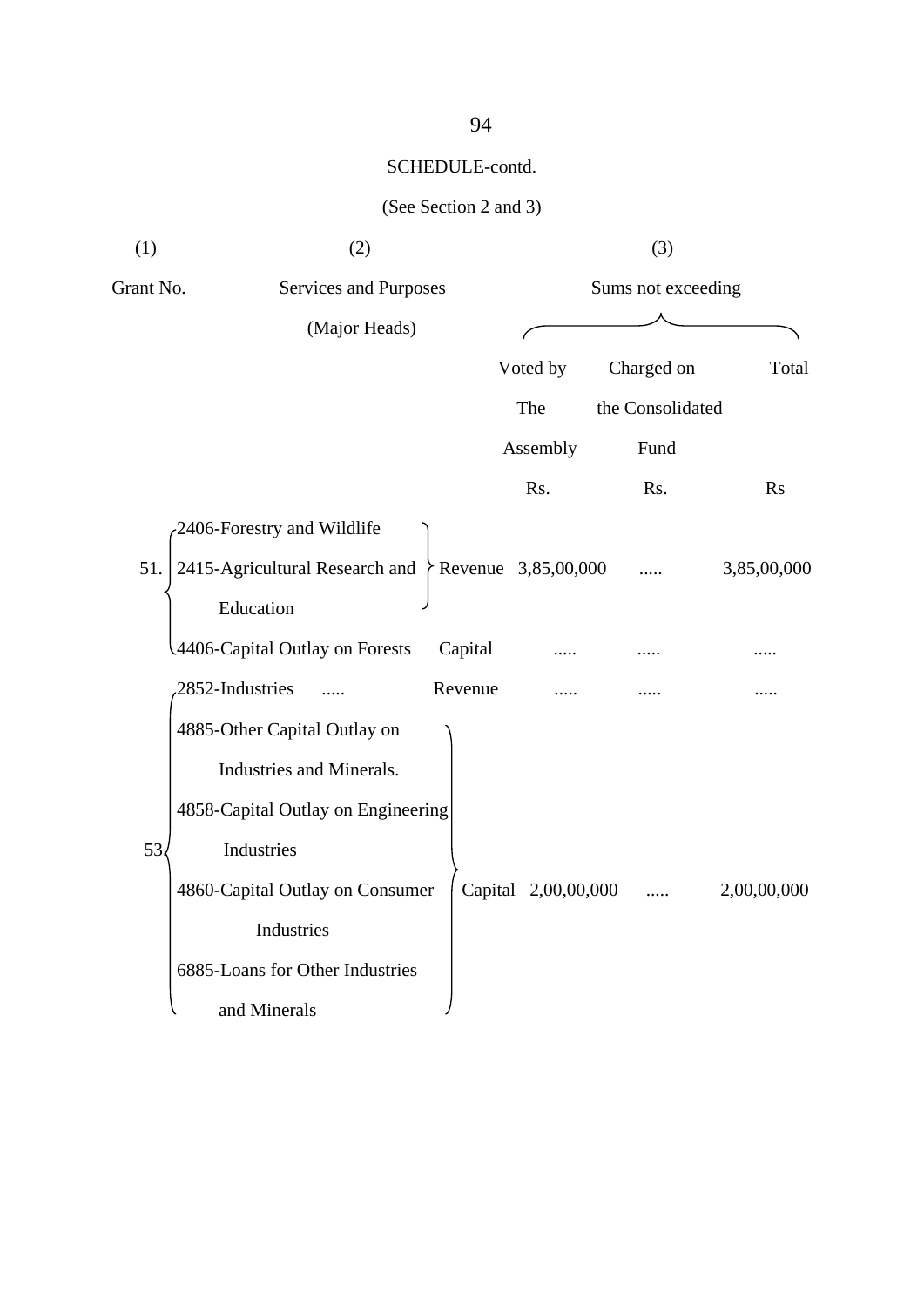### (See Section 2 and 3)

| (1)       | (2)                                                   |                   | (3)                |             |
|-----------|-------------------------------------------------------|-------------------|--------------------|-------------|
| Grant No. | Services and Purposes                                 |                   | Sums not exceeding |             |
|           | (Major Heads)                                         |                   |                    |             |
|           |                                                       | Voted by          | Charged on         | Total       |
|           |                                                       | The               | the Consolidated   |             |
|           |                                                       | Assembly          | Fund               |             |
|           |                                                       | Rs.               | Rs.                | <b>Rs</b>   |
|           | 3452-Tourism                                          | Revenue           |                    |             |
|           | 5275-Capital Outlay on other Com-                     |                   |                    |             |
| 58.       | munication Services.<br>4059-Capital Outlay on Public | Capital 15,00,000 |                    | 15,00,000   |
|           | Works (Tourism)                                       |                   |                    |             |
|           | Total-                                                | 7,75,29,000       |                    | 7,75,29,000 |

#### E.W.MAIROM

Under-Secretary to the Govt. Of Meghalaya,

Law Department.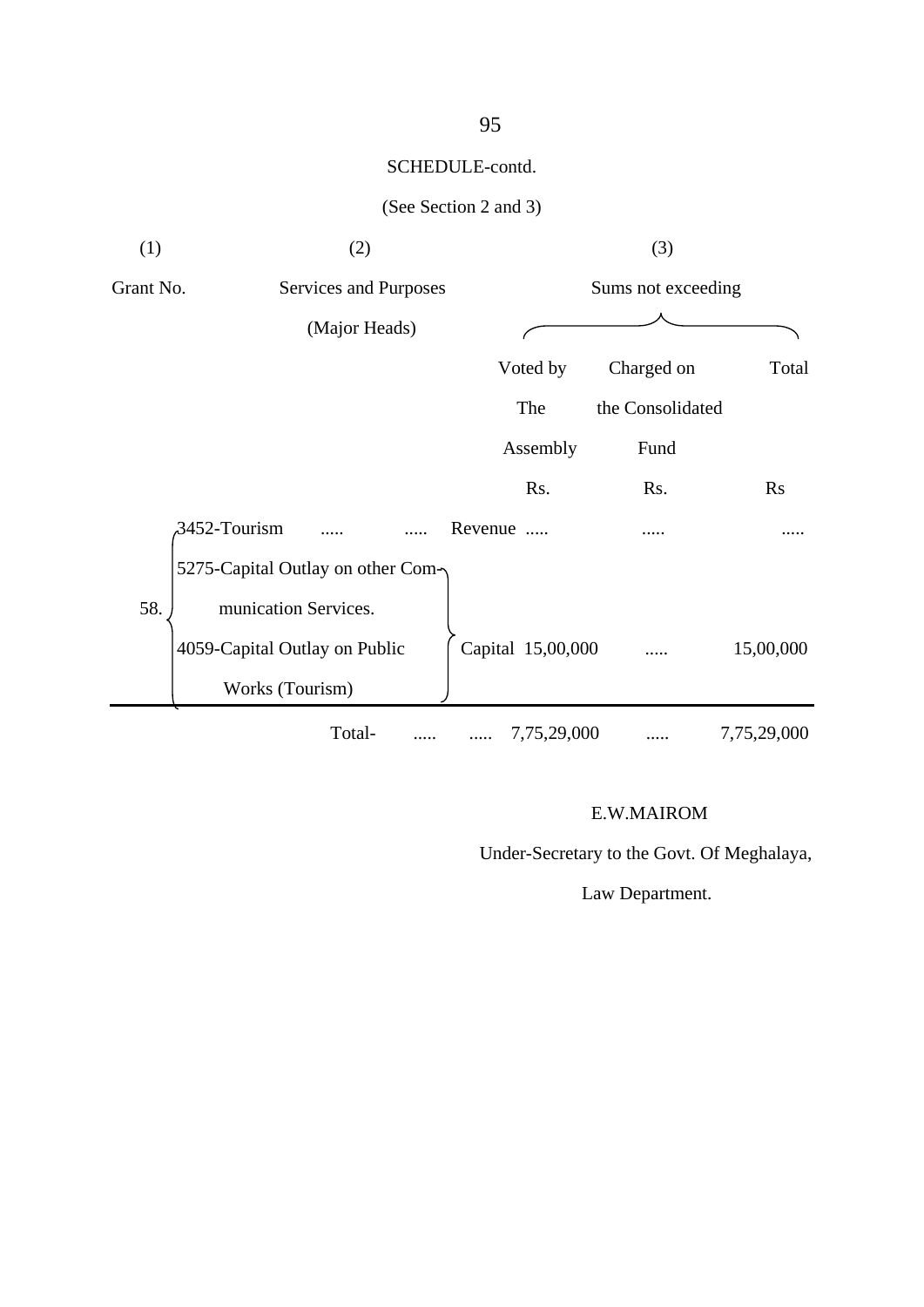#### (Meghalaya Ordinance I of 1987)

### THE MEGHALAYA LOCAL FUNDS (ACCOUNTS AND AUDIT (AMENDMENT) ORDINANCE, 1987

#### *An*

#### *Ordinance*

*To amend the Meghalaya Local Funds (Accounts and Audit) Act (Assam Act 2 of 1930 as adapted by the State of Meghalaya).*

WHEREAS, the Legislature of the State of Meghalaya is not in session and the Governor of Meghalaya is satisfied that circumstances exist which render it necessary for him to take immediate action:

NOW THEREFORE, in exercise of the powers conferred by clause (1) of Article 213 of the Constitution of India , the Governor is pleased to promulgate in the Thirty-eight Year of the Republic of India the following Ordinance namely:-

- 1. Short title, extent and commencement-(1) This Ordinance may be called the Meghalaya Local Funds (Accounts and Audit) (Amendment) Ordinance, 1987. (2)It shall have the like extent as the Principal Act. (3)It shall come into force at once.
- 2. Amendment of Section 2-In Section 2 of the Meghalaya Local Funds (Accounts and Audit) Act (Assam Act 2 of 1930 as adapted by the State of Meghalaya) thereinafter referred to as the Principal Act), for clause (1), the following shall be submitted, namely:-

"(1)"Audit Officer" and "Auditor" means respectively the Audit Officer of Local Account and the Auditor appointed under this Act".

- 3. Amendment of Section 4-In Section 4 of the Principal Act-
	- (i) In sub-section (1), between the words "Examiner of Local Accounts" and "in Meghalaya" the words "and other Audit Officer of Local Accounts" shall be inserted.
	- (ii) In sub-section (3) between the words "Examiner of Local Accounts" and "or Auditor" the punctuation and words "Audit Officers" shall be inserted.
- 4. Amendment of Section 6-In Section 6 of the Principal Act between the word "Auditor" and "Examiner of Local Accounts" the punctuation and words "Audit Officer" shall be inserted.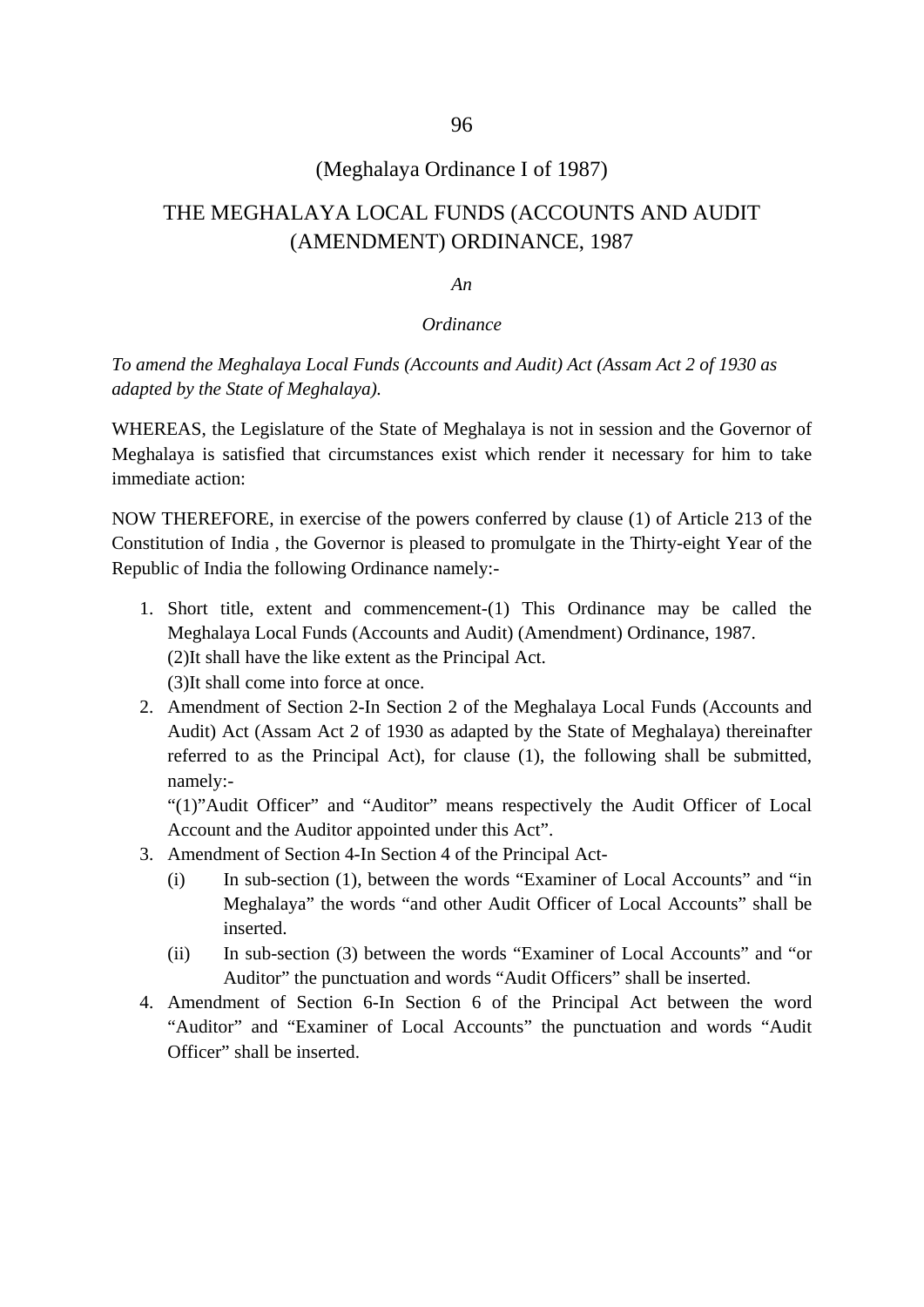5. Amendment of Section 15-In Section 15 of the Principal Act, in clause (ii) of subsection (2), between the words "Examiner of Local Accounts" and "Auditors" the punctuation and words "Audit Officer" shall be inserted.

Dated Raj Bhavan, Shillong The 5<sup>th</sup> November, 1987

> BHISHMA NARAIN SINGH, Government of Meghalaya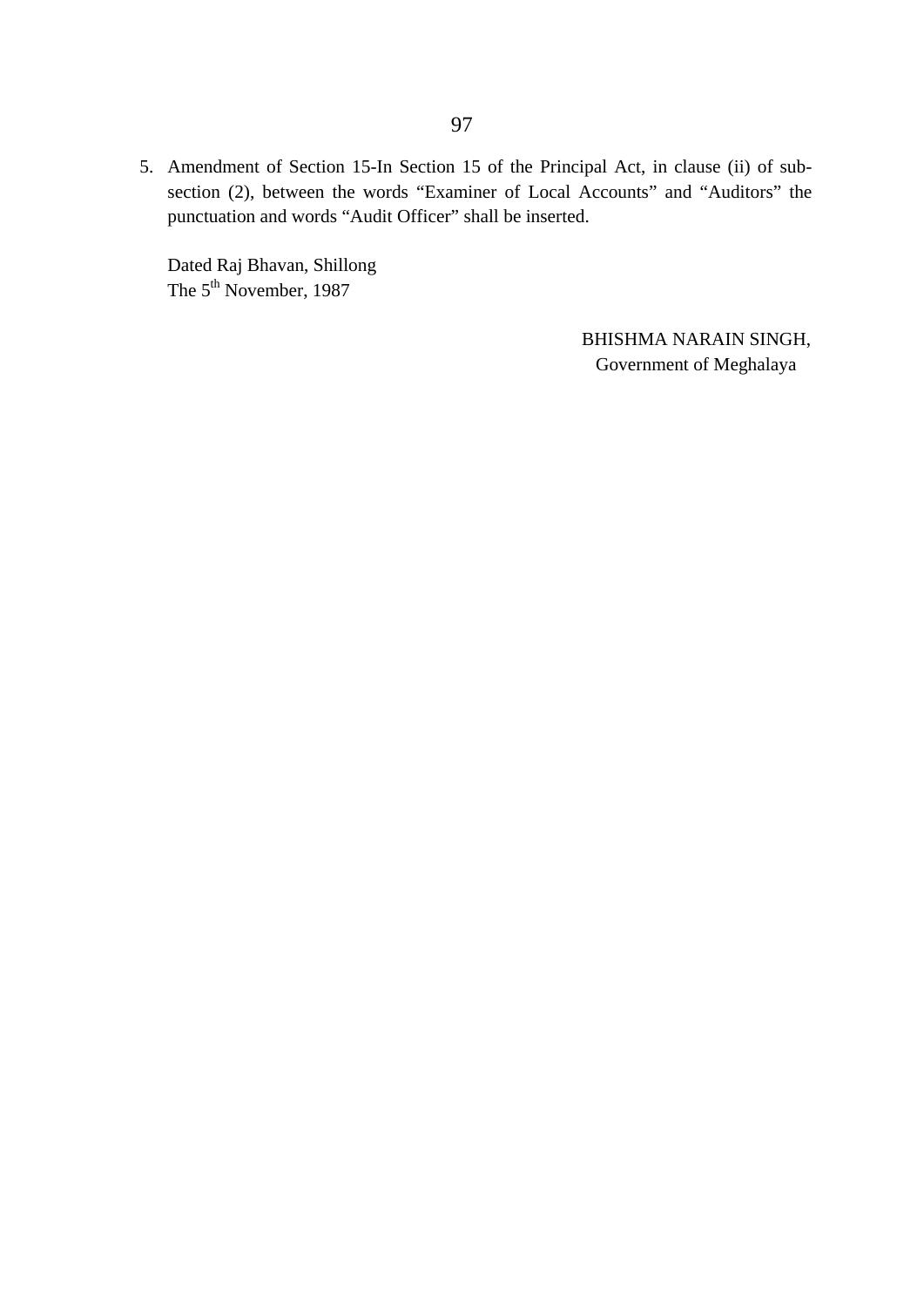#### 98

## (Meghalaya Ordinance No.2 of 1987) THE CODE OF CRIMINAL PROCEDURE (MEGHALAYA AMENDMENT) ORDINANCE, 1987

#### AN

#### **ORDINANCE**

**To amend the code of criminal Procedure, 1973 (Act 2 of 1974) in its application to the areas within the limits of the Municipality of Shillong**

WHEREAS, the Legislature of the State of Meghalaya is not in session and the Governor is satisfied that circumstances exist which render it necessary for him to take immediate action to amend the Code of Criminal Procedure, 1973.

AND, WHEREAS, approval of the President to promulgate the Ordinance has been obtained;

NOW, THEREFORE, in exercise of the powers conferred by clause (1) of Article 213 of the Constitution the Governor of Meghalaya is pleased to promulgate in the Thirtyeight year of the Republic of India the following Ordinance, namely-

- 1. Short title and commencement-(1) This Ordinance may be called the Code of Criminal Procedure (Meghalaya Amendment) Ordinance, 1937. (2)It shall come into force at once
- 2. Definitions-In this Ordinance, unless the context otherwise requires-

(a)"Assistant to the Deputy Commissioner" means the officer of the State Government appointed as such Assistant to the Deputy Commissioner under the law for the time being in force for trial of cases in the tribal areas of the State of Meghalaya.

(b)"Code" means the code of Criminal Procedure, 1973

(c)"deputy Commissioner" means the Deputy Commissioner of the District of East Khasi Hill appointed as such by the State Government.

(d)"State Government "means the State Government of the State of Meghalaya

- 3. Conferment of temporary powers on the Deputy Commissioner, East Khasi Hills-Notwithstanding anything contained in the Code, during the period of this Ordinance is in force, in the areas within the local limits of the Municipality of Shillong, in East Khasi Hills District, Section 167 of the Code shall have effect subject to amendments hereinafter contained.
- 4. Amendment of Section 167 of the Code-In Section 167 of the Code-
	- (a) In sub-section (1)-
		- (i) For the words "nearest Judicial Magistrate" the words Deputy Commissioner or Assistant to the Deputy Commissioner" shall be substituted
		- (ii) For the words "such Magistrate" occurring at the end the word "him" shall be substituted.
	- (b) In sub-section (2), for the words "Magistrate" occurring at the beginning the words "Deputy Commissioner or Assistant to the Deputy Commissioner" and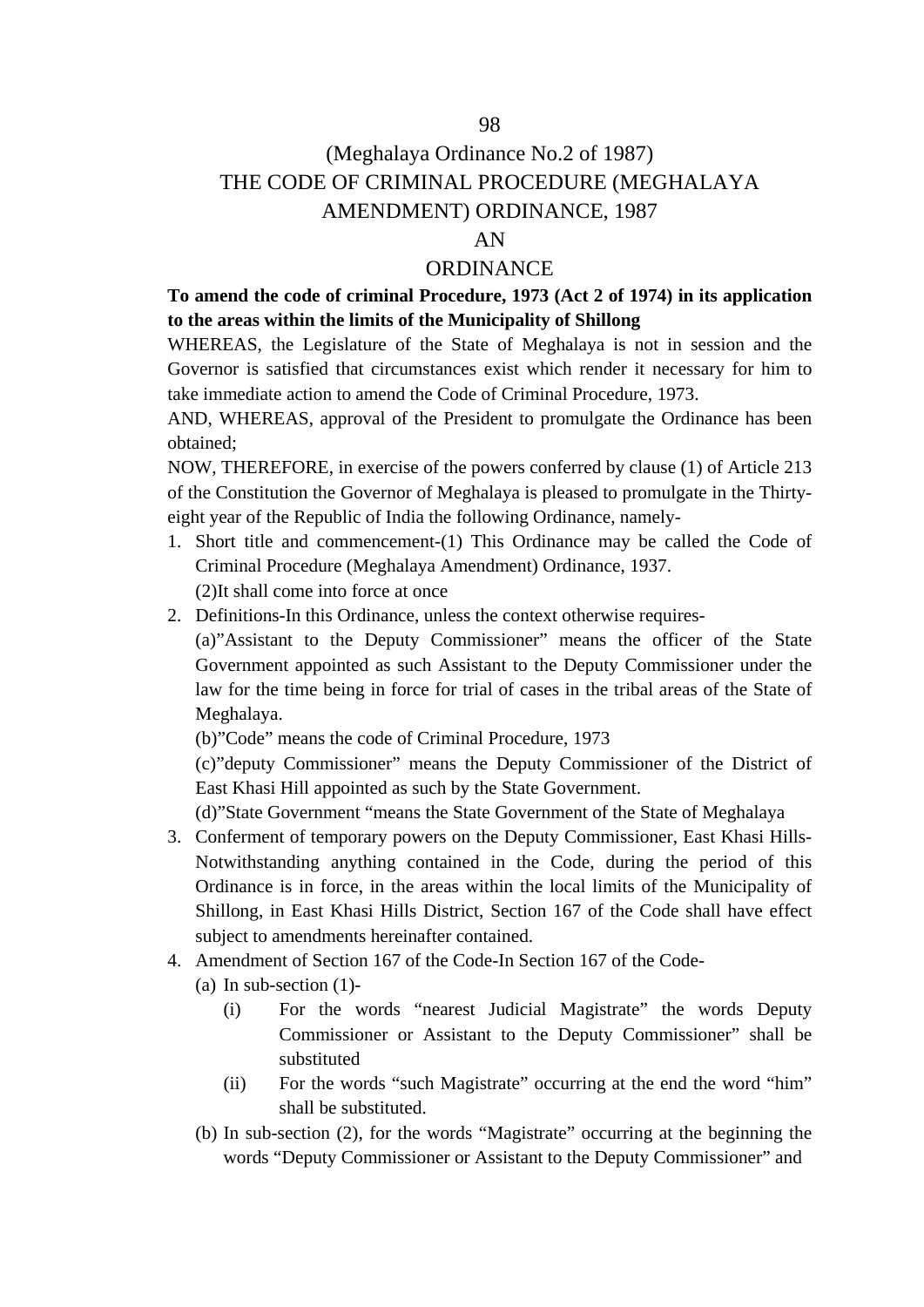- (c) For the words "such Magistrate" occurring between the words "as" and "thinks" the words "he" shall be substituted.
- (d) In the provisos (a), (b) and explanation below proviso (c), to sub-section (2) for the word "Magistrate" wherever it occurs the word "Deputy Commissioner or Assistant to the Deputy Commissioner" shall be substituted.
- (e) In the proviso (c) to sub-section (2) for the word "Magistrate" in words "Assistant to the Deputy Commissioner" shall be substituted
- (f) In sub-section (3) , for the words "A" magistrate" the words "The Deputy Commissioner or Assistant to the Deputy Commissioner" shall be substituted.
- (g) In sub-section (4), for the word "Magistrate" occurring at the beginning and "Chief Judicial Magistrate" occurring elsewhere the words "Assistant to the Deputy Commissioner" and "Deputy Commissioner" respectively shall be substituted.
- (h) In sub-section (5), for the words "a Magistrate" occurring at the beginning and "Magistrate" occurring elsewhere the words "an Assistant to the deputy Commissioner" and "Assistant to the Deputy Commissioner" respectively shall be substituted
- (i) In sub-section (6), for the words "Sessions Judge" the words "Deputy Commissioner" shall be substituted.

Dated Raj Bhavan, Shillong The 9<sup>th</sup> December, 1987

> BHISHMA NARAIN SINGH, Government of Meghalaya

DPS. (Law) 1/88-500-29-7-1988